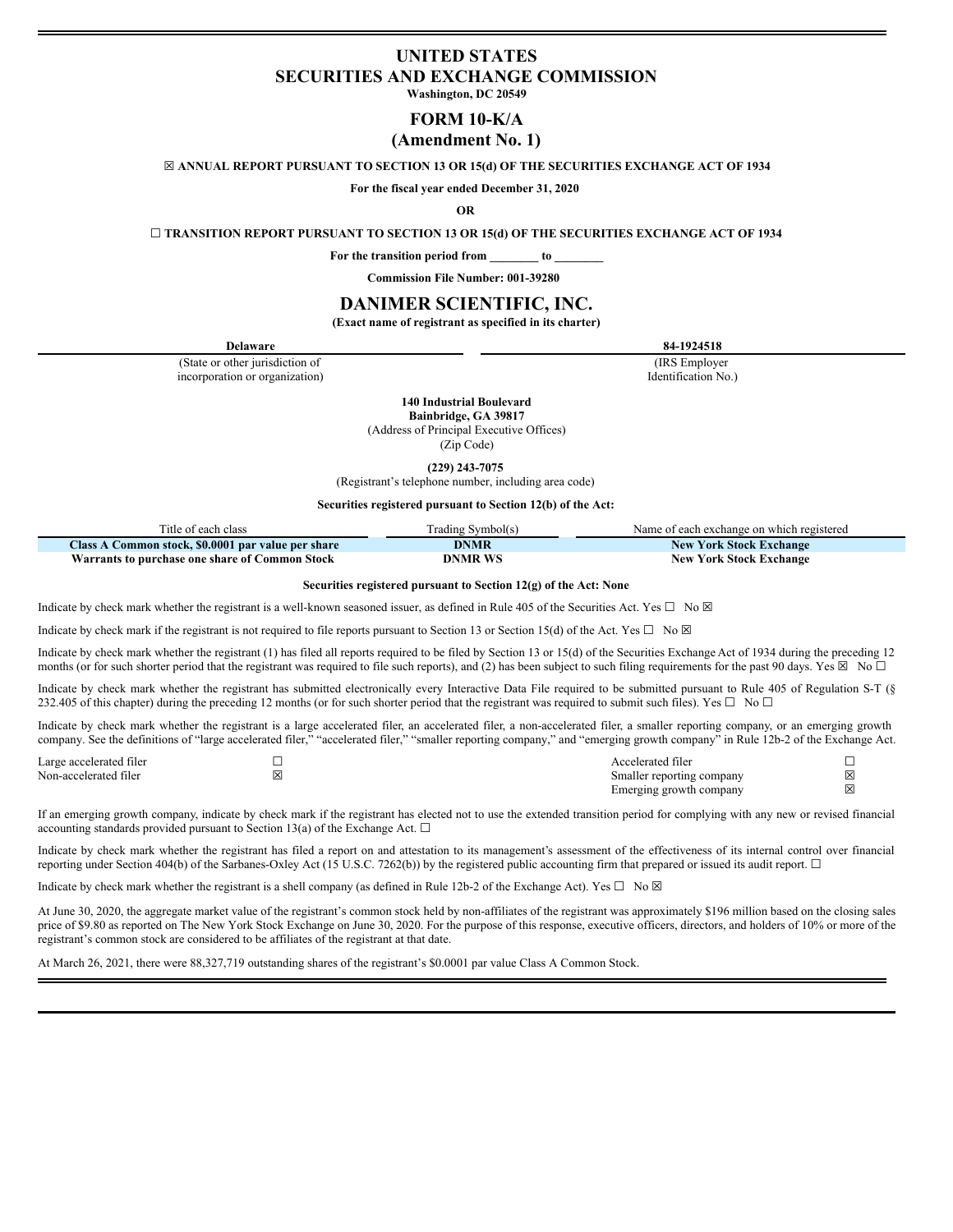#### EXPLANATORY NOTE

This Amendment No. 1 to Form 10-K (this "Amendment") amends the Annual Report on Form 10-K for the fiscal year ended December 31, 2020 originally filed on March 30, 2021 (the "Original Form 10-K") by Danimer Scientific, Inc. ("Danimer", the "Company", "we", or "us"). On May 7, 2021, we filed a Current Report on Form 8-K with the Securities and Exchange Commission "(SEC") disclosing the determination by management and the audit committee of our board of directors that, as a result of the reevaluation described below, we will restate our previously issued Consolidated Financial Statements and related disclosures as of and for the year ended December 31, 2020. Refer to Note 1 to our Consolidated Financial Statements of this Amendment for additional information.

On April 12, 2021, the Division of Corporation Finance and the Office of the Chief Accountant of the SEC ("Staff") released a public statement entitled *Staf Statement on* Accounting and Reporting Considerations for Warrants Issued by Special Purpose Acquisition Companies ("SPACs"). In the statement, the Staff, among other things, highlighted potential accounting implications of certain terms that are common in warrants issued in connection with the initial public offerings of SPACs such as Danimer. As a result of the Staff Statement and in light of evolving views as to certain provisions commonly included in warrants issued by SPACs, we re-evaluated our accounting for the warrants issued in connection with our initial public offering and concluded that the private warrants ("Private Warrants") should be accounted for as derivative liabilities pursuant to Accounting Standards Codification 815-40, Derivatives and Hedging: Contracts in Entity's Own Equity, rather than as components of equity as we had previously treated them.

As a result, we are restating in this Amendment our Consolidated Financial Statements as of and for the period ended December 31, 2020 to reflect the change in accounting treatment (the "Restatement").

In connection with the Restatement, we reassessed the effectiveness of our disclosure controls and procedures for the period affected by the Restatement. As a result of that reassessment, we determined that our disclosure controls and procedures were not effective because we identified a material weakness in our controls over the accounting for complex financial instruments, such as the Private Warrants. For more information, see Item 9A.

This Amendment sets forth the Original Form 10-K in its entirety; however, this Amendment amends and restates only the following items of the Original Form 10-K and only with such modifications as necessary to reflect the Restatement.

- Cover Page;
- Cautionary Note Regarding Forward-Looking Statement
- Part I, Item 1A. Risk Factors
- Part II, Item 7, Management's Discussion and Analysis of Financial Condition and Results of Operations;
- Part II, Item 8, Financial Statements and Supplementary Data;
- Part II, Item 9A, Controls and Procedures; and
- Part IV, Item 15 Exhibits, Financial Statement Schedules

In order to preserve the nature and character of the disclosures set forth in the Original Form 10-K, this Amendment speaks as of the date of the filing of the Original Form 10- K, and the disclosures contained in this Amendment have not been updated to reflect events occurring subsequent to that date, other than those associated with the Restatement. Among other things, forward-looking statements made in the Original Form 10-K have not been revised to reflect events that occurred or facts that became known to us after the filing of the Original Form 10-K, and such forward looking statements should be read in their historical context. Currently dated certifications from our Chief Executive Officer and Chief Financial Officer are also attached to this Amendment as Exhibits 31.1, 31.2, and 32.1. This Amendment should be read in conjunction with our other SEC filings.

#### **Danimer Scientific, Inc. Table of Contents**

**Page**

|                 |                                                                                                              | rage |
|-----------------|--------------------------------------------------------------------------------------------------------------|------|
|                 | <b>PART I</b>                                                                                                |      |
| Item 1.         | <b>Business</b>                                                                                              | 2    |
| Item 1A.        | <b>Risk Factors</b>                                                                                          | 9    |
| Item 1B.        | <b>Unresolved Staff Comments</b>                                                                             | 22   |
| Item 2.         | Properties                                                                                                   | 22   |
| Item 3.         | <b>Legal Proceedings</b>                                                                                     | 22   |
| Item 4.         | <b>Mine Safety Disclosures</b>                                                                               | 22   |
|                 |                                                                                                              |      |
|                 | <b>PART II</b>                                                                                               |      |
| Item 5.         | Market for Registrant's Common Equity, Related Stockholder Matters and Issuer Purchases of Equity Securities | 23   |
| Item 6.         | <b>Selected Financial Data</b>                                                                               | 24   |
| Item 7.         | Management's Discussion and Analysis of Financial Condition and Results of Operations                        | 24   |
| Item 7A.        | <b>Ouantitative and Oualitative Disclosures About Market Risk</b>                                            | 36   |
| Item 8.         | <b>Financial Statements and Supplementary Data</b>                                                           | 36   |
| Item 9.         | Changes in and Disagreements With Accountants on Accounting and Financial Disclosure                         | 36   |
| Item 9A.        | <b>Controls and Procedures</b>                                                                               | 36   |
| Item 9B.        | <b>Other Information</b>                                                                                     | 37   |
|                 |                                                                                                              |      |
|                 | <b>PART III</b>                                                                                              |      |
| Item $10$ .     | Directors, Executive Officers and Corporate Governance                                                       | 38   |
| <b>Item 11.</b> | <b>Executive Compensation</b>                                                                                | 41   |
| Item 12.        | Security Ownership of Certain Beneficial Owners and Management and Related Stockholder Matters               | 46   |
| Item 13.        | Certain Relationships and Related Transactions, and Director Independence                                    | 48   |
| Item 14.        | <b>Principal Accountant Fees and Services</b>                                                                | 51   |
|                 |                                                                                                              |      |
|                 | <b>PART IV</b>                                                                                               |      |
| Item $15$ .     | <b>Exhibits. Financial Statement Schedules</b>                                                               | 52   |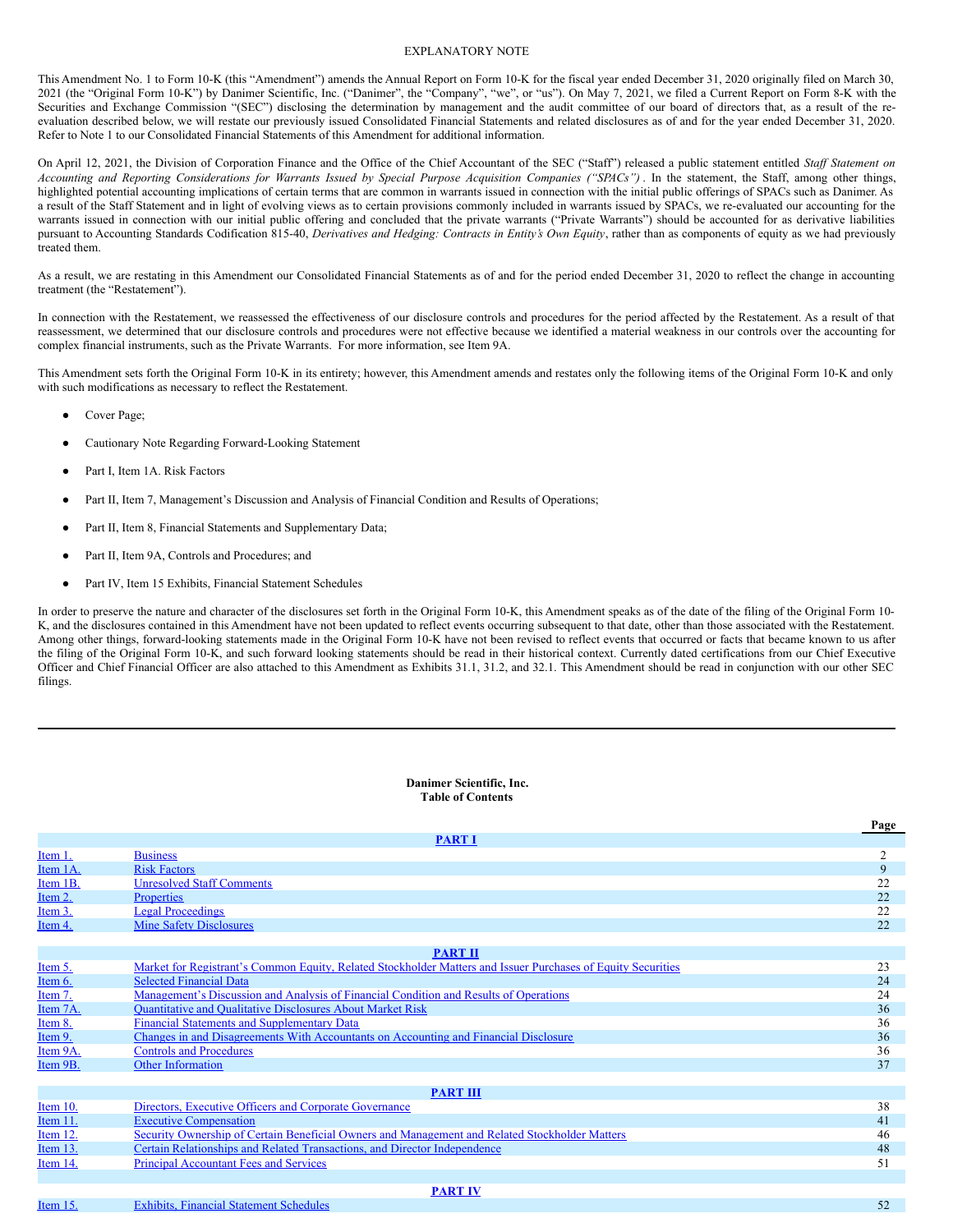**[Item](#page-37-0) 16.** Form 10-K [Summary](#page-37-0) 55 **[EXHIBITS](#page-35-2) INDEX** 52 <u>[SIGNATURES](#page-37-1)</u> 56

i

#### <span id="page-2-0"></span>**PART I**

## **CAUTIONARY NOTE REGARDING FORWARD-LOOKING STATEMENTS (As Restated)**

This Annual Report on Form 10-K (this "Report") of Danimer Scientific, Inc. contains forward-looking statements. Except where the context otherwise requires or where otherwise indicated, the terms the "Company", "Danimer", "we," "us," and "our," refer to the consolidated business of Danimer Scientific, Inc. (formerly known as Live Oak Acquisition Corp.) and its consolidated subsidiaries. All statements in this Report, other than statements of historical fact, are forward-looking statements These forward-looking statements are based on management's current expectations, assumptions, hopes, beliefs, intentions, and strategies regarding future events and are based on currently available information as to the outcome and timing of future events. Forward-looking statements may contain words such as "believe," "may," "will," "estimate," "continue," "anticipate," "intend," "expect," "should," "would," "could," "plan," "predict," "potential," "seem," "seek," "future," "outlook," the negative of such terms and other similar expressions are intended to identify forward-looking statements, although not all forward-looking statements contain such identifying words. The Company cautions you that these forward-looking statements are subject to all of the risks and uncertainties, most of which are difficult to predict and many of which are beyond the *control of the Company, incident to its business.*

These forward-looking statements are based on information available as of the date of this Report (or, in the case of forward-looking statements incorporated herein by reference, as of the date of the applicable filed document), and any accompanying supplement, and current expectations, forecasts and assumptions, and involve a number of risks and uncertainties. Accordingly, forward-looking statements should not be relied upon as representing the Company's views as of any subsequent date, and the Company does not undertake any obligation to update forward-looking statements to reflect events or circumstances after the date they were made, whether as a result of new *information, future events or otherwise, except as may be required under applicable securities laws.*

As a result of a number of known and unknown risks and uncertainties, our actual results or performance may be materially different from those expressed or implied *by these forward-looking statements. Some factors that could cause actual results to dif er include:*

- our ability to recognize the anticipated benefits of the Business Combination, which may be affected by, among other things, competition, and our ability to grow *and manage growth profitably following the Closing;*
- *● costs related to the Business Combination;*
- *● changes in applicable laws or regulations;*
- *● the outcome of any legal proceedings against us;*
- *● the ef ect of the COVID-19 pandemic on our business;*
- our ability to execute our business model, including, among other things, market acceptance of our planned products and services and construction delays in *connection with the expansion of our facilities;*
- *● our ability to raise capital;*
- the possibility that we may be adversely affected by other economic, business, and/or competitive factors; and,
- our ability to timely and effectively remediate material weaknesses and maintain effective internal control over financial reporting and disclosure and procedures; *and*
- other risks and uncertainties set forth in the section entitled "Risk Factors" of this Report, which is incorporated herein by reference.

Any expectations based on these forward-looking statements are subject to risks and uncertainties and other important factors, including those discussed in this Report, specifically the sections titled "Risk Factors" and "Management's Discussion and Analysis of Financial Condition and Results of Operations." Other risks and uncertainties are and will be disclosed in our prior and future filings with the Securities and Exchange Commission ("SEC"). The following information should be read in *conjunction with the Consolidated Financial Statements included in this Report.*

1

## **AVAILABLE INFORMATION**

We are subject to the reporting and information requirements of the Securities Exchange Act of 1934, as amended, and as a result are obligated to file annual, quarterly, and current reports, proxy statements, and other information with the SEC. We make these filings available free of charge on our website (http://www.danimerscientific.com) as soon as reasonably practicable after we electronically file them with, or furnish them to, the SEC. The foregoing information regarding content on our website is for convenience only and shall not be deemed to be incorporated by reference into this Report nor filed with the SEC. In addition, the SEC maintains a website (http://www.sec.gov) that contains our annual, quarterly, and current reports, proxy and information statements, and other information we electronically file with, or furnish to, the SEC.

## <span id="page-2-1"></span>**ITEM 1. BUSINESS**

The Company (formerly Live Oak Acquisition Corp. and referred to as LOAK when describing the period prior to the consummation of the Business Combination described below) was incorporated in Delaware on May 24, 2019 as a special purpose acquisition company, or SPAC, formed for the purpose of effecting a merger, capital stock exchange, asset acquisition, stock purchase, recapitalization, reorganization, or similar business combination with one or more businesses. Live Oak competed its initial public offering in May 2020. On December 29, 2020 (the "Closing Date"), the Company consummated a business combination (the "Business Combination"), pursuant to which the Company acquired all of the outstanding capital stock of Meredian Holdings Group, Inc., a Delaware corporation ("Meredian Holdings Group" or "MHG") through the exchange of MHG common stock for Live Oak Class A common stock. The Business Combination was effected through the merger of Green Merger Corp., a wholly owned subsidiary of Live Oak, with and into MHG, with MHG surviving the merger as a wholly owned subsidiary of Live Oak.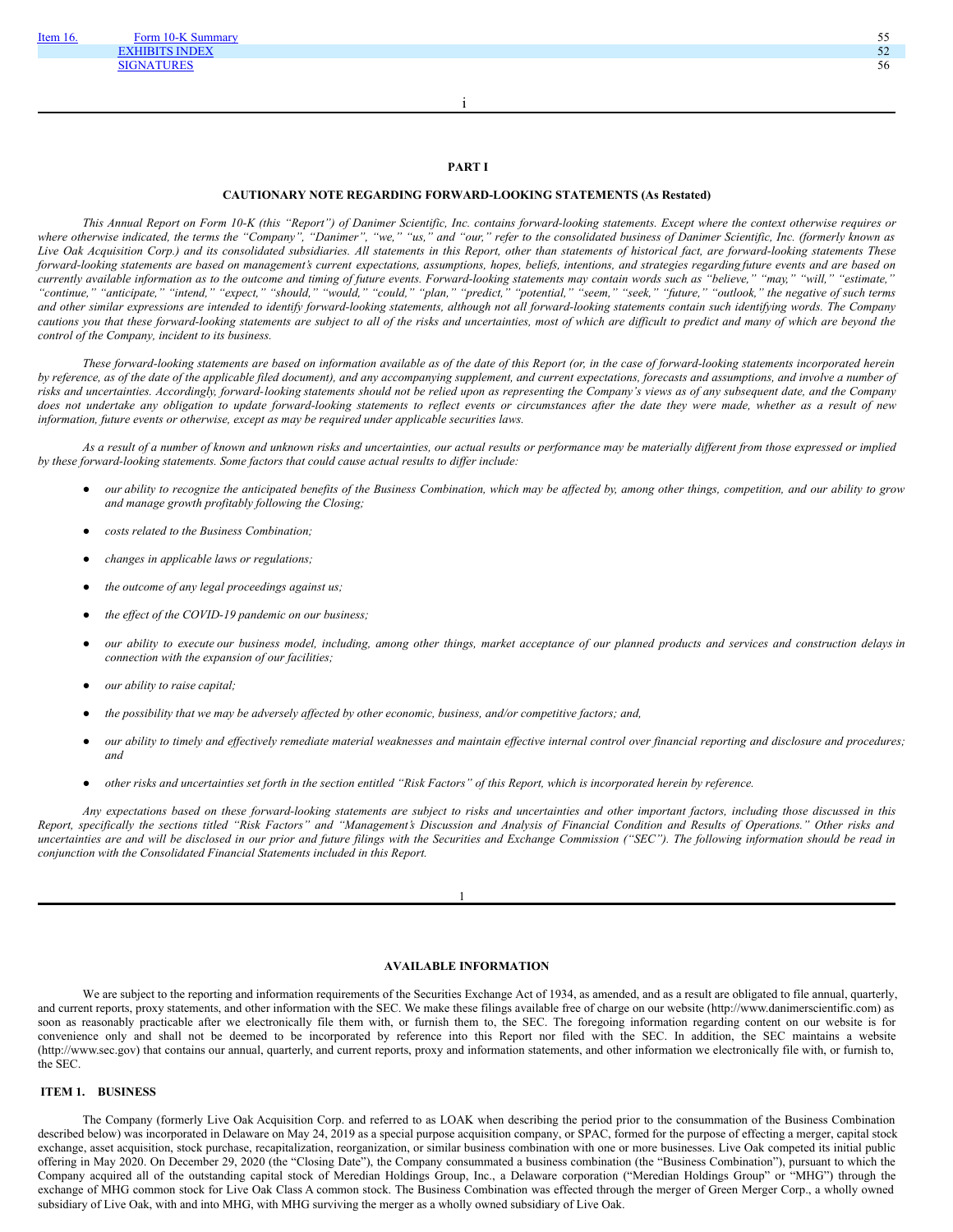In connection with the closing of the Business Combination, the Company changed its name from Live Oak Acquisition Corp. to Danimer Scientific, Inc.

The following description of our business describes the business historically operated by Meredian Holdings Group and its subsidiaries under the "Danimer Scientific" name as an independent enterprise prior to the Business Combination ("Legacy Danimer") and which will be operated by the Company after the Business Combination.

#### **Overview**

Danimer is a performance polymer company specializing in developing and producing bioplastic replacements for traditional petrochemical-based plastics. We, through our principal operating subsidiaries, Meredian, Inc., Danimer Scientific, L.L.C. and Danimer Scientific Kentucky, Inc., bring together innovative technologies to deliver renewable, environmentally friendly bioplastic materials to global consumer product companies. We have core competencies in fermentation process engineering, chemical engineering and polymer science. In addition, we have created an extensive intellectual property portfolio to protect our innovations that together with our technology, serves as a valuable foundation for our business and for future industry collaborations. We primarily market our products to consumer packaging brand owners, converters and manufacturers in the plastics industry seeking to address environmental, public health, renewability, certification, composting and biodegradability concerns because of customer perceptions, government regulations, or other reasons.

We believe that we are the only commercial company in the bioplastics market to combine the production of a base polymer along with the reactive extrusion capacity in order to give customers a "drop-in" replacement for a wide variety of petrochemical-based plastics. Our process uses sustainably-sourced canola oil. Our proprietary extraction and extrusion processes are cost competitive and leave almost no carbon footprint. Our customized formulations enable us to team up with other makers of biobased products to create an even wider range of goods. Our scalable production capacity and modular manufacturing model will soon enable us to serve an increasingly large customer base. An industry leader as gauged by our over 16-year history, a patent portfolio of over 150 patents and pending patent applications worldwide, supply agreements with some of the largest consumer packaged goods companies and numerous awards, including PLASTICS Industry Association's 2020 Innovation in Bioplastics award, Danimer is one of the few companies anywhere in the world to achieve this level of sustainability in biopolymer products and processes.

#### **Our Technologies**

## *PHA Technology Platform*

Danimer is a leading producer of polyhydroxyalkanoate ("PHA"), which occurs naturally in living organisms and is chemically similar to polyesters. PHAs serve as a biodegradable alternative to petrochemical-based plastics. Since 2020, Danimer has sold PHAs commercially under our proprietary Nodax® brand name for usage in a wide variety of plastic applications including water bottles, straws, and food containers, among others. Our PHA biopolymers are formulated to meet the biodegradability requirements for ASTM International and European (EN) standards. Our PHA is also U.S. Food and Drug Administration ("FDA") approved for food contact and will biodegrade aerobically or anaerobically in soil, water and industrial or home compost within three to six months depending on conditions.

We originally acquired our PHA technology from Procter & Gamble in 2007. PHAs are made through a fermentation process in which bacteria consume vegetable oil and produce PHA within their cell membranes as energy reserves. We harvest the excess PHA from the bacteria, then purify and filter it before extruding it into pellets, which we sell. We believe PHAs are a complete replacement for petrochemical-based plastics with the added benefit that our customers are not required to purchase new equipment in order to switch to using our bio-plastics products in most cases. Utilizing PHAs as a base resin significantly expands the number of potential applications for bioplastics in the plastics industry and also enables us to produce resin that is not just compostable, but also fully biodegradable.

## *PLA Technology Platform*

Danimer also creates proprietary plastics using the natural plastic polylactic acid ("PLA") as a base resin and has been in this line of business since 2004. Danimer's reactive extrusion technology has allowed many companies to begin to use renewable and compostable plastics to meet their customers' growing sustainability needs. Danimer is a pioneer in bioplastics technology, demonstrated by early successes such as creating a bioplastic suitable for coating disposable paper cups to withstand the temperatures of hot liquids such as coffee. Danimer has expanded its product portfolio and now supplies customers globally. Danimer has two primary manufacturing platforms: reactive extrusion and polymer synthesis. In reactive extrusion, new polymers are made by combining PLA with other plant-based materials or minerals to be able to meet the needs of customers that cannot use non-formulated ("neat") PLA. In polymer synthesis, new proprietary polymers are made in reactors (vertical tanks with ability to control pressure, heat, agitation, pH, etc.) and then pelletized. In addition to developing plastics, we also toll manufacture for customers that need the unique extruder or reactor setup employed by Danimer for new or scale-up production. Our PLA-based biopolymers are formulated to meet the biodegradability requirements for ASTM International and European (EN) standards.

#### **The Plastics Market and Competitive Landscape**

The plastics market is large with many established players. The market has grown around the chemical processing of oil and natural gas and is concentrated in the conventional, nonbiodegradable petroleum-based segment.

Established companies in this segment include The Dow Chemical Company, E.I. DuPont de Nemours and Company, BASF Corporation, INEOS USA LLC, LyondellBasell Industries N.V., Saudi Basic Industries Corporation and Mitsubishi Chemical Corporation, among many others. The price of conventional petroleumbased plastic is volatile, as it is dependent on petroleum as a key manufacturing input. In addition, the non-biodegradability of conventional petroleum-based plastics makes them persistent in and harmful to the environment and creates significant waste.

Competitive companies that produce bioplastics include Kaneka Corporation (produces 3-hydroxybutyrate-co-3-hydroxyhexanoate "PHBH") and Novamont S.p.A. (makes polybutylene adipate terephthalate ("PBAT")).

Danimer PHA biopolymers offer a broad range of properties and processing options and can address a large portion of the opportunities for environmentally attractive yet functionally equivalent alternatives to conventional petroleum-based plastics. Unlike PLA and most starch-based composite biodegradables, PHA biopolymers can:

- biodegrade in natural soil and water environments, including the marine environment;
- remain functional through a wide range of temperatures; and
- withstand everyday use without breaking down.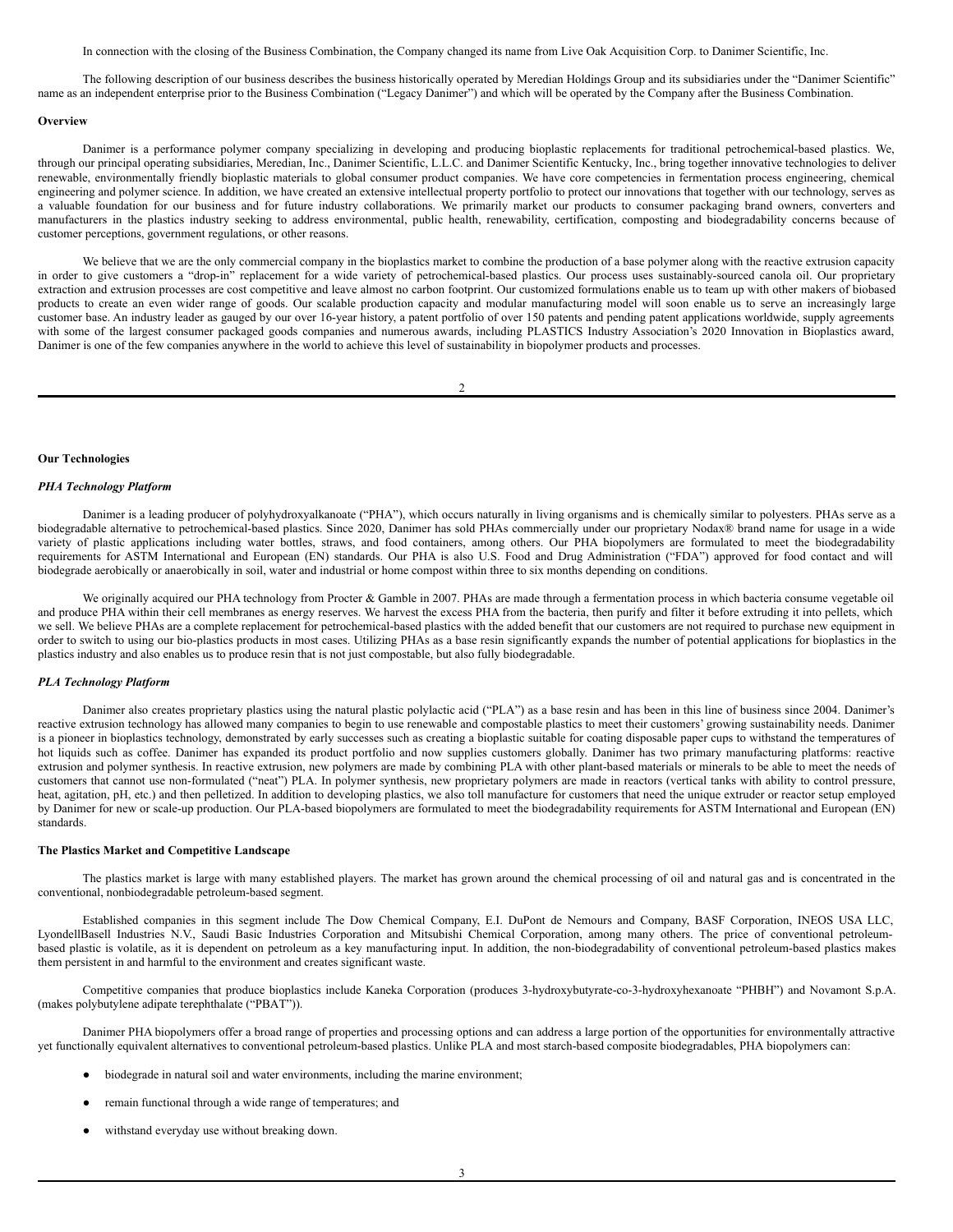## **Market Opportunity**

*General:* Globally, over 800 billion pounds of plastic are produced each year. We believe that both PHA and PLA are excellent replacements for commercial plastics created with synthetic polymers derived from petrochemicals. Danimer believes that PHA is a competitive replacement for polypropylene ("PP"), polyethylene ("PE"), polystyrene ("PS"), and polyethylene terephthalate ("PET") plastics. These plastics represent over 63% of traditional petrochemical-based plastic worldwide, so there is potential for PHAs to replace over 500 billion pounds of plastic applications annually.

The bioplastics industry is diverse and rapidly evolving. As companies continue to innovate new bioplastic products to meet existing and future customer needs, the industry is expected to expand substantially. Bioplastics are used in a wide range of applications, including packaging, adhesives, food additives, food service items and many others. Bioplastics are a key segment of the plastics industry and offer a renewably sourced replacement for traditional petrochemical-based plastics with additional benefits such as compostability, biodegradability and enhanced safety.

*Environmental*: Opportunities arising from the plastics industry's negative environmental impacts include a demand for an alternative of more products and packaging using sustainable, renewable, and non-petroleum resources. Additionally, we believe there is heightened demand for biodegradable and compostable materials, as well as materials that facilitate greater safety for the public and the environment. A 2018 global corporate sustainability report by Nielsen found consumers in global markets are motivated to be more environmentally conscious with their purchases. In light of this sentiment, companies are looking for ways to divert landfill waste and environmental waste with the use of bioplastics. With the "end of life" scenarios that bioplastics provide, these companies are now testing new materials to be more proactive in reducing the global pollution problem.

Public Health: Manufacturers of products that are used for food packaging or food services may place priority on the development of bioplastics that eliminate the potentially negative health effects of petrochemical-based plastics. While not yet conclusive, some scientific research suggests that polystyrene, PVC, polyethylene, and many other traditional plastics may be linked to certain cancers, endocrine disruptions, digestive dysfunctions, impaired immune function, and other serious health issues. We believe that this perception of traditional plastics, especially in food contact applications, is driving numerous product manufacturers toward the use of non-petrochemicalbased plastics.

*Renewability*: Some manufacturers place an even greater emphasis on renewability rather than biodegradability or compostability of materials. In Europe, we believe many manufacturers place higher priority on renewability simply because of consumer perceptions and governmental regulations.

*Certification*: The certification of materials in the bioplastics industry is based upon third-party standards that establish criteria for labeling materials and products. Certifications are important to brand owners and consumers as they give assurance that materials have been rigorously tested and vetted. Once certification has been achieved for our products, we and our customers are authorized to utilize labels indicating the bioplastic meets certification guidelines, which we believe give consumers greater confidence in our products.

## **Business Strategy**

Our goal is to build a commercially successful biopolymers business, with attractive margins, based on the unique properties of our PHA and PLA biopolymers. To achieve this goal, we are developing and commercializing biopolymers in a range of applications. We believe this will provide an attractive base of commercial opportunities for Danimer, creating value for our business and our customers and generating leading intellectual property positions in the field.

| ٦ |  |
|---|--|
|   |  |
|   |  |

Key elements of our strategy include:

- **Expansion of our Kentucky Facility**. In order to meet the increasing demand for PHA, in December 2018 we purchased an idled fermentation facility in Kentucky that was well-suited for the commercial production of PHA (the "Kentucky Facility") and simultaneously entered into a sale and leaseback transaction with a large, diversified commercial property real estate investment trust (the "REIT") with respect to the Kentucky Facility and certain of our facilities located in Bainbridge, Georgia. We have embarked on a two-phase commissioning strategy for the Kentucky Facility. When acquired, the Kentucky Facility included fermentation capacity, some downstream processing equipment and warehouse space. We completed several components of Phase I of the production capacity buildout at the Kentucky Facility in the third quarter of 2020. The Phase I production capacity expansion involved retrofitting the facility to startup the three smaller fermenters, removing existing equipment not needed for our PHA-production process, and adding downstream processing equipment necessary to process PHA from those three fermenters. Phase I also included the necessary extrusion equipment to create the final formulated bioplastic. We commenced scale-up fermentation runs in December 2019. Phase I capacity is approximately 20 million pounds of finished product per year. We plan to expand the capacity of the plant by another 45 million additional pounds of finished product, bringing total plant capacity up to 65 million pounds per year, by investing approximately \$100 million for Phase II production capacity expansion. Phase II construction has commenced, and we expect to complete Phase II by the end of the second quarter of 2022. Phase II will involve retrofitting two more fermenters that already exist in the Kentucky Facility. Phase II will also include constructing three new buildings and expanding an existing building to house the additional downstream processing equipment and extrusion equipment needed to handle the increased output from the two larger fermenters.
- Greenfield Facilities. We have begun exploring construction of new fermentation plants in order to further expand our production capability of PHA. In 2020, we intensified those efforts by engaging with our engineering partner to design an optimal commercial production module for future greenfield PHA plants. Additionally, after undertaking a detailed site selection process, we have selected Bainbridge, Georgia, as the site for our initial greenfield facility.
- Research and Development. As part of our long-term growth strategy, we are seeking to expand on the number of PHA research and development ("R&D") contracts we have with global consumer product companies. R&D contracts provide revenue and we expect successful R&D processes to culminate in supply agreements with the customers. As customers' products are moved from R&D to commercialization, new customer R&D contracts can be signed, which we believe will result in a pipeline of future products. As our PHA production capacity expands, through completion of Phase II capacity buildout at the Kentucky Facility and the development of additional PHA plants thereafter, we believe that we will have adequate supply needs in significant part due to the pipeline created by our R&D contracts.
- **Strategic Partnerships**. As global plastic production increases, we anticipate that we will not be able to supply all bioplastic needs in the foreseeable future. To address this, we are exploring strategic partnerships and licensing opportunities. These opportunities have the potential to greatly expand our product penetration beyond our ability to raise and deploy capital. Even with an aggressive plan to add facilities, we expect that the percent of the market we capture through new plants will still be less than 1% of the global demand for petrochemical replacements during the next decade. Considering the size of the plastics market and the unique properties of our PHA, we will continue to explore innovative ways to partner with world-leading companies to meet what we expect to be a growing demand.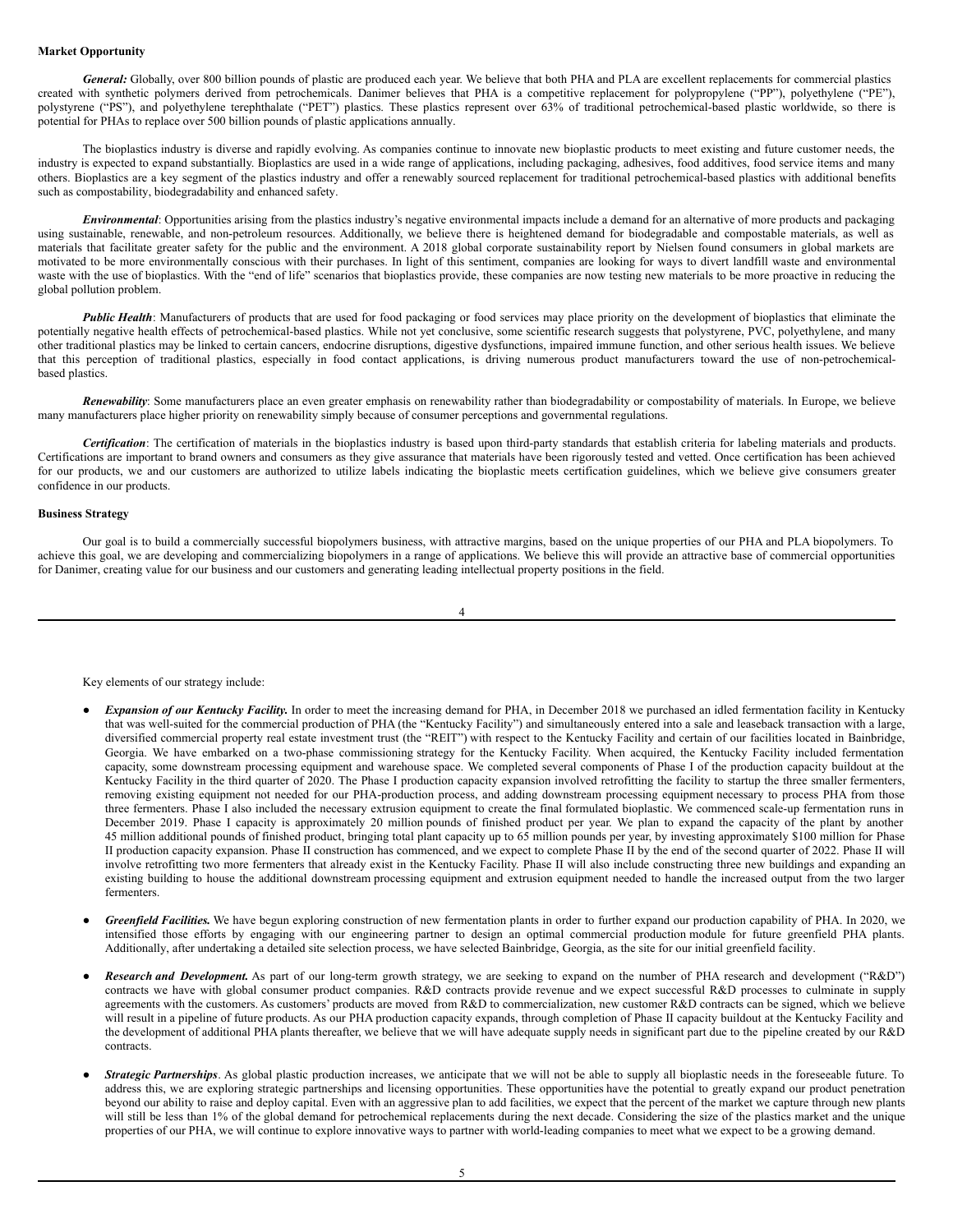#### **Our Products and Services**

We offer the following products and services.

*PHA-based resins*: We produce PHA in a fermentation process where bacteria consume vegetable oil and produce PHA as energy reserves. We harvest this PHA and produce numerous configurations of this polymer, yielding a diverse array of possible properties in the resulting material. PHA is a naturally occurring bioplastic that effectively biodegrades in both anaerobic environments, such as a waste treatment facility, and aerobic environments, such as industrial compost, home compost, soil, fresh water and marine water. PHA will degrade in environments in which microbes or fungi are present, without the presence of additional heat or moisture. This ease of degradation creates numerous options for companies that use plastics as part of their business because industrial composting facilities, which have limited capacity throughout the world, are not required to ensure PHA-based plastics ultimately biodegrade after use.

Our Nodax<sup>®</sup> PHA is 100% bio-based and possesses six TUV AUSTRIA certifications: OK compost INDUSTRIAL, OK compost Home, OK biodegradable SOIL, OK biodegradable Water, OK biodegradable MARINE, and OK biobased. All of Danimer's biopolymers, including Nodax<sup>®</sup> PHA, and are FDA approved for food contact.

We are responding to unprecedented customer demand for PHA by developing an aggressive long-term plan to add facilities beyond the new fermentation plant in Kentucky in order to further monetize our technology. In 2020, we intensified those efforts by engaging with our engineering partner to design a commercial production module for future greenfield PHA plants. We will continue to improve this modular plant design as we employ the valuable lessons learned by operating our commercial facility in Kentucky and our development plant in Bainbridge.

PLA-based resins: PLA is made from dextrose "sugar" that is derived from corn, sugar beets and sugar cane, among others. It is "industrially compostable" as per ASTM D6400 standards, which require a plastic to aerobically compost in a municipal industrial facility within 180 days. PLA requires additional heat and moisture to begin degrading by hydrolysis, which is why it is certified for industrial composting only. While PLA is produced by other companies such as NatureWorks LLC ("NatureWorks") and Total Corbion PLA ("Total Corbion"), PLA in non-formulated ("neat") form has limited functionality.

However, when we combine PLA with other plant-based chemicals and minerals through our reactive extrusion process, we can improve PLA-based products' processability, impact strength, heat tolerance and numerous other attributes to meet customer specifications for a wide range of applications to support petrochemicalbased plastic replacement. Our ability to formulate PLA in this manner enables us to acquire customers that neat PLA producers cannot.

*Research and development*: We have a number of PHA R&D contracts with global consumer products companies, including PepsiCo, Nestlé and Genpak. We collaborate with the R&D staff of each customer on products that are tailored for each customer's specific applications.

*Tolling*: We contract with customers to use our existing production facilities and expertise to help customers meet complex raw material opportunities. In 2015, we started making our production facilities and expertise available to tolling customers. There are many companies that toll manufacture in the U.S. for products that are large volumes at low prices. We consider "Specialty Tolling," which usually means lower volumes at higher margins, to be one of our core competencies. In many cases, we manufacture the tolling products on the same equipment as the PLA-based resins.

### **Customers and Product Applications**

We believe we are well-positioned to capture market share with our streamlined and flexible development process. We possess world-class research and development capabilities for new products. Since the inception and commercialization of our first products, a significant portion of our revenues have been generated from the sale of materials utilized in single-use food service articles. While we expect single-use food service articles to remain a significant component of our revenue, we continue to develop new products for many different applications; therefore, our client base is changing along with our product mix.

| I       |  |
|---------|--|
| I<br>۰, |  |

For the year ended December 31, 2020, we had three customers that each accounted for more than 10% of revenue and collectively represented 58% of total revenue. For the year ended December 31, 2019, four customers each accounted for more than 10% of revenue and collectively represented 65% of total revenue.

*PHA Products*: We have successfully executed multiple contracts for the development and production of PHA-based resins. Some of our current customers and their product applications using PHA-based resins are below:

- PepsiCo In December 2016, we and PepsiCo, Inc. entered into a joint development agreement that provides for the development of our biodegradable film resins to meet the packaging requirements of PepsiCo's global food and beverage business, including compostable films to be used in Frito Lay chip bags.
- Mars Wrigley In March 2021, we and Mars, Incorporated ("Mars Wrigley") signed an extensive R&D contract to work on films for their candy/food packaging. Mars Wrigley expects to launch a home compostable packaging for their Skittles brand by the end of 2021.
- Bacardi In October 2020, we and Bacardi Limited entered into an agreement to eliminate 3,000 annual tons of plastic currently produced by Bacardi. The new 100% biodegradable bottle will replace 80 million plastic bottles per year with the goal of being plastic free by 2030.
- Genpak In November 2019, we and Genpak, LLC entered into a multi-year agreement under which we will deliver biodegradable resins that Genpak will use exclusively for the manufacture of its new GenZero™ line of food packaging products. Genpak's line of foodservice items are designed for a wide range of applications, including to-go hinged food containers, plates, bowls, and platters, serving trays and two-piece food containers.
- Nestlé In December 2018, we and Nestec Ltd. (a Nestlé affiliate) entered into a global partnership to develop biodegradable water bottles. We and Nestlé are collaborating to design and manufacture bio-based resins for Nestlé's water business using our PHA polymer Nodax®. Once the development of these products is complete, we will enter into negotiations with Nestlé to produce these products commercially.
- UrthPact In October 2019, we and UrthPact, LLC, a long-time customer of ours for PLA-based resins for use in single-serve coffee pods, entered into an agreement providing for our manufacture of Nodax® PHA drinking straws. In addition, UrthPact also signed a contract with us to produce PHA-based resin for single serve coffee pods.
- WinCup In September 2019, WinCup Plastics, Inc., a leading manufacturer of disposable foodservice to-go-ware, announced the launching of phade™, a new line of straws and stirrers made from Nodax® PHA. We and WinCup have entered into a commercial supply contract for PHA to be produced in the Kentucky Facility.

In addition to the customers noted above, we had supply agreements for PHA resins with over six other customers and had contractual commitments for all of our PHA-production capacity through at least the end of the first quarter of 2022.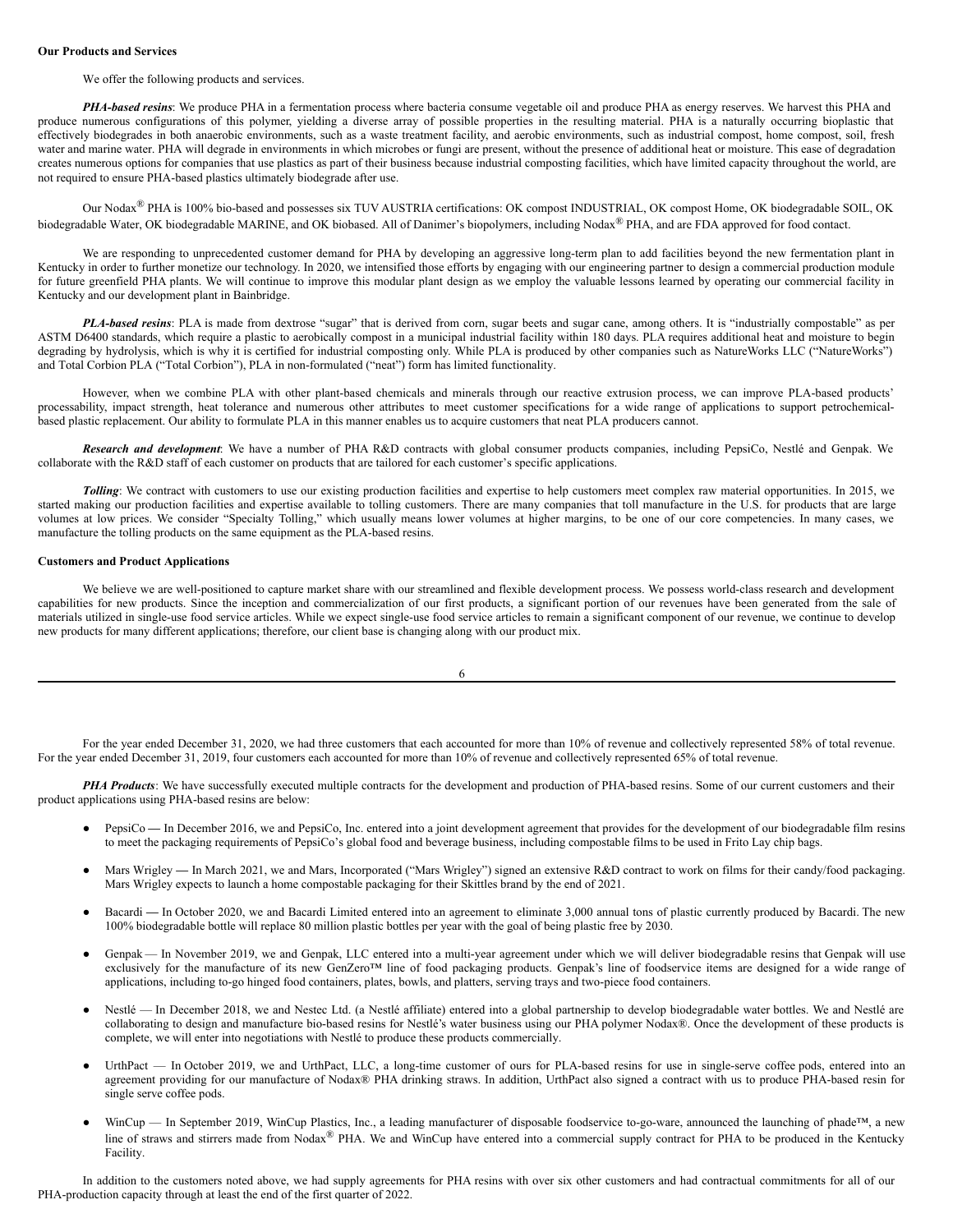#### *PLA Products*: Some of our current product applications using PLA-based resins are below:

- Drinking cups that are coated with our compostable extrusion coating resin.
- Coffee rings for single-serve coffee pods.
- Shrink wrap films for various food packaging.
- Cutlery packaging.

## **Raw Materials and Suppliers**

Our operations depend upon obtaining adequate supplies of raw materials on a timely basis, in particular PLA, polybutylene succinate ("PBS"), polybutylene adipate terephthalate ("PBAT") and canola oil. Although certain of these raw materials have limited sources of supply, we have developed strategic relationships with key suppliers for these products and generally have commitments or contracts from these suppliers to meet current and projected needs. We buy PLA from NatureWorks and Total Corbion, PBS from PTT MCC Biochem Co., Ltd and PBAT from BASF Corporation. Commodities such as canola oil are readily available from numerous suppliers. Accordingly, we believe that we will be able to procure the necessary quantity and quality of raw materials needed to manufacture our products.

7

## **Intellectual Property and Technology**

Our success depends in part upon our ability to protect our core technology and intellectual property, and we rely on a combination of patents, know-how, trade secrets, non-disclosure agreements and supply chain partnerships to establish and protect our intellectual property. We hold over 150 patents and pending patent applications worldwide (of which more than 80 are patents issued and more than 70 pending applications) in more than 20 countries. Our extensive patent portfolio covers, among other things, the fundamental biotechnology needed to produce our PHA biopolymers as well as biopolymer compositions, processes, derived products, and applications. The terms of such patents are set to expire at various times between 2022 and 2040, and any patents resulting from such pending patent applications are expected to have durations that will expire between 2038 and 2041. We own 23 issued patents and 1 pending application with respect to the fundamental biotechnology needed to produce our PHA biopolymers, the expiration dates (or expected expiration dates) for which range from 2022 to 2039, as well as 69 issued patents and 71 pending applications with respect to biopolymer compositions, processes, derived products and applications, the expiration dates (or expected expiration dates) for which range from 2022 to 2040. Our technology is also protected by maintaining trade secret status for key technology and know-how. In addition, non-disclosure agreements with customers and research partners help to keep our technology proprietary.

We purchased the intellectual property portfolio that formed the original basis of our PHA technology platform from The Procter & Gamble Company ("P&G"). After a global offering of the technology to competent entities, P&G determined that our expertise and demonstrated success offered the highest probability of successful commercialization. P&G has retained a royalty interest equal to \$0.05 per pound of PHA sold up to 500,000,000 pounds and \$0.025 per pound over 500,000,000 pounds. The royalty term continues in effect until September 8, 2027.

Examples of intellectual property we hold include patents addressing the conversion of PHA into articles such as diapers, feminine hygiene products, films, fibers, and molded articles, which protects our technology all the way to the "store shelf". In addition, we hold patents or applications as diverse as production systems, additives for bioplastics and unique specialty applications such as the use of materials in the oil and gas industry.

### **Government Regulation**

Regulation by government authorities in the United States and other countries is a significant factor in the production and marketing of our products and our ongoing R&D activities. In order to research, develop, and manufacture products for our customers and ultimately for consumer use, we must satisfy mandatory procedures and standards established by various regulatory bodies. Compliance with these standards is complex, and failure to comply with any of these standards can result in significant consequences.

Some applications for which our biopolymers may be suitable, such as food packaging, PHA-coated paper cups and drinking straws, involve food contact, which, in the United States, is regulated by the U.S. Food and Drug Administration ("FDA"). Our PHA has been cleared for use in food-contact applications by the FDA. The PHA polymer is also contained on positive lists for food-contact in the European Union and Japan. We are in the process of seeking further regulatory approvals necessary to sell and produce our products based on local requirements in various jurisdictions worldwide, and we are prepared to seek additional such approvals as may become necessary in the ordinary course of business.

## *Biobased and Biodegradability Certification*

Our biopolymers in neat form have the advantage in the marketplace of being both biobased and biodegradable while having comparable functional properties to petroleum-based polymers. Our products may be certified for both biodegradability and composting. We obtain such certifications from recognized certifying bodies for our base products. As customers purchase product for a specific use, the customer typically obtains an updated certification covering the customer's manufacturing specifications.

## **Employees**

As of December 31, 2020, we had approximately 190 total employees located in the United States. None of our employees are subject to a collective bargaining agreement and we believe we have a good relationship with our employees.

## <span id="page-6-0"></span>**ITEM 1A. RISK FACTORS (As Restated in Part)**

Investing in our securities involves risks. In addition to the risks and uncertainties discussed above under "Cautionary Note Regarding Forward-Looking Statements," you should carefully consider the specific risks set forth herein. If any of these risks actually occur, it may materially harm our business, financial condition, liquidity, and .<br>results of operations. As a result, the market price of our securities could decline, and you could lose all or part of your investment. Additional risks and uncertainties not presently known to us or that we currently believe to be immaterial may become material and adversely affect our business. The following discussion should be read in conjunction with the Consolidated Financial Statements and Notes to Consolidated Financial Statements included in this Report.

Except for the new risk factors entitled "Changes in the valuation of our Private Warrants could cause material non-cash losses," "We have determined there was a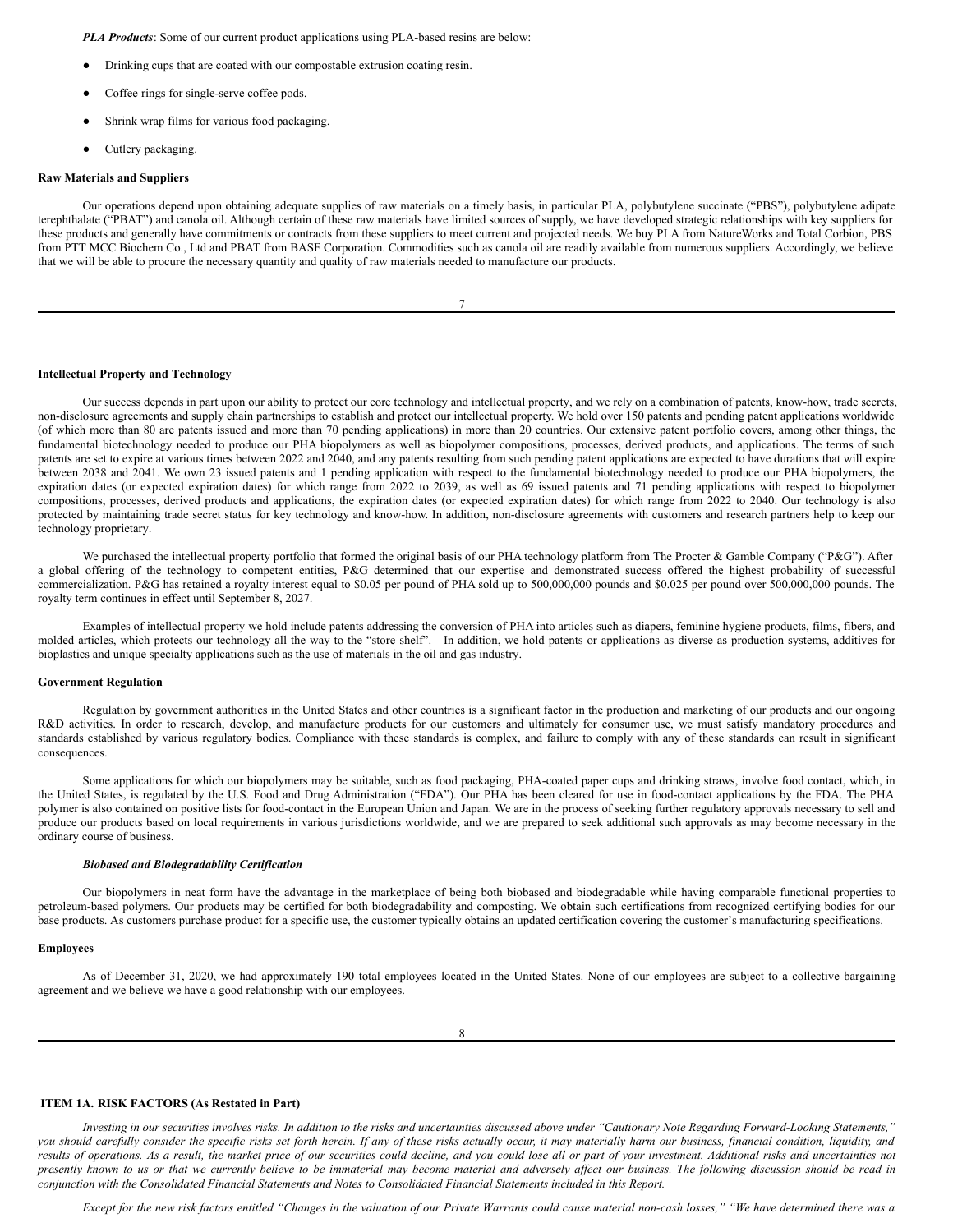material weakness in our internal control over financial reporting as of December 31, 2020. If we are unable to develop and maintain an effective system of internal control over financial reporting, we may not be able to accurately report our financial results in a timely manner, which may adversely affect investor confidence in us and materially and adversely affect our business and operating results," and "We may face litigation and other risks as a result of the material weakness in our internal control over financial reporting," included below, and the risk factors entitled, "We have a history of net losses and our future profitability is uncertain," and "Our operating results may fluctuate significantly as a result of a variety of factors, many of which are outside of our control," this Item 1A. Risk Factors section in this Annual Report on Form 10-K/A has not been *updated to reflect developments following the Original Form 10-K.*

### **Risks Related to the Company (As Restated in Part)**

#### *We have a history of net losses and our future profitability is uncertain.*

We have recorded a loss for the fiscal year ended December 31, 2020, and our future profitability is uncertain. At December 31, 2020, our accumulated deficit was approximately \$58.8 million. Since our inception, we have been engaged primarily in research and development and early-stage commercial activities. Because we have a limited history of commercial operations and we operate in a rapidly evolving industry, we cannot be certain that we will generate sufficient revenue to operate our business and become profitable.

Our ability to generate revenues in the near-term is highly dependent on the successful commercialization of our biopolymer products, which is subject to many risks and uncertainties as described below. We expect that it will take time for our PHA production to ramp up to an economical scale while the market for our products expands. As a result, we expect to have significant losses and negative cash flow for at least the next several years, as we incur additional costs and expenses for the continued development and expansion of our business, including the costs of establishing manufacturing capacity and ongoing expenses of research and product development. The amount we spend will impact our ability to become profitable and this will depend, in part, on the number of new products that we attempt to develop. We may not achieve any or all of these goals and, thus, we cannot provide assurances that we will ever be profitable or achieve significant revenues.

Even if we can successfully manufacture and sell our products, whether we will be able to generate a profit on any of these products is highly uncertain and depends on a number of factors including the cost of production, the price we are able to charge for these products, and the emergence of competing products.

## *Changes in the valuation of our Private Warrants could cause material non-cash losses.*

The fair value of our Private Warrants fluctuates in response to changes in the inputs used to calculate it, each of which can be volatile. Changes in one or more of these inputs could have an adverse effect on our Consolidated Financial Statements.

While the Black Scholes model has several inputs, the most significant driver of the value of a Private Warrant is the market value per share of our common stock. The relationship between the increase in our stock price and the increase in the warrant value is not linear, however. With all other inputs to the model used at December 31, 2020 held constant, we believe a \$1.00 increase in our stock price from that date would yield an increase of approximately \$0.90 in the fair value of a Private Warrant, whereas we believe a \$10.00 increase in our stock price would yield an increase of approximately \$9.29 in the fair value of a Private Warrant. Since there are 6 million Private Warrants outstanding as of December 31, 2020, we believe the first \$1 increase in our stock price between December 31, 2020 and March 31, 2021 would increase the private warrant liability by approximately \$5.4 million and generate a loss on remeasurement of private warrants of the same amount.

#### Our operating results may fluctuate significantly as a result of a variety of factors, many of which are outside of our control.

We are subject to, among other things, the following factors that may negatively affect our operating results:

- changes in market conditions and other inputs that affect the valuation of our Private Warrants;
- the announcement or introduction of new products by our competitors;
- our ability to upgrade and develop our systems and infrastructure to accommodate growth;
- our ability to attract and retain key personnel in a timely and cost-effective manner;
- our ability to attract new customers and retain existing customers;
- technical difficulties;
- the amount and timing of operating costs and capital expenditures relating to the expansion of our business, operations and infrastructure;
- our ability to identify and enter into relationships with appropriate and qualified third-party providers of necessary testing and manufacturing services;
- regulation by federal, state or local governments; and
- general economic conditions, as well as economic conditions specific to the plastics industry, and other industries related to compostable or biodegradable substitutes for non-biodegradable plastics.



As a result of our limited operating history and the nature of the markets in which we compete, it is difficult for us to forecast our revenues or earnings accurately. We have based our anticipated future expense levels largely on our investment plans and estimates of future events, although certain of our expense levels will, to a large extent, become fixed. As a strategic response to changes in the competitive environment, we may from time to time make certain decisions concerning expenditures, pricing, service or marketing that could have a material and adverse effect on our business, results of operations and financial condition. Due to the foregoing factors, our revenues and operating results are difficult to forecast.

## We will need to secure additional funding and may be unable to raise additional capital on favorable terms, if at all.

We expect that we will have sufficient capital to fund our planned operations through the completion of Phase II of the production capacity buildout at the Kentucky Facility and to fund a significant portion of our anticipated Greenfield plant. Thereafter, we will need to raise additional capital to continue to scale and expand our manufacturing capability. If we issue equity or debt securities to raise additional funds, (i) we may incur fees associated with such issuance, (ii) our existing stockholders will experience dilution from the issuance of new equity securities, (iii) we may incur ongoing interest expense and be required to grant a security interest in our assets in connection with any debt issuance and (iv) the new equity or debt securities may have rights, preferences and privileges senior to those of our existing stockholders. In addition, utilization of our net operating loss and research and development credit carryforwards may be subject to significant annual limitations under Section 382 of the Internal Revenue Code (the "Code") due to ownership changes resulting from future equity financing transactions. If we raise additional funds through collaboration, licensing or other similar arrangements, it may be necessary to relinquish valuable rights to our potential products or proprietary technologies or grant licenses on terms that are not favorable to us. In the event we are unable to obtain additional financing, we may be unable to successfully implement our business plan, which could have a material and adverse impact on our business, including you losing your entire investment.

## *Our biopolymer products may not achieve market success.*

Some prospective customers are currently evaluating and testing our products prior to making large-scale purchase decisions. The successful commercialization of our biopolymers is also dependent on our customers' ability to commercialize the end-products that they make from our biopolymers, which may never gain market acceptance.

Market acceptance of our products will depend on numerous factors, many of which are outside of our control, including among others:

public acceptance of such products;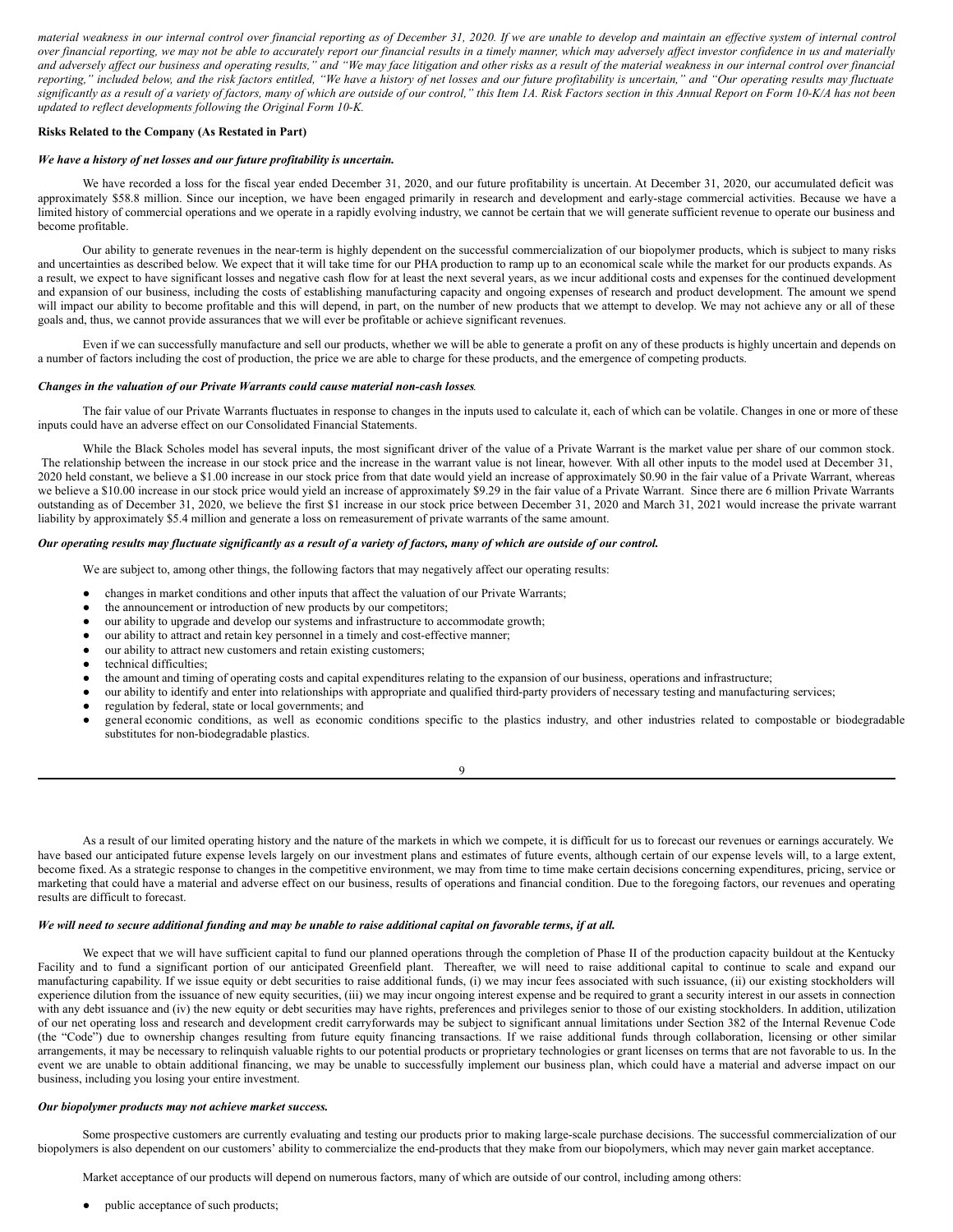- our ability to produce products of consistent quality that offer functionality comparable or superior to existing or new polymer products;
- our ability to produce products fit for their intended purpose;
- our ability to obtain necessary regulatory approvals for our products;
- the speed at which potential customers qualify our biopolymers for use in their products;
- the pricing of our products compared to competitive products, including petroleum-based plastics;
- the strategic reaction of companies that market competitive products;
- our reliance on third parties who support or control distribution channels; and
- general market conditions.

## We produce bio-based products from renewable resources, whose pricing and availability may be impacted by factors out of our control.

Pricing and availability of raw materials, including renewable resources, for use in our businesses can be volatile due to numerous factors beyond our control, including general, domestic and international economic conditions, labor costs, production levels, competition, and consumer demand. Drought, pestilence, severe weather or other "acts of God" may limit our ability to procure raw materials if crops are lost. This volatility can significantly affect the availability and cost of raw materials for us and may therefore have a material adverse effect on our business, results of operations, and financial condition.

We sell formulated resins which include raw materials purchased from third parties, including PLA. We currently source all of our PLA from two suppliers, NatureWorks LLC and Total Corbion PLA. Due to the high rate of growth in the biopolymer market, the demand for PLA and other raw materials used in our products may outpace supply, which could result in price increases and deficits in the supply necessary to meet customer demand. If we are unable to secure the required quantities of PLA and other third-party raw materials, we may not be able to achieve our financial forecasts and fulfill customer demand.

## If our products and product candidates do not gain market acceptance among key market participants, we may be unable to generate significant revenues, if any.

Even if we obtain regulatory approval for our product candidates, they may not gain market acceptance among plastics manufacturers or other plastic users. Market acceptance will depend on our ability to demonstrate the benefits of our approved products in terms of safety, efficacy, convenience, biodegradability and environmental friendliness, ease of administration and cost effectiveness. In addition, we believe market acceptance depends on the effectiveness of our marketing strategy and the pricing of our approved products.

10

#### *We have limited experience producing PHA in large commercial quantities.*

We have limited experience in producing large quantities of PHA. While we have succeeded in producing smaller amounts of PHA in our pilot plant for customer trials and testing purposes, we only recently commenced the production of PHA in a large commercial plant with a capacity sufficient to meet the anticipated needs of prospective customers. We may not be able to cost effectively produce PHA at a scale consistent with customer demand in a timely or economical manner, or that the quality of the commercial product will be acceptable on a consistent basis. Further, if the Kentucky Facility is not able to meet customer demands, we will have to expand our facility, which will disrupt production and deplete our resources.

#### *Some of our PHA products may never become commercially marketable.*

Although we do currently sell commercial quantities of compostable PLA-based resins, we only recently commenced producing commercially viable quantities of PHA. Limited research and testing have been completed on some of the products that we may produce using PHA. For some applications, we will have to go through extensive research and testing to develop specific products and to determine or demonstrate the safety and effectiveness of their proposed use. Although we have already received food contact approval for some grades of PHA, some of our product candidates and our proposed testing of those products will require additional regulatory approvals and clearances. Accordingly, not all of the products we intend to pursue are presently marketable in the fields of use for which we hope to develop them, and it is possible (or even probable) that some or all of them may never become legally and commercially marketable. The development and testing of our proposed products is difficult, time-consuming and expensive, and the successful development of any products based on innovative technologies is subject to inherent uncertainties and risks of failure. These risks include the possibilities that any or all of the proposed products or procedures may be found to be ineffective, or may otherwise fail to receive necessary regulatory clearances; that the proposed products or procedures may be uneconomical to produce and market or may never achieve broad market acceptance; that third parties may hold proprietary rights that preclude us from marketing our intended products or procedures; or that third parties may develop and market superior or equivalent products and procedures.

## *We may be unable to obtain certifications required by certain customers.*

Many of our customers require biopolymer formulations to undergo biodegradability testing to address physical property deterioration in specific environmental conditions. Biodegradation certification is important for our customers to ensure those products can be effectively marketed and sold and meet customer demands on environmental protection. If our new PHA based resins to be sold out of the Kentucky Facility do not achieve the required certifications in a timely manner, we may experience a delay in going to market. Such a delay could result in us not achieving our financial forecasts and not fulfilling customer demand.

#### *We may be unable to manage rapid growth ef ectively.*

Our failure to manage growth effectively could have a material and adverse effect on our business, results of operations, and financial condition. We anticipate that a period of significant expansion will be required to address potential growth and to handle licensing and research activities. This expansion will place a significant strain on our management, operational and financial resources. To manage the expected growth of our operations and personnel, we must establish appropriate and scalable operational and financial systems, procedures and controls and must establish a qualified finance, administrative and operations staff. Our management may be unable to hire, train, retain and manage the necessary personnel or to identify, manage and exploit potential strategic relationships and market opportunities.

#### *We may be delayed in or unable to procure necessary capital equipment.*

While the equipment we use to produce PHA and our other products is currently widely available, we must rely on outside companies to continue to manufacture the equipment necessary to produce our products. If our suppliers of capital equipment are unable or unwilling to provide us with necessary capital equipment to manufacture our products or if we experience significant delays in obtaining the necessary manufacturing equipment, our business, results of operations, and financial condition could be adversely affected.

## *Our success will be influenced by the price of petroleum relative to the price of bio-based feedstocks.*

Our success may be influenced by the cost of our products relative to petroleum-based polymers. The cost of petroleum-based polymers is in part based on the price of petroleum. To date, our PHA biopolymers have been primarily manufactured using canola oil, an agricultural feedstock. As the price of biobased feedstocks increases and/or the price of petroleum decreases, our biobased products may be less competitive relative to petroleum-based polymers. A material decrease in the cost of conventional petroleumbased polymers may require a reduction in the prices of our products for them to remain attractive in the marketplace and/or reduce the size of our addressable market.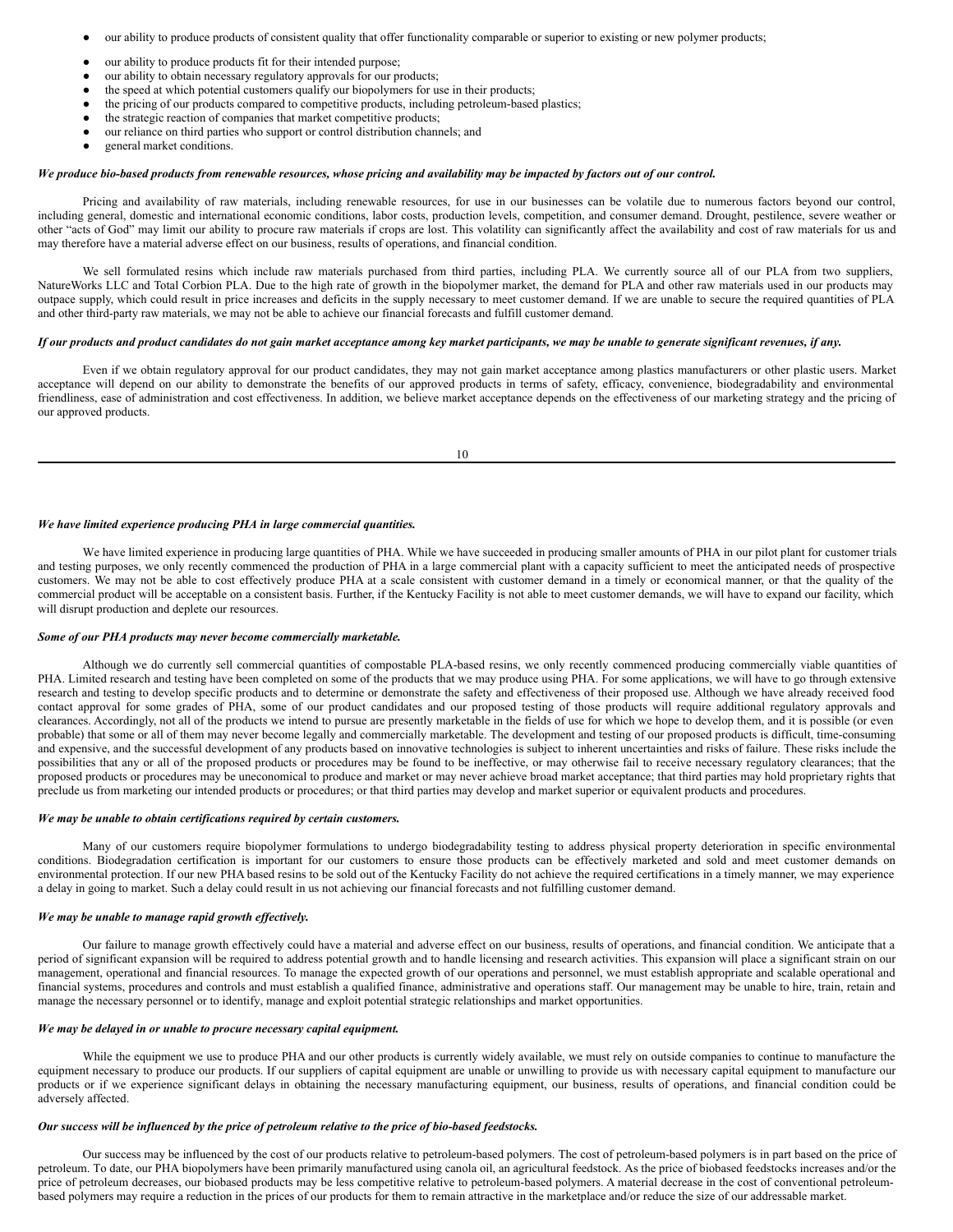### Certain contracts granting exclusivity rights to customers may limit our ability to sell products in certain markets.

We have entered into certain agreements with customers, which, subject to the terms therein, grant these customers the exclusive right to purchase certain products and, in some cases, in certain fields and/or territories from us. For example, certain clam-shell food cases we produce can only be sold to a single customer; certain stirrers and straw products can only be sold to several end-users, subject to the purchaser maintaining minimum purchase requirements; one customer has an exclusive on water bottles, while another customer has an exclusive on bottles containing certain alcohol products. These exclusivity arrangements will expire between 2021 and 2026. These agreements could prevent us from selling products to certain prospective customers or entering certain markets, which could have a material and adverse impact on our potential revenues and our ability more generally to expand our customer base and product lines.

## The loss of one or more of our significant customers, a significant reduction in their orders, their inability to perform under their contracts, or a significant deterioration in their financial condition could have a material adverse effect on our business, results of operations, and financial condition.

A few significant customers have in the past, and may in the future, account for a significant portion of our revenues in any one year or over a period of several consecutive years. For example, for the year ended December 31, 2020, we had three customers that individually accounted for more than 10% of our revenue each and collectively accounted for approximately 58% of our revenue, and for the year ended December 31, 2019, we had four customers that individually accounted for more than 10% of our revenue each and collectively accounted for approximately 65% of our total revenue. The loss of one or more of our significant customers, a substantial reduction in their orders, their inability to perform under their contracts, or a significant deterioration in their financial condition could have a material adverse effect on our business, results of operations, and financial condition.

#### *We may rely heavily on future collaborative partners.*

We may enter into strategic partnerships to develop and commercialize our current and future research and development programs with other companies to accomplish one or more of the following:

- obtain capital, equipment and facilities,
- obtain funding for research and development programs, product development programs, and commercialization activities,
- obtain expertise in relevant markets,
- obtain access to raw materials, and/or
- obtain sales and marketing services or support.

We may not be successful in establishing or maintaining suitable partnerships, and we may not be able to negotiate collaboration agreements having terms satisfactory to us or at all. Failure to make or maintain these arrangements or a delay or failure in a collaborative partner's performance under any such arrangements could have a material adverse effect on our business and financial condition.

## *We face and will face substantial competition.*

We face and will face substantial competition from a variety of companies in the biodegradable, renewable resource-based plastic segment, as well as from companies in the conventional, non-biodegradable petroleum-based industry segment. Some of their products are suitable for use in a range of products at a price that may be lower than our product offerings. Many of these companies have longer operating histories, greater name recognition, larger customer bases and significantly greater financial, sales and marketing, manufacturing, distribution, technical and other resources than us. Our competitors may be able to adapt more quickly to new or emerging technologies, changes in customer requirements and changes in laws and regulations. In addition, current and potential competitors have established or may establish financial or strategic relationships among themselves or with existing or potential customers or other third parties. Accordingly, new competitors or alliances among competitors could emerge and rapidly acquire significant market share. There can be no assurance that we can develop products that are more effective or achieve greater market acceptance than competitive products, or that our competitors will not succeed in developing products and technologies that are more effective than those being developed by us and that would therefore render our products and technologies less competitive or even obsolete. We cannot assure you that we will be able to compete successfully against current or new competitors.

### *We may not be able to complete the proposed production capacity buildout at our Kentucky Facility.*

In December 2018, we consummated the acquisition of the Kentucky Facility, including the equipment, machinery and other personal property located at such facility for a purchase price of \$23 million, and simultaneously entered into a sale and leaseback transaction with a large, diversified commercial property REIT pursuant to which we sold the Kentucky Facility and certain of our facilities located in Bainbridge, Georgia to the REIT and leased-back the same properties from the REIT under a net-lease for an initial term of 20 years with renewal terms up to an additional 20 years at our option. The assets available at the Kentucky Facility permitted us to embark on a two-phase commissioning strategy, and we commenced production of commercial volumes of PHA in December 2019. We had completed several components of the first phase of the production capacity buildout by the end of the third quarter of 2020. As of December 31, 2020, we had invested \$54.7 million since the acquisition of the Kentucky Facility, excluding capitalized interest. Of this total, \$7 million in real-estate improvements for the Kentucky Facility were reimbursed by the REIT in May 2020. Once Phase I of the Kentucky Facility production capacity is operating at scale, we expect to produce approximately 20 million pounds of finished product per year. We believe that the capacity of the plant can be expanded by another 45 million additional pounds of finished product, bringing total plant capacity up to approximately 65 million pounds per year, by investing another \$100 million in the future for the Phase II production capacity buildout at such facility. There can be no assurances, though, that we will be able to achieve such production capacity or raise the additional financing required to complete Phase II of the production capacity buildout.

## We may not be able to identify additional facilities and assets or secure the funding necessary to acquire them.

Aside from the Kentucky Facility, we may need to identify other facilities and assets that would be beneficial to our production of PHA at the commercial scale or our growth in general. We cannot provide assurances that we will be successful in identifying such facilities and assets or, if we do, securing the funding necessary to acquire them.

12

## Climate Change may impact the availability of our facilities and, in addition, we may incur substantial costs to comply with climate change legislation and related *regulatory initiatives.*

Changing weather patterns and the increase in frequency of severe storms such as hurricanes and tornadoes could cause disruptions or the complete loss of our facilities. In addition, climate change concerns, and changes in the regulation of such concerns, including greenhouse gas emissions, could also subject us to additional costs and restrictions, including increased energy and raw materials costs which could negatively impact our financial condition and results of operations. The effects of climate change can have an adverse effect not only to our operations, but also that of our suppliers and customers, and can lead to increased regulations and changes in consumer preferences, which could adversely affect our business, results of operations, and financial condition.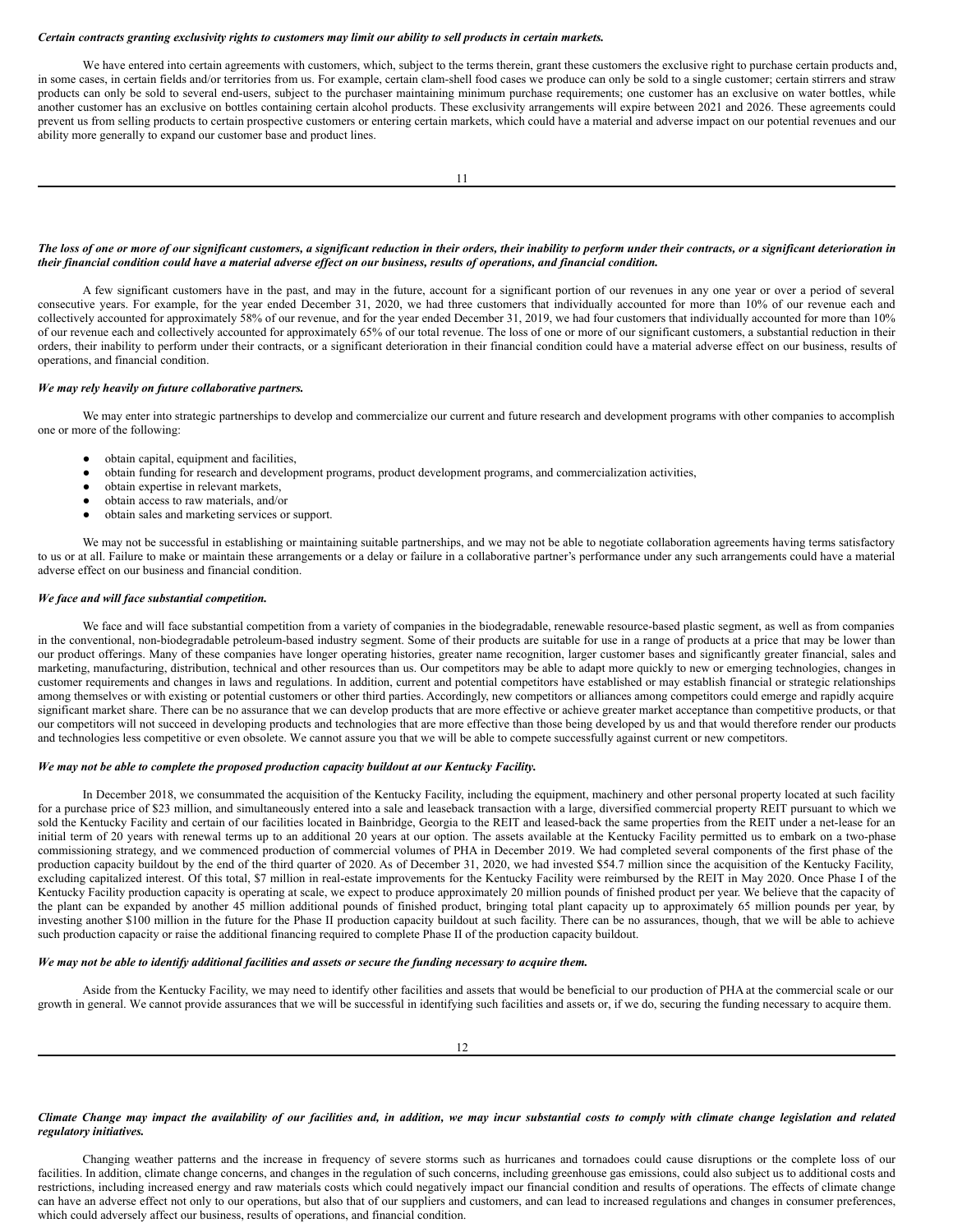#### We may be subject to product liability claims that may not be covered by insurance and could require us to pay substantial sums.

If we are successful in obtaining regulatory approval for our products and/or otherwise begin marketing them, we will become subject to an inherent risk of, and adverse publicity associated with, product liability and other liability claims, whether or not such claims are valid. We intend to obtain product liability insurance coverage in amounts and scope that we believe will be adequate once we begin marketing any products. However, product liability insurance may not be available on commercially acceptable terms, or at all. Even if such insurance is available, product liability or other claims may exceed our insurance coverage limits. A successful product liability claim that exceeds our insurance coverage limits could require us to pay substantial sums and could have a material adverse effect on us.

## Changes in government regulations encouraging the use of biodegradable alternatives to plastic products may have an adverse effect on our business.

We anticipate one of the key markets for our products being compostable and biodegradable substitutes for non-biodegradable plastics, which are created in part by laws, regulations and policies designed to encourage or mandate the increased use of compostable and biodegradable alternatives to plastics. Several countries and other political subdivisions of countries have enacted or are considering enacting such laws and regulations. Failure to implement these or similar laws and regulations and changes to existing laws and regulations may adversely affect the demand for our product candidates in the future.

### We may not be able to protect adequately our patents and other intellectual property assets, which could adversely affect our competitive position and reduce the value of *our products, and litigation to protect our patents and intellectual property assets may be costly.*

Our commercial success may depend in part on our ability to obtain patent protection for technologies and products we develop, to preserve trade secrets and to operate without infringing the proprietary rights of others. There can be no assurance that any patents or patent applications that we own, obtain or file or are able to obtain or license from third parties will afford any competitive advantages or will not be challenged or circumvented by third parties. Furthermore, there can be no assurance that others will not independently develop similar technologies or duplicate any technology developed by us. Because of the extensive time required for development, testing and regulatory review of a potential product, it is possible that before any of our potential products can be commercialized, any related patents may expire or may have only a brief remaining life span following commercialization, thus reducing any advantage of the patents.

If we are not able to obtain patent coverage or defend the patent protection for our technologies, then we will not be able to exclude competitors from developing or marketing competing technologies, and we may not generate enough revenues from product sales to justify the cost of development of our technologies and to achieve or maintain profitability. The patents currently in the portfolio have expiration dates ranging from 2022 to 2040 and any patents resulting from pending patent applications are expected to have durations that will expire between 2038 and 2041.

Our patent position involves complex legal and factual questions. Accordingly, we cannot predict the breadth of claims that may be allowed or enforced in our patents or in third-party patents. Patents may not be issued for any pending or future pending patent applications owned by or licensed to us, and claims allowed under any issued patent or future issued patent owned or licensed by us may not be valid or sufficiently broad to protect our technologies. Moreover, we may be unable to protect certain of our intellectual property in the United States or in foreign countries. Foreign jurisdictions may not afford the same protections as U.S. law, and we cannot ensure that foreign patent applications will have the same scope as the U.S. patents. There will be many countries in which we will choose not to file or maintain patents because of the costs involved. Competitors may also design around our technology or develop competing technologies.

Additionally, any issued patents owned by or licensed to us now or in the future may be challenged, invalidated or circumvented. To the extent competitors or other third parties develop and market products or procedures that we believe infringe our patents and proprietary rights, we may be compelled to initiate lawsuits to protect and enforce our intellectual property rights. Such litigation is typically expensive, time-consuming and uncertain as to outcome, and may involve opponents who have much more extensive financial resources than we do. An unfavorable outcome of any such litigation could have a material adverse effect on our business and results of operations.

## Third parties may claim that we infringe on their proprietary rights and may prevent us from commercializing and selling our products.

There has been substantial litigation in the manufacturing industry with respect to the manufacture, use, and sale of new products. These lawsuits often involve claims relating to the validity of patents supporting the new products and/or the validity and alleged infringement of patents or proprietary rights of third parties. We may be required to defend against challenges to the validity of our patents and against claims relating to the alleged infringement of patent or proprietary rights of third parties.

13

Litigation initiated by a third party claiming patent invalidity or patent infringement could:

- require us to incur substantial litigation expense, even if we are successful in the litigation;
- require us to divert significant time and effort of our management;
- result in the loss of our rights to develop, manufacture or market our products; and
- require us to pay substantial monetary damages or royalties in order to license proprietary rights from third parties or to satisfy judgments or to settle actual or threatened litigation.

Although patent and intellectual property disputes within the biopolymer industry have often been settled through licensing or similar arrangements, costs associated with these arrangements may be substantial and could include the long-term payment of royalties. Furthermore, the required licenses may not be made available to us on acceptable terms. Accordingly, an adverse determination in a judicial or administrative proceeding or a failure to obtain necessary licenses could prevent us from manufacturing and selling our products or increase our costs to market our products.

## We rely in part on trade secrets to protect our technology, and our failure to obtain or maintain trade secret protection could limit our ability to compete.

We rely on trade secrets to protect some of our technology and proprietary information, especially where we believe patent protection is not appropriate or obtainable. However, trade secrets are difficult to protect. Litigating a claim that a third party had illegally obtained and was using our trade secrets would be expensive and time consuming, and the outcome would be unpredictable. Moreover, if our competitors independently develop similar knowledge, methods and know-how, it will be difficult for us to enforce our rights and our business could be harmed.

## We may not be able to generate sufficient cash to service our debt and operating lease obligations, and we may be forced to take other actions to satisfy our obligations *under our debt and operating lease obligations, which may not be successful.*

Our ability to make scheduled payments on or to refinance our debt and operating lease obligations and other obligations depends on our ability to generate cash in the future and our financial condition and operating performance, which are subject to prevailing economic and competitive conditions and to certain financial, business and other factors beyond our control. We cannot assure you that we will maintain a level of cash flows from operating activities sufficient to permit us to pay the principal, premium, if any, and interest on our debt, or to pay our operating lease obligations.

If our cash flows and capital resources are insufficient to fund our debt service, operating lease obligations and other obligations, we may be forced to reduce or delay investments and capital expenditures, or to sell assets, seek additional capital or restructure or refinance our debt. These alternative measures may not be successful and may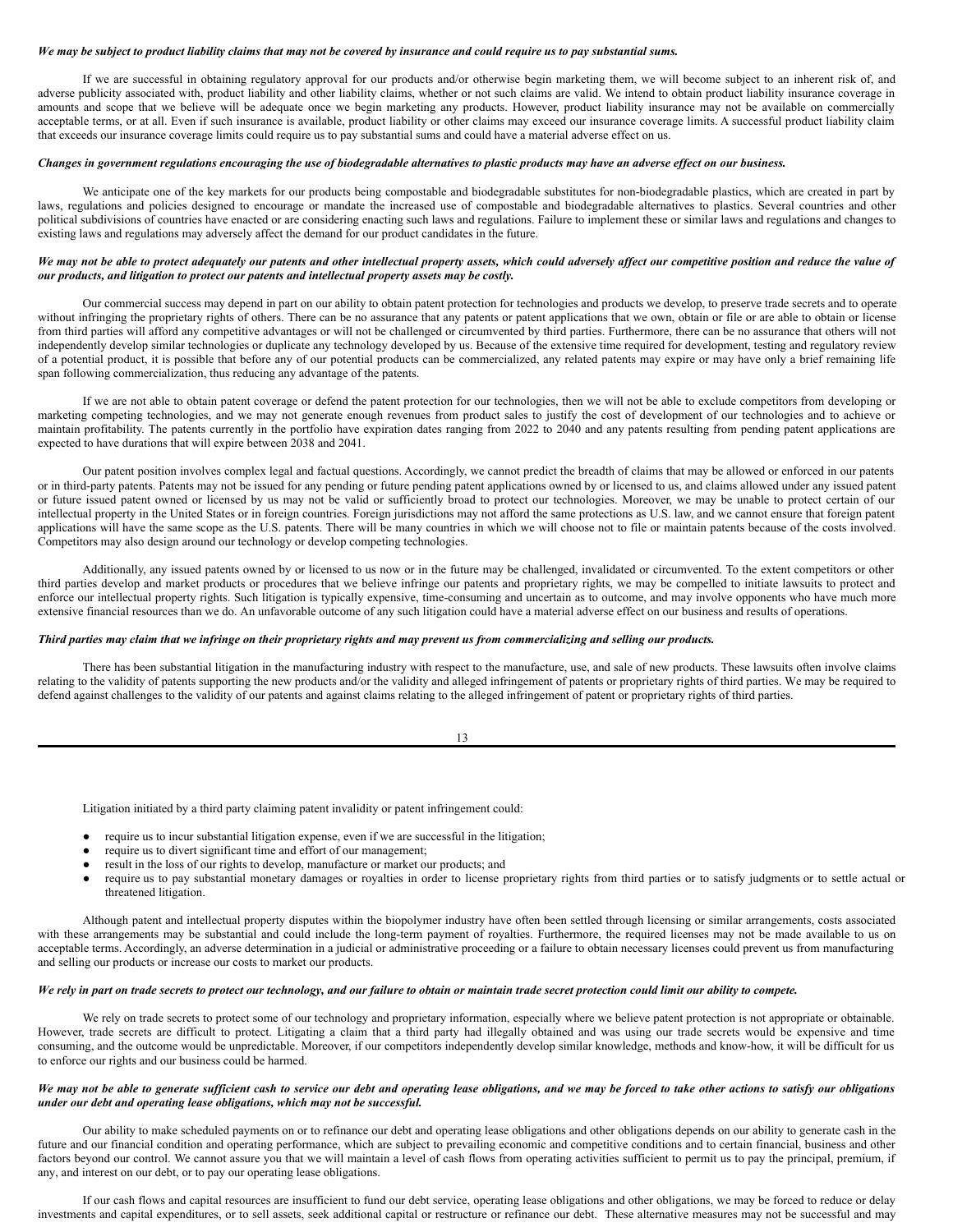not permit us to meet our scheduled debt obligations. If our operating results and available cash are insufficient to meet our debt service, operating lease obligations and other obligations, we could face substantial liquidity problems and might be required to dispose of material assets or operations to meet our debt service and other obligations. We may not be able to consummate those dispositions or to obtain the proceeds sought from them, and these proceeds may not be adequate to meet any debt service or other obligations then due. Further, we may need to refinance all or a portion of our debt on or before maturity, and we cannot assure you that we will be able to refinance any of our debt on commercially reasonable terms or at all. Additionally, if we are unable to service our operating lease payments for our facilities in Bainbridge, Georgia and Winchester, Kentucky, which we lease pursuant to a sale-leaseback transaction that was entered into in 2018 with a commercial property REIT, we could lose the ability to occupy and operate those facilities.

## We may incur more debt in the future, which could further exacerbate the risks of leverage, including the ability to service our indebtedness.

We may need to incur additional debt in the future to complete acquisitions of facilities, equipment, machinery and other assets or capital projects or for working capital. Although the covenants contained in our current indebtedness instruments impose limits on our ability to incur new debt, these agreements may permit the incurrence of significant additional debt if we satisfy certain conditions, or such debt instruments may be amended in the future to do so. If we incur new debt, we could face risks related to being in a highly leveraged company, including our ability to service such indebtedness.

## *We are subject to a number of restrictive debt covenants under our loan agreements.*

Many of our loan agreements contain certain restrictive covenants, which restrict our ability to, among other things, incur additional indebtedness, incur certain liens on our assets or sell assets, make investments, make capital expenditures, pay dividends and make other restricted payments. Many of our loan agreements also require us to maintain specified financial ratios under certain conditions and satisfy financial condition tests, including a consolidated senior leverage ratio and consolidated fixed charge coverage ratio.

Our ability to meet those financial ratios and tests and otherwise comply with our financial covenants may be affected by the factors described herein and other factors outside our control, and we may not be able to meet those ratios, tests and covenants. Our ability to generate sufficient cash from operations to meet our debt obligations will depend upon our future operating performance, which will be affected by general economic, financial, competitive, business and other factors beyond our control. A breach of any of these covenants, ratios, tests or restrictions, as applicable, or any inability to pay interest on, or principal of, our outstanding debt as it becomes due could result in an event of default. Upon an event of default, if not waived by our lenders, our lenders may declare all amounts outstanding as due and payable. Such an acceleration of the maturity of our indebtedness may, among other things, prevent or limit us from engaging in transactions that benefit us, including responding to changing business and economic conditions and taking advantage of attractive business opportunities.

|--|

### We may not be able to satisfy the requirements of our participation in a New Markets Tax Credit ("NMTC") program for funding our plant expansions.

We have entered into several arrangements under the NMTC program with various third-party financial institutions (the "Investors") to help fund various phases of plant expansions at our Bainbridge, Georgia, and Winchester, Kentucky locations. In connection with the NMTC transactions we received proceeds which were restricted for use on approved capital expenditures and working capital needs at specific subsidiaries. The NMTCs are subject to 100% recapture of the tax credit for a period of seven years as provided in the Code. We are required to be in compliance with various regulations and contractual provisions that apply to the NMTC arrangements. we have agreed to indemnify the Investors for any loss or recapture of the NMTCs until such time as our obligation to deliver tax benefits is relieved. The maximum potential amount of future payments under this indemnification could be up to the face amount of the related debt, net of certain leverage loans receivable in connection with the NMTC transactions, which amount totaled \$7.6 million as of December 31, 2020. Our obligation to deliver tax benefits is relieved in various stages from April 2026 through November 2026. Noncompliance with applicable requirements could result in projected tax benefits not being realized by an Investor and our being required to indemnify such Investor, which could have a material adverse effect on our financial position, results of operations or liquidity.

## We may be unable to obtain forgiveness of the PPP Loan, in whole or in part, in accordance with the provisions of the CARES Act, which could adversely affect our *financial condition.*

In April 2020, we entered into a promissory note with Truist Bank ("Truist"), under the Paycheck Protection Program of the CARES Act pursuant to which Truist made a loan to us in the amount of approximately \$1.8 million (the "PPP Loan"). The PPP Loan matures in April 2022, bears interest at a rate of 1.0% per annum. Monthly principal and interest payments are deferred for six months after the date of disbursement.

The PPP Loan is unsecured and guaranteed by the Small Business Administration ("SBA"). Under the terms of the PPP Loan, the principal amount of the loan may be forgiven to the extent it is used for qualifying expenses as described in the CARES Act and we otherwise request forgiveness in accordance with the terms of the PPP Loan and the requirements of the SBA. While we expect that all of the principal amount of the PPP Loan will be forgiven and to comply with all corresponding requirements, we cannot guarantee that we will be successful in obtaining forgiveness of all or any part of such principal amount. We will be required to repay any principal amount of the PPP Loan that is not forgiven, together with accrued and unpaid interest. In connection with the closing of the Business Combination, we deposited funds in an escrow account in an amount to repay the outstanding principal and accrued interest on the PPP loan.

## Our ability to use net operating losses to offset future taxable income will be subject to certain limitations as a result of the Business Combination, PIPE and past *transactions.*

As of December 31, 2020, we had federal net operating loss carryforwards of \$65 million of which \$40.6 million will begin to expire in 2028 and \$24.4 million can be carried forward indefinitely. As of December 31, 2020, we had state net operating loss carryforwards of \$65 million which begin to expire in various amounts in 2028. A portion of these net operating loss carryforwards could expire unused and be unavailable to offset future income tax liabilities. In addition, in general, under Section 382 of the Code, a corporation that undergoes an "ownership change" is subject to limitations on our ability to utilize our pre-change net operating losses ("NOLs") to offset future taxable income or taxes. For these purposes, an ownership change generally occurs where the aggregate stock ownership of one or more stockholders or groups of stockholders who owns at least 5% of a corporation's stock increases its ownership by more than 50 percentage points over its lowest ownership percentage within a specified testing period. A portion of our existing NOLs is subject to limitations arising from previous ownership changes in 2014. In addition, the Business Combination and the PIPE is expected to constitute an ownership change under Section 382 of the Code. Our NOLs may also be impaired under state law. A portion of our existing NOLs is also subject to the so called separate-return-limitation-year ("SRLY") rules that may apply to consolidated tax groups. Although depending on applicable law and particular computations, it is expected that the amount of our NOLs that we will be able to utilize per year could be only up to \$9.7 million per year. Accordingly, we may not be able to utilize a material portion of our NOLs.

Our ability to utilize our NOLs is also conditioned upon our attaining profitability and generating U.S. federal and state taxable income. We have incurred significant net losses in the past, and it is anticipated that we will continue to incur significant losses for the foreseeable future; therefore, we do not know whether or when we will generate the U.S. federal or state taxable income necessary to utilize our NOL carryforwards, even to the extent they are not subject to limitation by Section 382 of the Code or the SRLY rules.

## We face various risks related to the ongoing coronavirus (COVID-19) pandemic and similar public health crises, which may have material adverse effects on our business, *financial position, results of operations and liquidity.*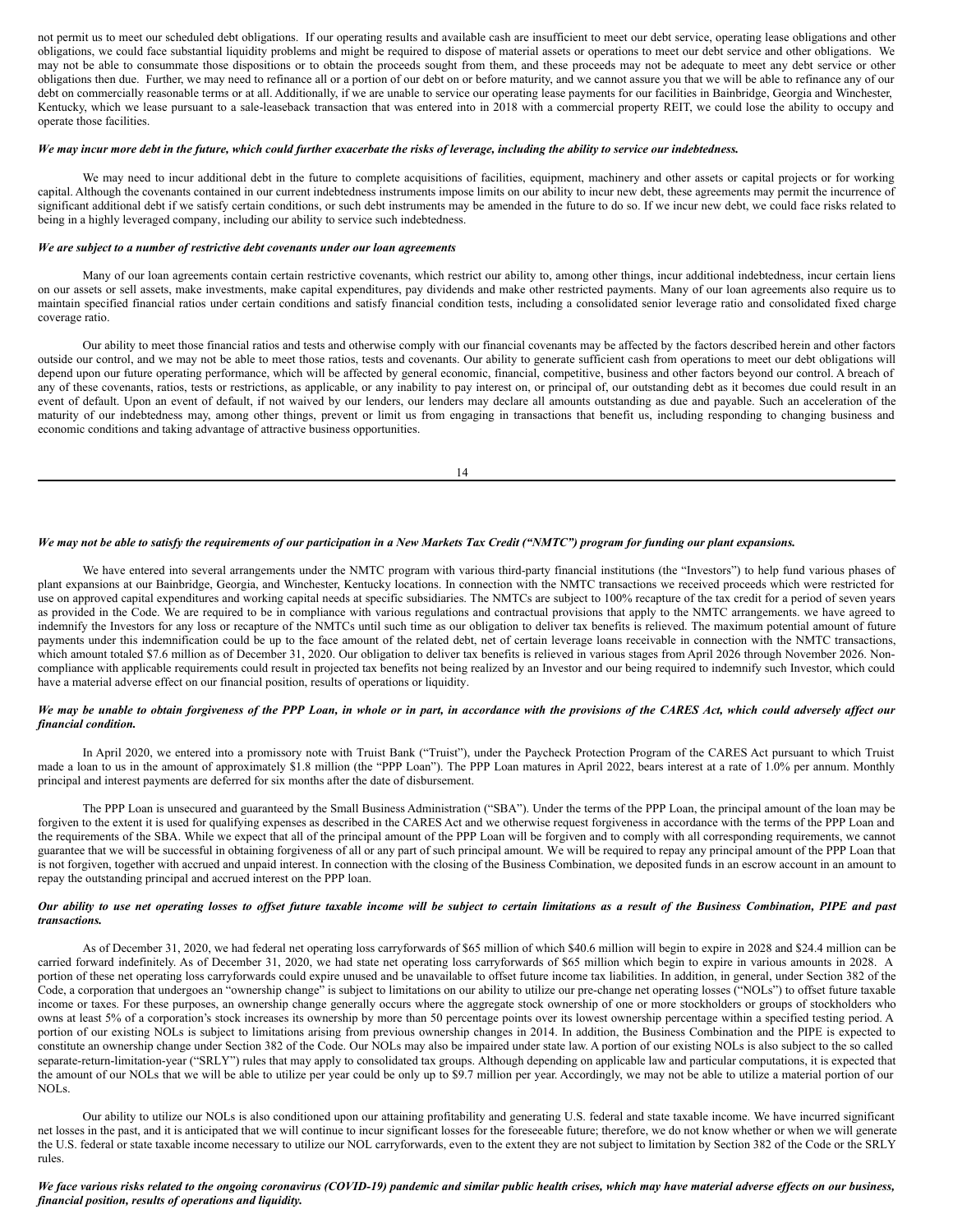We face various risks related to health epidemics, pandemics and similar outbreaks, including the global outbreak of coronavirus disease 2019 ("COVID-19"). Such risks include disruptions or restrictions on our employees' ability to work effectively, as well as temporary closures of our facilities or the facilities of our customers or suppliers.

It is possible that the continued spread of COVID-19 could also further cause disruption in our supply chain; cause delay or limit the ability of other customers to perform, including in making timely payments to us; and cause other unpredictable events. In addition, the continued spread of COVID-19 has led to disruption and volatility in the global capital markets, which increases the cost of capital and adversely impacts access to capital.

We continue to work with our stakeholders (including customers, employees, suppliers and local communities) to responsibly address this global pandemic. Our management is focused on mitigating the impact of the pandemic, which has required and will continue to require a substantial investment of time and resources across Danimer and could delay other value-added initiatives. We continue to monitor the situation, to assess further possible implications to our business, supply chain and customers, and to take actions in an effort to mitigate adverse consequences.

The situation surrounding COVID-19 remains fluid and the ongoing impact on our business and results of operations, financial condition, expected cash flows and liquidity increases the longer the virus impacts activity levels in the United States and globally, both during the initial outbreak, as well as if additional outbreaks occur at a later date. For this reason, we cannot reasonably estimate with any degree of certainty the future impact COVID-19 may have on our results of operations, financial position, and liquidity. The extent to which the COVID-19 pandemic may impact our business, operating results, financial condition and liquidity will depend on future developments and numerous and evolving factors that are highly uncertain, vary by market and cannot be accurately predicted or quantified at this time, including the duration and spread of the outbreak; new information concerning its transmission and severity; government mandated restrictions and regulations; business and workforce disruptions; impact on demand for our products, and the effectiveness of actions taken to contain and treat the disease; actions taken or that might be taken by governments, businesses or individuals to contain or reduce its repercussions and mitigate its economic implications; evolving macroeconomic factors, including general economic uncertainty, unemployment rates and recessionary pressures; decreased consumer spending levels; reduction or changes in customer demand for our products and services; our ability to manufacture, sell and provide our products and services, including as a result of travel restrictions, closed borders, operating restrictions imposed on our facilities or reduced ability of our employees to continue to work efficiently; increased operating costs (whether as a results of changes to our supply chain or increases in employee costs or otherwise); collectibility of customer accounts; additional and prolonged devaluation of other countries' currencies relative to the dollar; and the general impact of the pandemic on our customers, employees, suppliers, vendors and other stakeholders. Additionally, customers might defer decision making, delay orders or seek to renegotiate or terminate existing agreements.

The continuing global pandemic may also result in delays in our ability to apply for and obtain further regulatory approval for our products in various jurisdictions.

The impact of COVID-19 may also exacerbate other risks discussed herein, any of which could have a material effect on us. This situation is changing rapidly, and additional impacts may arise that we are not aware of currently.

## *We depend on key personnel.*

We depend greatly on our executive officers and other employees. Our success will depend, in part, upon our ability to attract and retain additional skilled personnel, which will require substantial additional funds. There can be no assurance that we will be able to find, attract and retain additional qualified employees, directors, and advisors having the skills necessary to operate, develop and grow our business. Our inability to hire qualified personnel, the loss of services of any of our executive officers, or the loss of services of other key employees, or advisors that may be hired in the future, may have a material and adverse effect on our business.

## If we experience a significant disruption in our information technology systems, including security breaches, or if we fail to implement new systems and software *successfully, our business operations and financial condition could be adversely af ected.*

We depend on information technology systems throughout Danimer to, among other functions, control our manufacturing processes, process orders and bill, collect and make payments, interact with customers and suppliers, manage inventory and otherwise conduct business. We also depend on these systems to respond to customer inquiries, contribute to our overall internal control processes, maintain records of our property, plant and equipment and record and pay amounts due to vendors and other creditors. The failure of our information technology systems to perform as we anticipate could disrupt our business and could result in transaction errors, processing inefficiencies and the loss of sales and customers. As we upgrade or change systems, we may also experience interruptions in service, loss of data or reduced functionality and other unforeseen material issues that could adversely impact our ability to provide quotes, take customer orders and otherwise run our business in a timely manner. In addition, if our new systems fail to provide accurate and increased visibility into pricing and cost structures, it may be difficult to improve or maximize our profit margins. As a result, our results of operations could be adversely affected.

In addition, cyber-attacks or security breaches could compromise confidential, business critical information, cause a disruption in our operations or harm our reputation. Our information technology systems are subject to potential disruptions, including significant network or power outages, cyberattacks, computer viruses, other malicious codes and/or unauthorized access attempts, any of which, if successful, could result in data leaks or otherwise compromise our confidential or proprietary information and disrupt our operations. Despite our efforts to protect sensitive information and comply with and implement data security measures, there can be no assurance that any controls and procedures that we have in place will be sufficient to protect us. Further, as cyber threats are continually evolving, our controls and procedures may become inadequate and we may be required to devote additional resources to modify or enhance our systems in the future. We may also be required to expend resources to remediate cyber-related incidents or to enhance and strengthen our cyber security. Any such disruptions to our information technology systems, breaches or compromises of data, and/or misappropriation of information could result in violation of privacy and other laws, litigation, fines, negative publicity, lost sales or business delays, any of which could have a material adverse effect on our business, financial condition or results of operations.

## Government regulation of our business is extensive and regulatory approvals are uncertain, expensive and time-consuming.

Our research, development, testing, manufacturing and marketing of most of our intended products are subject to an extensive regulatory approval process by the FDA and other regulatory agencies in the U.S. and abroad. The process of obtaining FDA and other required regulatory approvals is lengthy, expensive and uncertain. There can be no assurance that, even after such time and expenditures, we will be able to obtain necessary regulatory approvals for the manufacturing or marketing of any products. Even if regulatory clearance is obtained, a marketed product is subject to continual review, and later discovery of previously unknown safety issues or failure to comply with the applicable regulatory requirements may result in restrictions on a product's marketing or withdrawal of the product from the market, as well as possible civil or criminal sanctions.

Changes in sentiment regarding and laws and regulations relating to plastic products could reduce demand for our products and/or increase the cost of producing our *products and have an adverse ef ect on our business.*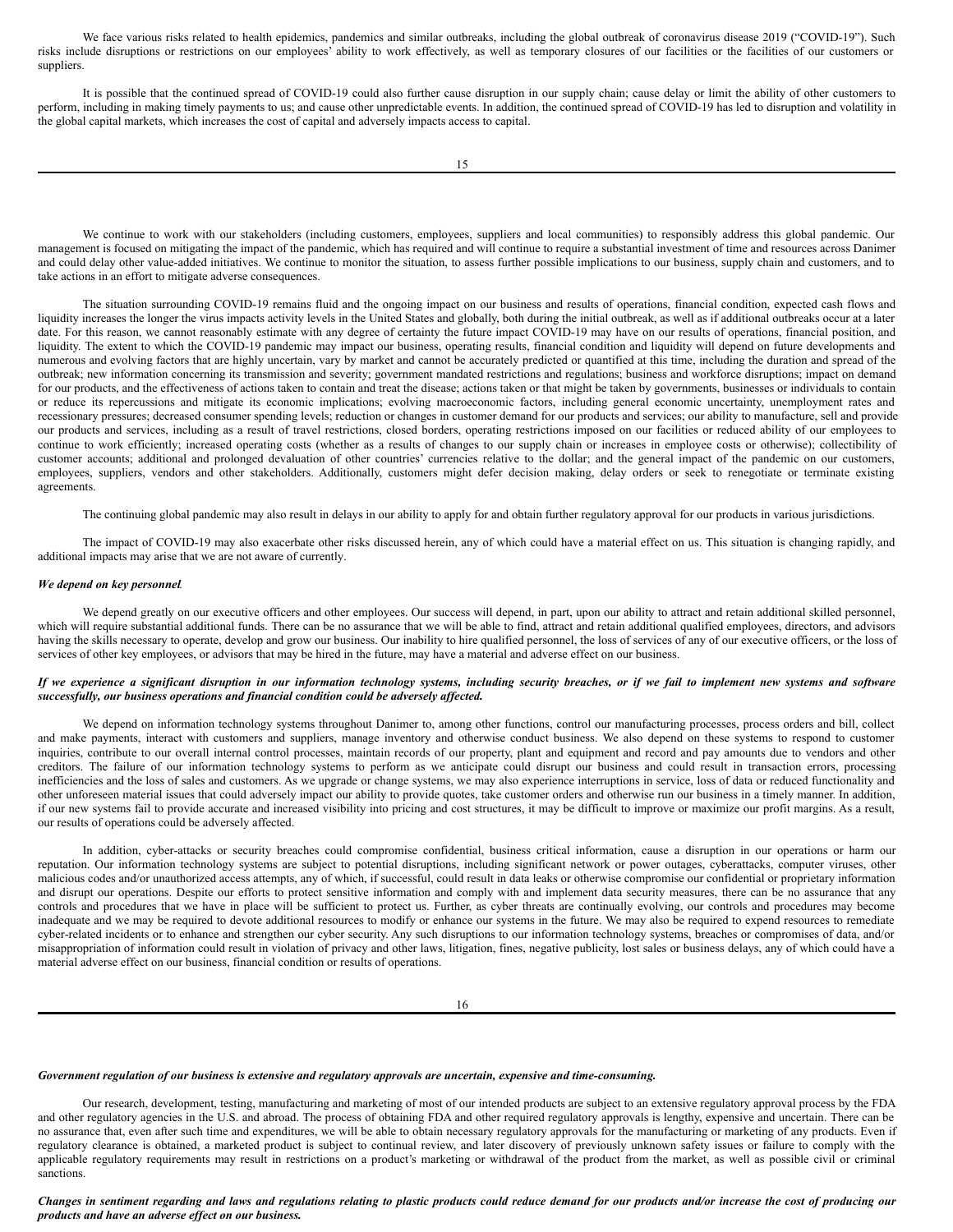Plastic products have recently faced increasingly negative public sentiment and scrutiny. In addition, state and local governments have increasingly proposed, or in some cases implemented, restrictions or bans on plastic-based products, including single-use plastics, plastic straws and utensils. Notwithstanding the fact that our bio-plastic products are intended to address many of the concerns regarding traditional petroleum-based plastics, increased regulation of, or prohibition on, the use of plastics generally, as well as negative public sentiment regarding such products, could increase the costs incurred by our customers to use such products or otherwise limit the use of these products, and could lead to a decrease in demand for the products we make or an increase in the cost of production of such products. Such a decrease in demand could adversely affect our business, operating results and financial condition.

## We have determined there was a material weakness in our internal control over financial reporting as of December 31, 2020. If we are unable to develop and maintain an effective system of internal control over financial reporting, we may not be able to accurately report our financial results in a timely manner, which may adversely affect *investor confidence in us and materially and adversely af ect our business and operating results.*

Our management is responsible for establishing and maintaining adequate internal control over financial reporting designed to provide reasonable assurance regarding the reliability of financial reporting and the preparation of financial statements for external purposes in accordance with U.S. GAAP. Our management is likewise required, on a quarterly basis, to evaluate the effectiveness of our internal controls and to disclose any changes and material weaknesses identified through such evaluation in those internal controls.

Following the release of the Staff Statement, our management and our audit committee concluded that, in light of the Staff Statement, it was appropriate to restate our previously issued Consolidated Financial Statements as of and for the period ended December 31, 2020, as discussed in the Explanatory Note to this Annual Report on Form 10-K/A and Note 1 to the Consolidated Financial Statements. As part of this process, and as discussed further in Item 9A, "Controls and Procedures," we evaluated the effectiveness of our disclosure controls and procedures as of the end of the period covered by this Annual Report and determined there was a material weakness in our controls over the accounting for complex financial instruments, such as the Private Warrants issued in connection with the initial public offering of Live Oak.

A material weakness is a deficiency, or a combination of deficiencies, in internal control over financial reporting such that there is a reasonable possibility that a material misstatement of our annual or interim Consolidated Financial Statements will not be prevented or detected and corrected on a timely basis.

Effective internal controls are necessary for us to provide reliable financial reports and prevent fraud. We continue to evaluate steps to remediate the material weakness. These remediation measures may be time consuming and costly and there is no assurance that these initiatives will ultimately have the intended effects.

If we identify any new material weaknesses in the future, any such newly identified material weakness could limit our ability to prevent or detect a misstatement of our accounts or disclosures that could result in a material misstatement of our annual or interim financial statements. In such case, we may be unable to maintain compliance with securities law requirements regarding timely filing of periodic reports in addition to applicable stock exchange listing requirements, investors may lose confidence in our financial reporting and our stock price may decline as a result. We cannot assure you that the measures we have taken to date, or any measures we may take in the future, will be sufficient to avoid potential future material weaknesses.

### We may face litigation and other risks as a result of the material weakness in our internal control over financial reporting.

Following the issuance of the Staff Statement, our management and our audit committee concluded that it was appropriate to restate our previously issued Consolidated Financial Statements as of and for the year ended December 31, 2020, as discussed in the Explanatory Note to this Annual Report on Form 10-K/A and Note 1 to the Consolidated Financial Statements. As part of the Restatement, we determined there was a material weakness in our internal controls over financial reporting.

As a result of such material weakness, the Restatement, the change in accounting for the private warrants, and other matters raised or that may in the future be raised by the SEC, we face potential for litigation or other disputes which may include, among others, claims invoking the federal and state securities laws, contractual claims or other claims arising from the Restatement and material weaknesses in our internal control over financial reporting and the preparation of our financial statements. As of the date of this Annual Report, we have no knowledge of any such litigation or dispute. However, we can provide no assurance that such litigation or dispute will not arise in the future.

17

#### **Risks Related to our Common Stock**

An active trading market for our Common Stock may not be available on a consistent basis to provide stockholders with adequate liquidity. Our stock price may be *extremely volatile, and our stockholders could lose a significant part of their investment.*

An active trading market for shares of our Common Stock may not be sustained on a consistent basis. The public trading price for our Common Stock will be affected by a number of factors, including:

- reported progress of our business and technology development, relative to investor expectations;
- changes in earnings estimates, investors' perceptions, recommendations by securities analysts or our failure to achieve analysts' earnings estimates;
- quarterly variations in our or our competitors' results of operations;
- general market conditions and other factors unrelated to our operating performance or the operating performance of our competitors;
- future issuance and/or sale of our common stock or preferred stock;
- announcements by us, or our competitors, of acquisitions, new products, significant contracts, commercial relationships or capital commitments;
- commencement of, or involvement in, litigation;
- any major change in our board of directors or management;
- changes in governmental regulations or in the status of our regulatory approvals;
- announcements related to patents issued to us or our competitors and to litigation involving our intellectual property;
- a lack of, limited, or negative industry or security analyst coverage;
- developments in our industry and general economic conditions;
- short-selling or similar activities by third parties; and
- other factors described elsewhere in these "*Risk Factors*."

As a result of these factors, our stockholders may not be able to resell their shares of Common Stock at, or above, their purchase price. In addition, the stock prices of many technology companies have experienced wide fluctuations that have often been unrelated to the operating performance of those companies. Any negative change in the public's perception of the prospects of industrial biotechnology or "clean technology" companies could depress our stock price regardless of our results of operations. These factors may have a material adverse effect on the market price of our Common Stock.

## Concentration of ownership among our existing executive officers, directors and their affiliates may prevent new investors from influencing significant corporate decisions.

Our executive officers and directors as a group beneficially own approximately 23.5% of our outstanding Common Stock. As a result, these shareholders will be able to exercise a significant level of control over all matters requiring stockholder approval, including the election of directors, any amendment of the amended and restated certificate of incorporation and approval of significant corporate transactions. This control could have the effect of delaying or preventing a change of control or changes in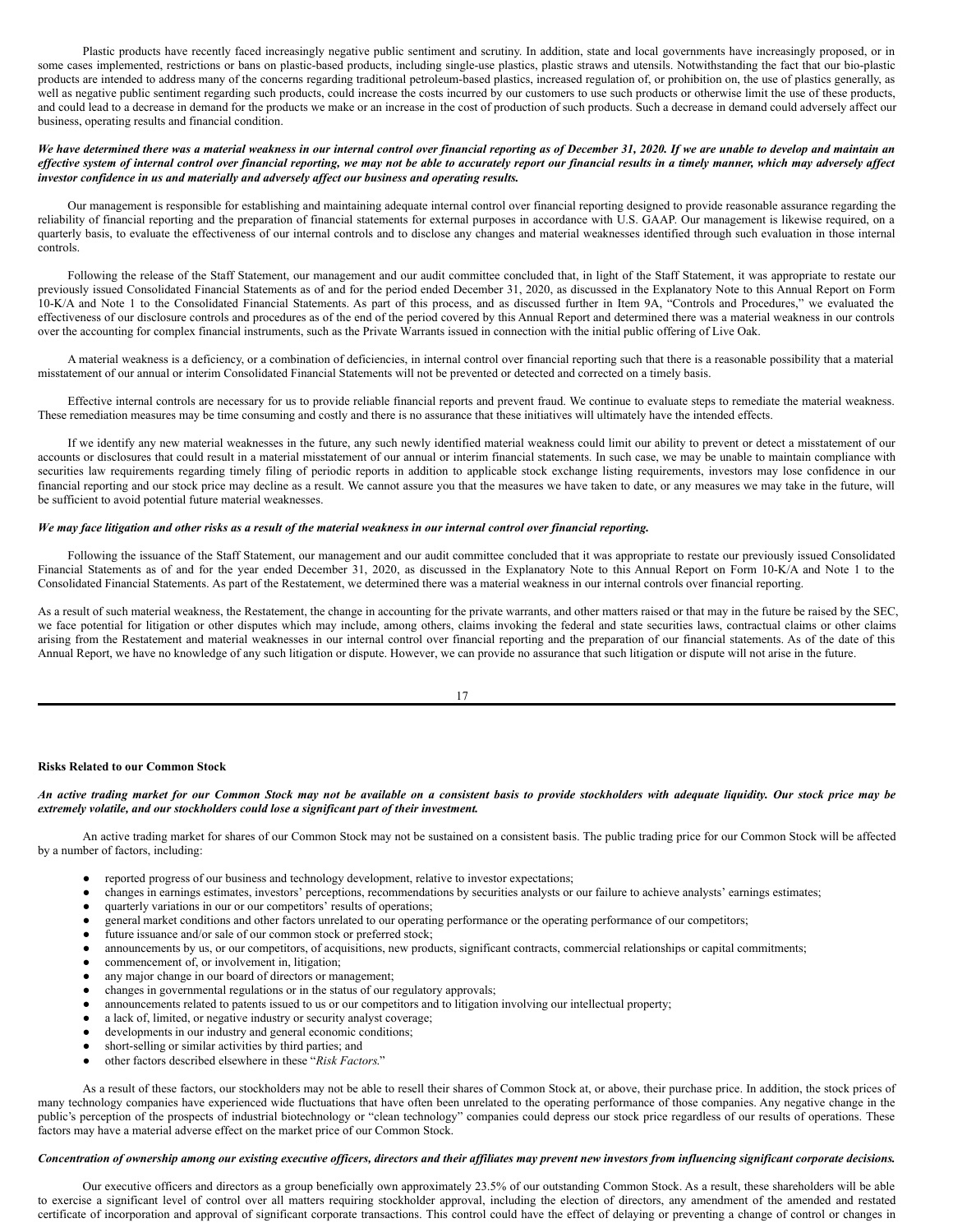management and will make the approval of certain transactions difficult or impossible without the support of these shareholders.

## *We do not expect to declare any dividends in the foreseeable future.*

We do not anticipate declaring any cash dividends to holders of our common stock in the foreseeable future. Consequently, investors may need to rely on sales of their shares after price appreciation, which may never occur, as the only way to realize any future gains on their investment.

## There can be no assurance that we will be able to comply with the continued listing standards of the New York Stock Exchange ("NYSE").

If NYSE delists our securities from trading on its exchange for failure to meet the listing standards, we and our securityholders could face significant material adverse consequences including:

- a limited availability of market quotations for our securities;
- a determination that our Common Stock is a "penny stock," which will require brokers trading in Common Stock to adhere to more stringent rules, possibly resulting in a reduced level of trading activity in the secondary trading market for shares of our Common Stock;
- a limited amount of analyst coverage; and
- a decreased ability to issue additional securities or obtain additional financing in the future.

### We may be required to take write-downs or write-offs, or we may be subject to restructuring, impairment or other charges that could have a significant negative effect on our financial condition, results of operations and the price of Common Stock, which could cause you to lose some or all of your investment.

Factors outside of our control may, at any time, arise. As a result of these factors, we may be forced to later write-down or write-off assets, restructure our operations or incur impairment or other charges that could result in us reporting losses.

Even though these charges may be non-cash items and therefore not have an immediate impact on our liquidity, the fact that we report charges of this nature could contribute to negative market perceptions about us or our securities. In addition, charges of this nature may cause us to be unable to obtain future financing on favorable terms or at all.

## If we do not meet the expectations of investors or securities analysts, the market price of our securities may decline.

Fluctuations in the price of our securities could contribute to the loss of all or part of your investment. If an active market for our securities develops and continues, the trading price of our securities following could be volatile and subject to wide fluctuations in response to various factors, some of which are beyond our control. Any of the factors listed below could have a material adverse effect on your investment in our securities and our securities may trade at prices significantly below the price you paid for them. In such circumstances, the trading price of our securities may not recover and may experience a further decline.

Factors affecting the trading price of our securities may include:

- actual or anticipated fluctuations in our quarterly financial results or the quarterly financial results of companies perceived to be similar to us;
- changes in the market's expectations about our operating results;
- success of competitors;
- our operating results failing to meet the expectation of securities analysts or investors in a particular period;
- changes in financial estimates and recommendations by securities analysts concerning Danimer or the biopolymer industry in general;
- operating and share price performance of other companies that investors deem comparable to ours;
- our ability to market new and enhanced products and technologies on a timely basis;
- changes in laws and regulations affecting our business;
- our ability to meet compliance requirements;
- commencement of, or involvement in, litigation involving us;
- changes in our capital structure, such as future issuances of securities or the incurrence of additional debt;
- the volume of our shares of common stock available for public sale;
- any major change in our board of directors or management;
- sales of substantial amounts of our shares of common stock by our directors, executive officers or significant stockholders or the perception that such sales could occur; and
- general economic and political conditions such as recessions, interest rates, fuel prices, international currency fluctuations and acts of war or terrorism.

Broad market and industry factors may materially harm the market price of our securities irrespective of our operating performance. The stock market in general, and NYSE in particular, have experienced price and volume fluctuations that have often been unrelated or disproportionate to the operating performance of the particular companies affected. The trading prices and valuations of these stocks, and of our securities, may not be predictable. A loss of investor confidence in the market for stocks or the stocks of other companies which investors perceive to be similar to ours could depress our share price regardless of our business, prospects, financial conditions, or results of operations. A decline in the market price of our securities also could adversely affect our ability to issue additional securities and our ability to obtain additional financing in the future.

### We will incur significant increased expenses and administrative burdens as a public company, which could have an adverse effect on our business, financial condition and *results of operations.*

We will face increased legal, accounting, administrative and other costs and expenses as a public company that we did not incur as a private company. The Sarbanes-Oxley Act of 2002 (the "Sarbanes-Oxley Act"), including the requirements of Section 404, as well as rules and regulations subsequently implemented by the SEC, the Dodd-Frank Wall Street Reform and Consumer Protection Act of 2010 and the rules and regulations promulgated and to be promulgated thereunder, the Public Company Accounting Oversight Board ("PCAOB") and the securities exchanges, impose additional reporting and other obligations on public companies. Compliance with public company requirements will increase costs and make certain activities more time-consuming. A number of those requirements will require us to carry out activities we have not done previously. For example, we have created new board committees and will adopt new internal controls and disclosure controls and procedures. In addition, expenses associated with SEC reporting requirements will be incurred. Furthermore, if any issues in complying with those requirements are identified (for example, if the auditors identify a material weakness or significant deficiency in the internal control over financial reporting), we could incur additional costs rectifying those issues, and the existence of those issues could adversely affect our reputation or investor perceptions of us. It may also be more expensive to obtain director and officer liability insurance. Risks associated with our status as a public company may make it more difficult to attract and retain qualified persons to serve on our board of directors or as executive officers. The additional reporting and other obligations imposed by these rules and regulations will increase legal and financial compliance costs, and the costs of related legal, accounting and administrative activities. These increased costs may require us to commit a significant amount of money that could otherwise have been used to expand the business and achieve strategic objectives. Advocacy efforts by stockholders and third parties may also prompt additional changes in governance and reporting requirements, which could further increase costs.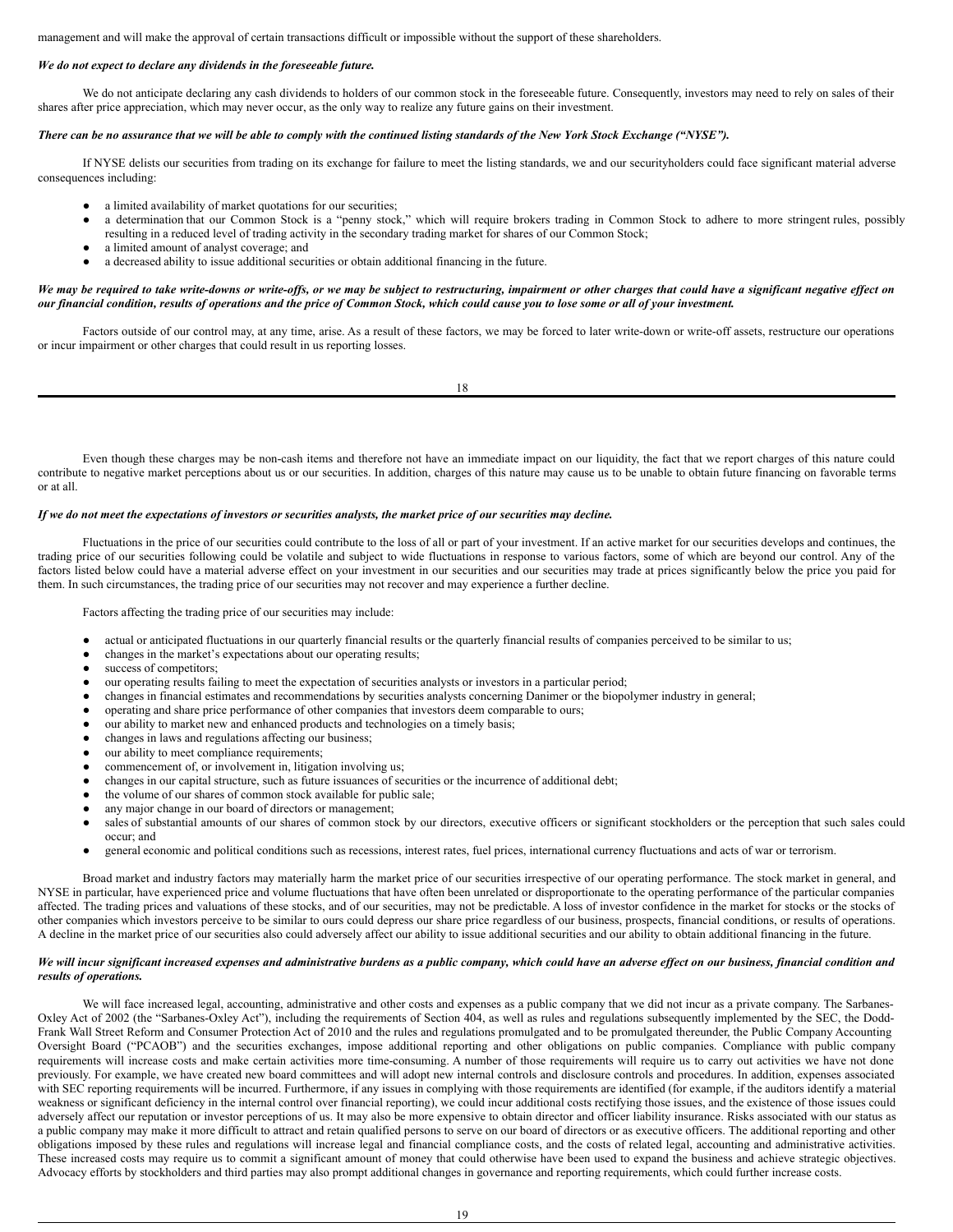## Our failure to timely and effectively implement controls and procedures required by Section 404(a) of the Sarbanes-Oxley Act could have a material adverse effect on our *business.*

The standards required for a public company under Section 404(a) of the Sarbanes-Oxley Act are significantly more stringent than those required of us as a privatelyheld company. Management may not be able to effectively and timely implement controls and procedures that adequately respond to the increased regulatory compliance and reporting requirements. If we are not able to implement the additional requirements of Section 404(a) in a timely manner or with adequate compliance, we may not be able to assess whether our internal controls over financial reporting are effective, which may subject us to adverse regulatory consequences and could harm investor confidence and the market price of our securities.

## We qualify as an "emerging growth company" within the meaning of the Securities Act, and if we take advantage of certain exemptions from disclosure requirements available to emerging growth companies, it could make our securities less attractive to investors and may make it more difficult to compare our performance to the *performance of other public companies.*

We qualify as an "emerging growth company" as defined in Section 2(a)(19) of the Securities Act, as modified by the JOBS Act. As such, we are eligible for and intend to take advantage of certain exemptions from various reporting requirements applicable to other public companies that are not emerging growth companies for as long as we continue to be an emerging growth company, including (a) the exemption from the auditor attestation requirements with respect to internal control over financial reporting under Section 404(b) of the Sarbanes-Oxley Act, (b) the exemptions from say-on-pay, say-on-frequency and say-on-golden parachute voting requirements and (c) reduced disclosure obligations regarding executive compensation in our periodic reports and proxy statements. We will remain an emerging growth company until the earliest of (i) the last day of the fiscal year in which the market value of Common Stock that are held by non-affiliates exceeds \$700 million as of June 30 of that fiscal year, (ii) the last day of the fiscal year in which we have total annual gross revenue of \$1.07 billion or more during such fiscal year (as indexed for inflation), (iii) the date on which we have issued more than \$1 billion in non-convertible debt in the prior three-year period or (iv) the last day of the fiscal year following the fifth anniversary of the date of the first sale of Common Stock in the initial public offering of units of Live Oak Acquisition Corp., our predecessor, consummated on May 5, 2020. In addition, Section 107 of the JOBS Act also provides that an emerging growth company can take advantage of the exemption from complying with new or revised accounting standards provided in Section 7(a)(2)(B) of the Securities Act as long as we are an emerging growth company. An emerging growth company can therefore delay the adoption of certain accounting standards until those standards would otherwise apply to private companies. We have elected not to opt out of such extended transition period and, therefore, we may not be subject to the same new or revised accounting standards as other public companies that are not emerging growth companies. Investors may find our Common Stock less attractive because we will rely on these exemptions, which may result in a less active trading market for our Common Stock and its price may be more volatile.

## *Our management has limited experience in operating a public company.*

Our executive officers have limited experience in the management of a publicly traded company. Our management team may not successfully or effectively manage our transition to a public company that will be subject to significant regulatory oversight and reporting obligations under federal securities laws. Their limited experience in dealing with the increasingly complex laws pertaining to public companies could be a significant disadvantage in that it is likely that an increasing amount of their time may be devoted to these activities which will result in less time being devoted to our management and growth. We may not have adequate personnel with the appropriate level of knowledge, experience and training in the accounting policies, practices or internal controls over financial reporting required of public companies in the United States. The development and implementation of the standards and controls necessary for us to achieve the level of accounting standards required of a public company in the United States may require costs greater than expected. It is possible that we will be required to expand our employee base and hire additional employees to support our operations as a public company which will increase our operating costs in future periods.

## The loss of certain key personnel could negatively impact the operations and financial results of our business.

Our ability to successfully operate our business is dependent upon the efforts of certain key personnel of ours and there can be no assurance that they will be able to do so. It is possible that we will lose some key personnel, the loss of which could negatively impact our operations and profitability. Furthermore, certain of our key personnel may be unfamiliar with the requirements of operating a company regulated by the SEC, which could cause us to have to expend time and resources helping them become familiar with such requirements.

#### We may issue additional shares of common stock or preferred shares under an employee incentive plan which would dilute the interest of our stockholders.

Our Fourth Amended and Restated Certificate of Incorporation authorizes the issuance of 200,000,000 shares of Common Stock, and 10,000,000 shares of preferred stock, in each case, par value \$0.0001 per share. We may issue a substantial number of additional shares of common stock or shares of preferred stock under an employee incentive plan. The issuance of additional common stock or preferred shares:

- may subordinate the rights of holders of Common Stock if one or more classes of preferred stock are created, and such preferred shares are issued, with rights senior to those afforded to Common Stock; and
- could cause a change in control if a substantial number of shares of common stock are issued, which may affect, among other things, our ability to use our net operating loss carry forwards, if any, and could result in the resignation or removal of our present officers and directors.

Our Fourth Amended and Restated Certificate of Incorporation will provide, subject to limited exceptions, that the courts of the State of Delaware will be the sole and exclusive forum for certain stockholder litigation matters, which could limit our stockholders' ability to obtain a favorable judicial forum for disputes with us or our *directors, of icers, employees or stockholders.*

Our Fourth Amended and Restated Certificate of Incorporation requires, to the fullest extent permitted by law, that derivative actions brought in our name, actions against directors, officers and employees for breach of fiduciary duty and other similar actions may be brought in the state courts in the State of Delaware or, if no state court located within the State of Delaware has jurisdiction, the federal district court for the District of Delaware. Any person or entity purchasing or otherwise acquiring any interest in shares of our capital stock shall be deemed to have notice of and consented to the forum provisions in our Fourth Amended and Restated Certificate of Incorporation. In addition, our Fourth Amended and Restated Certificate of Incorporation provides that this choice of forum does not apply to any complaint asserting a cause of action under the Securities Act and the Exchange Act. Finally, our Fourth Amended and Restated Certificate of Incorporation provides that federal district courts of the United States will be the exclusive forum for the resolution of any complaint asserting a cause of action under the Securities Act or the Exchange Act.

In March 2020, the Delaware Supreme Court issued a decision in Salzburg et al. v. Sciabacucchi, which found that an exclusive forum provision providing for claims under the Securities Act to be brought in federal court is facially valid under Delaware law. It is unclear whether this decision will be appealed, or what the final outcome of this case will be. We intend to enforce this provision, but we do not know whether courts in other jurisdictions will agree with this decision or enforce it.

This choice of forum provision may limit a stockholder's ability to bring a claim in a judicial forum that it finds favorable for disputes with us or any of our directors, officers, other employees or stockholders, which may discourage lawsuits with respect to such claims. Alternatively, if a court were to find the choice of forum provision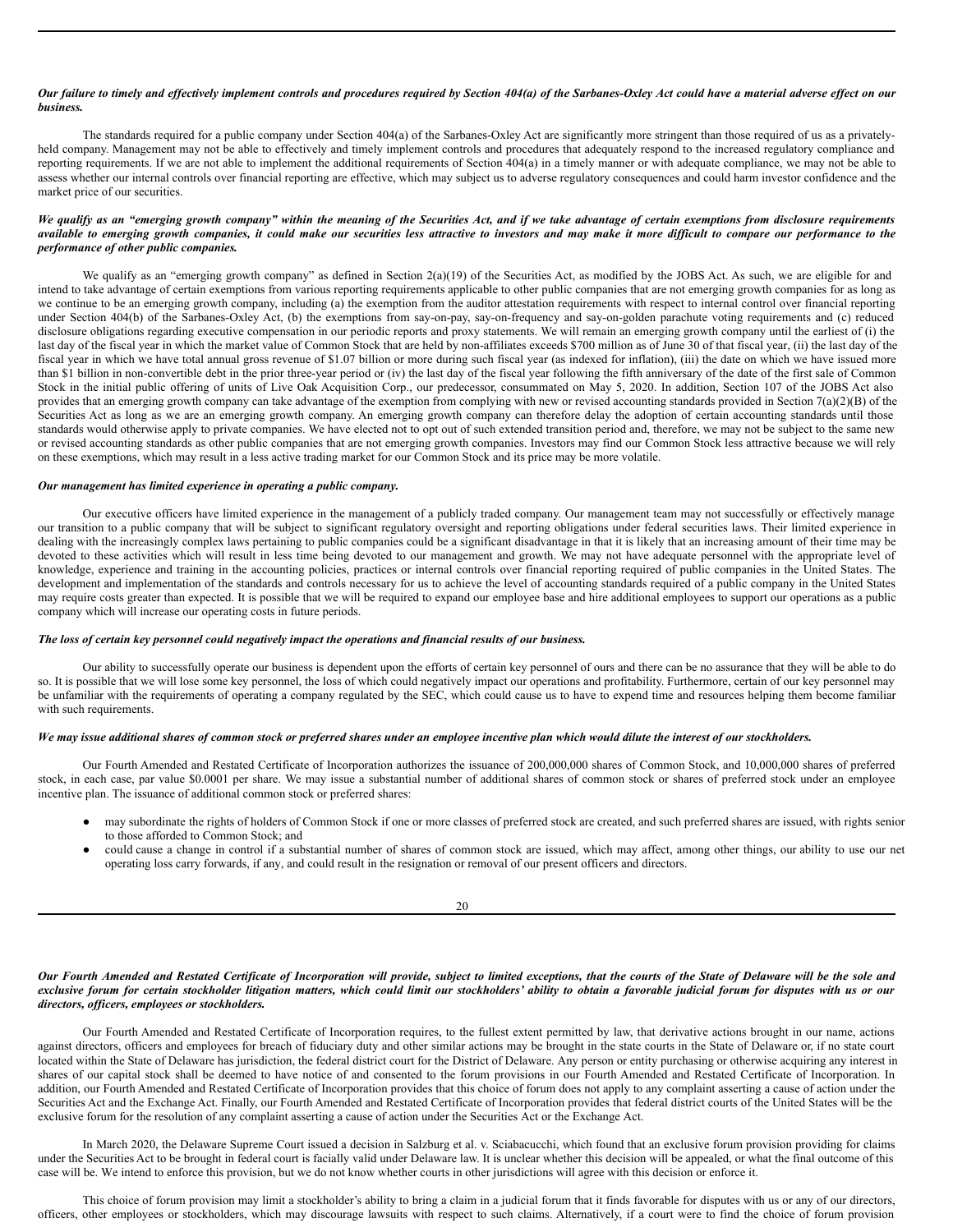contained in the Fourth Amended and Restated Certificate of Incorporation to be inapplicable or unenforceable in an action, we may incur additional costs associated with resolving such action in other jurisdictions, which could harm our business, operating results, and financial condition.

## Because we have no current plans to pay cash dividends on Common Stock for the foreseeable future, you may not receive any return on investment unless you sell *Common Stock for a price greater than that which you paid for it.*

We may retain future earnings, if any, for future operations, expansion and debt repayment and have no current plans to pay any cash dividends for the foreseeable future. Any decision to declare and pay dividends as a public company in the future will be made at the discretion of our board of directors and will depend on, among other things, our results of operations, financial condition, cash requirements, contractual restrictions, and other factors that our board of directors may deem relevant. In addition, our ability to pay dividends may be limited by covenants of any existing and future outstanding indebtedness we or our subsidiaries incur. As a result, you may not receive any return on an investment in Common Stock unless you sell Common Stock for a price greater than that which you paid for it.

## If securities or industry analysts do not publish or cease publishing research or reports about us, our business, or our market, or if they change their recommendations *regarding our securities adversely, the price and trading volume of our securities could decline.*

The trading market for our securities will be influenced by the research and reports that industry or securities analysts may publish about us, our business, market, or competitors. If no additional securities or industry analysts commence coverage of our share price and trading volume may be negatively impacted. If any of the analysts who may cover us change their recommendation regarding our shares of common stock adversely, or provide more favorable relative recommendations about our competitors, the price of our shares of common stock would likely decline. If any analyst who may cover us were to cease coverage of us or fail to regularly publish reports on us, we could lose visibility in the financial markets, which in turn could cause our share price or trading volume to decline.

 $21$ 

## <span id="page-16-0"></span>**ITEM 1B. UNRESOLVED STAFF COMMENTS**

None.

## <span id="page-16-1"></span>**ITEM 2. PROPERTIES**

Our corporate headquarters, primary research facility, PLA reactive extrusion plant, tolling operation and our PHA demonstration plant are located in Bainbridge, GA, in approximately 200,000 square feet of real property.

Our PHA commercial production facility is located in Winchester, Kentucky in approximately 80,000 square feet of real property.

We lease all of these facilities, except for the PLA reactive extrusion plant we own, from a large, diversified commercial property REIT. The triple net lease under which we lease these properties has an initial term through December 31, 2038 with four (4) options terms of five (5) years each pursuant to which we may elect to extend the term.

## <span id="page-16-2"></span>**ITEM 3. LEGAL PROCEEDINGS**

In the ordinary course of business, we may be a party to various legal proceedings from time to time. We do not believe that there is any pending or threatened proceeding against us, which, if determined adversely, would have a material effect on our business, results of operations, or financial condition.

## <span id="page-16-3"></span>**ITEM 4. MINE SAFETY DISCLOSURES**

Not applicable.

22

## <span id="page-16-4"></span>**PART II**

## <span id="page-16-5"></span>**ITEM 5. MARKET FOR REGISTRANT'S COMMON EQUITY, RELATED STOCKHOLDER MATTERS AND ISSUER PURCHASES OF EQUITY SECURITIES**

## **Certain Information Regarding the Trading of Our Common Stock**

Our Common Stock currently trades under the symbol "DNMR" on theNew York Stock Exchange ("NYSE"). Through December 29, 2020, our Common Stock, Units, and Warrants were traded under the symbols "LOAK", "LOAK-U", and "LOAK-WS", respectively, and these securities commenced public trading effective May 5, 2020. Upon the consummation of the Business Combination, we separated our Units into their component units of one share of common stock and one-half warrant. On December 30, 2020, our Warrants began trading on the NYSE under the symbol "DNMR-WS".

### **Holders of Our Common Stock**

As of March 17, 2021, there were approximately 240 holders of record of shares of our common stock. These amounts do not include stockholders for whom shares are held in "nominee" or "street" name.

## **Securities Authorized for Issuance Under Equity Compensation Plans**

The following table provides information for all equity compensation plans at December 31, 2020, under which the equity securities of the Company were authorized for issuance: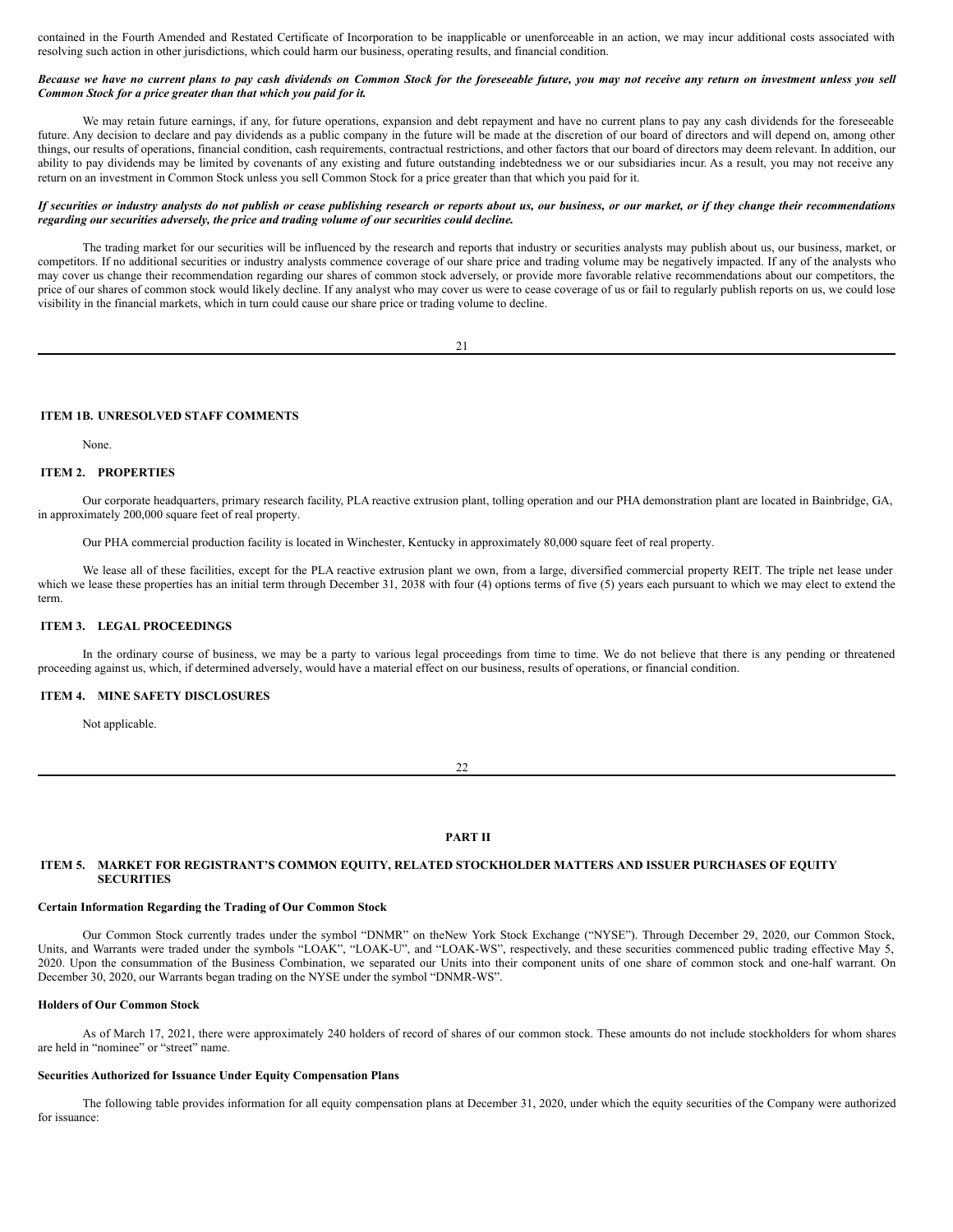**(c) Number of Securities**

(1) There are no equity compensation plans not approved by stockholders.

23

### **Recent Sales of Unregistered Equity Securities**

During the year ended December 31, 2020, we did not issue or sell any unregistered securities except as previously disclosed in a Quarterly Report on Form 10-Q or in a Current Report on Form 8-K.

#### **Issuer Purchases of Equity Securities**

Our share purchase of our registered equity securities during the quarter ended December 31, 2020 was as follows:

|                                        |                     |                       | <b>Total Number</b>     | Approximate            |
|----------------------------------------|---------------------|-----------------------|-------------------------|------------------------|
|                                        |                     |                       | of Shares               | <b>Dollar Value of</b> |
|                                        |                     |                       | Purchased as            | <b>Shares That</b>     |
|                                        |                     |                       | <b>Part of Publicly</b> | <b>May Yet Be</b>      |
|                                        | <b>Total Number</b> |                       | Announced               | Purchased              |
|                                        | of Shares           | <b>Average Price</b>  | <b>Plans or</b>         | <b>Under the Plans</b> |
| Periods                                | Purchased           | <b>Paid Per Share</b> | Programs                | or Programs            |
| October 1, 2020 to October 31, 2020:   |                     | -                     | -                       |                        |
| November 1, 2020 to November 30, 2020: |                     | -                     |                         |                        |
| December 1, 2020 to December 31, 2020: | $1,188,930(1)$ \$   | 24.20                 |                         |                        |
| Total                                  | $1.188.930^{(1)}$   |                       |                         |                        |

(1) Represents shares surrendered to the Company by Stephen E. Croskrey and Stuart Pratt as repayment for certain notes owed by such individuals to Legacy Danimer, as further described in the section entitled "Certain Relationships and Related Transactions, and Director Independence."

## **Dividends**

We have not paid any dividends on our Common Stock to date. It is our present intention to retain any earnings for use in our business operations and, accordingly we do not anticipate that the board of directors will declare any dividends in the foreseeable future on our Common Stock.

#### <span id="page-17-0"></span>**ITEM 6. SELECTED FINANCIAL DATA**

We are a smaller reporting company, as defined in Rule 12b-2 under the Securities Exchange Act of 1934, as amended, for this reporting period and are not required to provide the information required under this item.

## <span id="page-17-1"></span>**ITEM 7. MANAGEMENT'S DISCUSSION AND ANALYSIS OF FINANCIAL CONDITION AND RESULTS OF OPERATIONS (As Restated)**

The following discussion and analysis of our financial condition and results of operations should be read in conjunction with our Consolidated Financial Statements and related notes appearing in Part II, Item 8 of this Report. The following discussion contains forward-looking statements that involve risks, uncertainties, and assumptions. See the section entitled "Cautionary Note Regarding Forward-Looking Statements." Actual results and timing of selected events may differ materially from those anticipated in the forward-looking statements as a result of various factors, including those set forth under the section entitled "Risk Factors" or elsewhere in this Report. Unless the context otherwise requires, references in this "Management's Discussion and Analysis of Financial Condition and Results of Operations" to "we", "us", "our", "Danimer", "Danimer Scientific", and the "Company" are intended to mean the business and operations of Danimer and its consolidated subsidiaries.

#### **Restatement**

As discussed in the Explanatory Note to this Annual Report on Form 10-K/A and Note 1 to the Consolidated Financial Statements, we are restating our Consolidated Financial Statements and related financial information for the year ended December 31, 2020. The following discussion and analysis of our financial condition and results of operations is based on the restated amounts. See Note 1 to our Consolidated Financial Statements, which accompany the Consolidated Financial Statements in Item 8 of this Annual Report on Form 10-K/A, for further detail regarding the restatement adjustments. In addition, for further information regarding the matters leading to the restatement and related findings respect to our disclosure controls and procedures and internal control over financial reporting, see Part II, Item 9A, "Controls and Procedures" of this Annual Report on Form 10-K/A.

| × |  |
|---|--|
| I |  |

#### **Introductory Note**

On December 29, 2020 (the "Closing Date"), Live Oak Acquisition Corp. ("Live Oak"), consummated the merger pursuant to that certain Agreement and Plan of Merger, dated as of October 3, 2020 (as amended by Amendment No.1 thereto, dated as of October 8, 2020, and Amendment No. 2 thereto, dated as of December 11, 2020, collectively the "Merger Agreement"), by and among Live Oak, Green Merger Corporation, a Georgia corporation ("Merger Sub"), Meredian Holdings Group, Inc., a Georgia corporation ("Meredian Holdings Group" or "MHG"), Live Oak Sponsor Partners, LLC, as representative for Live Oak for certain purposes described in the Merger Agreement, and John A. Dowdy, Jr., as representative of the shareholders of Legacy Danimer for certain purposes described in the Merger Agreement. Pursuant to the terms of the Merger Agreement, a business combination between the Company and Legacy Danimer was effected through the merger of Merger Sub with and into Legacy Danimer, with Legacy Danimer surviving as the surviving company and as a wholly owned subsidiary of Live Oak (the "Merger" and, collectively with the other transactions described in the Merger Agreement, the "Business Combination"). On the Closing Date, and in connection with the closing of the Business Combination (the "Closing"), the registrant changed its name from Live Oak Acquisition Corp. to Danimer Scientific, Inc. ("Danimer").

The following discussion and analysis of our financial condition and results of operations describes the business historically operated by Meredian Holdings Group and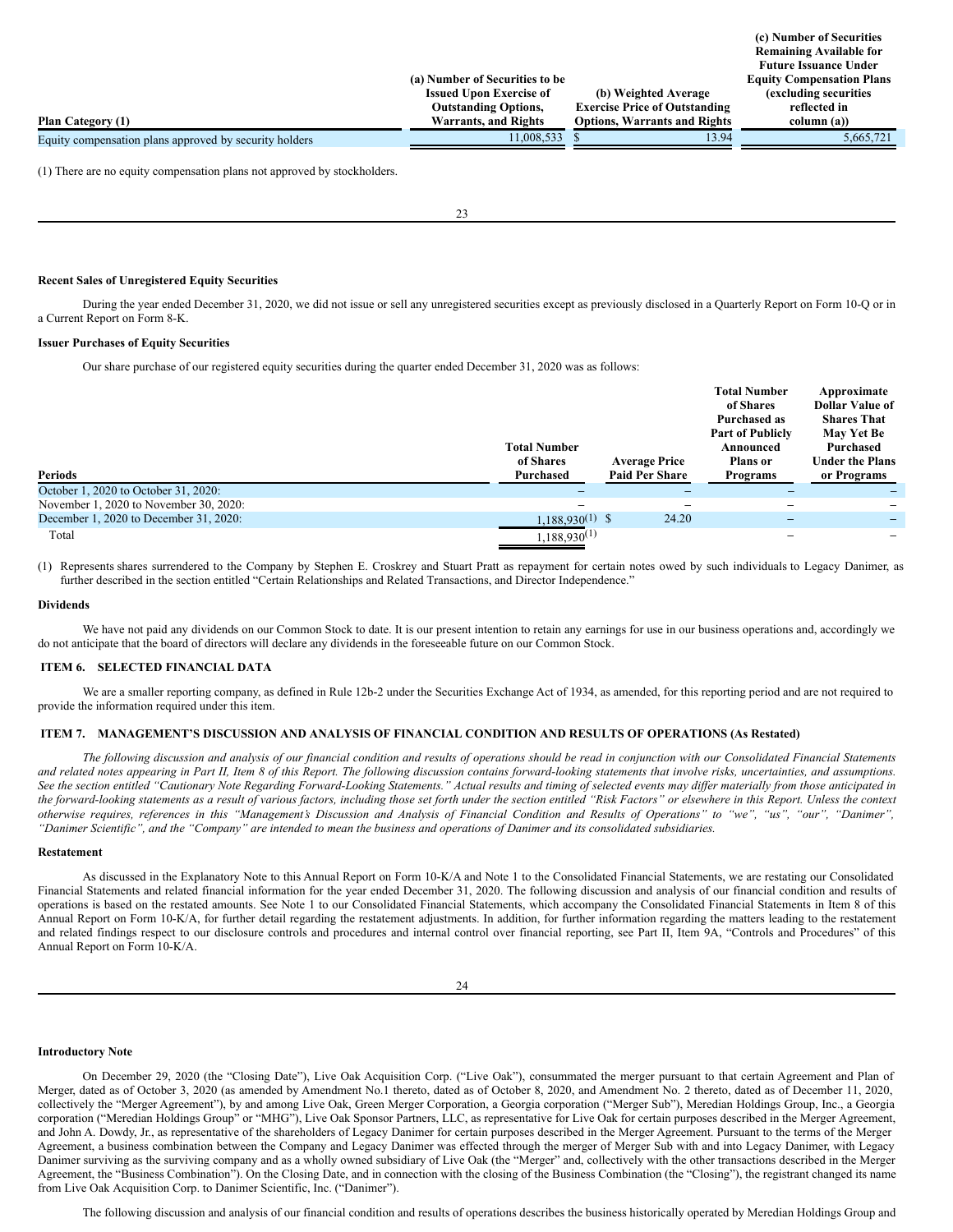its subsidiaries ("Legacy Danimer") under the "Danimer Scientific" name as an independent enterprise prior to the Business Combination.

#### **Overview**

We are a performance polymer company specializing in bioplastic replacement for traditional petroleum-based plastics. Through our principal operating subsidiaries, Meredian, Inc., Danimer Scientific, L.L.C. and Danimer Scientific Kentucky, Inc., we bring together innovative technologies to deliver renewable, environmentally friendly bioplastic materials to global consumer product companies. We believe that we are the only commercial company in the bioplastics market to combine the production of a base polymer along with the reactive extrusion capacity in order to give customers a "drop-in" replacement for a wide variety of petroleum-based plastics.

## *PHA-Based Resins*

We are a leading producer of polyhydroxyalkanoate ("PHA"), a new, 100% biodegradable plastic feedstock alternative sold under the proprietary Nodax<sup>®</sup> brand name, for usage in a wide variety of plastic applications including water bottles, straws, food containers, among other things. We originally acquired the technology to produce PHA from Procter & Gamble in 2007. PHA is made through a fermentation process where bacteria consume vegetable oil and make PHA within their cell membranes as energy reserves. We harvest the PHA from the bacteria, purify and filter the bioplastic before extruding the PHA into pellets, which we sell to converters. PHAs are a complete replacement for petroleum-based plastics where the convertors do not have to purchase new equipment to switch to the new biodegradable plastic. Utilizing PHA as a base resin significantly expands the number of potential applications for bioplastics in the industry and enables us to produce resin that is not just compostable, but also fully biodegradable.

Having successfully scaled up PHA production from the laboratories to a contract manufacturer and later to our own commercial development plant, we recently have begun making PHA on a commercial scale. In December 2018, we acquired a fermentation facility in Winchester, Kentucky (the "Kentucky Facility") and simultaneously entered into a long-term sale and leaseback transaction with a large, diversified commercial property REIT with respect to the Kentucky Facility and certain facilities located in Bainbridge, Georgia. We embarked on a two-phase commissioning strategy for the Kentucky Facility. We commenced scale-up fermentation runs in December 2019 and had completed several components of the Phase I improvements by the end of the third quarter of 2020. As of December 31, 2020, we had invested \$54.7 million since the acquisition of the Kentucky Facility, excluding capitalized interest. Of this total, \$7.3 million in real-estate improvements for the Kentucky Facility were reimbursed by the REIT in May 2020 in exchange for an increase in the monthly lease payment for the Kentucky Property. Once Phase I is producing at full capacity, we expect to produce approximately 20 million pounds of finished product per year. We believe that the capacity of the plant can be expanded by another 45 million pounds of finished product, bringing total plant capacity up to 65 million pounds per year, by investing approximately \$100 million for the Phase II expansion. We have commenced Phase II construction and expect to complete the buildout during the second quarter of 2022. We have invested \$16.6 million in the Phase II expansion through December 31, 2020.

#### *PLA-Based Resins*

Since 2004, we have been producing proprietary plastics using a natural plastic called Polylactic Acid ("PLA") as a base resin. While PLA is produced by other biopolymer manufacturers, PLA has limited functionality in its neat ("unformulated") form. We purchase PLA and formulate it into bioplastic applications by leveraging the expertise of our chemists and our proprietary reactive extrusion process. Our formulated PLA products allow many companies to begin to use renewable and compostable plastics to meet their customers' growing sustainability needs. We were the first company in the world to create a bioplastic suitable for coating disposable paper cups to withstand the temperatures of hot liquids such as coffee. We have expanded our product portfolio and now supply customers globally.

### *Research and Development ("R&D") and Other Services*

Our technology team partners with global consumer product companies to develop custom biopolymer formulations for specific applications. R&D contracts are designed to develop a formulated resin using PHA, PLA and other biopolymers that can be run efficiently on existing conversion equipment. We expect successful R&D contracts to culminate in supply agreements with the customers. Our R&D services not only provide revenue but also a pipeline of future products.

In addition to producing our own products, we also toll manufacture for customers that need the unique extruder or reactor setup we employ for new or scaleup production. Our specialty tolling services primarily involve processing customer-owned raw materials to assist them in addressing their extrusion capacity constraints or manufacturing challenges.

### **Comparability of Financial Information**

Our results of operations and statements of assets and liabilities may not be comparable between periods as a result of the Business Combination.

We were originally known as Live Oak Acquisition Corp. On December 29, 2020, Live Oak consummated the merger of its wholly owned subsidiary, Merger Sub, with and into Legacy Danimer, pursuant to the Merger Agreement. In connection with the Closing, Live Oak changed its name to Danimer Scientific, Inc.

Following the Closing, Legacy Danimer was deemed the accounting acquirer in accordance with the criteria outlined in Accounting Standards Codification ("ASC") Topic 805, *Business Combinations*, and the Business Combination is accounted for as a reverse recapitalization. Under this method of accounting, Live Oak is treated as the acquired company for financial statement reporting purposes and the successor registrant for SEC purposes, meaning that Legacy Danimer's financial statements for previous periods are disclosed in our periodic reports filed with the SEC.

The most significant change in our reported financial position is an increase in cash and cash equivalents (as compared to our Consolidated Balance Sheet at December 31, 2019) of \$371.3 million. We also assumed a warrant liability as a result of the Business Combination with a fair value of \$82.9 million at December 31, 2020. Total nonrecurring transaction costs incurred in connection with the Business Combination were \$27.1 million, of which \$22.8 million were recorded as an offset to equity. Transaction costs of \$6.7 million were previously recorded in the legal acquirer's results and therefore are not reflected in the amounts discussed above. See Note 3 to our 2020 Consolidated Financial Statements.

As a result of the Merger, Danimer is an SEC-registered and NYSE-listed company, which will require us to hire additional personnel and implement procedures and processes to address public company regulatory requirements and customary practices. We expect to incur additional annual expenses as a public company for, among other things, directors' and officers' liability insurance, director fees and additional internal and external accounting and legal and administrative resources, including increased audit and legal fees.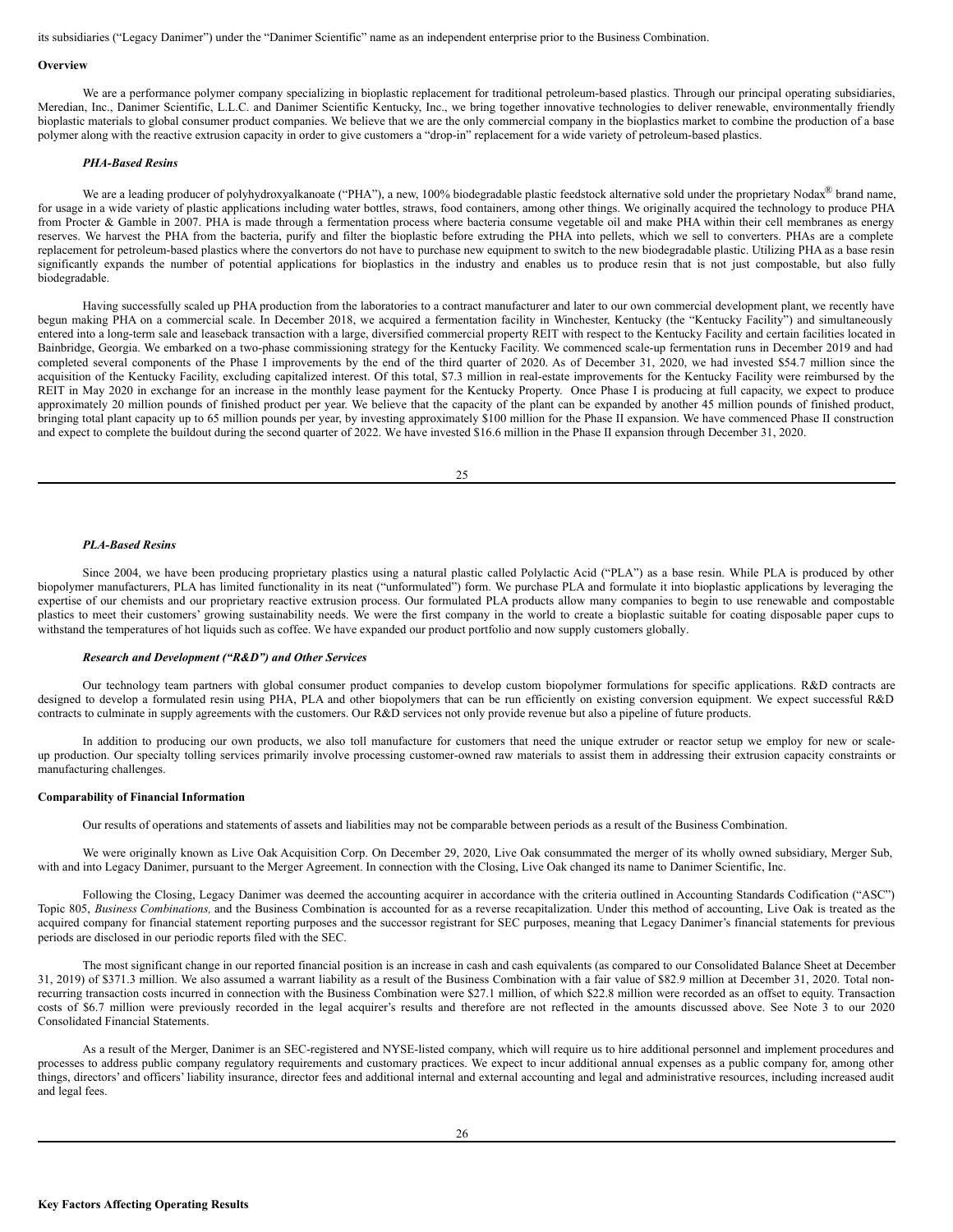We believe that our performance and future success depend on several factors that present significant opportunities for us but also pose risks and challenges, including those discussed below and in the section of this Report titled "*Risk Factors*."

## *Factors Impacting Our Revenue*

We derive our revenue from product sales of PLA- and PHA-based resins as well as from services such as R&D and tolling.

Our product revenue is significantly impacted by our ability to successfully scale the Kentucky Facility for commercial production of PHA. The completion of Phase I and Phase II of the Kentucky Facility will significantly increase our capacity to produce and sell PHA, which is in high demand by our customers. Using our PHAs as base resin significantly expands the number of potential applications for bioplastics and also enables us to produce a resin that is not just compostable, but also fully biodegradable. Since we just recently introduced our PHA on a commercial scale, our product revenues are also impacted by the timing and success of customer trials as well as product degradation testing and certifications. Our product revenue from PLA-based resins is primarily impacted by the effective launch of new product offerings in new markets by our customers as well as the ability of our suppliers to continue to grow their production capacity of neat PLA. Finally, our product revenue is impacted by our ability to deliver biopolymer formulations that can be efficiently run on customer conversion equipment and meet customer application specifications and requirements. Revenue from product sales is generally recognized when the finished products are shipped to customers, as this represents the transfer of control of the product. Due to the highly specialized nature of our products, returns are infrequent and we do not offer rebates or volume discounts that would impact selling prices.

Our services revenue is primarily impacted by the timing of, and execution against, customer contracts. Research and development services generally involve milestone-based contracts to develop PHA-based solutions designed to a customer's specifications and may involve single or multiple performance obligations with the transaction price being allocated to each performance obligation based on the standalone selling price of the performance obligation. Service revenues are recognized over time with progress measured using an input method based on personnel costs incurred to date as a percentage of total estimated personnel costs for each performance obligation within the contract. Upon the completion of research and development contracts, customers generally have the option to enter into long-term supply agreements with us for the developed product solutions. Our ability to grow our services revenue depends on our ability to develop a track record of developing successful biopolymer formulations for our customers and our ability to effectively transition those customer formulations to commercial scale production.

#### *Factors Impacting Our Operating Expenses*

### *Costs of revenue*

Cost of revenue is comprised of costs of goods sold and direct costs associated with research and development service projects. Costs of goods sold consists of raw materials and ingredients, labor costs including stock-based compensation for production staff, related production overhead, rent and depreciation costs. Costs associated with research and development service contracts include labor costs, related overhead costs and outside consulting and testing fees incurred in direct relation to the specific service contract.

#### *Selling, general and administrative expense*

Selling, general and administrative expense consists of salaries, marketing expense, corporate administration expenses, stock-based compensation not allocated to research and development or costs of revenue personnel, and elements of depreciation, rent and facility expenses that are not directly attributable to direct costs of production or associated with research and development activities.

#### *Research and development expense*

Research and development expense include salaries, stock-based compensation, third-party consulting and testing fees, and rent and related facility expenses directly attributable to research and development activities not associated with revenue generating service projects.

#### **Impacts Related to the COVID-19 Pandemic**

In March 2020, the World Health Organization declared the outbreak of COVID-19 to be a global pandemic and recommended containment and mitigation measures worldwide. In response, government authorities have issued an evolving set of mandates, including requirements to shelter-in-place, curtail business operations, restrict travel and avoid physical interaction. These mandates and the continued spread of COVID-19 have disrupted normal business activities in many segments of the global economy, resulting in weakened economic conditions. Government mandates have been lifted by certain public authorities and economic conditions have improved in certain sectors of the economy. Certain regions of the world have experienced increasing numbers of COVID-19 cases, however, and if this continues and if public authorities intensify efforts to contain the spread of COVID-19, normal business activity may be further disrupted and economic conditions could weaken.

Our ability to continue to operate without any significant negative impacts will in part depend on our ability to protect our employees and our supply chain. We have endeavored to follow actions recommended by governments and health authorities to protect our employees, with particular measures in place for those working in our manufacturing and laboratory facilities. We have been able to broadly maintain our operations, and we intend to continue to work with our stakeholders (including customers, employees, suppliers and local communities) to responsibly address this global pandemic. However, uncertainty resulting from the global pandemic could result in an unforeseen disruption to our supply chain (for example a closure of a key manufacturing or distribution facility or the inability of a key material or transportation supplier to source and transport materials) that could impact our operations.

Although our revenue has continued to grow during the continuing global pandemic, we believe that some of our customers have deferred decision making and commitments regarding future orders and new contracts. The global pandemic has also resulted in delays in performing trials with new customers and obtaining certification for new products. During this period and especially prior to the merger, we have delayed certain capital expenditures in order to conserve financial resources, resulting in a slower than expected scale up of the Kentucky Facility. We have not observed any material impairments of our assets or a significant change in the fair value of assets due to the COVID-19 pandemic.

For additional information on risk factors that could impact our results, please refer to "Risk Factors" located elsewhere in this Report.

#### **Current Developments**

On March 29, 2021, we announced that we have selected Bainbridge, Georgia as the site of our planned greenfield PHA plant. We anticipate this 2 million square foot facility will require a capital investment of approximately \$700 million and employ approximately 400 people when fully operational. This facility has a planned annual production capacity of approximately 250 million pounds and we expect it will be operational in mid-to-late 2023.

## **Critical accounting policies (As Restated)**

The preparation of financial statements in conformity with U.S. generally accepted accounting principles ("U.S. GAAP") requires management to make estimates and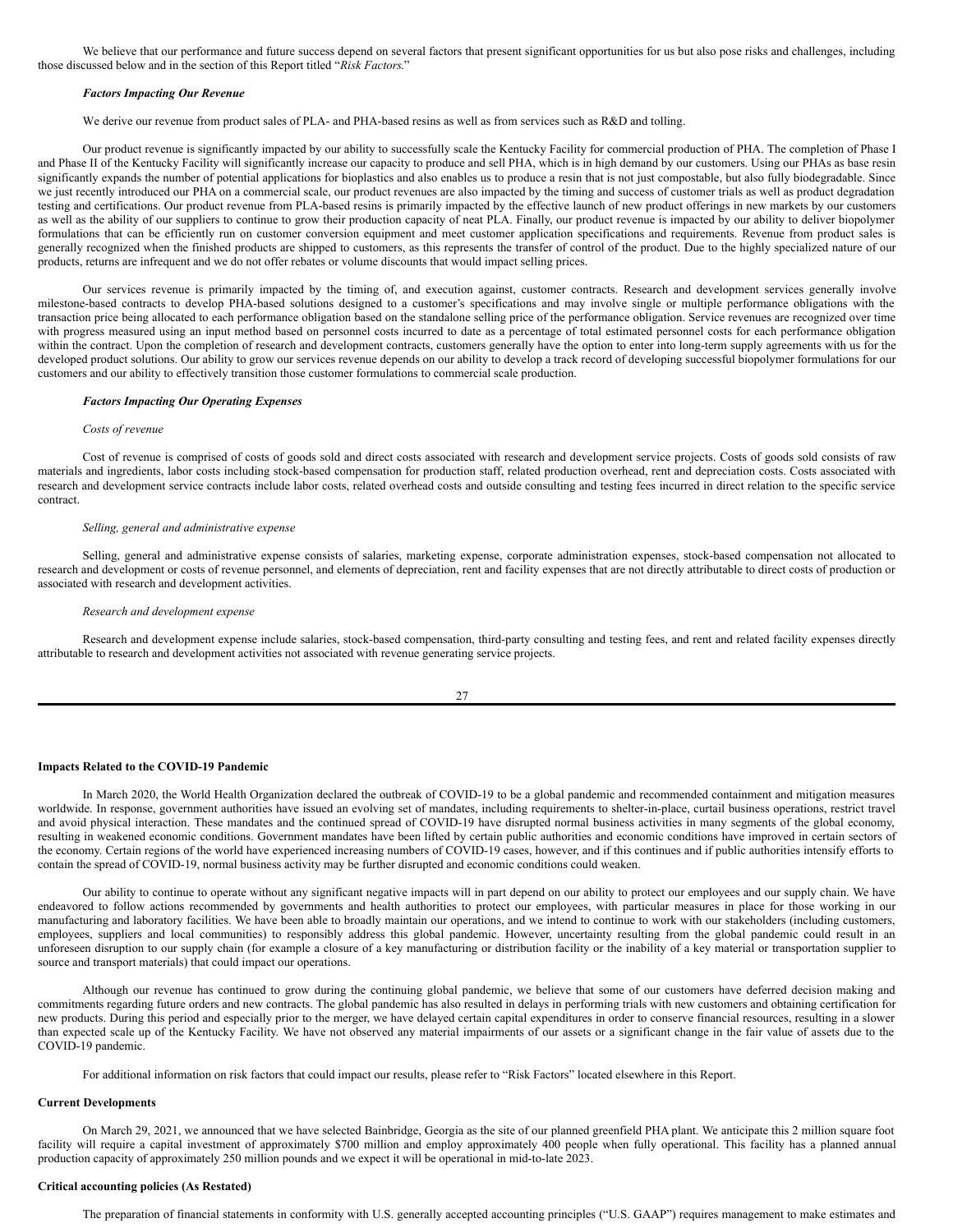assumptions that affect the reported amount of assets and liabilities, the disclosure of contingent assets and liabilities and the reported amounts of revenue and expenses during the reported periods. The more critical accounting estimates include estimates related to revenue recognition, stock-based compensation, and leases. We also have other key accounting policies, which involve the use of estimates, judgments and assumptions that are significant to understanding our results, which are described in Note 2 to our Consolidated Financial Statements as of and for the years ended December 31, 2020 and 2019 appearing elsewhere in this Report.

#### *Revenue recognition*

We recognize revenue from product sales and services in accordance with Financial Accounting Standards Board ("FASB") ASC Topic 606, *Revenue from Contracts* with Customers ("ASC 606"). This standard applies to all contracts with customers, except for contracts that are within the scope of other standards, such as leases, insurance, collaboration arrangements and financial instruments. Under ASC 606, we recognize revenue when our customer obtains control of promised goods or services, in an amount that reflects the consideration that we expect to receive in exchange for those goods or services. To assess and determine when and how to recognize revenue, we perform the following five steps: (i) identify the contract(s) with a customer; (ii) identify the performance obligations in the contract; (iii) determine the transaction price; (iv) allocate the transaction price to the performance obligations in the contract; and (v) recognize revenue when (or as) the entity satisfies a performance obligation. We only apply the five-step model to contracts when it is probable that we will collect the consideration we are entitled to in exchange for the goods or services we transfer to the customer. At contract inception, once we determine that the contract is within the scope of ASC 606, we assess the goods or services promised within each contract and determine which are performance obligations and assess whether each promised good or service is distinct. We then recognize as revenue the amount of the transaction price that is allocated to the respective performance obligation when (or as) the performance obligation is satisfied.

| ×<br>ł |             |
|--------|-------------|
|        | I<br>w<br>۹ |

We derive our revenues from: 1) product sales of developed compostable resins based on polylactic acid ("PLA"), polyhydroxyalkanoates ("PHA"), and other renewable materials; and 2) research and development (R&D) services related to developing customized formulations of biodegradable resins based on PHA as well as tolling revenues.

We generally produce and sell finished products, for which we recognize revenue upon shipment, which is typically when control of the underlying product is transferred to the customer and all other revenue recognition criteria have been met. Due to the highly specialized nature of our products, returns are infrequent, and therefore we do not estimate amounts for sales returns and allowances. We offer a standard quality assurance warranty related to the fitness of our finished goods. There are no forms of variable consideration such as discounts, rebates, or volume discounts that we estimate to reduce our transaction price.

R&D service revenues generally involve milestone-based contracts under which we work with a customer to develop a PHA-based specific solution designed to the customer's specifications, which may involve a single or multiple performance obligations. When an R&D contract has multiple performance obligations, we allocate the transaction price to the performance obligations utilizing a cost-plus approach to estimate the stand-alone selling price, which contemplates the level of effort to satisfy the performance obligations, and then allocate the transaction price to each of the performance obligations based on the relative percentage of the stand-alone selling price. We recognize revenue for these R&D services over time with progress measured utilizing an input method based on personnel costs incurred to date as a percentage of total estimated personnel costs for each performance obligation identified within the contract. Upon completion of the R&D services, the customers have an option to enter into longterm supply agreements with us for the product(s) that were developed within the respective contracts. We concluded these customer options were marketing offers, not separate performance obligations, since the options did not provide a material right to any of our customers.

#### *Stock-based compensation*

Awards to employees have been granted with either service-based conditions only or market-based and service-based conditions that affect vesting. Service-based condition only awards have graded vesting features, usually over three-year periods. Expense associated with service-based only condition awards with graded vesting features is recognized on a straight-line basis over the requisite service period. Expense associated with market-based and service-based vesting conditions is recognized on a straight-line basis over the longest of the explicit, implicit or derived service period of the award.

Stock-based compensation awards have a contractual life that ranges from less than one year to ten years and are recognized in the Consolidated Financial Statements based on their grant date fair value. The fair value of each stock option award is estimated using an appropriate valuation method. We use a Black-Scholes option pricing model to value service-based only option awards and a Monte Carlo simulation to value market-based and service-based option awards. The resulting value for the employee options is used for financial reporting purposes.

We estimate forfeitures and record compensation expense based on this estimate over the vesting periods of our equity compensation awards. If actual pre-vesting forfeitures differ from our estimated forfeitures, we record a true-up to ensure that expense is fully recognized for awards that have vested.

#### *Leases*

We account for leases in accordance with ASC 842, *Leases*, and we determine if an arrangement is a lease at inception. We record right-of-use assets and lease liabilities on the Consolidated Balance Sheets for operating leases. The right of use assets and lease liabilities are recognized as the present value of the future lease payments over the lease term at commencement date, adjusted for lease incentives, prepaid or accrued rent and unamortized initial direct costs, as applicable. As most of the leases do not provide a readily determinable rate implicit in the lease, we use our incremental borrowing rate based on the information available at commencement date, such as rates recently offered to us by lenders on proposed borrowings, in determining the present value of future payments. Our incremental borrowing rate for a lease is the rate of interest it would have to pay on a collateralized basis to borrow an amount equal to the lease payments under similar terms. Our lease terms may include options to extend or terminate the lease, typically at our own discretion. We evaluate the renewal options at commencement and if they are reasonably certain of exercise, we include the renewal period in the lease term.

Lease costs associated with operating leases consist of both fixed and variable components. Expense related to fixed lease payments are recognized on a straight-line basis over the lease term. Variable payments, such as insurance and property taxes, are recorded as incurred and are not included in the initial lease liability.

### *Private Warrants*

We account for outstanding Private Warrants to purchase our common stock for \$11.50 per share as derivatives under ASC Subtopic 815-40, *Derivatives and Hedging: Contracts in Entity's Own Equity* since these warrants do not meet the criteria for equity classification and must be recorded as liabilities. Therefore we report these warrants at their fair value on our Consolidated Balance Sheet and report the changes in the fair value of the Private Warrants in nonoperating income (expense) in our Consolidated Statements of Operations. We will continue to adjust the liability for such changes in fair value until the earliest of the exercise, transfer or expiration of the Private **Warrants** 

While the Black Scholes model has several inputs, the most significant driver of the value of a Private Warrant is the market value per share of our common stock. The relationship between the increase in our stock price and the increase in the warrant value is not linear, however. With all other inputs to the model used at December 31,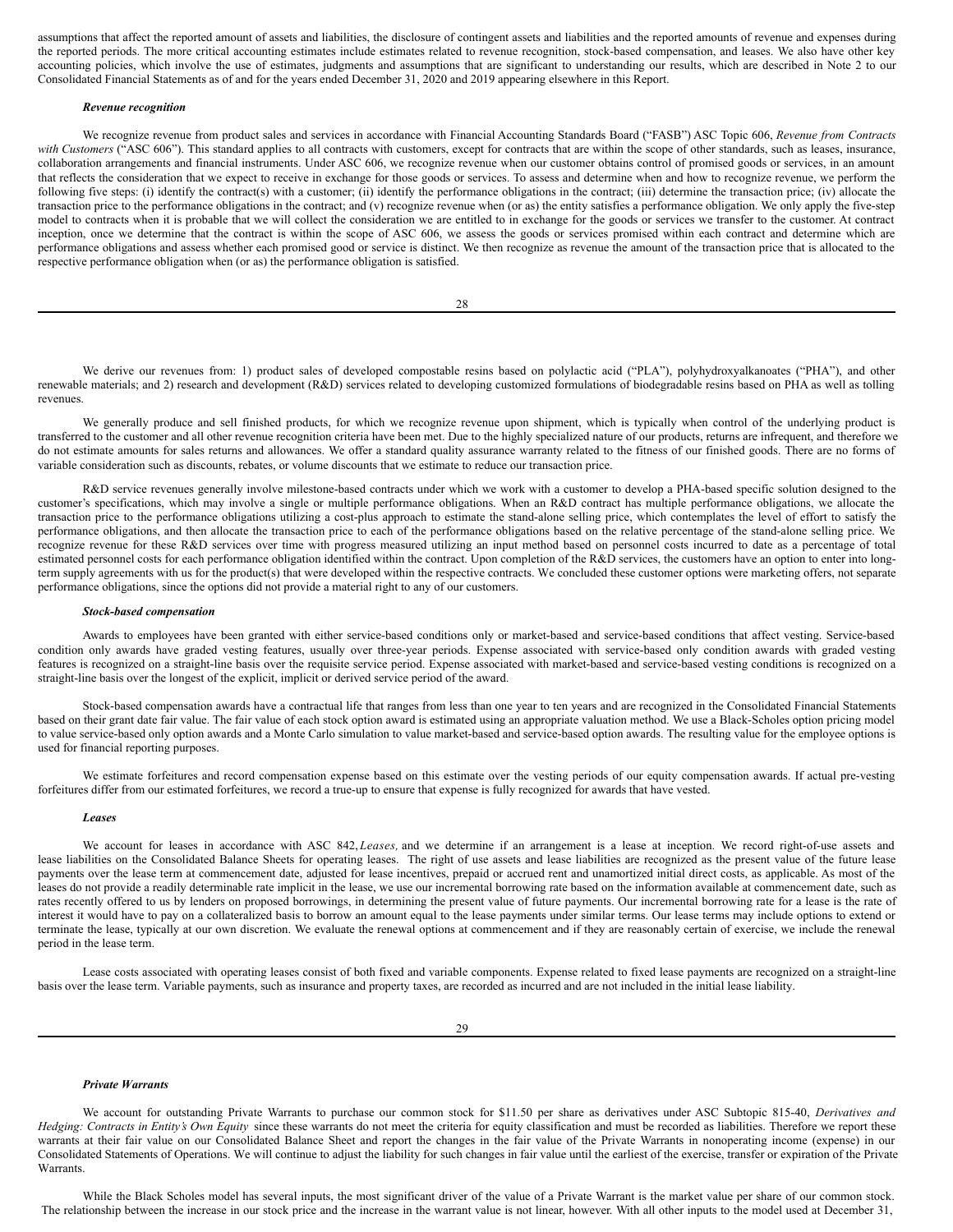2020 held constant, we believe a \$1.00 increase in our stock price from that date would yield an increase of approximately \$0.90 in the fair value of a Private Warrant, whereas we believe a \$10.00 increase in our stock price would yield an increase of approximately \$9.29 in the fair value of a Private Warrant. Since there are 6 million Private Warrants outstanding as of December 31, 2020, we believe the first \$1 increase in our stock price between December 31, 2020 and March 31, 2021 would increase the private warrant liability by approximately \$5.4 million and generate a loss on remeasurement of private warrants of the same amount.

#### **Recent accounting pronouncements**

A discussion of recently issued accounting standards applicable to us is included in Note 2 to our Consolidated Financial Statements.

## **Consolidated Results of Operations for the Years Ended December 31, 2020 and 2019 (As Restated)**

|                                           |   | <b>Years ended December 31.</b> |                          | Percentage               |
|-------------------------------------------|---|---------------------------------|--------------------------|--------------------------|
| (in thousands)                            |   | 2020                            | 2019                     | Change                   |
| Revenue                                   | S | 47,333                          | 32,344                   | 46.3%                    |
| Cost of revenue                           |   | 35,876                          | 21,237                   | 68.9%                    |
| Gross profit                              |   | 11,457                          | 11,107                   | 3.2%                     |
| Gross profit percentage                   |   | 24.2%                           | 34.3%                    | $-29.5%$                 |
| Operating expense                         |   | 27.194                          | 21,509                   | 26.4%                    |
| Gain on disposal of assets                |   | (9)                             | (281)                    | $-96.8\%$                |
| Legal settlement                          |   |                                 | 8,000                    | $-100.0\%$               |
| Loss from operations                      |   | (15, 728)                       | (18, 121)                | $-13.2\%$                |
| Interest expense                          |   | (2, 427)                        | (3, 475)                 | $-30.2%$                 |
| Gain on NMTC loan extinguishment          |   | 5,266                           | 5,550                    | $-5.1\%$                 |
| Gain on remeasurement of private warrants |   | 3,720                           | $\overline{\phantom{0}}$ | $\overline{\phantom{a}}$ |
| Other income, net                         |   | 316                             | 617                      | $-48.8\%$                |
| Income tax expense                        |   |                                 | (4,085)                  | $-100.0\%$               |
| Net loss                                  |   | (8, 853)                        | (19, 514)                | $-35.6%$                 |

#### *Revenue*

Total revenue for the year ended December 31, 2020 was \$47.3 million compared to total revenue of \$32.3 million for the year ended December 31, 2019. Revenue from product sales was \$40.7 million for the year ended December 31, 2020 compared to \$26.9 million for the same period in 2019. Driving this 51% increase in product revenue was a 35% increase in pounds sold and an approximately 13% increase in our weighted average selling price. The \$13.8 million increase in product revenue was primarily attributable to increases in PLA-based product sales of \$9.4 million and in PHA-based product sales of \$4.4 million. The increase in PLA-based product sales was primarily the result of increasing customer demand for a specific application of a recently introduced PLA solution for a developing consumer market application. Additionally, some of our customers purchasing PLA-based products decided to increase their inventory levels to protect against potential supply chain disruptions that may arise due to the spread of the COVID-19 virus. PHA-based product revenue increased due to the start-up of Phase I of the Kentucky plant. Services revenue was \$6.6 million for the year ended December 31, 2020 compared to \$5.5 million for the year ended December 31, 2019. The increase in services revenue relates primarily to a \$0.6 million increase in tolling services and a \$0.5 million increase in revenue from paid research and development projects. We have three customers that accounted for 58% of the total revenue for the year ended December 31, 2020, which compares with four customers that accounted for 65% of the total revenue during the year ended December 31, 2019.

#### 30

#### *Cost of revenue and gross profit*

Cost of revenue for the year ended December 31, 2020 was \$35.9 million compared to \$21.2 million for the year ended December 31, 2019, an increase of 69%. The increase in cost of revenue is primarily a result of the 35% increase in the pounds of products sold and shipped during the period. Included in the increase in cost of revenue was a \$1.2 million increase in depreciation expense and a \$1.0 million increases in rent expense primarily related to completing the installation of certain assets at the Kentucky facility and commencing production. We anticipate that rent and depreciation will become a smaller portion of our cost of revenue as we continue to scale up PHA production in Kentucky. Gross margin percentage decreased to 24.2% for the year ended December 31, 2020 from 34.3% for the year ended December 31, 2019. The decline in our gross profit margin was primarily the result of commencing limited PHA manufacturing activities in 2020 at the Kentucky Facility and the incurrence of associated incremental rampup costs. There were no material PHA manufacturing activities at the Kentucky Facility allocated to cost of revenue until December 2019.

#### *Operating expense*

Operating expense for the year ended December 31, 2020 increased by \$5.7 million, or 26.4%, compared to the same period in 2019. Selling, general and administrative expense for the year ended December 31, 2020 totaled \$19.4 million compared to \$16.0 million for the year ended December 31, 2019 while research and development expense totaled \$7.9 million for the year ended December 31, 2020 compared to \$5.5 million for the year ended December 31, 2019. The increase in selling, general and administrative expense was due primarily to an increase in compensation expense of \$4.6 million primarily related to a \$3.8 million bonus payable to the CEO upon the completion of the Business Combination, an increase in salaries of \$0.8 million, increases in accounting and auditing expenses of \$0.8 million primarily related to our preparation for the Business Combination, and increases in general office expense. These increases were offset by a reduction in stock-based compensation of \$1.7 million. The increase in research and development expense period over period was primarily attributed to increased salaries of \$1.4 million, increased third-party consulting fees of \$0.6 million, and increased legal services of \$0.6 million.

## *Gain on disposal of assets*

The gain on disposal of assets was negligible for the year ended December 31, 2020 and was \$0.3 million from the sale of excess machinery and equipment during the year ended December 31, 2019.

#### *Legal settlement*

During the year ended December 31, 2019, we recognized a liability and recorded an expense of \$8.0 million in connection with the settlement of certain legal proceedings originating in 2015 related to a former executive and a related advisory contract. Further details regarding the settlement are contained in Note 17 of our Consolidated Financial Statements.

#### *Interest expense*

Interest expense for the year ended December 31, 2020 decreased by \$1.0 million to \$2.4 million as compared to the year ended December 31, 2019 primarily resulting from the capitalization of \$3.7 million of interest for the year ended December 31, 2020 compared to \$1.4 million for the year ended December 31, 2019. This was partially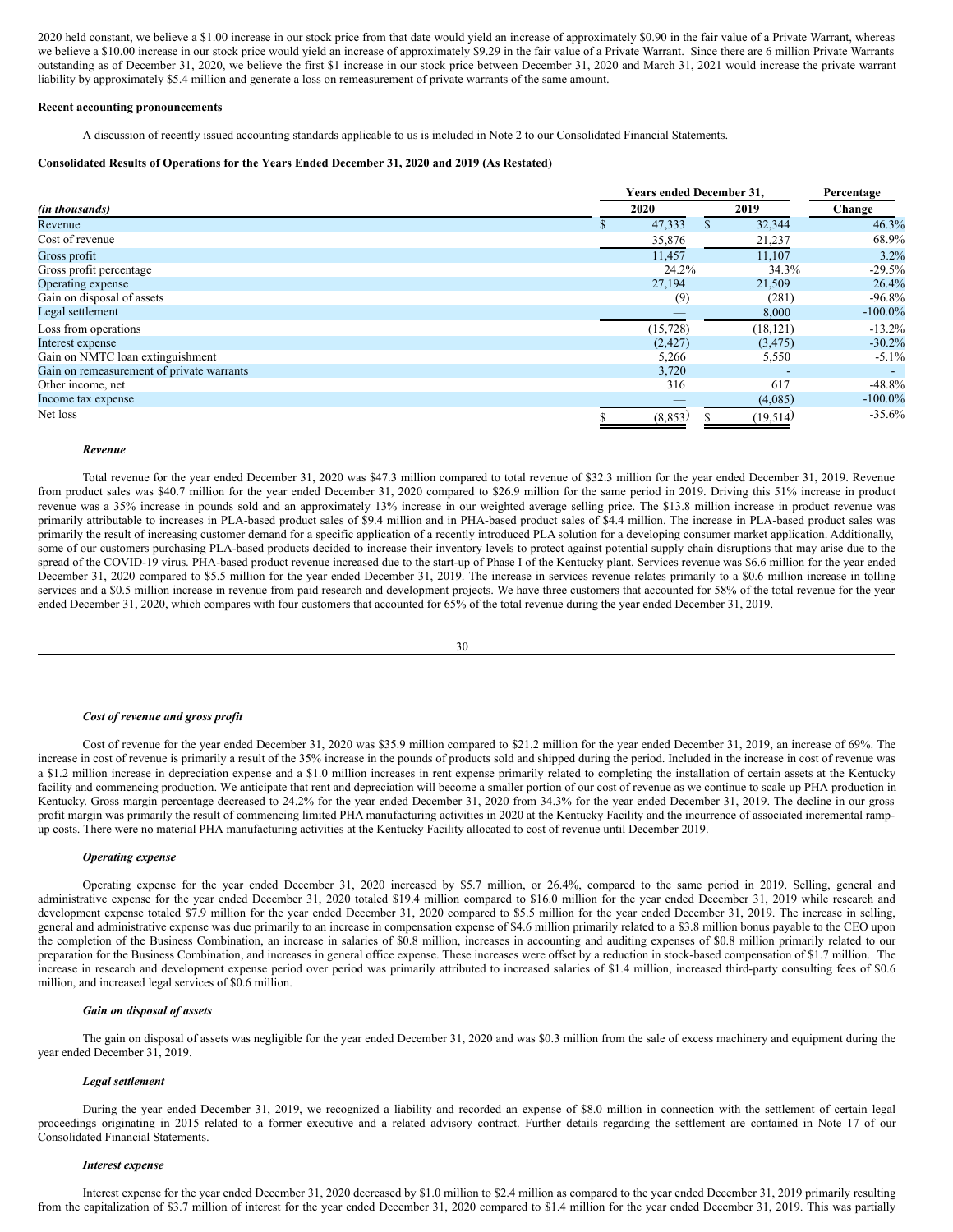offset by an increase in noncash interest expense of \$0.9 million in 2020 as compared to 2019. The interest capitalization primarily relates to the purchase, modification and installation of machinery and equipment at the Kentucky Facility.

31

#### *Gain on loan extinguishment*

During the years ended December 31, 2020 and 2019, we recognized gains on the extinguishment of New Markets Tax Credit ("NMTC") loans totaling \$5.3 million and \$5.5 million, respectively. The gains on extinguishment in each period were the results of simultaneous repurchases of NMTC loans for nominal amounts from community development entities and extinguishments of a leveraged loan receivable in October 2020 and in July 2019, as further described in Note 6 of our Consolidated Financial Statements.

#### *Gain on remeasurement of private warrants*

During the year ended December 31, 2020, we recognized a gain on our Private Warrants, which we account for as derivative instruments. This gain represents a decline in the fair value of each of the 6 million outstanding Private Warrants of \$0.62 due primarily to a \$0.69 decline in the market price of our common stock between December 29, 2020 and December 31, 2020, as further described in Note 10 of our Consolidated Financial Statements.

#### *Other income, net*

Other income, net for the years ended December 31, 2020 and 2019 was \$0.3 million and \$0.6 million, respectively. Other income, net for each period related primarily to interest income earned on leveraged loans receivable and other miscellaneous income.

#### *Income tax expense*

For the year ended December 31, 2020, we had no income tax expense/benefit. Our effective tax rate differed from the federal statutory rate of 21% due to our net loss position and maintaining a full valuation allowance.

Income tax expense was \$4.1 million for the year ended December 31, 2019, at an effective tax rate of negative 35.6%, due to an increase in our valuation allowance. Our effective tax rate differed from the federal statutory rate of 21% due to our net loss position and concluding during the period that a full valuation allowance was required.

On December 31, 2020, we continued to maintain a full valuation allowance against our net deferred tax assets due to the uncertainty surrounding realization of such assets. There have been no significant changes in the estimated uncertain tax benefits recorded as of December 31, 2020.

#### *Net loss*

The net loss was \$8.9 million for the year ended December 31, 2020 compared to a net loss of \$19.5 million for the year ended December 31, 2019. The change from 2019 to 2020 was primarily attributable to the effect of the legal settlement of \$8.0 million and income tax provision of \$4.1 million recorded in 2019 offset by the increase in operating expenses of \$5.7 million and the gain on remeasurement of private warrants of \$3.7 million in 2020 as discussed in the sections above.

#### **Liquidity and capital resources**

Our primary sources of liquidity are operations, equity issuances, and debt financings. We had an accumulated deficit of \$58.8 million and \$49.9 million as of December 31, 2020 and 2019, respectively. As of December 31, 2020, we had \$377.6 million in cash and cash equivalents and working capital of \$351.9 million. As of December 31, 2019, we had \$6.3 million in cash and cash equivalents and a deficit in working capital of \$15.0 million. While we believe we have established an ongoing source of revenue that is sufficient to cover our ongoing operating costs, we are currently experiencing a period of significant capital expenditures resulting from the ongoing expansion and construction of our manufacturing and production facilities.

#### *2019 Debt Financings*

In March 2019, we entered into a credit agreement ("2019 Term Loan") for a \$30 million term loan maturing on October 13, 2023. Principal payments were due in quarterly payments of \$375,000 beginning April 1, 2019 with the outstanding principal balance due at maturity. Annual payments of principal were also due if we generate "excess cash flow", as defined in the agreement. The 2019 Term Loan was secured by all real and personal property of Danimer Scientific Holdings, LLC and its subsidiaries ("DSH"). The 2019 Term Loan provided for financial covenants including a maximum capital expenditures limit, leverage ratio and fixed charge coverage ratio, each of which becomes more restrictive over time. In July 2020, we modified the 2019 Term Loan such that the applicable margin in the interest rate formula (formerly calculated as the greater of (a) 2.25% or (b) Three-month LIBOR, plus 4.5%) changed from 4.5% to a five-level tiered amount ranging from 4.5% if the consolidated senior leverage ratio, as defined in the 2019 Term Loan, is less than 1.5, to as high as 6.35% if the consolidated senior leverage ratio is greater than 2.25. When the amendment was executed, the applicable margin was 6.35% and was to remain at 6.35% until the first day of the first full fiscal quarter after the delivery of the annual audited financial statements for the year ending December 31, 2020. Thereafter, the applicable margin would be adjusted on a quarterly basis. On December 31, 2020, we delivered notice to lender that the 2019 Term Loan would be voluntarily prepaid in the total amount of \$27.7 million (the "Prepayment Amount") including the outstanding principal amount of \$27.0 million, a prepayment fee of \$0.5 million along with \$0.2 million in accrued unpaid interest. The Prepayment Amount was paid on January 27, 2021, terminating the 2019 Term Loan agreement and all security interests held by the lender were released.

In March 2019, we entered into a subordinated second credit agreement ("Subordinated Term Loan") for \$10.0 million in term loans consisting of two loans in the amounts of \$5.5 million and \$4.5 million. The terms of the two loans are essentially the same. The term loans mature on February 13, 2024 and require monthly interest only payments, with the outstanding principal balance due at maturity. The base interest rate is the "Prime Rate" as quoted by the Wall Street Journal (adjusted each calendar quarter; 3.25% and 4.75% at December 31, 2020 and 2019, respectively) plus 2.75%. We have the option to pay up to two percent (2%) in any interest payable in any fiscal quarter by adding such interest payment to the principal balance of the related note ("PIK Interest"). During the year ended December 31, 2020, we used the PIK Interest option and an additional \$0.2 million was included in the principal balance at December 31, 2020. The Subordinated Term Loan is secured by all real and personal property of DSH and its subsidiaries but is subordinated to all other existing lenders. The Subordinated Term Loan provides for financial covenants including a maximum capital expenditures limit, leverage ratio, fixed charge coverage ratio and adjusted EBITDA, certain of which become more restrictive over time. At December 31, 2020, we were in compliance with all financial covenants. In connection with the terms of the Subordinated Term Loan, the lender purchased 16,667 shares of Legacy Danimer common stock for \$1.0 million. The lender had the option to require us to repurchase the shares at the original issue price at the earlier of 1) repayment in full of the outstanding balance of the loan, 2) March 14, 2025 or 3) a change in control of the Company, as defined. On December 29, 2020, as part of the Business Combination, the lender's shares in Legacy Danimer were exchanged for our shares based on the exchange ratio established in the Merger Agreement. In March 2021, we modified the Subordinated Term Loan such that the base interest rate is

<sup>32</sup>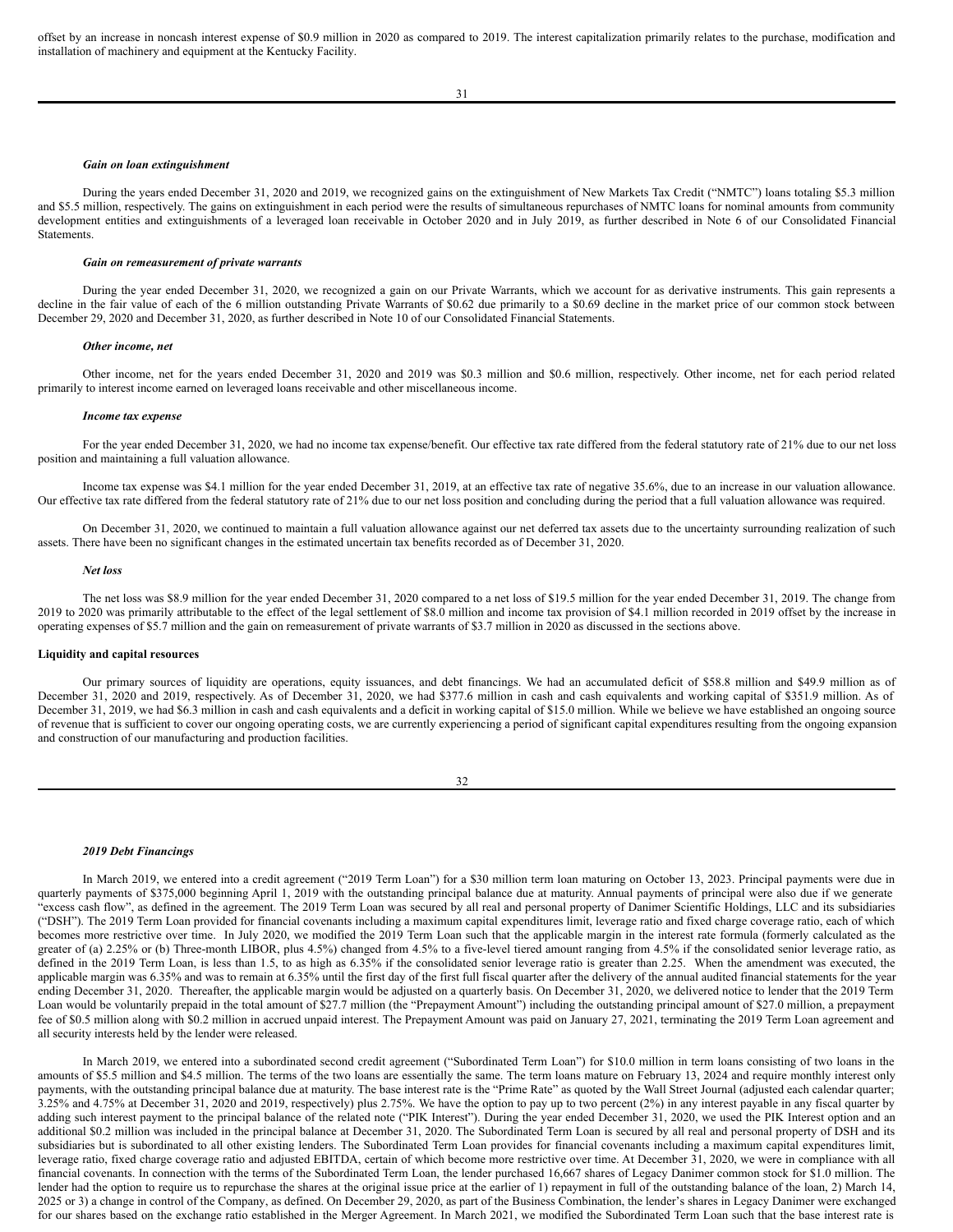annual LIBOR rate (currently 0.28% as of March 18, 2021) plus 2.00%. The amendment also provided that we are not permitted to voluntarily prepay or repay the Subordinated Term Loan until after July 1, 2022. The amendment also expanded our equity cure rights and further provided that we would not be required to comply with certain financial covenants so long as DSH has qualified cash in an amount not less than \$10.0 million. In April and November 2019, we entered into financing arrangements under the NMTC program with various unrelated third-party financial institutions (individually and collectively referred to as "Investors") in the amounts of \$9.0 million and \$12.0 million, respectively. Proceeds of these NMTC notes were primarily used to purchase and install new equipment at our facilities in Bainbridge, Georgia and Winchester, Kentucky. We make interest-only payments on a quarterly basis with interest calculated annually at 1.96% on the \$9.0 million note and under the same terms at a rate of 1.06% on the \$12.0 million note. As further described in Note 6 to our Consolidated Financial Statements, these arrangements also include a put/call feature which becomes enforceable at the end of the seven-year compliance periods whereby we may be obligated or entitled to repurchase the Investor's interests in each of the Investment Funds for a nominal amount or fair value. We believe the Investors will exercise their put options at the end of the compliance periods for each of the transactions for nominal amounts, which would result in the extinguishment of these NMTC notes payable and a corresponding gain recognized in our Consolidated Statements of Operations.

#### *2019 Equity Issuances*

At various times during 2019, we sold 155,869 shares of Legacy Danimer Common Stock for \$8.8 million, net of issuance costs.

## *2020 Debt Financings*

In January 2020, we issued convertible notes in an aggregate principal amount of \$2.3 million. The convertible notes bear interest at 8% payable monthly. The proceeds of the convertible notes were used for general corporate purposes. The convertible notes could be converted into shares of Legacy Danimer Common Stock at the option of the holder by dividing the amount of principal and accrued interest due under the note by the lesser of (i) \$60 per Legacy Danimer share and (ii) the price per share at which shares of equity securities were offered in the most recent stock offering.

In April 2020, we received \$1.8 million in funds under the Paycheck Protection Program (the "PPP Loan"). The PPP Loan has a two-year term and bears interest at a rate of 1.0% per annum. The PPP Loan is being used to retain employees, as well as other permitted uses under the terms and conditions of the PPP Loan program. In connection with the Business Combination, proceeds at closing were deposited into an escrow account to fully fund repayment of this loan to the extent any portion is not forgiven. See Note 9 to Consolidated Financial Statements.

In August 2020, we issued an additional \$0.4 million of convertible notes under terms similar to those discussed above; however, these notes were not issued at a discount. These notes could be converted into shares of Legacy Danimer Common Stock at the option of the holder by dividing the amount of principal and accrued interest due under the note by the lesser of (i) \$63 per Legacy Danimer share and (ii) the price per share at which shares of equity securities were offered in the then most recent stock offering.

In September 2020, a convertible debt noteholder converted his note with a principal plus accrued interest balance of \$0.7 million into 10,912 shares of Legacy Danimer Common Stock based on a conversion price of \$60 per Legacy Danimer share as defined in the applicable debt agreement.

Immediately prior to the closing of the Business Combination, all remaining convertible noteholders converted their outstanding debt into 184,157 shares of Legacy Danimer common stock based on the terms of the conversion arrangements described above. The Legacy Danimer shares were then exchanged for 1,686,507 shares of our common stock based on the exchange ratio established in the Merger Agreement.

#### *2020 Equity Issuances*

During the year ended December 31, 2020, we sold 516,763 shares of Legacy Danimer Common Stock for \$32.5 million, net of issuance costs. In addition, 184,567 Legacy Danimer employee and nonemployee stock options were exercised for aggregate proceeds of \$5.5 million. In connection with the Business Combination, we realized net proceeds after transaction costs of approximately \$381 million.

## **Cash flows for the years ended December 31, 2020 and 2019**

The following table summarizes our cash flows from operating, investing and financing activities:

|                                           |  | <b>Years ended</b><br>December 31. |  |          |  |
|-------------------------------------------|--|------------------------------------|--|----------|--|
| (in thousands)                            |  | 2020                               |  | 2019     |  |
| Net cash used in operating activities     |  | (13, 797)                          |  | (1,673)  |  |
| Net cash used in investing activities     |  | (38, 259)                          |  | (49,093) |  |
| Net cash provided by financing activities |  | 422,675                            |  | 53,498   |  |

#### *Cash flows from operating activities*

Net cash used in operating activities was \$13.8 million during the year ended December 31, 2020 compared to net cash used in operating activities of \$1.7 million during the comparable period for 2019. The period-to-period change was primarily attributable to changes in working capital, such as increases in our accounts receivable, inventory, prepaid expenses and other current assets, and contract liabilities, partially offset by a decrease in the net loss (after adjusting for non-cash items). In addition, accrued and other long-term liabilities increased \$5.3 million in 2020 due to \$6.2 million in real-estate improvements for the Kentucky Facility that were directly reimbursed by the REIT (lessor).

#### *Cash flows from investing activities*

For the year ended December 31, 2020, we used \$38.3 million for the purchase of property, plant and equipment which compares to \$36.6 million for the purchase of property, plant and equipment for the year ended December 31, 2019. During the year ended December 31, 2019, we invested \$13.4 million in leveraged loans related to NMTC financing arrangements. Also, during the year ended December 31, 2019, we had proceeds of \$0.9 million attributable to the sale of unused machinery and equipment. During 2020, we commenced a further expansion of the production capacity of our Kentucky Facility (Phase II). Through December 31, 2020, we have invested \$16.6 million of the \$100 million planned for the Phase II expansion project.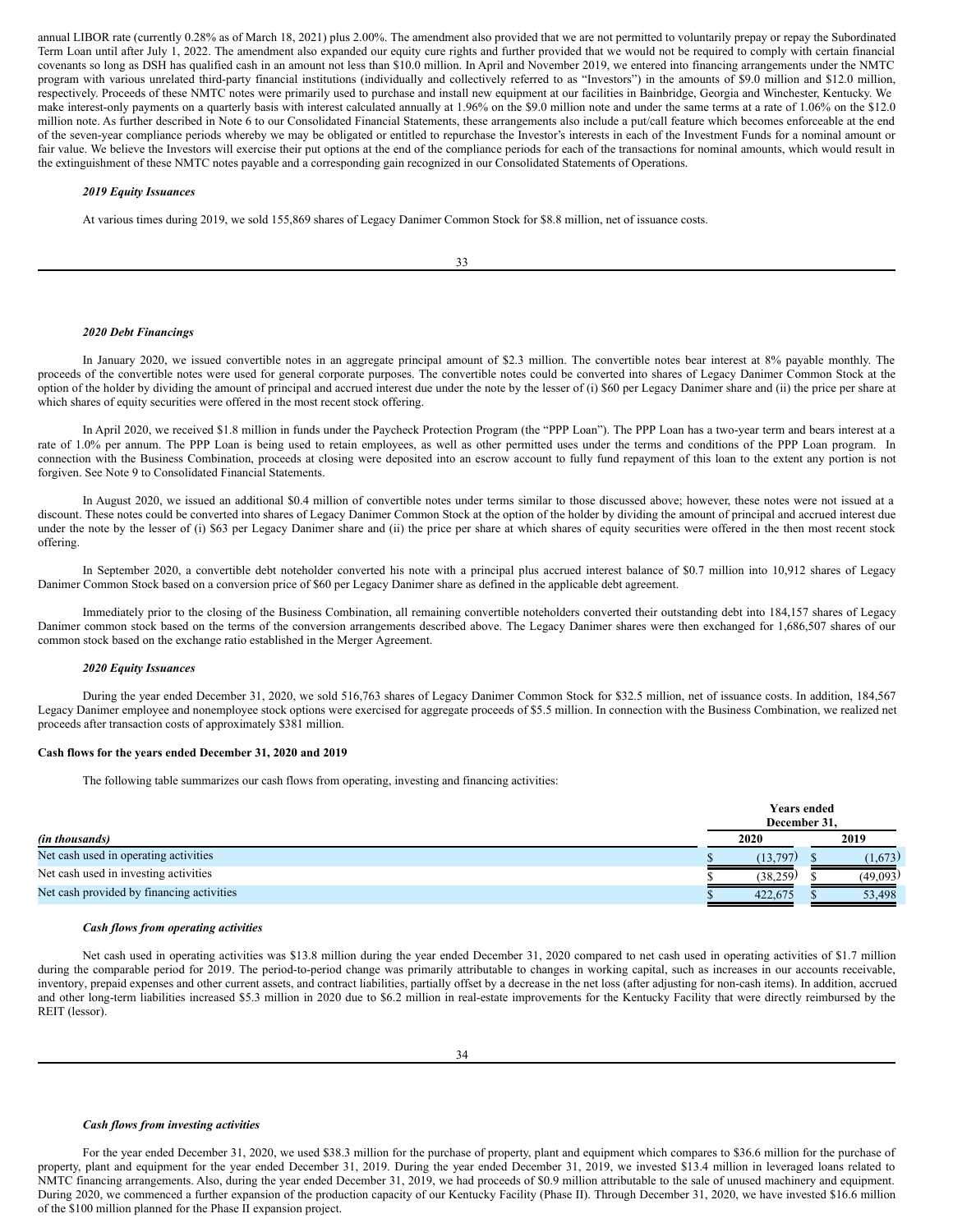#### *Cash flows from financing activities*

For the year ended December 31, 2020, net cash provided by financing activities was \$422.7 million which consisted of:

- · Proceeds of \$32.5 million from sales of common stock, net of issuance costs
- Proceeds from the exercise of stock options of \$5.5 million
- Proceeds of \$4.5 million from long-term debt
- Proceeds of \$382.1 million from the Business Combination and PIPE offering, net of cash transaction costs

These amounts were partially offset by \$1.9 million in repayments of long-term debt.

This compares to net cash provided by financing activities of \$53.5 million for the year ended December 31, 2019, which consisted of:

- Proceeds of \$48.3 million from long-term debt
- Proceeds from NMTC financing arrangements of \$21.0 million
- Proceeds of \$8.8 million from the issuance of common stock, net of issuance costs

These were partially offset by the repayments of our long-term debt of \$15.2 million, repurchases of common stock of \$4.6 million and cash paid for debt financing costs of \$4.7 million.

## **Off-balance sheet arrangements**

As of the date of this Report, we do not have any off-balance sheet arrangements that have or are reasonably likely to have a current or future effect on our financial condition, changes in financial condition, revenues or expenses, results of operations, liquidity, capital expenditures or capital resources that are material to investors. The term "off-balance sheet arrangement" generally means any transaction, agreement, or other contractual arrangement to which an unconsolidated entity is a party, under which we have any obligation arising under a guarantee contract, derivative instrument, or variable interest or a retained or contingent interest in assets transferred to such entity or similar arrangement that serves as credit, liquidity, or market risk support for such assets.

Currently we do not engage in off-balance sheet financing arrangements.

35

#### **Emerging Growth Company Status**

We are an emerging growth company ("EGC"), as defined in the JOBS Act. The JOBS Act permits companies with EGC status to take advantage of an extended transition period to comply with new or revised accounting standards, delaying the adoption of these accounting standards until they would apply to private companies. We have elected to use this extended transition period to enable us to comply with new or revised accounting standards that have different effective dates for public and private companies until the earlier of the date we (i) are no longer an emerging growth company or (ii) affirmatively and irrevocably opt out of the extended transition period provided in the JOBS Act. As a result, our financial statements may not be comparable to companies that comply with the new or revised accounting standards as of public company effective dates.

In addition, we intend to rely on the other exemptions and reduced reporting requirements provided by the JOBS Act. Subject to certain conditions set forth in the JOBS Act, if, as an EGC, we intend to rely on such exemptions, we are not required to, among other things: (i) provide an auditor's attestation report on our system of internal controls over financial reporting pursuant to Section 404(b) of the Sarbanes-Oxley Act; (ii) provide all of the compensation disclosure that may be required of non-emerging growth public companies under the Dodd-Frank Wall Street Reform and Consumer Protection Act; and (iii) disclose certain executive compensation-related items such as the correlation between executive compensation and performance and comparisons of the Chief Executive Officer's compensation to median employee compensation.

We will remain an EGC under the JOBS Act until the earliest of (i) the last day of our first fiscal year following the fifth anniversary of the closing of Live Oak's initial public offering, (ii) the last date of our fiscal year in which we have total annual gross revenue of at least \$1.07 billion, (iii) the date on which we are deemed to be a "large accelerated filer" under the rules of the SEC with at least \$700.0 million of outstanding securities held by non-affiliates or (iv) the date on which we have issued more than \$1.0 billion in non-convertible debt securities during the previous three-years.

## <span id="page-24-0"></span>**ITEM 7A. QUANTITATIVE AND QUALITATIVE DISCLOSURES ABOUT MARKET RISK**

We are a smaller reporting company, as defined in Rule 12b-2 under the Securities Exchange Act of 1934, as amended, for this reporting period and are not required to provide the information required under this item.

## <span id="page-24-1"></span>**ITEM 8. FINANCIAL STATEMENTS AND SUPPLEMENTARY DATA**

See financial statements included in Item 15, "Exhibits, Financial Statement Schedules," of this Report.

## <span id="page-24-2"></span>**ITEM 9. CHANGES IN AND DISAGREEMENTS WITH ACCOUNTANTS ON ACCOUNTING AND FINANCIAL DISCLOSURE**

Not applicable.

## <span id="page-24-3"></span>**ITEM 9A. CONTROLS AND PROCEDURES (As Restated)**

#### **Evaluation of Disclosure Controls and Procedures**

We maintain a system of disclosure controls and procedures (as defined in Rules 13a-15(e) and 15d-15(e) under the Securities Exchange Act of 1934 (the "Exchange Act")) designed to ensure that the information required to be disclosed by us in the reports that we file or submit under the Exchange Act is recorded, processed, summarized and reported within the time periods specified in the rules and forms of the Securities and Exchange Commission, and is accumulated and communicated to our management, including our Chief Executive Officer (our principal executive officer) and Chief Financial Officer (our principal financial officer), as appropriate, to allow timely decisions regarding required disclosure.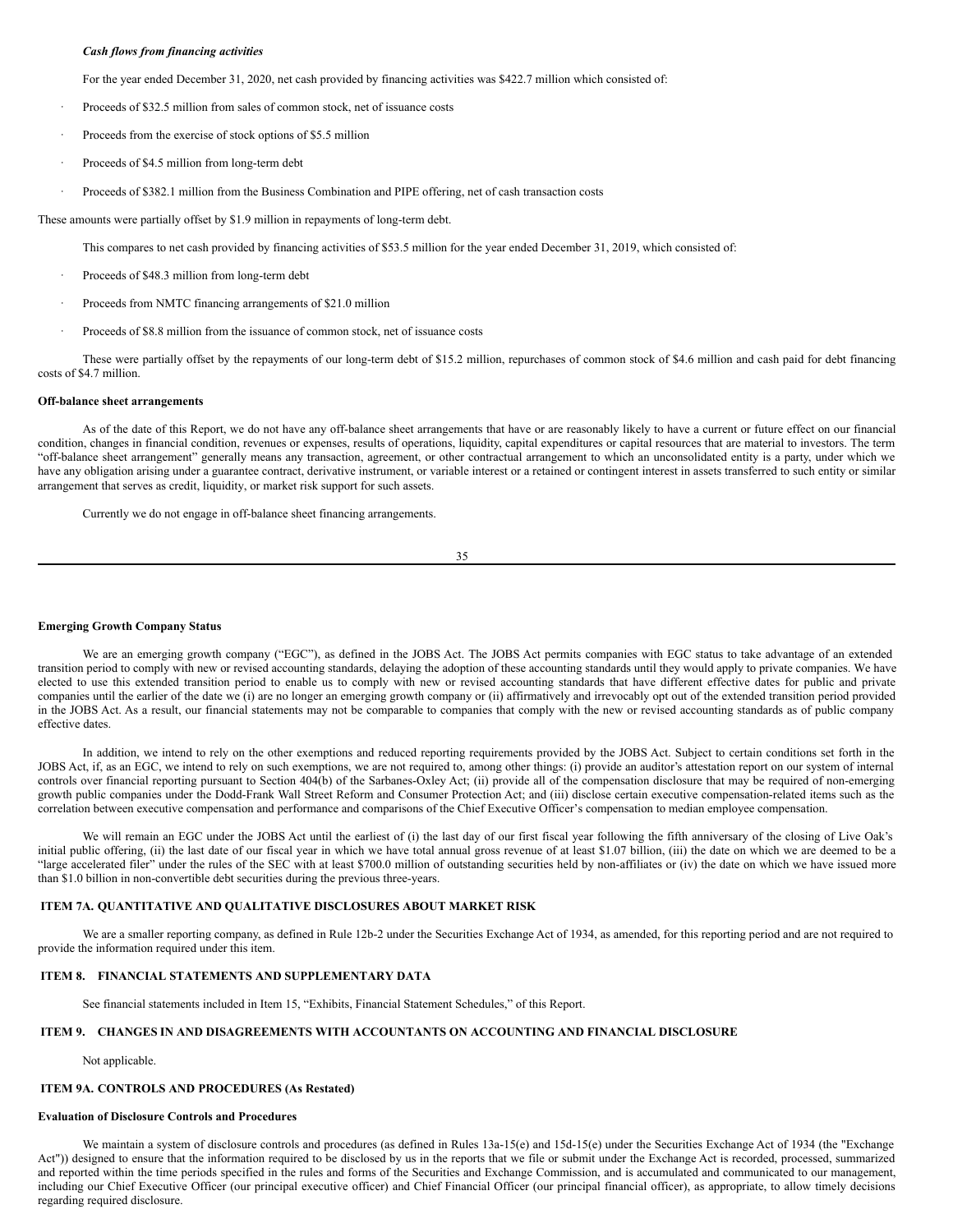Our management, with the participation of our Chief Executive Officer and our Chief Financial Officer, has evaluated the effectiveness of our disclosure controls and procedures under the Exchange Act as of December 31, 2020, the end of the period covered by this Annual Report on Form 10-K. At the time our Annual Report on Form 10-K for the year ended December 31, 2020 was filed on March 30, 2021, our Chief Executive Officer and our Chief Financial Officer concluded that, as of such date, our disclosure controls and procedures were effective at the reasonable assurance level.

Subsequent to that evaluation, solely as a result of the material weakness as described below, our Chief Executive Officer and Chief Financial Officer concluded that, as of December 31, 2020, our disclosure controls and procedures were not effective.

A material weakness is a deficiency, or a combination of deficiencies, in internal control over financial reporting, such that a reasonable possibility exists that a material misstatement of our annual or interim financial statements could not be prevented or detected on a timely basis. We determined we had a material weakness in our controls over the accounting for complex financial instruments. Our controls to evaluate the accounting for complex financial instruments, such as warrants, did not operate effectively to appropriately apply the provisions of ASC 815-40. This material weakness resulted in the failure to prevent a material error in our accounting for warrants and the resulting restatement of our previously issued financial statements.

Our management, with the participation of our Chief Executive Officer and Chief Financial Officer, evaluated the effectiveness of our disclosure controls and procedures as of the end of the period covered by this Amended Annual Report. That evaluation included consideration of the views expressed in the Staff Statement of April 12, 2021 in which the SEC Staff clarified its interpretations of certain generally accepted accounting principles related to warrants issued by SPACs. Prior to the Staff Statement, we believed that our Private Warrant accounting was consistent with generally accepted accounting principles. Our belief was supported by the fact that most other SPACs and parties who have merged with SPACs similarly interpreted the warrant accounting principles at issue. However, based on the clarifications expressed in the Staff Statement which resulted in the restatement discussed further in Note 1 to the Consolidated Financial Statements, our management, Chief Executive Officer and Chief Financial Officer concluded that our disclosure controls and procedures were not effective as of December 31, 2020 in providing them with material information relating to the Company and its consolidated subsidiaries required to be disclosed in the reports we file under the Exchange Act.

Notwithstanding the material weakness discussed above, our management, including our Chief Executive Officer and Chief Financial Officer, has concluded that our financial statements included in this Form 10-K/A present fairly, in all material respects, our financial position, results of operations and cash flows for the periods presented in accordance with accounting principles generally accepted in the United States.

### **Restatement of Previously Issued Financial Statements**

On May 3, 2021, our management and Audit Committee concluded that our previously issued Consolidated Financial Statements as of and for the year ended December 31, 2020 should not be relied on due to the effect of the change in our accounting for the Private Warrants. However, the adjustments to the Consolidated Financial Statements do not impact the amounts previously reported for cash and cash equivalents, revenues, loss from operations or total cash flows from operating, financing or investing activities.

## **Management's Report on Internal Control Over Financial Reporting**

This annual report does not include a report of management's assessment regarding internal control over financial reporting ("ICFR") or an attestation report of the Company's registered public accounting firm due to a transition period established by rules of the SEC for newly public companies.

## **Changes in Internal Control Over Financial Reporting**

On December 29, 2020, we completed the Business Combination pursuant to which we acquired Legacy Danimer. The Company's management is continuing to evaluate the design of the ICFR for the Company post-Business Combination.

## <span id="page-25-0"></span>**ITEM 9B. OTHER INFORMATION**

None.

37

## <span id="page-25-1"></span>**PART III**

## <span id="page-25-2"></span>**ITEM 10. DIRECTORS, EXECUTIVE OFFICERS AND CORPORATE GOVERNANCE**

Danimer's directors and executive officers and their ages as of March 29, 2021 are as follows:

| Name                                  | Age | <b>Position</b>                                             |
|---------------------------------------|-----|-------------------------------------------------------------|
| <b>Executive Officers</b>             |     |                                                             |
| Stephen E. Croskrey*                  | 61  | Chief Executive Officer, Director and Chairman of the Board |
| John A. Dowdy, III                    | 48  | Chief Financial Officer                                     |
| Phillip Van Trump                     | 44  | Chief Science & Technology Officer                          |
| Michael Smith                         | 52  | Chief Operating Officer                                     |
| <b>Scott Tuten</b>                    | 45  | Chief Marketing & Sustainability Officer                    |
|                                       |     |                                                             |
| <b>Non-Employee Directors</b>         |     |                                                             |
| John P. Amboian $(1)(3)$              | 59  | Director                                                    |
| Richard J. Hendrix $(2)$              | 55  | Director                                                    |
| Christy Basco <sup>(1)</sup>          | 54  | Director                                                    |
| Philip Gregory Calhoun <sup>(2)</sup> | 58  | Director                                                    |
| Gregory $Hunt^{(1)}$                  | 64  | Director                                                    |
| Dr. Isao Noda <sup>(3)</sup>          | 70  | Director                                                    |
| Stuart Pratt <sup>*(2)(3)</sup>       | 75  | Director                                                    |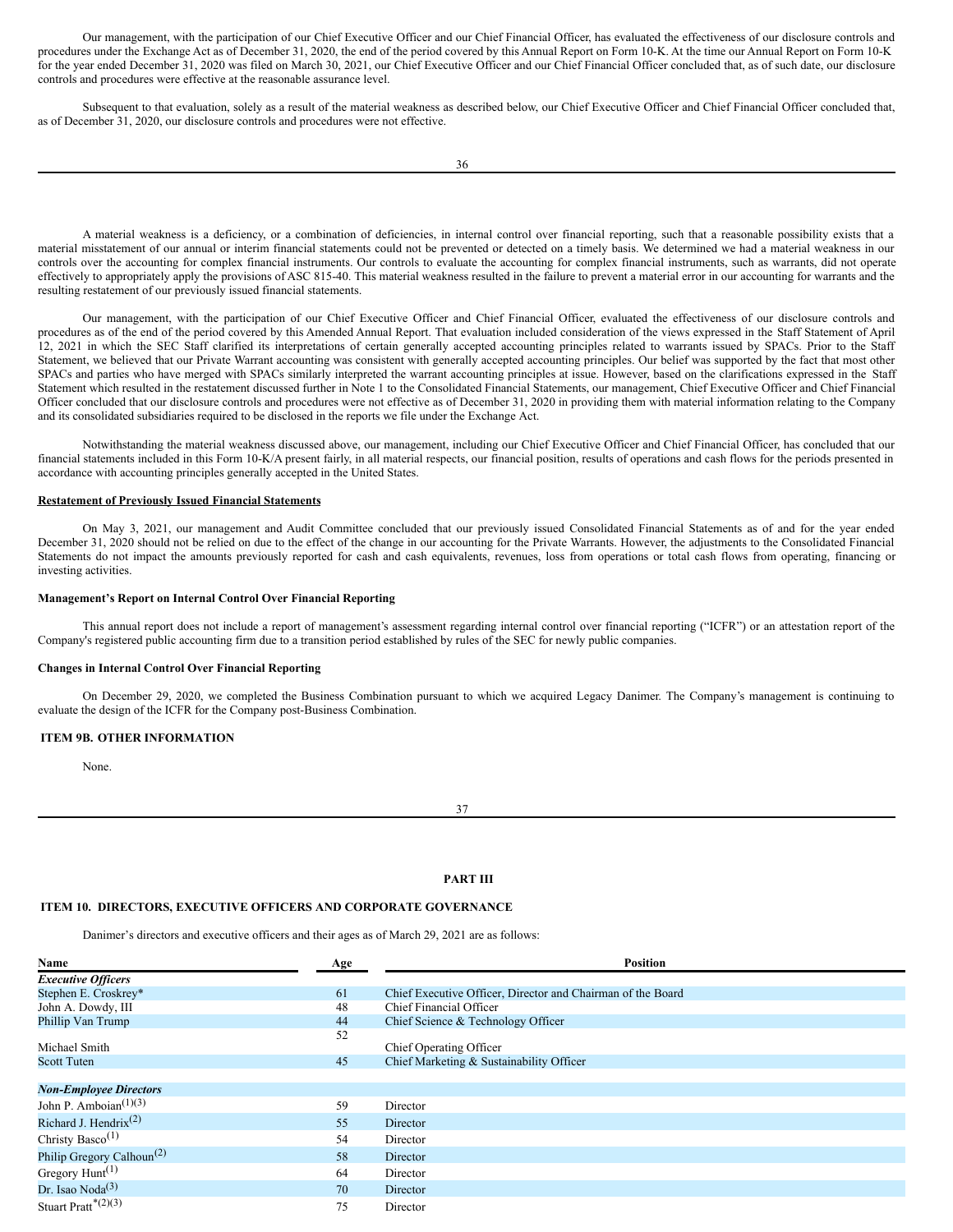- Due to the nature of the relationship these directors have with Danimer, they are deemed to not be independent directors.
- (1) Member of the audit committee.
- (2) Member of the compensation committee.
- (3) Member of the nominating and corporate governance committee.

## **Executive Officers**

*Stephen E. Croskrey.* Mr. Croskrey has served as chairman of the Board and chief executive officer of Danimer since December 2020. Prior to that, Mr. Croskrey was Legacy Danimer's chief executive officer and a member of the board of directors of Legacy Danimer since February 2016. Mr. Croskrey is a business leader with over 30 years of experience in overseeing the strategic direction and operations of companies that manufacture and market a variety of products such as industrial fibers, and law-enforcement gear. From 1999 to 2005, Mr. Croskrey served as the president and chief executive officer of Armor Holdings Products, LLC, a major manufacturer of military, law enforcement, and personnel safety equipment. During such tenure its annual revenue increased from \$45 million to over \$300 million as a result of him overseeing the acquisition and integration of 13 companies and implementing associated organic growth initiatives. Mr. Croskrey has also held senior executive positions at Allied Signal and Mobil Oil. Mr. Croskrey received an MBA degree from the Kellogg School of Management at Northwestern University. He also received a Bachelor of Science degree in Engineering from the United States Military Academy at West Point where he was also commissioned as an officer in the U.S. Army and served as a company commander, attaining the rank of captain during his six years of active duty. He is well-qualified to serve on the Board due to his extensive leadership, operational and advisory background as well as his significant strategic experience in acquiring and integrating companies.

*John A. Dowdy, III.* Mr. Dowdy has been Danimer's chief financial officer since December 2020, and prior to that had been Legacy Danimer's chief financial officer since May 2014. He has significant experience in private industry and public company finance and accounting, including assisting emergent companies in the transition from privately-held to publicly-traded businesses. Prior to joining Legacy Danimer, from 2008 to 2014, Mr. Dowdy served as Vice President of Finance for international business and chief accounting officer at Yandex, one of Europe's largest internet companies and the leading internet search provider in Russia. During his tenure as Yandex's chief accounting officer, Mr. Dowdy played a key role in facilitating its successful \$1.4 billion initial public offering in 2011. From 1997 to 2007, Mr. Dowdy was the chief accounting officer of CTC Media, assistant corporate controller for Golden Telecom and an auditor with PricewaterhouseCoopers. Mr. Dowdy is a Certified Public Accountant, licensed in the state of Georgia and holds a Bachelor of Arts degree in Accounting from the University of Georgia, having graduated summa cum laude.

*Phillip Van Trump.* Mr. Van Trump has been Danimer's chief science and technology officer since December 2020, and prior to that had been Legacy Danimer's chief technology officer since 2014. Mr. Van Trump manages research and development, product development, regulatory affairs and intellectual property for Danimer. Prior to these roles, Mr. Van Trump worked in a variety of positions within Legacy Danimer, performing bench-scale to pilot-level research as well as playing an integral role in the procurement of equipment and laboratory personnel to advance Danimer's objectives. He holds a Bachelor of Science in molecular biology and microbiology from the University of Central Florida and an MBA from Emory University.

38

*Michael Smith.* Mr. Smith has been Danimer's chief operating officer since December 2020 and prior to that had been Legacy Danimer's chief operating officer since 2007. He has significant manufacturing experience, especially in implementing lean manufacturing techniques, and is integral to the continuous-process improvement of Danimer's manufacturing operations. Prior to joining Legacy Danimer, Mr. Smith held high-level manufacturing positions at Ingersoll Rand from 1991 to 1996, Amoco from 1996 to 1998, British Petroleum from 1998 to 2004, and Propex from 2004 to 2007. He holds a Bachelor of Science degree in industrial and systems engineering from the Georgia Institute of Technology and has received extensive training in the Six Sigma Tools process controls and lean manufacturing techniques.

Scott Tuten. Mr. Tuten has been Danimer's chief marketing and sustainability officer since December 2020 and prior to that had been Legacy Danimer's chief marketing officer since 2006. Mr. Tuten has significant experience in the fields of international logistics, supply-chain management, transportation, inventory control, operations, sales and warehousing. Mr. Tuten joined Danimer in 2006 as vice president of operations and was quickly promoted to senior vice president of operations. In 2014, Mr. Tuten was appointed chief marketing officer to manage overall sales and marketing. He holds a BBA degree in logistics and an MBA from Georgia Southern University.

#### **Non-Employee Directors**

*John P. Amboian.* Mr. Amboian served as Live Oak's Chairman from May 2020 to December 2020 and continues to serve on the Board following the completion of the Business Combination. Mr. Amboian is a business leader with over 30 years of experience in mergers and acquisitions, capital management, product development, branding and distribution for both privately held and public companies, across multiple industries. He served as Chairman and Chief Executive Officer of Nuveen Investments, Inc., or Nuveen (formerly NYSE: JNC), from 2007 to 2016. He was President of Nuveen from 1999 through 2007 after joining as its Chief Financial Officer from 1995 to 1999. During his time in leadership positions at Nuveen, Mr. Amboian participated in over 20 M&A and capital markets transactions, in addition to playing a leading role in Nuveen's sale to an investment group led by Madison Dearborn, in 2007 and Nuveen's sale process to TIAA (Teacher's Insurance and Annuity Association of New York) in 2014. Mr. Amboian served on the Nuveen Mutual Funds board from 2007 through 2016 in addition to serving on Nuveen Investments' public board from 1996 through 2007. Prior to Nuveen, Mr. Amboian was the Chief Financial Officer and Senior Vice President of Strategy of the Miller Brewing Company. He began his career in Corporate and International Finance at Kraft Foods, Inc., where he ended his tenure as Treasurer. Since 2013, Mr. Amboian has served at Madison Dearborn Partners as an industry advisor and is an Independent Director of the general partnership of Adams Street Partners, a private-markets investment firm. Additionally, Mr. Amboian is Chairman of Evanston Capital, a hedge fund alternative investment manager, and since 2017 has been a senior advisor to Estancia Capital. Since 2018, he chairs the board of North Square Investments, a boutique asset management firm. He is also on the advisory board of Cresset Capital Management, a wealth management firm. He advises several small businesses on organic and inorganic growth initiatives through JA Capital Advisors, LLC. He received both his Bachelor's degree and his M.B.A. from the University of Chicago. He is well-qualified to serve on our board due to his extensive finance, investment and operational background.

*Richard Hendrix.* Mr. Hendrix served as Live Oak Chief Executive Officer and as a director on the Board from May 2020 to December 2020, and continues to serve on the Board following the completion of the Business Combination. He has significant experience in executive leadership, corporate strategy, M&A, capital markets and corporate finance for public companies. Over the course of his career, Mr. Hendrix has worked extensively with issuers and investors focused on companies in the financial services, real estate, energy, industrial, and business and consumer services sectors. He has led dozens of initial equity offerings for founder-led and Sponsor-backed companies primarily within the banking, insurance and real estate sectors. Additionally, Mr. Hendrix has considerable experience advising chief executives, boards of directors and large shareholders regarding strategy, capital structure and capital access. He has significant leadership experience in the financial industry, having served as Chief Executive Officer of FBR & Co., or FBR (formerly Nasdaq: FBRC), a capital markets firm, from 2009 to 2017, and Chairman from 2012 to 2017. Mr. Hendrix helped FBR grow into a leading bookrunner for initial common stock offerings for middle market U.S. companies. While at FBR Mr. Hendrix oversaw the growth of the company and oversaw numerous strategic transactions while in his role as Chairman and Chief Executive Officer at FBR, ultimately executing a merger with B. Riley Financial, Inc. (Nasdaq: RILY) in 2017. Following the merger, Mr. Hendrix served as director of B. Riley Financial until October 2017. Prior to his tenure as Chief Executive Officer of FBR, Mr. Hendrix served as Arlington Asset Investment Corp.'s (NYSE: AI) President and Chief Operating Officer from 2004 to 2007 and its Chief Investment Officer from 2003 to 2004. Previously, he was the President and Chief Operating Officer of FBR Asset Investment Corporation and concurrently headed the Real Estate and Diversified Industrials Investment Banking groups of FBR. Prior to FBR, Mr. Hendrix was a Managing Director in PNC Capital Markets' investment banking group and headed PNC's asset-backed securities business. Mr. Hendrix is a co-founder and Managing Partner of Live Oak Merchant Partners, a merchant bank providing capital and advisory services to middle market companies across several industries. Mr. Hendrix also currently serves as a Senior Advisor to Crestview Partners, a private equity firm, since 2017 and is currently the Chairman of Protect My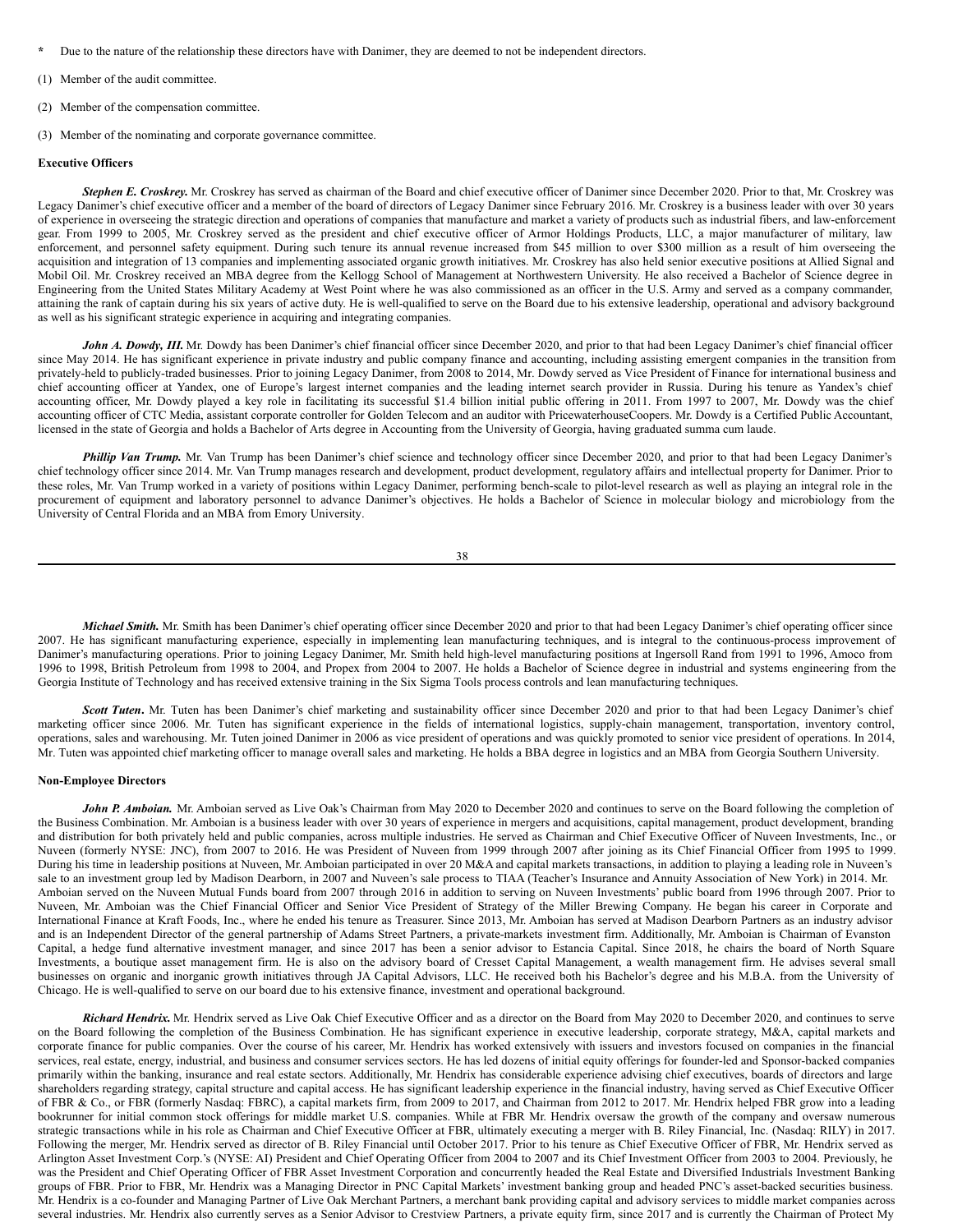Car, a portfolio company of Crestview Partners that provides extended auto warranty plans to consumers. Mr. Hendrix's affiliation with Crestview Partners began with Crestview's investment in FBR over a decade before. In the last five years, Mr. Hendrix has also been the Founder and Chief Executive Officer of RJH Management Co, a privately held investment management business. Mr. Hendrix received his B.S. in Finance from Miami University. He is well-qualified to serve on our board due to his extensive finance, investment and advisory background.

*Christy Basco***.** Ms. Basco has been a member of the Board since December 2020, and prior to that, a member of Legacy Danimer's board of directors from July 2020 to December 2020. Ms. Basco has served as Senior Vice President and Controller of PepsiCo Foods North America, a snack and convenient foods business that includes Frito-Lay North America (FLNA) and Quaker Foods North America. She has extensive experience in financial reporting and oversight in maintaining strong internal controls. During her tenure at PepsiCo, which commenced in January 1996, Ms. Basco has held progressively complex leadership roles, having started in FLNA's Control organization, working across multiple functions before moving to the FLNA Finance Transformation team. Prior to joining PepsiCo, Ms. Basco was an accounting manager at American Airlines, Inc. and started her career as a public accountant with accounting firm of Arthur Andersen, LLP. Ms. Basco is a Certified Public Accountant and holds Bachelor's and Master's degrees in Accounting from Louisiana Tech University. She is well-qualified to serve on the Board and all of its board committees due to her extensive financial, accounting and operational background.

*Philip Gregory Calhoun.*Mr. Calhoun has been a member of the Board since December 2020, and prior to that, a member of Legacy Danimer's board of directors from 2014 to December 2020, and was a director of Danimer's Meredian, Inc. and Danimer Scientific, L.L.C. subsidiaries prior to their merger in June 2014. Mr. Calhoun is president and chief executive officer of Circle C. Farms, Inc., a commercial farm and cattle ranch located in Colquitt, Georgia, where Mr. Calhoun has worked since 1981. Mr. Calhoun also is the sole proprietor of GC Sprayer Service, Inc., a crop-dusting operation in Colquitt, Georgia. Mr. Calhoun also serves as a director of First National Bank of Decatur County located in Bainbridge, Georgia, Miller County Gin in Colquitt, Georgia and American Peanut Growers, a peanut-shelling plant in Donalsonville, Georgia. He is well-qualified to serve on the Board and all of its board committees due to his commercial and operational background.

*Gregory Hunt.* Mr. Hunt has been a member of the Board since December 2020, and prior to that, a member of Legacy Danimer's board of directors from June 2019 to December 2020. Since May 2012, Mr. Hunt has been the chief financial officer and treasurer of Apollo Management, LP, the investment adviser to Apollo Investment Corp., a management investment company. From April 2010 to May 2012, he served as the Executive Vice President and chief financial officer for Yankee Candle Company. Prior to joining Yankee Candle, from 2007 to 2010, Mr. Hunt served as the Executive Vice President of Strategic and Commercial Development for Norwegian Cruise Lines. Prior to joining Norwegian Cruise Lines, Mr. Hunt served as chief financial officer and chief restructuring officer of Tweeter Home Entertainment Group, Inc. from 2006 to 2007 and the chief financial officer and co-chief executive of Syratech Corporation from 2001 to 2006. Prior to Syratech, he held several senior financial leadership positions including chief financial officer of NRT Inc., Culligan Water Technologies, Inc. and Samsonite Corporation. Mr. Hunt currently serves as a member of the board of directors of Kymera Corporation and audit committee chairman, a member of the board of directors of GoodWest Industries and co-chairman of the board of advisors for the University of Vermont School of Business. Mr. Hunt is a Certified Public Accountant and holds a Bachelor's degree in Accounting with dual concentration in finance from the University of Vermont. He is well-qualified to serve on the Board and all of its board committees due to his financial, operational and advisory background.

*Dr. Isao Noda.* Dr. Noda has been a member of the Board since December 2020, and prior to that, a member of Legacy Danimer's board of directors from 2016 to December 2020. Prior to joining Legacy Danimer, he had a distinguished career extending over three decades at Procter & Gamble and is recognized as one of the world's leading authorities in the field of polymer science, including the field of bioplastics known as PHA. Currently, Dr. Noda is an affiliated teaching professor at the University of Delaware. Dr. Noda holds a Bachelor of Science degree in Chemical Engineering, a Master of Science in Bioengineering, a Master of Philosophy and a Ph.D. in Chemical Engineering from Columbia University. He earned a Doctorate in Science degree in Chemistry from the University of Tokyo. He is well-qualified to serve on the Board due to his education and science background as well as his expertise in the fields of polymer science and bioplastics.

*Stuart W. Pratt.* Mr. Pratt has been a member of the Board since December 2020, and prior to that, a member of Legacy Danimer's board of directors May 2015 to December 2020 and its chairman of the board from January 2016 to December 2020. Since 2001, Mr. Pratt has been the president and chief executive officer of the Fort Point Real-Estate Company. He also has served as the chairman of the board of Hunneman, a commercial real estate firm in Boston, Massachusetts since 2016 and previously served as its chief executive officer. In the 1970s, he was the chief executive officer of Federal Street Equities based in Houston, Texas. Mr. Pratt currently serves on the board of overseers of Boston University and is also a trustee emeritus of Boston University where he was chairman of the Real Estate Committee and served on its Audit, Academic Affairs and Finance committees. Additionally, he also serves as a trustee and chairman of the board of the Peabody Essex Museum, a director of Maritime International Inc. based in Bedford, Massachusetts and Avrio AI based in Boston, Massachusetts. Mr. Pratt received his Bachelor of Arts from Boston University. He is well-qualified to serve on the Board and all of its board committees due to his executive leadership, operational and advisory background.

## **Delinquent Section 16(a) Reports**

Section 16(a) of the Exchange Act requires our directors and executive officers and any persons who own more than 10% of our capital stock to file with the SEC (and, if such security is listed on a national securities exchange, with such exchange) various reports as to ownership of such capital stock.

Based solely upon reports and representations submitted by the directors, executive officers and holders of more than 10% of our capital stock, all Forms 3, 4 and 5 showing ownership of and changes of ownership in our capital stock during the 2020 fiscal year were timely filed with the SEC, except for one late filing by John Amboian relating to one transaction.

40

#### **Code of Ethics**

Danimer has adopted a Code of Ethics applicable to our directors, officers and employees. The Code of Ethics is available on Danimer's website at *www.danimerscientific.com*. Information contained on or accessible through Danimer's website is not a part of this Report, and the inclusion of Danimer's website address in this Report is an inactive textual reference only. The Board is responsible for overseeing the Code of Ethics and must approve any waivers of the Code of Ethics for employees, executive officers and directors. We expect that any amendments to the Code of Ethics, or any waivers of its requirements, will be disclosed on our website.

#### **Audit Committee**

Danimer's audit committee consists of Gregory Hunt, Christy Basco and John P. Amboian. The Board has determined that each of the members of the audit committee satisfies the independence requirements of NYSE and Rule 10A-3 under the Exchange Act. Each member of the audit committee can read and understand fundamental financial statements in accordance with NYSE audit committee requirements. In arriving at this determination, the Board examined each audit committee member's scope of experience and the nature of their prior and/or current employment.

Gregory Hunt serves as the chair of the audit committee. The Board has determined that Mr. Hunt qualifies as an audit committee financial expert within the meaning of SEC regulations and meets the financial sophistication requirements of the NYSE listing standards. In making this determination, the Board considered Mr. Hunt's formal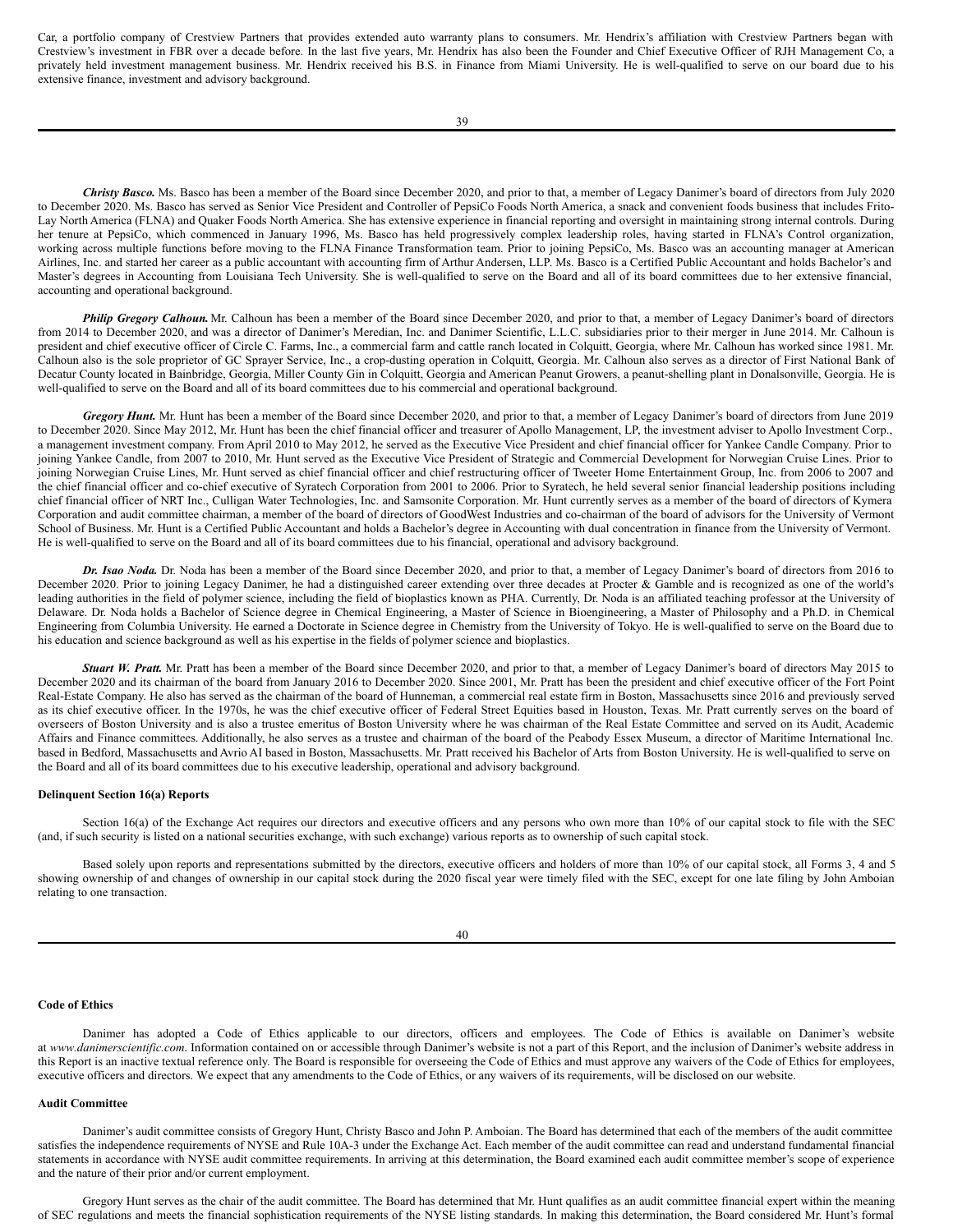education and previous experience in financial roles. Both Danimer's independent registered public accounting firm and management periodically will meet privately with Danimer's audit committee.

## <span id="page-28-0"></span>**ITEM 11. EXECUTIVE COMPENSATION**

Danimer has designed, and intends to modify as necessary or appropriate, our compensation and benefits program to attract, retain, incentivize and reward deeply talented and qualified executives who share our philosophy and desire to work towards achieving our goals. Danimer believes its compensation program should promote the success of the company and align executive incentives with the long-term interests of its shareholders. Danimer's current executive compensation programs reflect our startup origins in that they consist primarily of salary and stock option awards. As Danimer's needs evolve, Danimer intends to continue to evaluate and modify its philosophy and compensation programs as circumstances require or is appropriate.

This section provides an overview of Danimer's executive compensation programs as they relate to the executive officers named below (the "named executive officers"), including a narrative description of the material factors necessary to understand the information disclosed in the summary compensation table below. Legacy Danimer's board of directors, with input from its Chief Executive Officer, has historically determined the compensation for Danimer's named executive officers. For the year ended December 31, 2020, Danimer's named executive officers were:

- Stephen E. Croskrey, Chief Executive Officer
- John A. Dowdy, III, Chief Financial Officer
- Phillip Van Trump, Chief Science and Technology Officer

### **Summary Compensation Table**

The following table sets forth information concerning the compensation of the named executive officers for the year ended December 31, 2020.

| <b>Name and Principal Position</b>   | Year | Salary<br>(S) | <b>Bonus</b><br>$(S)^{(1)}$    | Option<br>Awards<br>$(S)^{(2)}$ | <b>All Other</b><br>Compensation<br>$(S)^{(3)}$ | <b>Total</b><br><b>(S)</b> |
|--------------------------------------|------|---------------|--------------------------------|---------------------------------|-------------------------------------------------|----------------------------|
| Stephen E. Croskrey                  |      |               |                                |                                 |                                                 |                            |
| Chief Executive Officer              | 2020 | 424.327       | 3.818.945                      | 24,662,958                      | 24.233                                          | 28,930,463                 |
| John A. Dowdy, III                   |      |               |                                |                                 |                                                 |                            |
| Chief Financial Officer              | 2020 | 260,558       | $\overbrace{\hspace{25mm}}^{}$ | 6.434.909                       | 22.262                                          | 6,717,719                  |
| Phillip Van Trump                    |      |               |                                |                                 |                                                 |                            |
| Chief Science and Technology Officer | 2020 | 260,558       | $\overline{\phantom{a}}$       | 6,434,909                       | 28,975                                          | 6,724,442                  |

(1) The bonus amount for Mr. Croskrey represents a success bonus paid in January 2021 in connection with the closing of the Merger in December 2020. Mr. Croskrey is also eligible to receive a cash bonus based on 2020 EBITDAR. However, the exact amount of that annual bonus will not be calculated until the 2020 audit is completed. No bonuses for 2020 performance will be paid to Messrs. Dowdy and Van Trump.

41

- (2) The amounts in this column represent the aggregate grant-date fair value of awards granted to each named executive officer, computed in accordance with the Financial Accounting Standards Board's ("FASB") Accounting Standards Codification ("ASC") Topic 718.
- (3) All Other Compensation is comprised of Danimer matching contributions under Danimer's 401(k) plan which is a tax-qualified defined contribution plan, car allowance or use of company car, use of company housing, and certain tuition payments. The following table summarizes "All Other Compensation" provided to the named executive officers during the year ended December 31, 2020 as follows:
	- Mr. Croskrey: annual value (on depreciation basis) of company house  $(\$7,081)$ ; annual value (on depreciation basis) of company automobile  $(\$5,752)$ ; and 401(k) plan match (\$11,400).
	- Mr. Dowdy: car allowance  $(11,384)$ ; and  $401(k)$  match  $(10,878)$ .
	- Mr. Van Trump: certain tuition payments (\$18,553); and  $401(k)$  match (\$10,422).

#### **Narrative Disclosure to Summary Compensation Table**

For 2020, the compensation program for Danimer's named executive officers consisted of base salary and incentive compensation delivered in the form of an annual bonus and/or stock option awards.

## *Base Salary*

Base salary for Danimer's named executive officers has historically been set at a level that is commensurate with such executive's duties and authorities, contributions, prior experience and sustained performance.

#### *Cash Bonus*

In 2020, pursuant to his employment agreement, Mr. Croskrey was entitled to receive a bonus equal to ten percent (10%) of Danimer's EBITDAR (earnings before interests, taxes, depreciation, amortization and rent, stock-based compensation, certain non-recurring charges and operating leases) until such bonus amount equals his base annual salary then in effect, and five percent (5%) of any additional EBITDAR in excess thereof. Danimer provides annual bonuses to the other named executive officers based on the achievement of individual and corporate performance, as determined by Danimer's CEO in his sole discretion. No bonuses related to 2020 performance were paid to the other named executive officers.

#### *Legacy Danimer Stock Incentive Plans*

Danimer provided stock options to the named executive officers under Legacy Danimer's 2016 Director and Executive Officer Stock Incentive Plan and/or Legacy Danimer's 2016 Omnibus Stock Incentive Plans (collectively, the "2016 Plans"), as determined by Legacy Danimer's board of directors in their sole discretion. Legacy Danimer believed that such equity awards served to better align the interests of stockholders and the named executive officers and served as a strong retention tool. In September 2020, pursuant to their employment agreements, Messrs. Dowdy and Van Trump were each granted stock options to acquire 10,000 shares of Legacy Danimer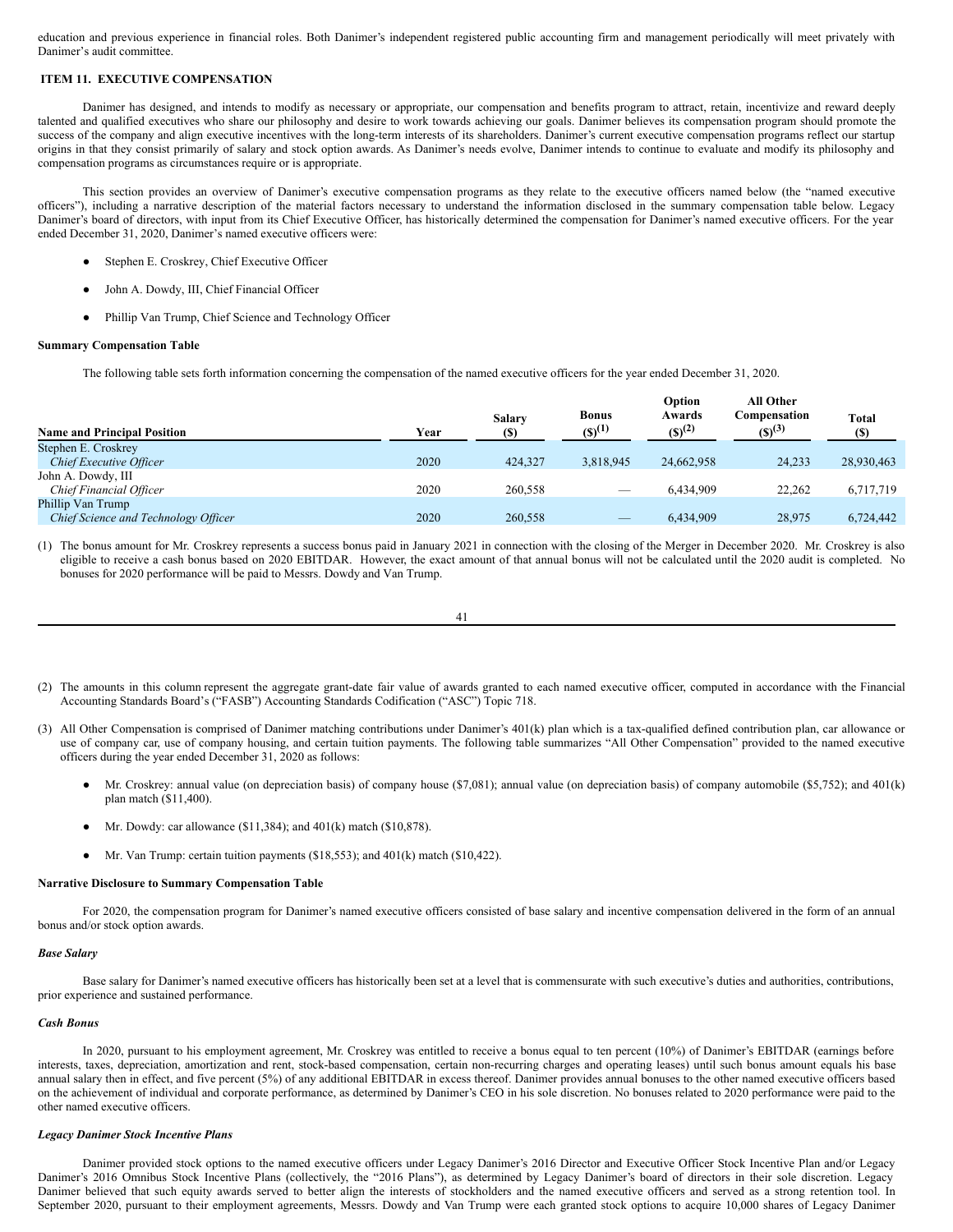common stock under the 2016 Plans. The options granted to Messrs. Dowdy and Van Trump vest annually over three years.

In connection with the Merger Agreement, each of the Legacy Danimer Options that was outstanding immediately prior to the Closing, whether vested or unvested, was converted into an option to purchase a number of shares of Common Stock on the same terms and conditions as were applicable under such Assumed Legacy Danimer Option (including applicable vesting and exercise conditions) except that (a) the number of shares of Common Stock that are subject to each such Assumed Legacy Danimer Option was determined by multiplying the number of shares Legacy Danimer Common Stock subject to the corresponding Assumed Legacy Danimer Option by a fraction (the "Award Exchange Ratio"), the numerator of which is the Closing Per Share Merger Consideration multiplied by the fair market value of the Company's Common Stock on the Closing Date and the denominator of which is the fair market value of the Company's Common Stock on the Closing Date (rounded down to the nearest whole share) and (b) the exercise price per share of each such Assumed Legacy Danimer Option is equal (i) the per share exercise price of the corresponding Legacy Danimer option divided by (ii) the Award Exchange Ratio (rounded up to the nearest whole cent).

#### *2020 Stock Incentive Plan and 2020 Employee Stock Purchase Plan*

At Danimer's special meeting of stockholders held on December 28, 2020 (the "Special Meeting"), Danimer's stockholders approved the 2020 Plan and the 2020 ESPP. The 2020 Plan and the 2020 ESPP were previously approved, subject to stockholder approval, by the Board on September 30, 2020. The 2020 Plan and the 2020 ESPP became effective immediately upon the Closing.

#### *Benefits and Perquisites*

Danimer provides benefits to its named executive officers on the same basis as provided to all of our employees, including medical, dental and vision insurance; life insurance; accidental death and dismemberment insurance; critical illness insurance; short-and long-term disability insurance; and a tax-qualified Section 401(k) plan for which Danimer matches elective deferrals of up to 4% of an employee's eligible earnings. The named executive officers are entitled either to use of a company car or a monthly car allowance. Certain executives also receive reimbursement for tuition for graduate level degrees. Except as otherwise disclosed herein, Danimer does not maintain any other executive-specific benefit or perquisite programs.

Additionally, Danimer has agreed to provide Mr. Croskrey with, or reimburse him for, a rental home or apartment in the Bainbridge, Georgia area, with Danimer paying for rent, furnishings and incremental living expenses not exceeding \$1,500.00 per month. Danimer has also agreed to gross-up Mr. Croskrey to reimburse him for any tax liability incurred in respect of such housing payments.

## *Potential Payments Upon Termination or Change of Control*

Mr. Croskrey and Legacy Danimer entered into the Amended and Restated Employment Agreement on August 13, 2018 (the "Prior Croskrey Employment Agreement"), pursuant to which he earned a base salary of \$400,000 for the fiscal year ended December 31, 2020, and was entitled to certain benefits, perquisites, and payments in connection with a change of control of Legacy Danimer. On October 3, 2020, Mr. Croskrey and Legacy Danimer entered into an amendment (the "Amendment") to the Prior Croskrey Employment Agreement providing, among other things, that the Prior Croskrey Employment Agreement would be terminated effective upon the closing of the Business Combination. The Amendment provides that Mr. Croskrey would be entitled to receive the bonus equal to one percent (1%) of the gross purchase price paid by Live Oak for Legacy Danimer (net of Legacy Danimer's closing costs and expenses) upon the closing of the Business Combination, as set forth in the Prior Croskrey Employment Agreement, but that Mr. Croskrey was waiving a separate severance payment to which he would have been entitled to effective upon the closing of the Business Combination under the Prior Croskrey Employment Agreement.

## *Agreements with Danimer's Named Executive Of icers*

## *Employment Agreement with Stephen E. Croskrey*

On October 3, 2020, Mr. Croskrey and Live Oak entered into the Employment Agreement (the "New Croskrey Employment Agreement"), which became effective upon the closing of the Business Combination. The Prior Croskrey Employment Agreement terminated upon the effectiveness of the New Croskrey Employment Agreement.

The New Croskrey Employment Agreement became effective upon the closing of the Business Combination and ends on February 1, 2024, unless earlier terminated in accordance with its terms. The New Croskrey Employment Agreement provides that Mr. Croskrey shall serve as Chief Executive Officer and Chairman of the Board of Directors of Danimer ("Board"), and provides for an annual base salary of \$425,000, which shall increase by \$25,000 on January 1 of each year of the term. Under the New Croskrey Employment Agreement, Mr. Croskrey is entitled to an annual bonus based upon Danimer's earnings before interest, taxes, depreciation, amortization, rent and operating leases ("EBITDAR") for each fiscal year, pursuant to which Mr. Croskrey will be paid an annual bonus equal to (i) 10% of Danimer's EBITDAR until such bonus amount equals his annual base salary then in effect, plus (ii) 5% of Danimer's EBITDAR in excess thereof. The New Croskrey Employment Agreement also provides that Mr. Croskrey will be entitled to participate in Danimer's equity incentive plans for executives and employees and receive annual equity awards thereunder. Under the New Croskrey Employment Agreement, Mr. Croskrey is eligible to participate in employee benefit plans offered to Danimer's executives and is entitled to use of a reasonably acceptable rental home or apartment in the area of Bainbridge, GA, as well as reimbursements for incremental living expenses of up to \$1,500 per month for the periods during which he resides in such rental home on Danimer business, as well as a potential gross-up for such reimbursement.

Pursuant to the New Croskrey Employment Agreement, upon a termination of Mr. Croskrey's employment by Danimer without cause, or a termination by Mr. Croskrey for good reason: (i) Mr. Croskrey will receive an amount in cash equal to 24 months of his annual base salary; (ii) Mr. Croskrey will receive any accrued but unpaid portion of his annual bonus; (iii) any unvested equity awards that are held by Mr. Croskrey will automatically vest and become exercisable; and (iv) in the event that Mr. Croskrey is entitled to and elects to utilize coverage under Section 4980B of the Code ("COBRA Coverage"), reimbursement for COBRA Coverage for Mr. Croskrey and his dependents for the lesser of 24 months following termination or the date that the COBRA Coverage terminates in accordance with its terms.

#### *Employment Agreement with Other Named Executive Of icers*

On August 31, 2020, each of the other named executive officers entered into Amended and Restated Employment Agreements (each, an "NEO Employment Agreement") with Legacy Danimer. Under the NEO Employment Agreement, John A. Dowdy, III will serve as Chief Financial Officer and Phillip Van Trump will serve as Chief Science and Technology Officer. Except as otherwise set forth below, each of the NEO Employment Agreement have identical terms, as summarized below.

Under the NEO Employment Agreements, each of Messrs. Dowdy and Van Trump earn a salary of \$300,000 per year. Under the NEO Employment Agreements, each such named executive officer is entitled to an annual bonus under Danimer's employee bonus plan, if any, or as otherwise approved by Danimer's Board of Directors. The NEO Employment Agreements also provide that such named executive officers will be entitled to participate in certain of Danimer's equity incentive plans for executives and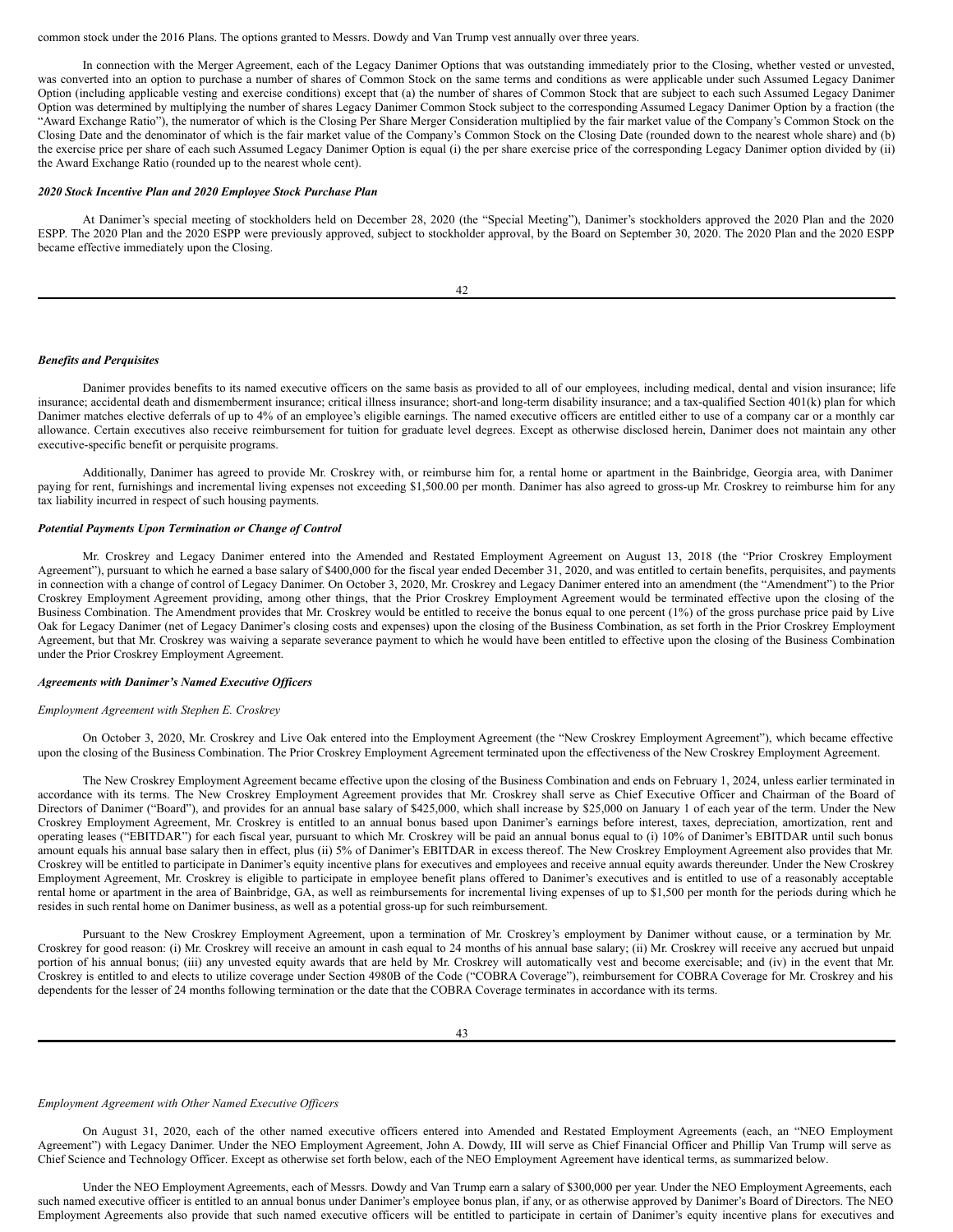employees and receive annual equity awards thereunder, and provides that each such named executive officer shall be granted a stock option for 10,000 shares of Legacy Danimer's common stock, at an exercise price of \$63 per share, vesting in three, approximately equal, annual instalments, beginning on September 1, 2021. These options for Legacy Danimer common stock have been converted into options to purchase shares of Common Stock. See "Legacy Danimer Stock Incentive Plans". Under the NEO Employment Agreements, such named executive officers are eligible to participate in employee benefit programs available to similarly situated employees and are entitled to use of a Danimer-owned automobile.

Pursuant to each NEO Employment Agreement, upon a termination of such named executive officer's employment by Danimer without cause but not in connection with a change in control of Danimer, such named executive officer will receive his annual base salary for 12 months following the date of his termination.

Pursuant to each NEO Employment Agreement, upon a termination of such named executive officer's employment by Danimer without cause in connection with a change in control of Danimer or within 12 months following a change in control of Danimer, such named executive officer will receive his annual base salary for 24 months following the date of his termination.

## *Other Compensation Arrangements with Named Executive Of icers*

Danimer's named executive officers also received upon closing of the Merger new grants of unvested options to purchase shares of Common Stock under Danimer's new equity incentive plan in accordance with the terms of the Merger Agreement. Messrs. Croskrey, Dowdy and Van Trump received a number of option shares equal to 3.0%, 0.75% and 0.75%, respectively, of the number of fully-diluted shares of Common Stock (excluding certain shares underlying warrants) outstanding as of the Closing, at an exercise price equal to \$24.20, which represented the greater of the fair market value at Closing and ten dollars (\$10). Since fair market value at Closing exceeded ten dollars \$10 per share, each of those persons became entitled to receive additional restricted shares of Common Stock in an amount equal to the difference between such fair market value and \$10, multiplied by the number of options shares and divided by such fair market value. We issued such restricted shares after the end of the 2020 fiscal year on March 10, 2021.

Mr. Croskrey also received, in connection his payoff of certain indebtedness to Legacy Danimer prior to the closing of the Merger, a new option grant to purchase 1,154,616 shares of Common Stock under the 2020 Plan, which option will not be exercisable until the later to occur of February 1, 2024 or the approval by Danimer's shareholders of an amendment to the 2020 Plan to increase the number of shares available under the plan in an amount sufficient to permit the exercise of the option. See "*Certain Relationships and Related Party Transactions—Transactions with Certain Directors and Executive Of icers*".

#### *Retirement Benefits*

Danimer provides a tax-qualified Section 401(k) plan for all employees, including the named executive officers. Danimer matches elective deferrals of up to 4% of an employee's eligible earnings. Danimer does not provide to employees, including its named executive officers, any other retirement benefits, including but not limited to taxqualified defined benefit plans, supplemental executive retirement plans and nonqualified defined contribution plans.

## *Executive Compensation*

The Board expects to review executive compensation periodically to ensure that executive compensation remains competitive such that Danimer is able to recruit, incentivize and retain qualified executives. Following the consummation of the Business Combination, the named executive officers will be employed in accordance with the terms of the employment agreements discussed above, and Danimer intends to develop an executive compensation program that is designed to also align with the long-term interests of Danimer's shareholders for value creation and conformance with prevailing standards of good corporate governance.

$$
^{44}
$$

#### **Outstanding Equity Awards at 2020 Year End**

The following table presents information regarding outstanding equity awards held by Danimer's named executive officers as of December 31, 2020.

|                     |                   |                                                                                                          | <b>Option Awards</b>                                                                                       |                                        |       |                               |
|---------------------|-------------------|----------------------------------------------------------------------------------------------------------|------------------------------------------------------------------------------------------------------------|----------------------------------------|-------|-------------------------------|
| Name                | <b>Grant Date</b> | Number of<br><b>Securities</b><br>Underlying<br>Unexercised<br><b>Options</b><br>Exercisable<br>$^{(#)}$ | Number of<br><b>Securities</b><br>Underlying<br>Unexercised<br><b>Options</b><br>Unexercisable<br>$^{(#)}$ | Option<br><b>Exercise Price</b><br>(S) |       | <b>Option Expiration Date</b> |
| Stephen E. Croskrey | December 29, 2020 |                                                                                                          | 2,571,737                                                                                                  |                                        | 24.20 | December 29, 2030             |
| John A. Dowdy, III  | June 30, 2016     | 758,099                                                                                                  | –                                                                                                          |                                        | 3.28  | June 30, 2026                 |
|                     | December 18, 2017 | 109,896                                                                                                  |                                                                                                            |                                        | 3.28  | December 18, 2027             |
|                     | September 1, 2020 |                                                                                                          | 91,580                                                                                                     |                                        | 6.88  | September 1, 2030             |
|                     | December 29, 2020 |                                                                                                          | 642,934                                                                                                    |                                        | 24.20 | December 29, 2030             |
| Phillip Van Trump   | June 30, 2016     | 620,729                                                                                                  |                                                                                                            |                                        | 3.28  | June 30, 2026                 |
|                     | December 18, 2017 | 247,266                                                                                                  |                                                                                                            |                                        | 3.28  | December 18, 2027             |
|                     | September 1, 2020 |                                                                                                          | 91,580                                                                                                     |                                        | 6.88  | September 1, 2030             |
|                     | December 29, 2020 |                                                                                                          | 642,934                                                                                                    |                                        | 24.20 | December 29, 2030             |

#### **Director Compensation**

In connection with the closing of the Business Combination, on December 29, 2020, we awarded our directors (other than our Chief Executive Officer and a director that is affiliated with a customer) options to purchase 50,000 shares of our Common Stock. Our board of directors is currently evaluating our director compensation policy, but intends to develop a board of directors compensation program that is designed to align compensation with Danimer's business objectives and the creation of stockholder value, while enabling Danimer to attract, retain, incentivize and reward directors who contribute to the long-term success of Danimer. Regarding expenses, Danimer's policy is to reimburse directors for reasonable and necessary out-of-pocket expenses incurred in connection with attending board and committee meetings or performing other services in their capacities as directors. In addition, Stuart Pratt receives fees earned pursuant to a consulting agreement.

The following table shows information regarding the compensation earned by Danimer's directors, other than any directors who are also named executive officers, for the fiscal year ended December 31, 2020.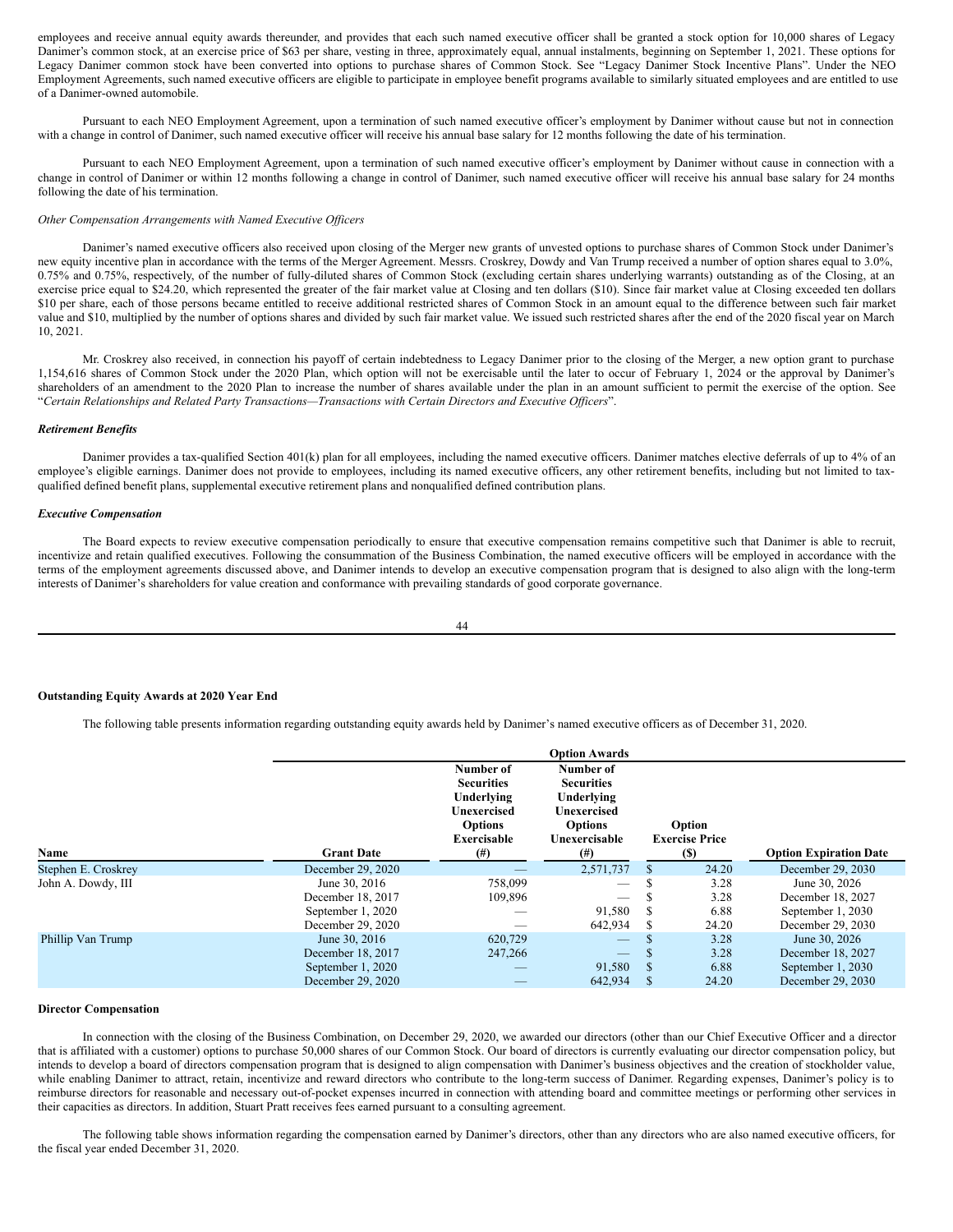|                        | or Paid in<br>Cash | <b>Stock</b><br>Awards   | Option<br>Awards         | All Other<br>Compensation | <b>Total</b> |
|------------------------|--------------------|--------------------------|--------------------------|---------------------------|--------------|
| Name                   | <b>(\$)</b>        | $(\$)$                   | <b>(\$)</b>              | <b>(S)</b>                | <b>(S)</b>   |
| John P. Amboian        |                    |                          | 471,278                  |                           | 471,278      |
| Richard J. Hendrix     | __                 | __                       | 471,278                  | $\overline{\phantom{a}}$  | 471,278      |
| <b>Christy Basco</b>   | _                  | $\overline{\phantom{a}}$ | $\overline{\phantom{a}}$ | __                        |              |
| Philip Gregory Calhoun | _                  | _                        | 488,227                  | $\overline{\phantom{a}}$  | 488.227      |
| <b>Gregory Hunt</b>    |                    |                          | 535,354                  |                           | 535,354      |
| Dr. Isao Noda          |                    | __                       | 488,227                  | $\overline{\phantom{a}}$  | 488,227      |
| <b>Stuart Pratt</b>    | 23,000             | _                        | 810.185                  |                           | 833.185      |

**Fees Earned**

#### *Consulting Agreement of Stuart Pratt*

Mr. Pratt and Legacy Danimer entered into a letter agreement on March 1, 2016 (the "Prior Pratt Consulting Agreement"), pursuant to which he earned a base salary of \$18,000 for the fiscal year ended December 31, 2019 and was entitled to certain benefits and perquisites. Mr. Pratt's salary was increased by resolution of the board of directors to \$2,000 per month beginning in March 2020. On October 3, 2020, Mr. Pratt and Danimer entered into an amendment to the Prior Pratt Consulting Agreement providing, among other things, that the Prior Pratt Consulting Agreement would be terminated effective upon the closing of the Business Combination and that Mr. Pratt waived any severance payment to which he may have been entitled.

| ٦ |               |
|---|---------------|
|   | ۰.<br>×<br>۰, |

On October 3, 2020, Mr. Pratt and Danimer also entered into the Consulting Agreement (the "New Pratt Consulting Agreement"), which was effective upon the closing of the Business Combination and ends on October 3, 2023, unless earlier terminated in accordance with its terms. Under the New Pratt Consulting Agreement, Mr. Pratt is entitled to an annual base salary of \$18,000. Pursuant to the New Pratt Consulting Agreement, upon the closing of the Business Combination, Mr. Pratt was also granted options to purchase 30,000 shares of our Common Stock, at an exercise price of \$24.20, and was entitled to additional restricted shares of Common Stock if the fair market value of our Common Stock at the closing of the Business Combination exceeded \$10 per share. Since fair market value at the closing of the Business Combination exceeded ten dollars \$10 per share, Mr. Pratt became entitled to receive additional restricted shares of Common Stock in an amount equal to the difference between such fair market value and \$10, multiplied by the number of options shares and divided by such fair market value. Danimer issued such restricted shares after the end of the 2020 fiscal year on March 10, 2021. The nature of Mr. Pratt's relationship with Danimer deems him to not be independent as a director of Danimer.

### **Compensation Committee Interlocks And Insider Participation**

During the 2020 fiscal year, with the exception of Stuart Pratt, none of the members of our Compensation Committee (i) served as an officer or employee of Danimer or its subsidiaries; (ii) was formerly an officer of Danimer or its subsidiaries; or (iii) entered into any transactions with Danimer or its subsidiaries. Mr. Pratt is a member of our Compensation Committee and the former chairman of the board of directors of Legacy Danimer and has entered into certain transactions with Legacy Danimer and Danimer. See "*Certain Relationships and Related Party Transactions—Transactions with Certain Directors and Executive Of icers*".

## <span id="page-31-0"></span>**ITEM 12. SECURITY OWNERSHIP OF CERTAIN BENEFICIAL OWNERS AND MANAGEMENT AND RELATE STOCKHOLDER MATTERS**

The following table sets forth information known to the Company regarding the beneficial ownership of the Common Stock as of March 26, 2021 by:

- each person who is known by the Company to be the beneficial owner of more than five percent (5%) of the outstanding shares of the Common Stock;
- each current named executive officer and director of the Company; and
- all current executive officers and directors of the Company, as a group.

Beneficial ownership is determined according to the rules of the SEC, which generally provide that a person has beneficial ownership of a security if he, she or it possesses sole or shared voting or investment power over that security, including options and warrants that are currently exercisable or exercisable within 60 days.

The beneficial ownership percentages set forth in the table below are based on approximately 88,327,719 shares of Common Stock issued and outstanding as of March 26, 2021 and do not take into account the issuance of any shares of Common Stock upon the exercise of warrants to purchase up to approximately 16,000,000 shares of Common Stock that remain outstanding.

46

Unless otherwise noted in the footnotes to the following table, and subject to applicable community property laws, the persons and entities named in the table have sole voting and investment power with respect to their beneficially owned Common Stock.

| <b>Shares</b> of<br><b>Beneficially</b><br>Owned | Percentage of<br>Outstanding<br><b>Common Stock</b><br>$\frac{6}{9}$ |
|--------------------------------------------------|----------------------------------------------------------------------|
|                                                  |                                                                      |
| 5,098,914                                        | 5.8                                                                  |
| 1,549,073                                        | 1.8                                                                  |
| 3,575,735                                        | 4.1                                                                  |
| 1,597,926                                        | 1.8                                                                  |
| 1,282,828                                        | 1.4                                                                  |
| 1,268,148                                        | 1.4                                                                  |
| 1,189,970                                        | 1.3                                                                  |
| 446,915                                          | *                                                                    |
|                                                  | Number of<br><b>Common Stock</b>                                     |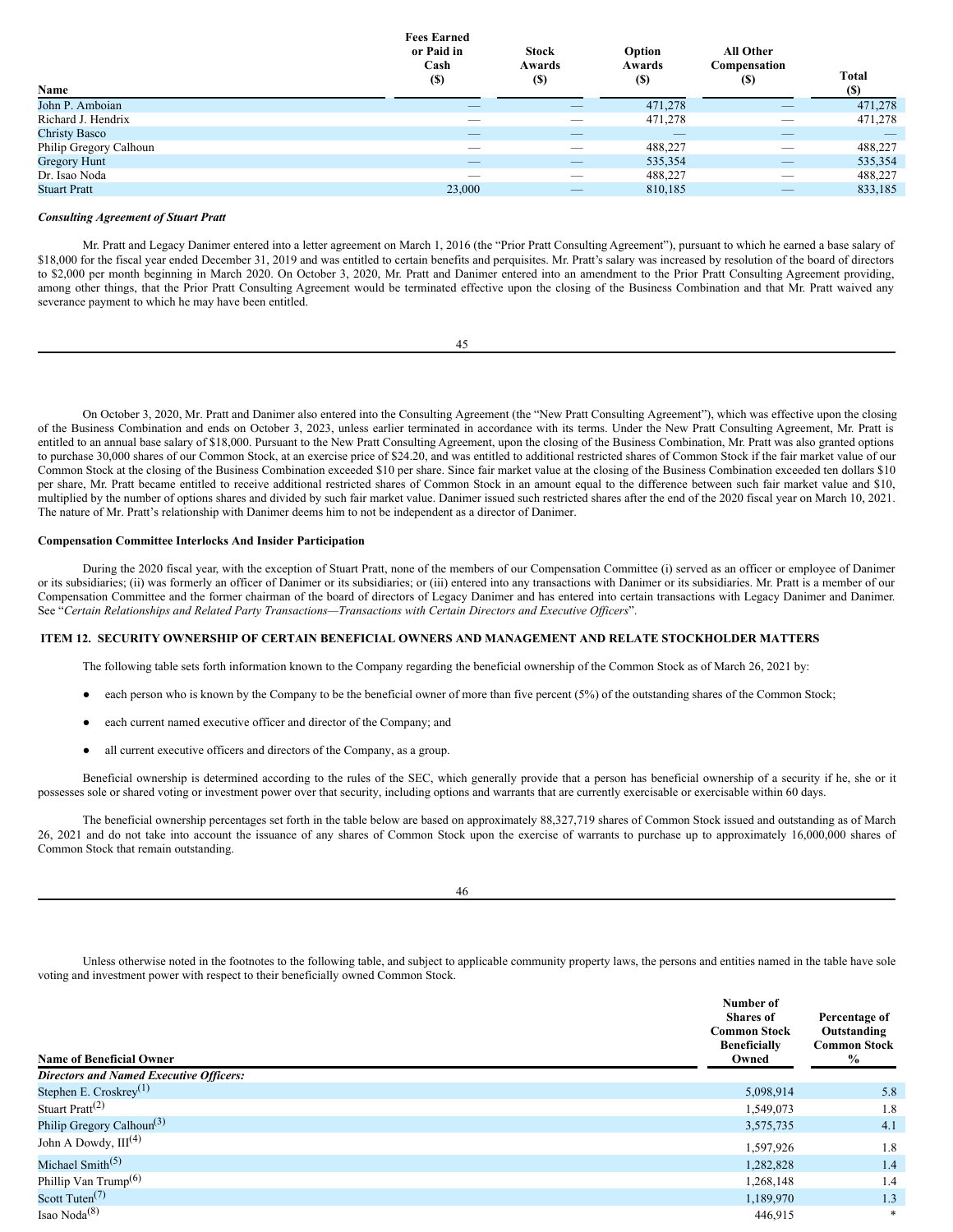| Gregory $Hunt(9)$                                                             | 59.579     | $*$  |
|-------------------------------------------------------------------------------|------------|------|
| Christy Basco                                                                 |            |      |
| John P. Amboian $(10)$                                                        | 377,503    |      |
| Richard J. Hendrix $(11)$                                                     | 5,257,465  | 6.0  |
| Directors and Executive Officers as a Group $(12 \text{ individuals})^{(12)}$ | 21,704,056 | 23.5 |
| <b>Five Percent Holders:</b>                                                  |            |      |
| Gary K. Wunderlich, Jr. $(13)$                                                | 5.025.000  | 5.7  |
| Live Oak Sponsor Partners, $LLC^{(14)}$                                       | 5,000,000  | 5.7  |
|                                                                               |            |      |

Less than 1%.

- (1) Excludes 3,726,353 shares underlying options granted in connection with the Business Combination that are not presently exercisable and not exercisable within 60 days of the date hereof.
- (2) Includes 50,000 shares underlying options that are or will become exercisable within 60 days after the date hereof. Includes 12,363 shares underlying Assumed Legacy Danimer Options that are or will become exercisable within 60 days after the date hereof. Excludes 5,952 shares underlying Assumed Legacy Danimer Options and 342,258 shares underlying options granted in connection with the Business Combination that are not presently exercisable and not exercisable within 60 days of the date hereof.
- (3) Includes 3,226,006 shares held by the Greg Calhoun DGT Family Trusts u/t/a dated September 22, 2020 GST Exempt Trust and 62,851 shares held by the Greg Calhoun DGT Family Trusts u/t/a dated September 22, 2020 GST Non-Exempt Trust, which may be deemed to be owned by Mr. Calhoun, and 50,000 shares underlying options that are or will become exercisable within 60 days after the date hereof. Excludes 5,952 shares underlying Assumed Legacy Danimer Options that are not presently exercisable and not exercisable within 60 days of the date hereof. Mr. Calhoun disclaims any beneficial ownership of the reported shares other than to the extent of any pecuniary interest he may have therein, directly or indirectly.
- (4) Includes 303,054 shares held by the John Adams Dowdy, III Living Trust, which shares may be deemed to be owned by Mr. Dowdy, and 917,612 shares underlying Assumed Legacy Danimer Options that are or will become exercisable within 60 days after the date hereof. Excludes 91,580 shares underlying Assumed Legacy Danimer Options and 642,934 shares underlying options granted in connection with the Business Combination that are not presently exercisable and not exercisable within 60 days after the date hereof. Mr. Dowdy disclaims any beneficial ownership of the reported shares other than to the extent of any pecuniary interest he may have therein, directly or indirectly.
- (5) Includes 905,569 shares underlying Assumed Legacy Danimer Options that are or will become exercisable within 60 days after the date hereof. Excludes 91,580 shares underlying Assumed Legacy Danimer Options and 642,934 shares underlying options granted in connection with the Business Combination that are not presently exercisable and not exercisable within 60 days after the date hereof.
- (6) Includes 867,995 shares underlying Assumed Legacy Danimer Options that are or will become exercisable within 60 days after the date hereof. Excludes 91,580 shares underlying Assumed Legacy Danimer Options and 642,934 shares underlying options granted in connection with the Business Combination that are not presently exercisable and not exercisable within 60 days after the date hereof.

$$
^{47}
$$

- (7) Includes 666,519 shares underlying Assumed Legacy Danimer Options that are or will become exercisable within 60 days after the date hereof. Excludes 91,580 shares underlying Assumed Legacy Danimer Options and 642,934 shares underlying options granted in connection with the Business Combination that are not presently exercisable and not exercisable within 60 days after the date hereof.
- (8) Includes 345,989 shares underlying Assumed Legacy Danimer Options and 50,000 shares underlying options that are or will become exercisable within 60 days after the date hereof. Excludes 5,952 shares underlying Assumed Legacy Danimer Options that are not presently exercisable and not exercisable within 60 days after the date hereof.
- (9) Includes 4,579 shares underlying Assumed Legacy Danimer Options and 55,000 shares underlying options that are or will become exercisable within 60 days after the date hereof. Excludes 5,952 shares underlying Assumed Legacy Danimer Options that are not presently exercisable and not exercisable within 60 days after the date hereof.
- (10) Includes 50,000 shares underlying options that are or will become exercisable within 60 days after the date hereof. Includes (i) 218,335 warrants to purchase shares of Common Stock that are or will become exercisable within 60 days after the date hereof ("Warrants") and are held by the John P. Amboian 2008 Living Trust and (ii) 109,168 Warrants held by Kings Trail Trust Dtd 09/19/2018. Mr. Amboian is the sole trustee of the John P. Amboian 2008 Living Trust and his spouse is the sole trustee of the Kings Trail Trust Dtd 09/19/2018 and, as such, Mr. Amboian may be deemed to beneficially own the Warrants held by those trusts. Mr. Amboian disclaims any beneficial ownership of the Warrants held by these trusts other than to the extent of any pecuniary interest he may have therein, directly or indirectly.
- (11) Includes 50,000 shares underlying options that are or will become exercisable within 60 days after the date hereof. Includes 5,000,000 shares held by Live Oak Sponsor Partners, LLC. See note (14). Mr. Hendrix disclaims any beneficial ownership of the reported shares other than to the extent of any pecuniary interest he may have therein, directly or indirectly.
- (12) Includes 3,870,626 shares underlying Assumed Legacy Danimer Options and 305,000 shares underlying options that are or will become exercisable within 60 days after the date hereof. Excludes 390,128 shares underlying Assumed Legacy Danimer Options and 6,640,347 shares underlying options granted in connection with the Business Combination that are not presently exercisable and not exercisable within 60 days after the date hereof.
- (13) Based on a Form 4 filed by Mr. Wunderlich on March 17, 2021. Includes 5,000,000 shares held by Live Oak Sponsor Partners, LLC. See note (14).
- (14) Live Oak Sponsor Partners, LLC ("LOAK Sponsor") is the record holder of such shares. Each of Messrs. Hendrix and Wunderlich is one of the managing members of LOAK Sponsor, and as such, has voting and investment discretion with respect to the shares held of record by the LOAK Sponsor and may be deemed to have shared beneficial ownership of the common stock held directly by LOAK Sponsor. Each such person disclaims any beneficial ownership of the reported shares other than to the extent of any pecuniary interest they may have therein, directly or indirectly. The business address of LOAK Sponsor is 4921 William Arnold Road Memphis, TN 38117.

## **Securities Authorized for Issuance Under Equity Compensation Plans**

For information regarding our equity compensation plans as of December 31, 2020 under which equity securities of the Company were authorized for issuance, please see the section entitled "Securities Authorized for Issuance Under Equity Compensation Plans" under Part II, Item 5 of this Report.

## <span id="page-32-0"></span>**ITEM 13. CERTAIN RELATIONSHIPS AND RELATED TRANSACTIONS, AND DIRECTOR INDEPENDENCE**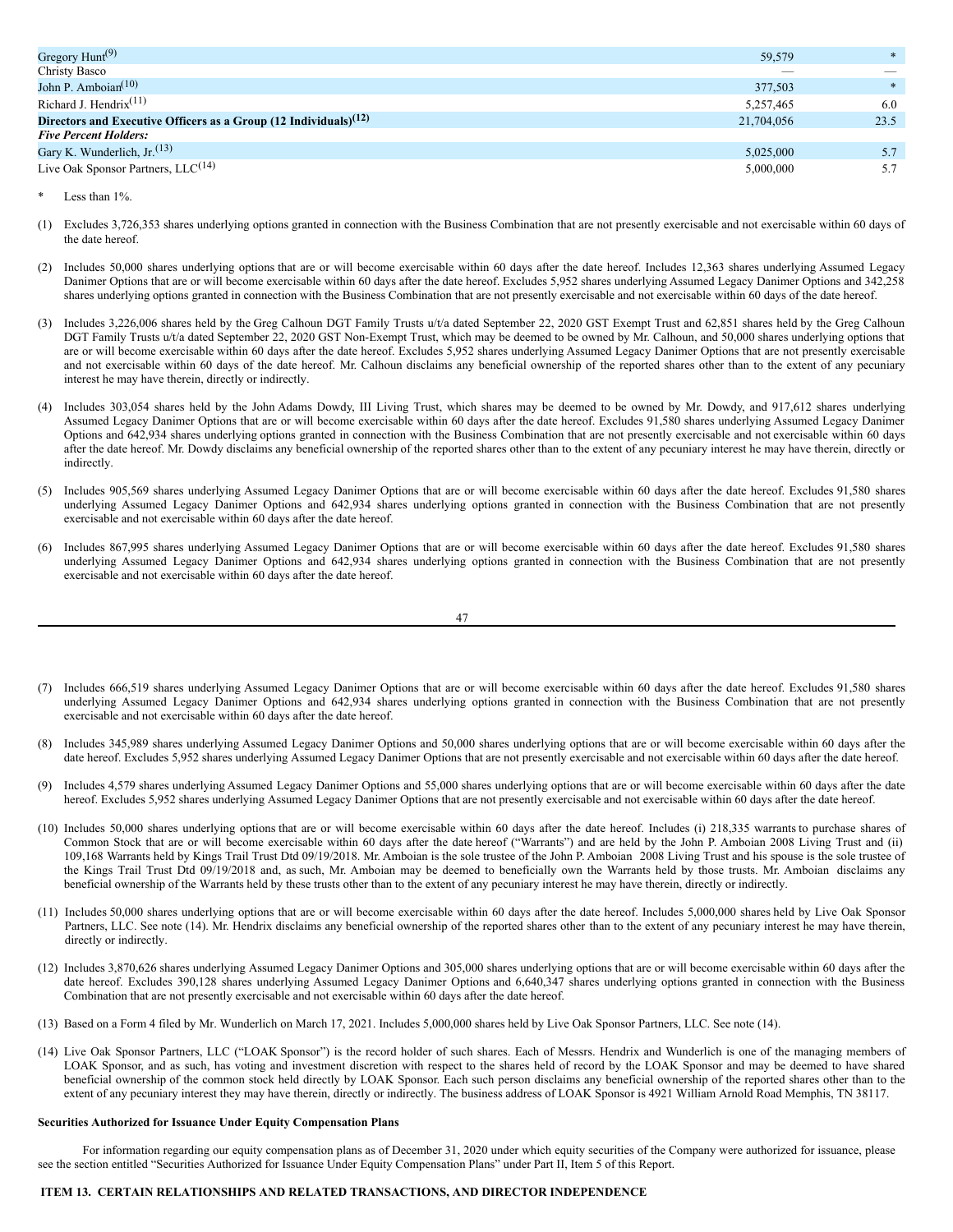#### **Transactions with Certain Directors and Executive Officers**

Stephen E. Croskrey, our chief executive officer and chairman, leases a house from Danimer in Brinson, Georgia for a nominal rental fee and has an option to purchase such property from Danimer, which option continues co-terminously with Mr. Croskrey's employment as chief executive officer of Danimer.

Mr. Croskrey had acquired 483,977 shares of Legacy Danimer Common Stock upon exercise of options granted by Legacy Danimer and for which the exercise prices were paid in the form of non-recourse notes issued by Mr. Croskrey to Legacy Danimer. The aggregate amount of principal and accrued interest payable by Mr. Croskrey to Legacy Danimer in the amount of approximately \$22,848,285 was paid off prior to the closing of the Business Combination (the "Croskrey Note Payoff"). In connection with the Croskrey Note Payoff, Mr. Croskrey received upon closing of the Business Combination a new option grant to purchase 1,154,616 shares of Common Stock under the 2020 Incentive Plan, which option will not be exercisable until the later to occur of February 1, 2024 or the approval by our shareholders of an amendment to the 2020 Incentive Plan to increase the number of shares available under the 2020 Incentive Plan in an amount sufficient to permit the exercise of the option.

Stuart Pratt, a director of Danimer and the former chairman of the board of directors of Legacy Danimer, had acquired 187,147 shares of Legacy Danimer common stock upon exercise of options granted by Legacy Danimer and for which the exercise prices were paid in the form of non-recourse notes issued by Mr. Pratt to Legacy Danimer. The aggregate amount of principal and accrued interest payable by Mr. Pratt to Legacy Danimer in the amount of approximately \$5,923,821 was paid off prior to the closing of the Business Combination (the "Pratt Note Payoff"). In connection with the Pratt Note Payoff, Mr. Pratt received upon closing of the Business Combination a new option grant to purchase 312,258 shares of Common Stock under the 2020 Incentive Plan, which option will not be exercisable until the later to occur of February 1, 2024 or the approval by our shareholders of an amendment to the 2020 Incentive Plan to increase the number of shares available under the 2020 Incentive Plan in an amount sufficient to permit the exercise of the option.

Philip Gregory Calhoun, a director of Danimer, as part of a 2020 private placement transaction of Legacy Danimer, acquired 7,940 shares of Legacy Danimer Common Stock for a purchase price of \$500,220. In 2020, Mr. Calhoun has acquired 31,935 shares of Legacy Danimer Common Stock upon exercise of options granted by Legacy Danimer in conjunction with certain debt financings for which the exercise prices were paid in cash in the aggregate amount of \$658,050.

Dr. Isao Noda, a former director of Legacy Danimer, held an aggregate principal amount of \$200,000 of Legacy Danimer's 8% convertible notes, which converted into shares of Common Stock effective as of the closing of the Business Combination.

#### *Employment and Consulting Relationships*

Mr. Croskrey entered into an employment agreement with us in connection with the Business Combination, Mr. Pratt entered into a consulting agreement with us in connection with the Business Combination, and each of Messrs. Dowdy, Van Trump, Smith and Tuten entered into an employment agreement with Legacy Danimer in connection with their respective appointment. Each of Messrs. Croskrey, Pratt, Dowdy, Van Trump, Smith and Tuten has provided and continues to provide services to Danimer commensurate with his role.

#### *Lock-Up Agreement*

In connection with the closing of the Business Combination, on December 29, 2020, the Company and Messrs. Croskrey, Pratt, Dowdy, Van Trump, Smith and Tuten entered into a Lock-Up Agreement (the "Lock-Up Agreement"). The terms of the Lock-Up Agreement provide that our securities held by these individuals that were acquired pursuant to the Merger Agreement or otherwise issued pursuant to the Merger Agreement will be locked-up until the earlier of (i) one year after the closing of the Business Combination or (ii) subsequent to the closing of the Business Combination, (x) if the reported closing price of the Common Stock equals or exceeds \$12.00 per share (as adjusted for stock splits, stock dividends, reorganizations, recapitalizations and the like) for any twenty (20) trading days within any 30-trading day period commencing at least one hundred fifty (150) days after the closing of the Business Combination, or (y) the date on which Danimer completes a liquidation, merger, capital stock exchange, reorganization or other similar transaction that results in all of Danimer's stockholders having the right to exchange their shares of Common Stock for cash, securities or other property.

The Company has agreed that the restrictions in the Lock-Up Agreement will not apply to (i) the delivery to the Company by Messrs. Croskrey or Pratt of the amounts of Common Stock needed to effect the Croskrey Note Payoff or Pratt Note Payoff, respectively, and (ii) the sale of Common Stock by either of Messrs. Croskrey or Pratt to satisfy their respective tax obligations in connection with the foregoing clause (i).

#### *Indemnification Agreements*

We entered into separate indemnification agreements with our directors and executive officers, including each of Messrs. Croskrey, Pratt, Calhoun, Noda, Hunt, Amboian, Hendrix, Dowdy, Van Trump, Smith and Tuten. These agreements, among other things, require us to indemnify our directors and executive officers for certain expenses, including attorneys' fees, judgments, fines and settlement amounts incurred by a director or executive officer in any action or proceeding arising out of their services as one of Danimer's directors or executive officers or as a director or executive officer of any other company or enterprise to which the person provides services at our request.

#### **Sponsor Agreements**

Live Oak Sponsor Partners, LLC, a Delaware limited liability company (the "Sponsor") that is affiliated with current and former members of our board of directors, has entered certain agreements with Live Oak, our predecessor company.

#### *Founder Shares*

In June 2019, the Sponsor purchased 5,031,250 shares (the "Founder Shares") of Live Oak's Class B common stock for an aggregate price of \$25,000. On January 14, 2020, the Sponsor contributed back to Live Oak, for no consideration, 718,750 Founder Shares. In February 2020, Live Oak effected a stock dividend for 0.333333333 shares for each Founder Share outstanding, resulting in the Sponsor holding an aggregate of 5,750,000 Founder Shares, 750,000 of which were later forfeited, resulting in 5,000,000 Founder Shares outstanding. Upon the closing of the Business Combination, each of the Founder Shares converted into a share of Common Stock on a one-for-one basis.

## *Private Warrants*

Simultaneously with the closing of Live Oak's initial public offering, the Sponsor purchased an aggregate of 6,000,000 warrants from Live Oak (each, a "Private Warrant") at a price of \$1.00 per Private Warrant, for an aggregate purchase price of \$6,000,000. Each Private Warrant is exercisable to purchase one share of Common Stock at a price of \$11.50 per share.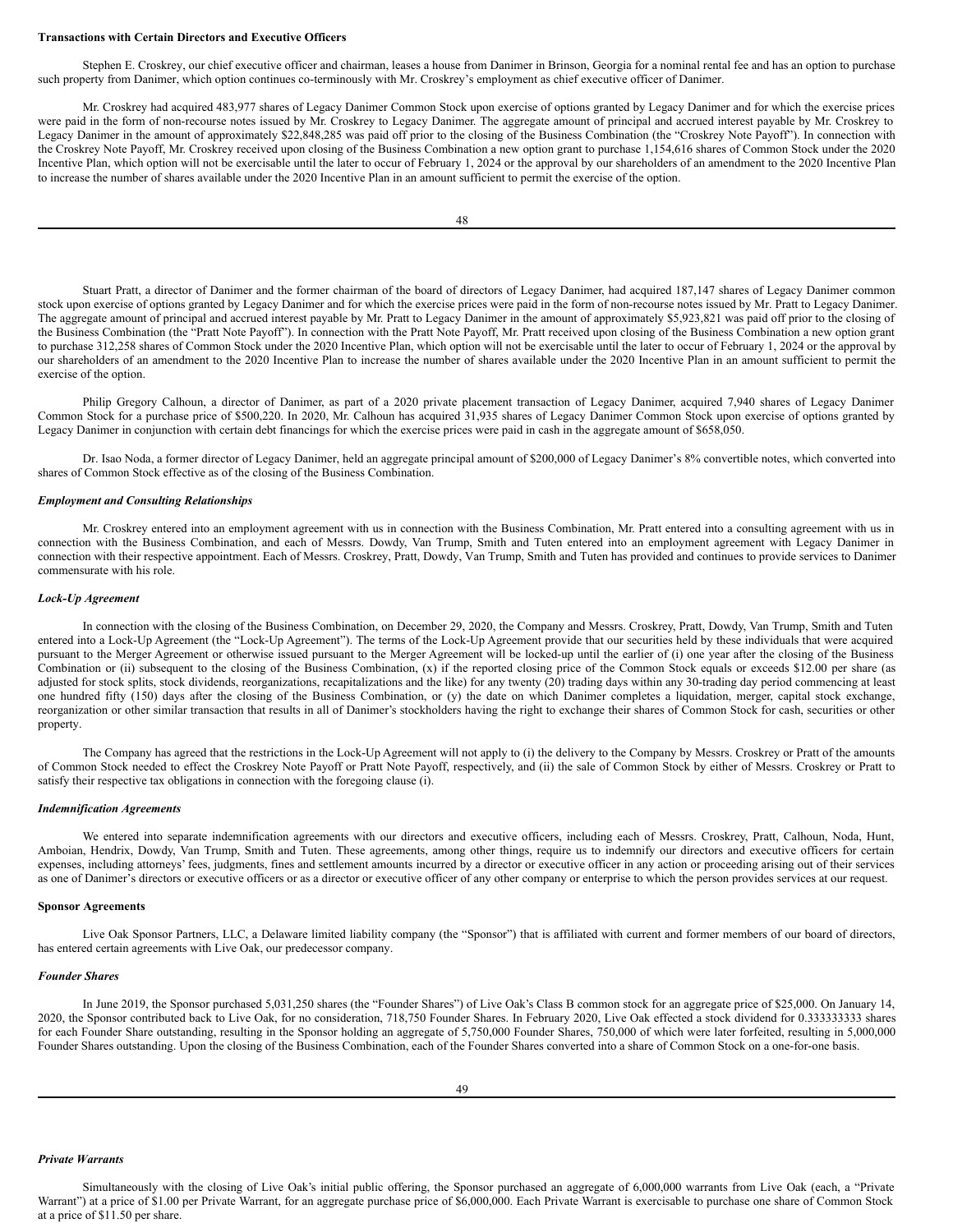### *Registration Rights Agreement*

Pursuant to a registration rights agreement entered into on May 5, 2020, the holders of the Private Warrants (and the shares of Class A common stock underlying such Private Warrants) and shares of Common Stock issued upon conversion of the Founder Shares have registration rights to require us to register a sale of any of such holders' securities held by them. As of the date of this Registration Statement, the Sponsor holds 3 million Private Warrants and 5 million shares of Common Stock issued upon conversion of the Founder Shares.

#### *Subscription Agreement*

In connection with the execution of the Merger Agreement, Live Oak entered into Subscription Agreements with a number of subscribers, pursuant to which the subscribers agreed to purchase, and Live Oak agreed to sell to the subscribers, an aggregate of 21,000,000 shares of Live Oak Class A Common Stock, for a purchase price of \$10.00 per share and an aggregate purchase price of \$210,000,000, in a private placement (the "PIPE"). Live Oak ValFund Plastics Fund LLC, which was affiliated with a member of our board of directors, purchased 4,905,000 shares of Live Oak Class A Common Stock in the PIPE for a total purchase price of \$49,050,000.

#### **Related Person Transactions Policy**

The Board adopted a written Related Person Transactions Policy that sets forth Danimer's policies and procedures regarding the identification, review, consideration and oversight of "related person transactions." For purposes of Danimer's policy only, a "related person transaction" is a transaction, arrangement or relationship (or any series of similar transactions, arrangements or relationships) in which Danimer or any of our subsidiaries are participants involving an amount that exceeds \$120,000, in which any "related person" has a material interest.

Transactions involving compensation for services provided to Danimer as an employee, consultant or director will not be considered related person transactions under this policy. A related person is any executive officer, director, nominee to become a director or a holder of more than 5% of any class of Danimer's voting securities (including Danimer's common stock), including any of their immediate family members and affiliates, including entities owned or controlled by such persons.

Under the policy, the related person in question or, in the case of transactions with a holder of more than 5% of any class of Danimer's voting securities, an officer with knowledge of a proposed transaction, must present information regarding the proposed related person transaction to Danimer's audit committee (or, where review by Danimer's audit committee would be inappropriate, to another independent body of the Danimer Board) for review. To identify related person transactions in advance, Danimer will rely on information supplied by Danimer's executive officers, directors and certain significant stockholders. In considering related person transactions, Danimer's audit committee will take into account the relevant available facts and circumstances, which may include, but are not limited to:

- the risks, costs and benefits to Danimer;
- the impact on a director's independence in the event the related person is a director, immediate family member of a director or an entity with which a director is affiliated;
- the terms of the transaction;
- the availability of other sources for comparable services or products; and
- the terms available to or from, as the case may be, unrelated third parties.

Danimer's audit committee will approve only those transactions that it determines are fair to us and in Danimer's best interests.

#### **Director Independence**

The Board has determined that each of the directors on the Board other than Stephen E. Croskrey and Stuart Pratt qualify as independent directors, as defined under the listing rules of NYSE listing standards, and the Board consists of a majority of "independent directors," as defined under the rules of the SEC and NYSE listing rules relating to director independence requirements.

## <span id="page-34-0"></span>**ITEM 14. PRINCIPAL ACCOUNTANT FEES AND SERVICES**

KPMG LLP ("KPMG") is the Company's independent registered public accounting firm.

Aggregate fees for professional services rendered for the Company by KPMG for the fiscal year ended December 31, 2020 were as follows, in thousands:

| <b>Audit Fees</b>         | 325                                |
|---------------------------|------------------------------------|
| <b>Audit Related Fees</b> | $\overline{\phantom{a}}$<br>∸<br>τ |
| Total                     | 368                                |

**Audit Fees.** KPMG was engaged as our independent registered public accounting firms to audit our financial statements for the year ended December 31, 2020 and to perform services in connection with our registration statements.

**Audit Related Fees.** Consist of fees for assurance and related services that are reasonably related to the performance of the audit or review of the consolidated financial statements but are not reported in the prior paragraph. These fees are related to subscriptions to online accounting, educational, and public company transition matters.

**Auditor Independence.** The Audit Committee has considered the non-audit services provided by KPMG and determined that the provision of such services had no effect on KPMG's independence from the Company.

## **Audit Committee Pre-Approval Policy and Procedures.**

The Audit Committee must review and pre-approve all audit and non-audit services provided by KPMG, which was our independent registered public accounting firm as of December 31, 2020, and has adopted a Pre-Approval Policy. In conducting reviews of audit and non-audit services, the Audit Committee will determine whether the provision of such services would impair the auditor's independence. The term of any pre-approval is twelve months from the date of pre-approval, unless the Audit Committee specifically provides for a different period. Any proposed services exceeding pre-approved fee ranges or limits must be specifically pre-approved by the Audit Committee.

Requests or applications to provide services that require pre-approval by the Audit Committee must be accompanied by a statement of the independent auditors as to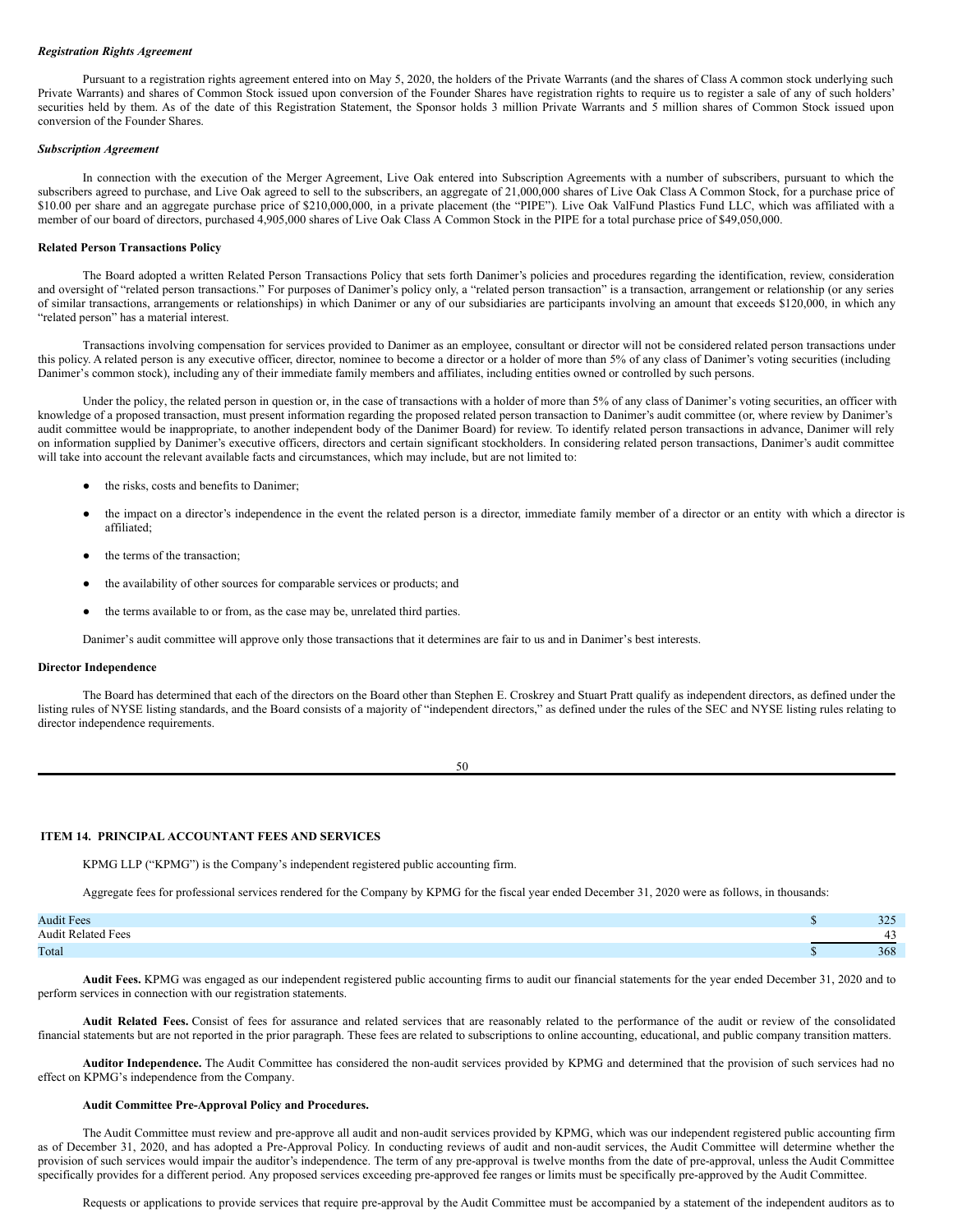whether, in the auditor's view, the request or application is consistent with the SEC's and the Public Company Accounting Oversight Board's rules on auditor independence. Each pre-approval request or application must also be accompanied by documentation regarding the specific services to be provided.

The Audit Committee has not waived the pre-approval requirement for any services rendered by KPMG to the Company. All of the services provided by KPMG to the Company described above were pre-approved by the Audit Committee.

51

## <span id="page-35-0"></span>**PART IV**

## <span id="page-35-1"></span>**ITEM 15. EXHIBITS, FINANCIAL STATEMENT SCHEDULES**

(a) Index

## 1. *Financial Statements*

For a list of the financial statements included herein, see Index to Financial Statements on this Annual Report on Form 10-K, incorporated into this Item by reference.

## 2. *Financial Statement Schedules*

Financial statement schedules have been omitted because they are either not required, are not applicable or the information is included in the Consolidated Financial Statements or the notes thereto.

## <span id="page-35-2"></span>(b) Exhibits:

| <b>Exhibit No.</b> | <b>Description</b>                                                                                                                                                                                                                                                                                                                                                                                                                                                                                                      |
|--------------------|-------------------------------------------------------------------------------------------------------------------------------------------------------------------------------------------------------------------------------------------------------------------------------------------------------------------------------------------------------------------------------------------------------------------------------------------------------------------------------------------------------------------------|
| $2.1+$             | Agreement and Plan of Merger, dated as of October 3, 2020, by and among Live Oak, Merger Sub, Legacy Danimer, Live Oak Sponsor Partners, LLC, as<br>representative for Live Oak for certain purposes described in the Merger Agreement, and John A. Dowdy, Jr., as representative of the shareholders of Legacy<br>Danimer for certain purposes described in the Merger Agreement (incorporated by reference to Exhibit 2.1 to Current Report on Form 8-K (Commission File No.<br>001-39280) filed on October 5, 2020). |
| 2.2                | Amendment No. 1 to Agreement and Plan of Merger, dated as of October 8, 2020, by and among Live Oak, Merger Sub, Legacy Danimer, Live Oak Sponsor<br>Partners, LLC and John A. Dowdy, Jr. (incorporated by reference to Exhibit 2.2 to Current Report on Form 8-K (Commission File No. 001-39280) filed on<br>October 9, 2020)                                                                                                                                                                                          |
| 2.3                | Amendment No. 2 to Agreement and Plan of Merger, dated as of December 11, 2020, by and among Live Oak, Merger Sub, Legacy Danimer, Live Oak<br>Sponsor Partners, LLC and John A. Dowdy, Jr. (incorporated by reference to Exhibit 2.3 to Current Report on Form 8-K (Commission File No. 001-39280)<br>filed on December 14, 2020)                                                                                                                                                                                      |
| 3.1                | Fourth Amended and Restated Certificate of Incorporation of the Company (incorporated by reference to Exhibit 3.1 to Current Report on Form 8-K<br>(Commission File No. 001-39280) filed on January 5, 2021).                                                                                                                                                                                                                                                                                                           |
| 3.2                | Amended and Restated Bylaws of the Company (incorporated by reference to Exhibit 3.2 to Current Report on Form 8-K (Commission File No. 001-39280)<br>filed on January 5, 2021).                                                                                                                                                                                                                                                                                                                                        |
| 4.1                | Form of Common Stock Certificate of the Company (incorporated by reference to Exhibit 4.2 to the Registration Statement on Form S-1 (File No. 333-236800)<br>(as amended, the "S-1").                                                                                                                                                                                                                                                                                                                                   |
| 4.2                | Form of Warrant of the Company (incorporated by reference to Exhibit 4.3 to the S-1).                                                                                                                                                                                                                                                                                                                                                                                                                                   |
| 4.3                | Warrant Agreement, dated May 5, 2020 by and between the Company and Continental Stock Transfer & Trust Company, as warrant agent (incorporated by<br>reference to Exhibit 4.1 to the Current Report on Form 8-K (Commission File No. 001-39280) filed on May 11, 2020).                                                                                                                                                                                                                                                 |
| 4.4                | Form of Lock-Up Agreement by and among Live Oak Acquisition Corp. and certain stockholders of Legacy Danimer (incorporated by reference to Exhibit B<br>attached to Exhibit 2.1 to Current Report on Form 8-K (Commission File No. 001-39280) filed on October 5, 2020).                                                                                                                                                                                                                                                |
| 10.1               | Form of Subscription Agreement (incorporated by reference to Exhibit 10.1 to the Current Report on Form 8-K (Commission File No. 001-39280) filed on<br>October 5, 2020).                                                                                                                                                                                                                                                                                                                                               |

|                  | v  |
|------------------|----|
| I<br>I<br>$\sim$ | ۰. |

| 10.2# | Form of Indemnification Agreement by and between the Company and its directors and officers (incorporated by reference to Exhibit 10.2 to Current Report on<br>Form 8-K (Commission File No. 001-39280) filed on January 5, 2021).                     |
|-------|--------------------------------------------------------------------------------------------------------------------------------------------------------------------------------------------------------------------------------------------------------|
| 10.3# | Danimer Scientific, Inc. 2020 Long-Term Incentive Plan (incorporated by reference to Annex C to the Proxy Statement/Prospectus on Form 424B3 (File No.<br>333-249691) filed on December 16, 2020 (the "424B3")).                                       |
| 10.4# | Danimer Scientific, Inc. Employee Stock Purchase Plan (incorporated by reference to Annex D to the 424B3).                                                                                                                                             |
| 10.5# | Employment Agreement, by and between Live Oak Acquisition Corp. and Stephen E. Croskrey, dated October 3, 2020 (incorporated by reference to Exhibit<br>10.4 to the Registration Statement on Form S-4 (File No. 333-249691) (as amended, the "S-4")). |
| 10.6# | Consulting Agreement, by and between Live Oak Acquisition Corp. and Stuart Pratt, dated October 3, 2020 (incorporated by reference to Exhibit 10.5 to the S-<br><u>4).</u>                                                                             |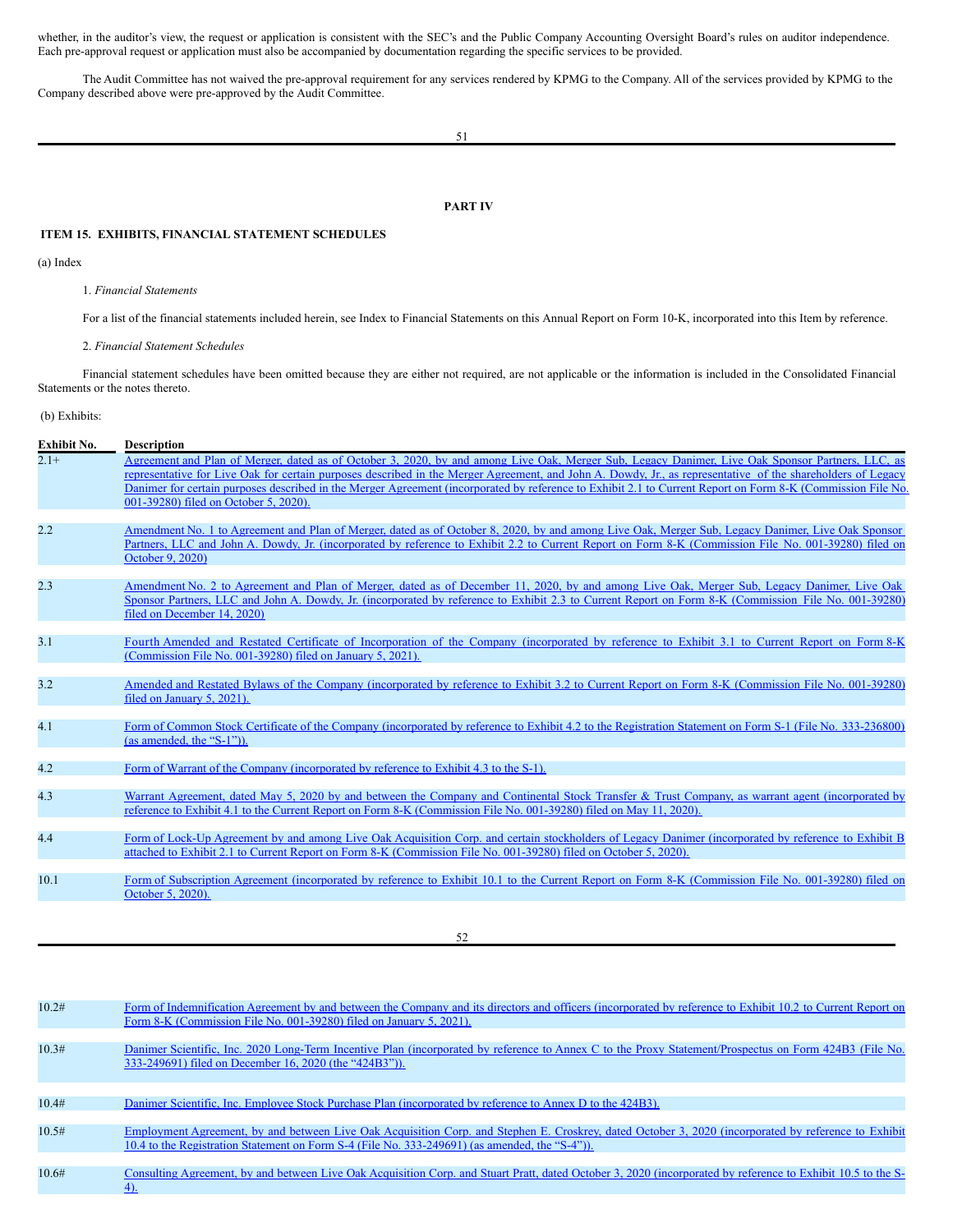| 10.7#  | Amended and Restated Employment Agreement by and between Meredian Holdings Group, Inc. and John A. Dowdy, III, dated August 31, 2020 (incorporated<br>by reference to Exhibit 10.6 to the S-4).                                                                                                                                                                                                                                               |
|--------|-----------------------------------------------------------------------------------------------------------------------------------------------------------------------------------------------------------------------------------------------------------------------------------------------------------------------------------------------------------------------------------------------------------------------------------------------|
| 10.8#  | Amended and Restated Employment Agreement by and between Meredian Holdings Group, Inc. and Michael Smith, dated August 31, 2020 (incorporated by<br>reference to Exhibit 10.7 to the S-4).                                                                                                                                                                                                                                                    |
| 10.9#  | Amended and Restated Employment Agreement by and between Meredian Holdings Group, Inc. and Scott Tuten, dated August 31, 2020 (incorporated by<br>reference to Exhibit 10.8 to the S-4).                                                                                                                                                                                                                                                      |
| 10.10# | Amended and Restated Employment Agreement by and between Meredian Holdings Group, Inc. and Phillip Van Trump, dated August 31, 2020 (incorporated<br>by reference to Exhibit 10.9 to the S-4).                                                                                                                                                                                                                                                |
| 10.11  | Non-Competition and Non-Solicitation Agreement, dated October 3, 2020, by and between Live Oak Acquisition Corp. and Michael Smith (incorporated by<br>reference to Exhibit 10.11 to the S-4)                                                                                                                                                                                                                                                 |
| 10.12† | Non-Competition and Non-Solicitation Agreement, dated October 3, 2020, by and between Live Oak Acquisition Corp. and Scott Tuten (incorporated by<br>reference to Exhibit 10.12 to the S-4).                                                                                                                                                                                                                                                  |
| 10.13† | Non-Competition and Non-Solicitation Agreement, dated October 3, 2020, by and between Live Oak Acquisition Corp. and Phillip Van Trump (incorporated by<br>reference to Exhibit 10.13 to the S-4).                                                                                                                                                                                                                                            |
| 10.14† | Non-Competition and Non-Solicitation Agreement, dated October 3, 2020, by and between Live Oak Acquisition Corp. and Stuart Pratt (incorporated by<br>reference to Exhibit 10.14 to the S-4).                                                                                                                                                                                                                                                 |
| 10.15† | Non-Competition and Non-Solicitation Agreement, dated October 3, 2020, by and between Live Oak Acquisition Corp. and Stephen E. Croskrey (incorporated<br>by reference to Exhibit 10.15 to the S-4).                                                                                                                                                                                                                                          |
| 10.16† | Non-Competition and Non-Solicitation Agreement, dated October 3, 2020, by and between Live Oak Acquisition Corp. and John A. Dowdy, III (incorporated<br>by reference to Exhibit 10.16 to the S-4).                                                                                                                                                                                                                                           |
| 10.17† | Loan Agreement, dated as of April 25, 2019, by and among Carver Development CDE VI, LLC, ST CDE LXII, LLC, and Danimer Scientific Manufacturing,<br>Inc. (incorporated by reference to Exhibit 10.17 to the S-4).                                                                                                                                                                                                                             |
| 10.18  | OLICI Loan and Security Agreement dated as of November 7, 2019, by and between Danimer Scientific Kentucky, Inc. and AMCREF Fund 51, LLC<br>(incorporated by reference to Exhibit 10.18 to the S-4).                                                                                                                                                                                                                                          |
| 10.19† | Loan and Security Agreement, dated as of March 13, 2019, among Danimer Scientific Holdings, LLC and Meredian Bioplastics, Inc., as borrowers, Meredian.<br>Inc. Danimer Scientific, L.L.C., Danimer Bioplastics, Inc. and Danimer Scientific Kentucky, Inc., as guarantors, the lenders party thereto and Southeast<br>Community Development Fund X, L.L.C., as administrative agent (incorporated by reference to Exhibit 10.19 to the S-4). |

53

| 10.20†         | Amendment No. One to Loan and Security Agreement, dated as of October 2, 2020, among Danimer Scientific Holdings, LLC and Meredian Bioplastics, Inc.<br>as borrowers, Meredian, Inc. Danimer Scientific, L.L.C., Danimer Bioplastics, Inc. and Danimer Scientific Kentucky, Inc., as guarantors, the lenders party<br>thereto and Southeast Community Development Fund X, L.L.C., as administrative agent (incorporated by reference to Exhibit 10.20 to the S-4).                                                                                                                                                                                                                                                                                                                                 |
|----------------|----------------------------------------------------------------------------------------------------------------------------------------------------------------------------------------------------------------------------------------------------------------------------------------------------------------------------------------------------------------------------------------------------------------------------------------------------------------------------------------------------------------------------------------------------------------------------------------------------------------------------------------------------------------------------------------------------------------------------------------------------------------------------------------------------|
| $10.21\dagger$ | Amendment No. Two to Loan and Security Agreement and Consent, dated as of December 22, 2020, among Danimer Scientific Holdings, LLC and Meredian<br>Bioplastics, Inc., as borrowers, Meredian, Inc., Danimer Scientific, L.L.C., Danimer Bioplastics, Inc., and Danimer Scientific Kentucky, Inc., as guarantors, the<br>lenders party thereto, and Southeast Community Development Fund X, L.L.C., as administrative agent (incorporated by reference to Exhibit 10.1 to Current<br>Report on Form 8-K (Commission File No. . 001-39280) filed on March 24, 2021).                                                                                                                                                                                                                                |
| 10.22          | Amendment No. Three to Loan and Security Agreement and Consent, dated as of March 18, 2021, among Danimer Scientific Holdings, LLC, a Delaware<br>limited liability company, Meredian Bioplastics, Inc., a Georgia corporation, as borrowers, Meredian, Inc., a Georgia corporation, Danimer Scientific, L.L.C.,<br>a Georgia limited liability company, Danimer Bioplastics, Inc., a Georgia corporation, and Danimer Scientific Kentucky, Inc., a Delaware corporation, as<br>guarantors, the several entities party thereto as lenders, and Southeast Community Development Fund X, L.L.C., a Delaware limited liability company, as<br>administrative agent (incorporated by reference to Exhibit 10.2 to Current Report on Form 8-K (Commission File No. 001-39280) filed on March 24, 2021). |
| 10.23          | Ratification by Guarantor, dated March 18, 2021, by Meredian Holdings Group, Inc., a Delaware corporation (incorporated by reference to Exhibit 10.3 to<br>Current Report on Form 8-K (Commission File No. 001-39280) filed on March 24, 2021).                                                                                                                                                                                                                                                                                                                                                                                                                                                                                                                                                    |
| 10.24†         | Loan and Security Agreement, dated as of March 13, 2019, by and among Danimer Scientific Holdings, LLC, Meredian, Inc., Danimer Scientific, L.L.C.,<br>Danimer Scientific Kentucky, Inc., Meredian Bioplastics, Inc., Danimer Bioplastics, Inc., such additional borrowers party thereto, such additional guarantors<br>party thereto, the lenders party thereto, and White Oak Global Advisors, LLC (incorporated by reference to Exhibit 10.21 to the S-4).                                                                                                                                                                                                                                                                                                                                      |
| 10.25          | Consent and Modification under Loan and Security Agreement, dated as of November 5, 2019, by and among Danimer Scientific Holdings, LLC, Meredian.<br>Inc., Danimer Scientific, L.L.C., Danimer Scientific Kentucky, Inc., Meredian Bioplastics, Inc., Danimer Bioplastics, Inc., such additional borrowers party<br>thereto, such additional guarantors party thereto, the lenders party thereto, and White Oak Global Advisors, LLC. (incorporated by reference to Exhibit 10.22 to<br>the $S-4$ ).                                                                                                                                                                                                                                                                                              |
| 10.26          | Consent and Modification under Loan and Security Agreement, dated as of December 18, 2019, by and among Danimer Scientific Holdings, LLC, Meredian.<br>Inc., Danimer Scientific, L.L.C., Danimer Scientific Kentucky, Inc., Meredian Bioplastics, Inc., Danimer Bioplastics, Inc., such additional borrowers party<br>thereto, such additional guarantors party thereto, the lenders party thereto, and White Oak Global Advisors, LLC. (incorporated by reference to Exhibit 10.23 to<br>the $S-4$ ).                                                                                                                                                                                                                                                                                             |
| 10.27          | Consent and Modification under Loan and Security Agreement, dated as of January 23, 2020, by and among Danimer Scientific Holdings, LLC, Meredian, Inc.,<br>Danimer Scientific, L.L.C., Danimer Scientific Kentucky, Inc., Meredian Bioplastics, Inc., Danimer Bioplastics, Inc., such additional borrowers party thereto.<br>such additional guarantors party thereto, the lenders party thereto, and White Oak Global Advisors, LLC (incorporated by reference to Exhibit 10.24 to the S-4).                                                                                                                                                                                                                                                                                                     |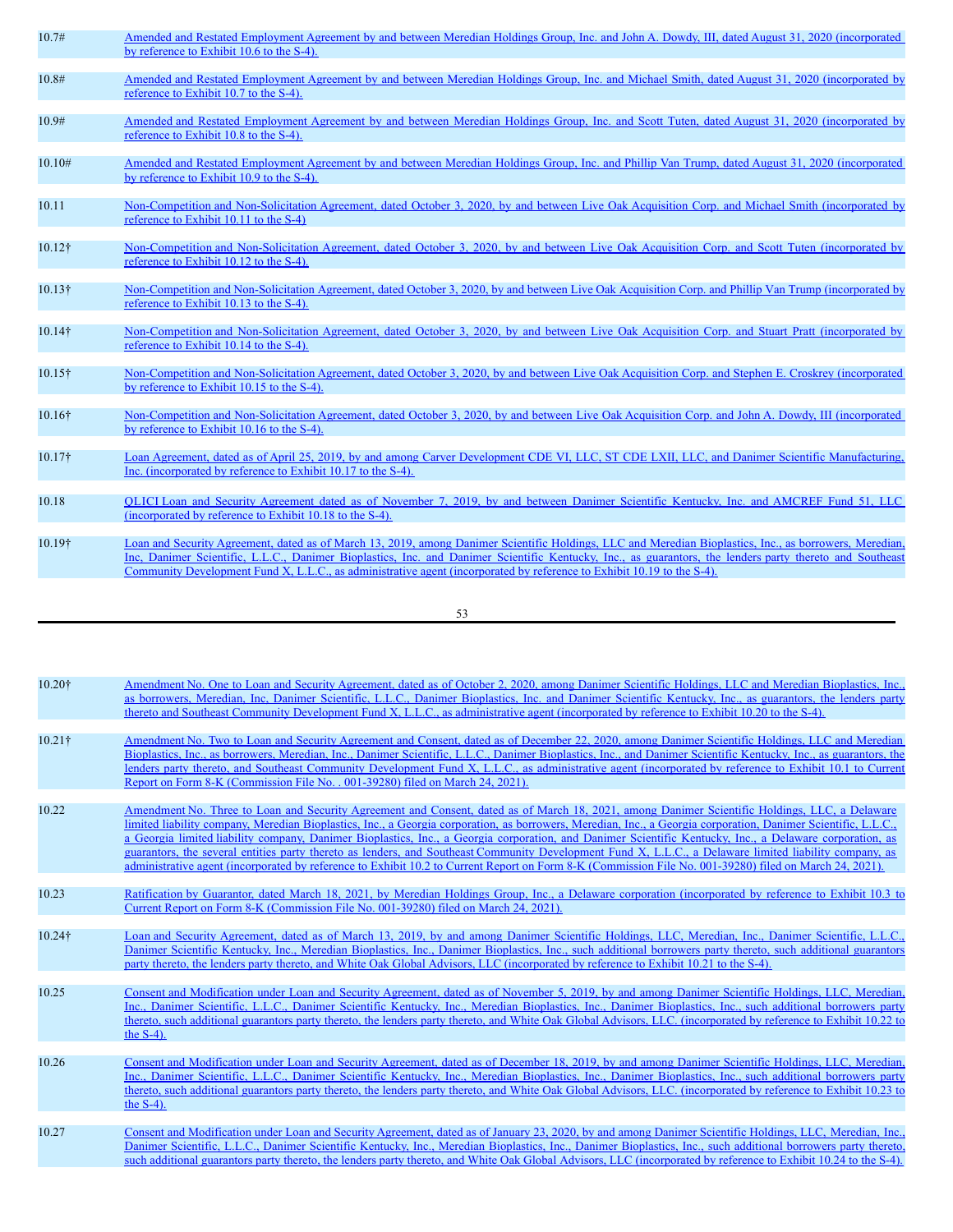| Consent and Modification under Loan and Security Agreement, dated as of March 27, 2020, by and among Danimer Scientific Holdings, LLC, Meredian, Inc.,           |
|------------------------------------------------------------------------------------------------------------------------------------------------------------------|
| Danimer Scientific, L.L.C., Danimer Scientific Kentucky, Inc., Meredian Bioplastics, Inc., Danimer Bioplastics, Inc., such additional borrowers party thereto.   |
| such additional guarantors party thereto, the lenders party thereto, and White Oak Global Advisors, LLC (incorporated by reference to Exhibit 10.25 to the S-4). |
|                                                                                                                                                                  |
| Consent and Modification under Loan and Security Agreement, dated as of May 14, 2020, by and among Danimer Scientific Holdings, LLC, Meredian, Inc.,             |
| Danimer Scientific, L.L.C., Danimer Scientific Kentucky, Inc., Meredian Bioplastics, Inc., Danimer Bioplastics, Inc., such additional borrowers party thereto.   |
| such additional guarantors party thereto, the lenders party thereto, and White Oak Global Advisors, LLC (incorporated by reference to Exhibit 10.26 to the S-4). |
|                                                                                                                                                                  |
| Consent and Modification under Loan and Security Agreement, dated as of July 13, 2020, by and among Danimer Scientific Holdings, LLC, Meredian, Inc.,            |
| Danimer Scientific, L.L.C., Danimer Scientific Kentucky, Inc., Meredian Bioplastics, Inc., Danimer Bioplastics, Inc., such additional borrowers party thereto,   |
| such additional guarantors party thereto, the lenders party thereto, and White Oak Global Advisors, LLC (incorporated by reference to Exhibit 10.27 to the S-4). |
|                                                                                                                                                                  |
| Termination Agreement, dated as of January 29, 2021, by and among White Oak Global Advisors, LLC, Danimer Scientific Holdings, LLC, Meredian, Inc.,              |
| Meredian Bioplastics, Inc., Danimer Scientific, L.L.C., Danimer Bioplastics, Inc., Danimer Scientific Kentucky, Inc., and Meredian Holdings Group, Inc.          |
| (incorporated by reference to Exhibit 10.1 to Current Report on Form 8-K (Commission File No. 001-39280) filed on February 4, 2021).                             |
|                                                                                                                                                                  |

|                  | I |
|------------------|---|
| I<br>I<br>$\sim$ | ٠ |

| 10.32†   | Amended and Restated Master Lease Agreement, dated May 2020, between Store Capital Acquisitions, LLC and Meredian Holdings Group, Inc.<br>(incorporated by reference to Exhibit 10.28 to the S-4).                                          |
|----------|---------------------------------------------------------------------------------------------------------------------------------------------------------------------------------------------------------------------------------------------|
| 10.33#   | Form of Stock Option Agreement under the Danimer Scientific, Inc. 2020 Long-Term Incentive Plan (incorporated by reference to Exhibit 10.29 to Current<br>Report on Form 8-K (Commission File No. 001-39280) filed on January 5, 2021).     |
| 10.34#   | Form of Restricted Stock Agreement under the Danimer Scientific, Inc. 2020 Long-Term Incentive Plan (incorporated by reference to Exhibit 10.30 to Current<br>Report on Form 8-K (Commission File No. 001-39280) filed on January 5, 2021). |
| 16.1     | Letter from WithumSmith+Brown, PC to the Commission, dated January 5, 2021 (incorporated by reference to Exhibit 16.1 to Current Report on Form 8-K<br>(Commission File No. 001-39280) filed on January 5, 2021).                           |
| 16.2     | Letter from Thomas Howell Ferguson P.A. to the Commission, dated January 6, 2021 (incorporated by reference to Exhibit 16.2 to Current Report on Form 8-<br>K (Commission File No. 001-39280) filed on January 6, 2021).                    |
| 21.1     | List of the Company's subsidiaries (incorporated by reference to exhibit 21.1 to the Annual Report on Form 10-K (Commission file no. 001-39280) filed on<br>March 30, 2021).                                                                |
| $23.1*$  | Consent of Thomas Howell Ferguson P.A.                                                                                                                                                                                                      |
| $23.2*$  | Consent of KPMG LLP                                                                                                                                                                                                                         |
| $31.1*$  | Rule 13a-14(a)/15(d)-14(a) Certification of Chief Executive Officer                                                                                                                                                                         |
| $31.2*$  | Rule 13a-14(a)/15(d)-14(a) Certification of Chief Financial Officer                                                                                                                                                                         |
| $32.1**$ | Section 1350 Certifications of Chief Executive Officer and Chief Financial Officer                                                                                                                                                          |
| 101.INS  | XBRL Instance Document*                                                                                                                                                                                                                     |
| 101.SCH  | XBRL Taxonomy Extension Schema*                                                                                                                                                                                                             |
| 101.CAL  | XBRL Taxonomy Calculation Linkbase*                                                                                                                                                                                                         |
| 101.LAB  | XBRL Taxonomy Label Linkbase*                                                                                                                                                                                                               |
| 101.PRE  | XBRL Definition Linkbase Document*                                                                                                                                                                                                          |
| 101.DEF  | XBRL Definition Linkbase Document*                                                                                                                                                                                                          |

\* Filed herewith.

\*\* Furnished herewith.

+ The schedules and exhibits to this agreement have been omitted pursuant to Item 601(b)(2) of Regulation S-K. A copy of any omitted schedule and/or exhibit will be furnished to the SEC upon request.

# Indicates management contract or compensatory plan or arrangement.

† Portions of this exhibit have been omitted in accordance with Item 601 of Regulation S-K.

# <span id="page-37-0"></span>**ITEM 16. FORM 10-K SUMMARY**

<span id="page-37-1"></span>Omitted at registrant's option.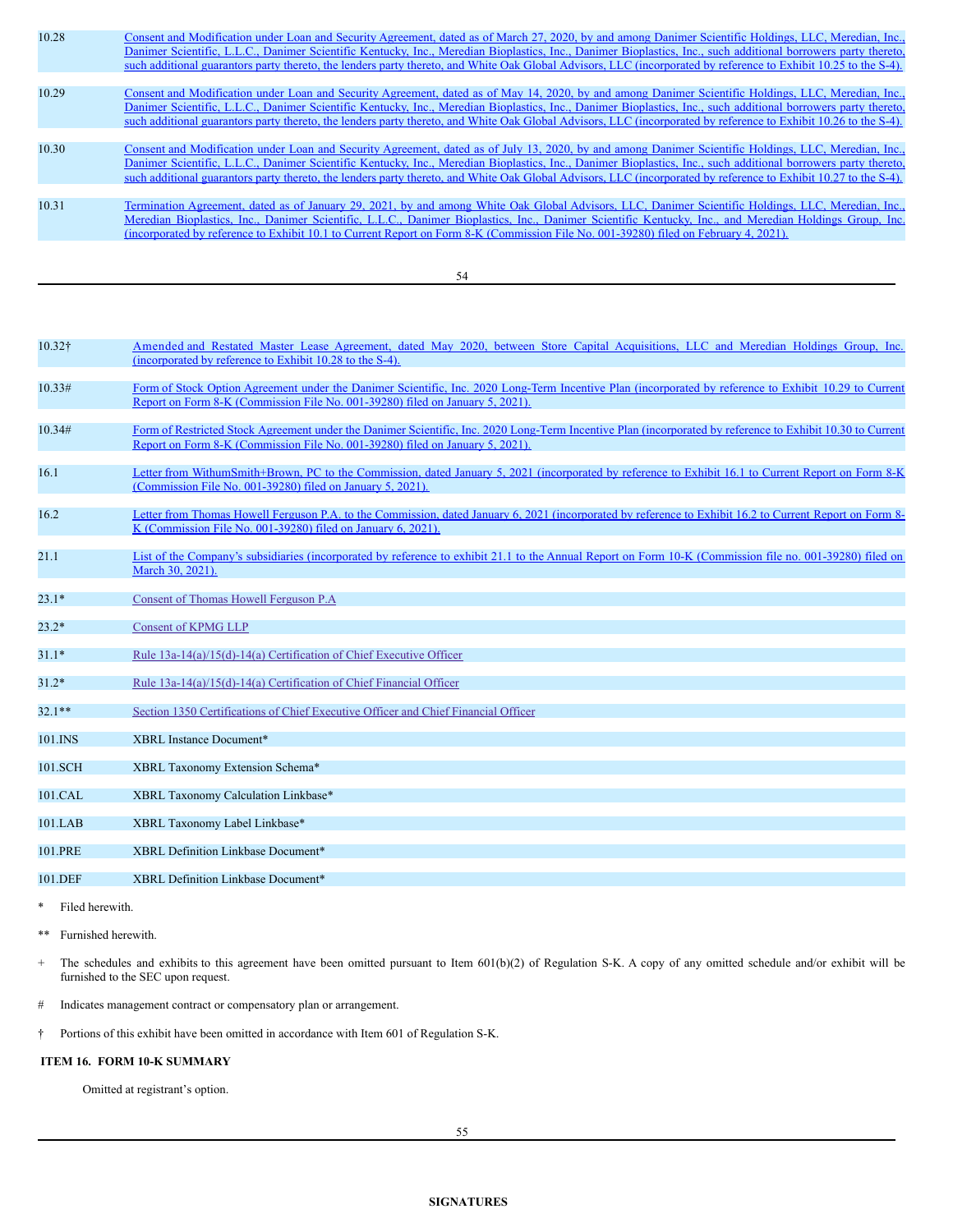Pursuant to the requirements of Section 13 or 15(d) of the Securities Exchange Act of 1934, the Registrant has duly caused this Report to be signed on its behalf by the undersigned, thereunto duly authorized.

**Danimer Scientific, Inc.**

Date: May 14, 2021 By: */s/ Stephen E. Croskrey* Stephen E. Croskrey

Chief Executive Officer

Pursuant to the requirements of the Securities Exchange Act of 1934, this Report has been signed below by the following persons on behalf of the Registrant and in the capacities and on the dates indicated.

| Person                     | Capacity                                                     | Date         |
|----------------------------|--------------------------------------------------------------|--------------|
| /s/ Stephen E. Croskrey    | Chief Executive Officer, Director, and Chairman of the Board |              |
| Stephen E. Croskrey        | (Principal Executive Officer)                                | May 14, 2021 |
| /s/ John A. Dowdy, III     | Chief Financial Officer                                      |              |
| John A. Dowdy, III         | (Principal Financial and Accounting Officer)                 | May 14, 2021 |
| /s/ John P. Amboian        |                                                              |              |
| John P. Amboian            | Director                                                     | May 14, 2021 |
| /s/ Richard J. Hendrix     |                                                              |              |
| Richard J. Hendrix         | Director                                                     | May 14, 2021 |
| /s/ Christy Basco          |                                                              |              |
| Christy Basco              | Director                                                     | May 14, 2021 |
| /s/ Philip Gregory Calhoun |                                                              |              |
| Philip Gregory Calhoun     | Director                                                     | May 14, 2021 |
| /s/ Gregory Hunt           |                                                              |              |
| Gregory Hunt               | Director                                                     | May 14, 2021 |
| /s/ Dr. Isao Noda          |                                                              |              |
| Dr. Isao Noda              | Director                                                     | May 14, 2021 |
| /s/ Stuart Pratt           |                                                              |              |
| <b>Stuart Pratt</b>        | Director                                                     | May 14, 2021 |
|                            |                                                              |              |

56

**Danimer Scientific, Inc. Consolidated Financial Statements**

|                                                                  | Page(s) |
|------------------------------------------------------------------|---------|
| <b>Reports of Independent Registered Public Accounting Firms</b> | $F-2$   |
| <b>Consolidated Financial Statements</b>                         |         |
| <b>Consolidated Balance Sheets</b>                               | $F-4$   |
| <b>Consolidated Statements of Operations</b>                     | $F-5$   |
| <b>Consolidated Statements of Stockholders' Equity</b>           | $F-6$   |
| <b>Consolidated Statements of Cash Flows</b>                     | $F-7$   |
| <b>Notes to Consolidated Financial Statements</b>                | $F-8$   |
|                                                                  |         |

F-1

## <span id="page-38-0"></span>**Report of Independent Registered Public Accounting Firm**

To the Stockholders and Board of Directors Danimer Scientific, Inc.

*Opinion on the Consolidated Financial Statements*

We have audited the accompanying consolidated balance sheet of Danimer Scientific, Inc. and subsidiaries (the Company) as of December 31, 2020, and the related consolidated statements of operations, stockholders' equity and cash flows for the year ended December 31, 2020 and the related notes (collectively, the consolidated financial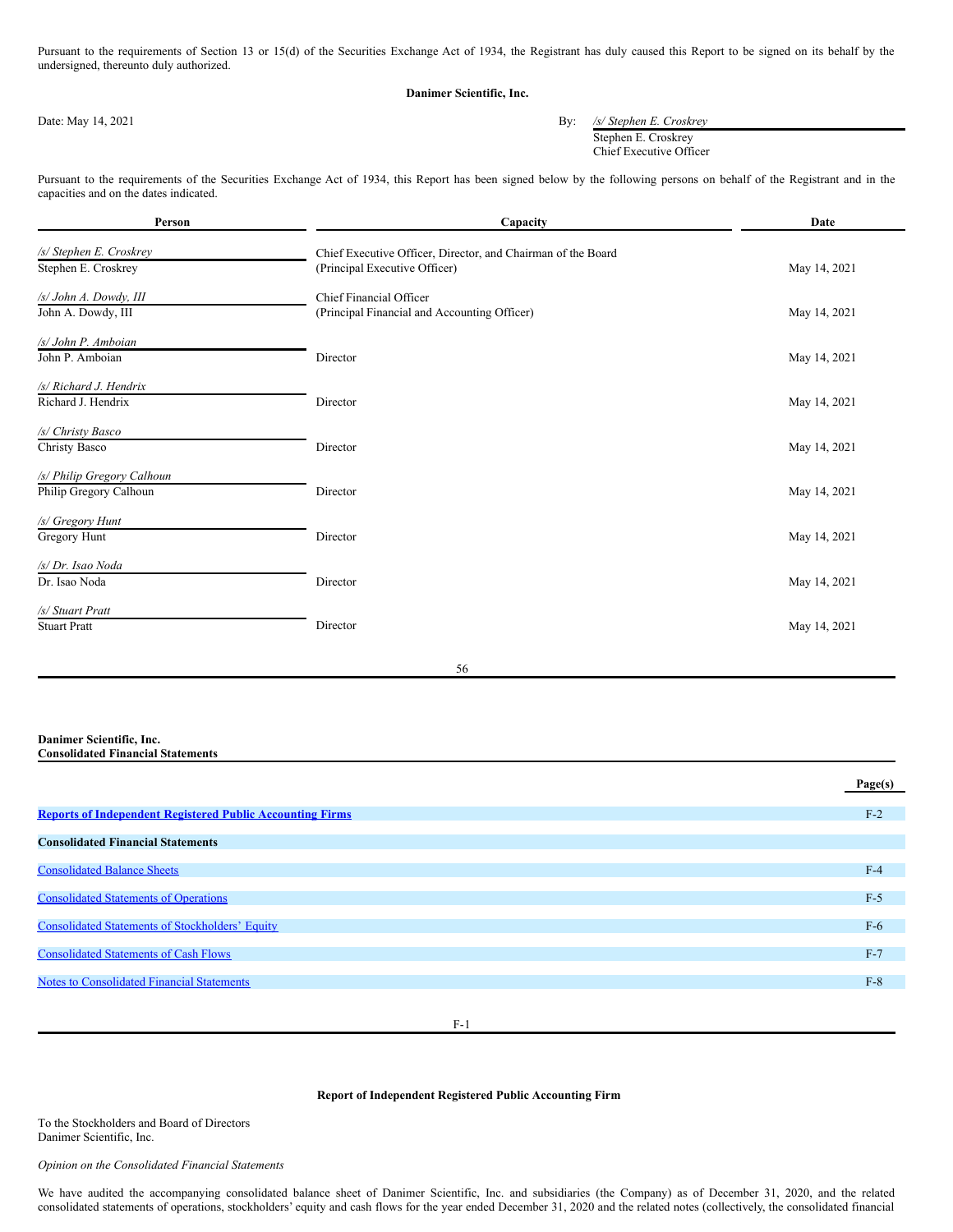statements). In our opinion, the consolidated financial statements present fairly, in all material respects, the financial position of the Company as of December 31, 2020, and the results of its operations and its cash flows for the year ended December 31, 2020, in conformity with U.S. generally accepted accounting principles.

#### *Correction of a Misstatement*

As discussed in Note 1 to the consolidated financial statements, the 2020 consolidated financial statements have been restated to correct a misstatement.

### *Basis for Opinion*

These consolidated financial statements are the responsibility of the Company's management. Our responsibility is to express an opinion on these consolidated financial statements based on our audit. We are a public accounting firm registered with the Public Company Accounting Oversight Board (United States) (PCAOB) and are required to be independent with respect to the Company in accordance with the U.S. federal securities laws and the applicable rules and regulations of the Securities and Exchange Commission and the PCAOB.

We conducted our audit in accordance with the standards of the PCAOB. Those standards require that we plan and perform the audit to obtain reasonable assurance about whether the consolidated financial statements are free of material misstatement, whether due to error or fraud. Our audit included performing procedures to assess the risks of material misstatement of the consolidated financial statements, whether due to error or fraud, and performing procedures that respond to those risks. Such procedures included examining, on a test basis, evidence regarding the amounts and disclosures in the consolidated financial statements. Our audit also included evaluating the accounting principles used and significant estimates made by management, as well as evaluating the overall presentation of the consolidated financial statements. We believe that our audit provides a reasonable basis for our opinion.

## /s/ KPMG LLP

We have served as the Company's auditor since 2020.

Atlanta, Georgia March 29, 2021, except as to Notes 1, 2, 10, 11, 14, and 18, which is as of May 14, 2021

 $F-2$ 

## **Report of Independent Registered Public Accounting Firm**

To the Stockholders and the Board of Directors of Danimer Scientific Inc., as successor to Meredian Holdings Group, Inc.

### *Opinion on the Financial Statements*

We have audited the accompanying consolidated balance sheet of Danimer Scientific Inc., as successor to Meredian Holdings Group, Inc., (the Company) as of December 31, 2019, the related consolidated statements of operations, stockholders' equity, and cash flows for the year then ended, and the related notes to the consolidated financial statements (collectively, the financial statements). In our opinion, the financial statements present fairly, in all material respects, the financial position of the Company as of December 31, 2019, and the results of its operations and its cash flows for the year then ended, in conformity with accounting principles generally accepted in the United States of America.

#### *Basis for Opinion*

These financial statements are the responsibility of the Company's management. Our responsibility is to express an opinion on the Company's financial statements based on our audit. We are a public accounting firm registered with the Public Company Accounting Oversight Board (United States) (PCAOB) and are required to be independent with respect to the Company in accordance with U.S. federal securities laws and the applicable rules and regulations of the Securities and Exchange Commission and the PCAOB.

We conducted our audit in accordance with the standards of the PCAOB. Those standards require that we plan and perform the audit to obtain reasonable assurance about whether the financial statements are free of material misstatement, whether due to error or fraud. The Company is not required to have, nor were we engaged to perform, an audit of its internal control over financial reporting. As part of our audit we are required to obtain an understanding of internal control over financial reporting but not for the purpose of expressing an opinion on the effectiveness of the Company's internal control over financial reporting. Accordingly, we express no such opinion.

Our audit included performing procedures to assess the risks of material misstatement of the financial statements, whether due to error or fraud, and performing procedures that respond to those risks. Such procedures included examining, on a test basis, evidence regarding the amounts and disclosures in the financial statements. Our audit also included evaluating the accounting principles used and significant estimates made by management, as well as evaluating the overall presentation of the financial statements. We believe that our audit provides a reasonable basis for our opinion.

/s/ Thomas Howell Ferguson P.A.

We served as Meredian Holding Group, Inc.'s auditor since its incorporation in 2014 and previously served as the auditor of the predecessors of Meredian Holding Group, Inc. since 2013. We resigned as the Company's independent registered public accounting firm in January 2021.

## Tallahassee, Florida

October 15, 2020, except for the effects of the revision discussed in Note 1 to the consolidated 2020 financial statements, as to which the date is March 29, 2021

F-3

<span id="page-39-0"></span>**Danimer Scientific, Inc. Consolidated Balance Sheets**

| December 31,       |      |  |  |  |  |
|--------------------|------|--|--|--|--|
| 2020               | 2019 |  |  |  |  |
| <b>As Restated</b> |      |  |  |  |  |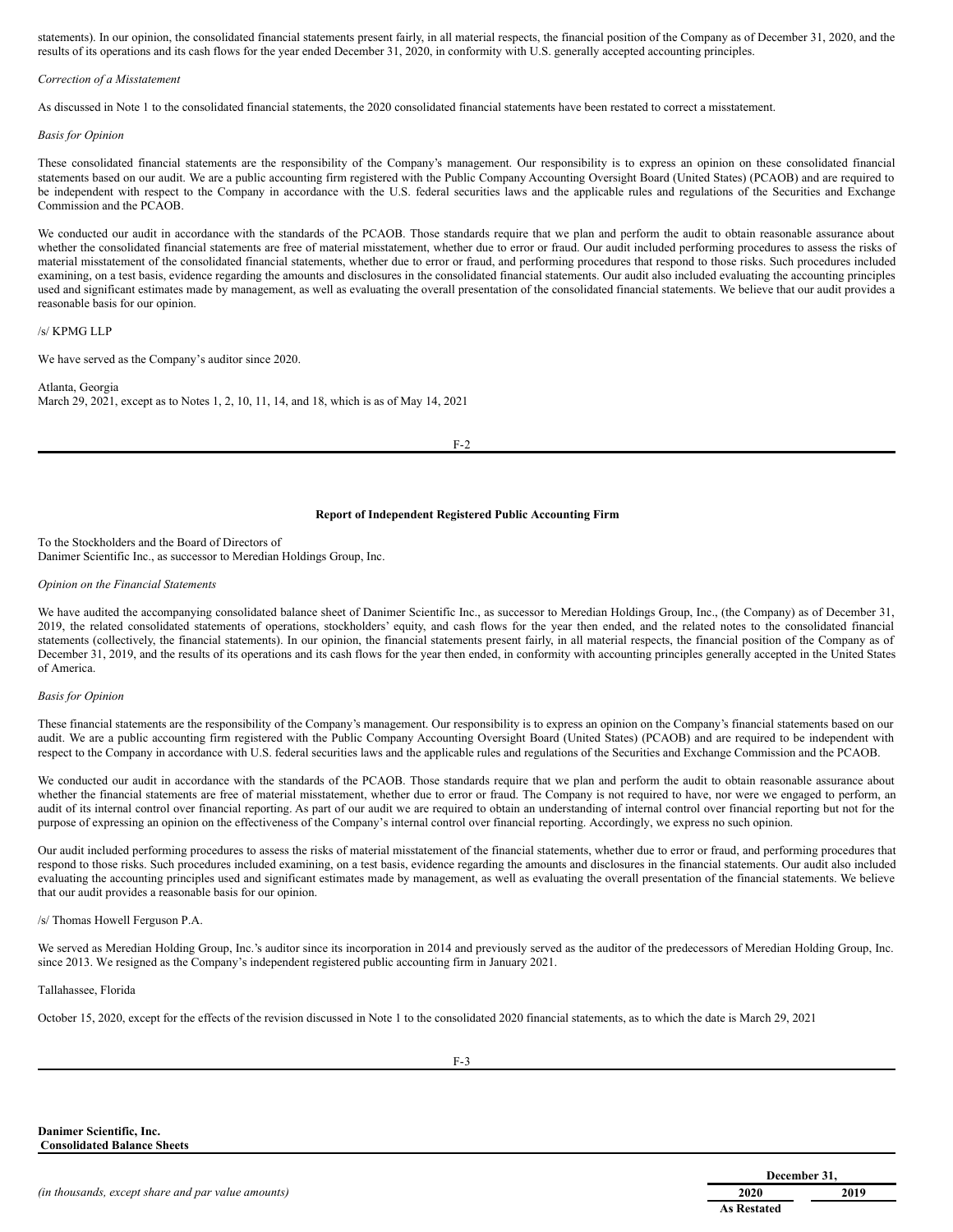## **Assets**

| Current assets                                                                                                              |              |           |               |           |
|-----------------------------------------------------------------------------------------------------------------------------|--------------|-----------|---------------|-----------|
| Cash and cash equivalents                                                                                                   | \$           | 377,581   | <sup>\$</sup> | 6,261     |
| Accounts receivable, net                                                                                                    |              | 6,605     |               | 4,765     |
| Inventory                                                                                                                   |              | 13,642    |               | 7,038     |
| Prepaid expenses and other current assets                                                                                   |              | 3,089     |               | 417       |
| Contract assets                                                                                                             |              | 1,466     |               | 758       |
| Total current assets                                                                                                        |              | 402,383   |               | 19,239    |
|                                                                                                                             |              |           |               |           |
| Property, plant and equipment, net                                                                                          |              | 106,795   |               | 72,352    |
| Intellectual property, net                                                                                                  |              | 1,801     |               | 2,052     |
| Right-of-use assets                                                                                                         |              | 19,387    |               | 20,055    |
| Leverage loans receivable                                                                                                   |              | 13,408    |               | 27,742    |
| Restricted cash                                                                                                             |              | 2,316     |               | 3,017     |
| Other assets                                                                                                                |              | 111       |               | 116       |
| Total assets                                                                                                                | \$           | 546,201   | S.            | 144,573   |
|                                                                                                                             |              |           |               |           |
| <b>Liabilities and Stockholders' Equity</b>                                                                                 |              |           |               |           |
| <b>Current liabilities</b>                                                                                                  |              |           |               |           |
| Accounts payable                                                                                                            | $\mathbb{S}$ | 10.610    | - \$          | 8,120     |
| <b>Accrued liabilities</b>                                                                                                  |              | 9.220     |               | 9,724     |
| Unearned revenue and contract liabilities                                                                                   |              | 2,455     |               | 4,580     |
| Current portion of lease liability                                                                                          |              | 3,000     |               | 2,583     |
| Current portion of long-term debt, net                                                                                      |              | 25,201    |               | 9,277     |
| Total current liabilities                                                                                                   |              | 50,486    |               | 34,284    |
|                                                                                                                             |              |           |               |           |
| Private warrant liability                                                                                                   |              | 82,860    |               | $\sim$    |
| Long-term lease liability, net                                                                                              |              | 24,175    |               | 17,434    |
| Long-term debt, net                                                                                                         |              | 31,386    |               | 73,779    |
| Other long-term liabilities                                                                                                 |              | 1,250     |               | 2,500     |
| <b>Total liabilities</b>                                                                                                    |              | 190,157   |               | 127,997   |
|                                                                                                                             |              |           |               |           |
| Commitments and contingencies (Note 17)                                                                                     |              |           |               |           |
|                                                                                                                             |              |           |               |           |
| Stockholders' equity:                                                                                                       |              |           |               |           |
| Preferred stock, \$0.0001 par value; 10,000,000 shares authorized: zero shares issued and outstanding                       |              |           |               |           |
| Common stock, \$0.0001 par value; 200,000,000 shares authorized: 84,535,640 and 25,371,186 shares issued and outstanding at |              |           |               |           |
| December 31, 2020 and 2019, respectively                                                                                    |              | 8         |               | 3         |
| Additional paid-in capital                                                                                                  |              | 414,819   |               | 66,503    |
| Accumulated deficit                                                                                                         |              | (58, 783) |               | (49, 930) |
| Total stockholders' equity                                                                                                  |              | 356,044   |               | 16,576    |
| Total liabilities and stockholders' equity                                                                                  | S            | 546,201   | \$            | 144,573   |

The accompanying notes are an integral part of these consolidated financial statements.

F-4

# **Danimer Scientific, Inc.**

# <span id="page-40-0"></span>**Consolidated Statements of Operations**

|                                                 | <b>Years Ended December 31,</b> |                            |
|-------------------------------------------------|---------------------------------|----------------------------|
| (in thousands, except share and per share data) | 2020                            | 2019                       |
|                                                 | <b>As Restated</b>              |                            |
| Revenue                                         |                                 |                            |
| Products                                        | 40,692<br>$\mathbb{S}$          | \$<br>26,862               |
| Services                                        | 6,641                           | 5,482                      |
| Total revenue                                   | 47,333                          | 32,344                     |
| Costs and expenses:                             |                                 |                            |
| Cost of revenue                                 | 35,876                          | 21,237                     |
| Selling, general and administrative             | 19,343                          | 16,027                     |
| Research and development                        | 7,851                           | 5,482                      |
| Gain on disposal of assets                      | (9)                             | (281)                      |
| Legal settlement                                |                                 | 8,000                      |
| Total costs and expenses                        | 63,061                          | 50,465                     |
| Loss from operations                            | (15, 728)                       | (18, 121)                  |
| Nonoperating income (expense):                  |                                 |                            |
| Interest expense                                | (2, 427)                        | (3, 475)                   |
| Gain on loan extinguishment                     | 5,266                           | 5,550                      |
| Gain on remeasurement of private warrants       | 3,720                           |                            |
| Interest income                                 | 347                             | 340                        |
| Other income (expense), net                     | (31)                            | 277                        |
| Loss before income taxes                        | (8, 853)                        | (15, 429)                  |
| Income tax expense                              |                                 | 4,085                      |
| Net loss                                        | (8, 853)                        | (19, 514)<br><sup>\$</sup> |
| Basic and diluted net loss per share (1)        | $\mathbb{S}$<br>(0.30)          | $\mathbb{S}$<br>(0.77)     |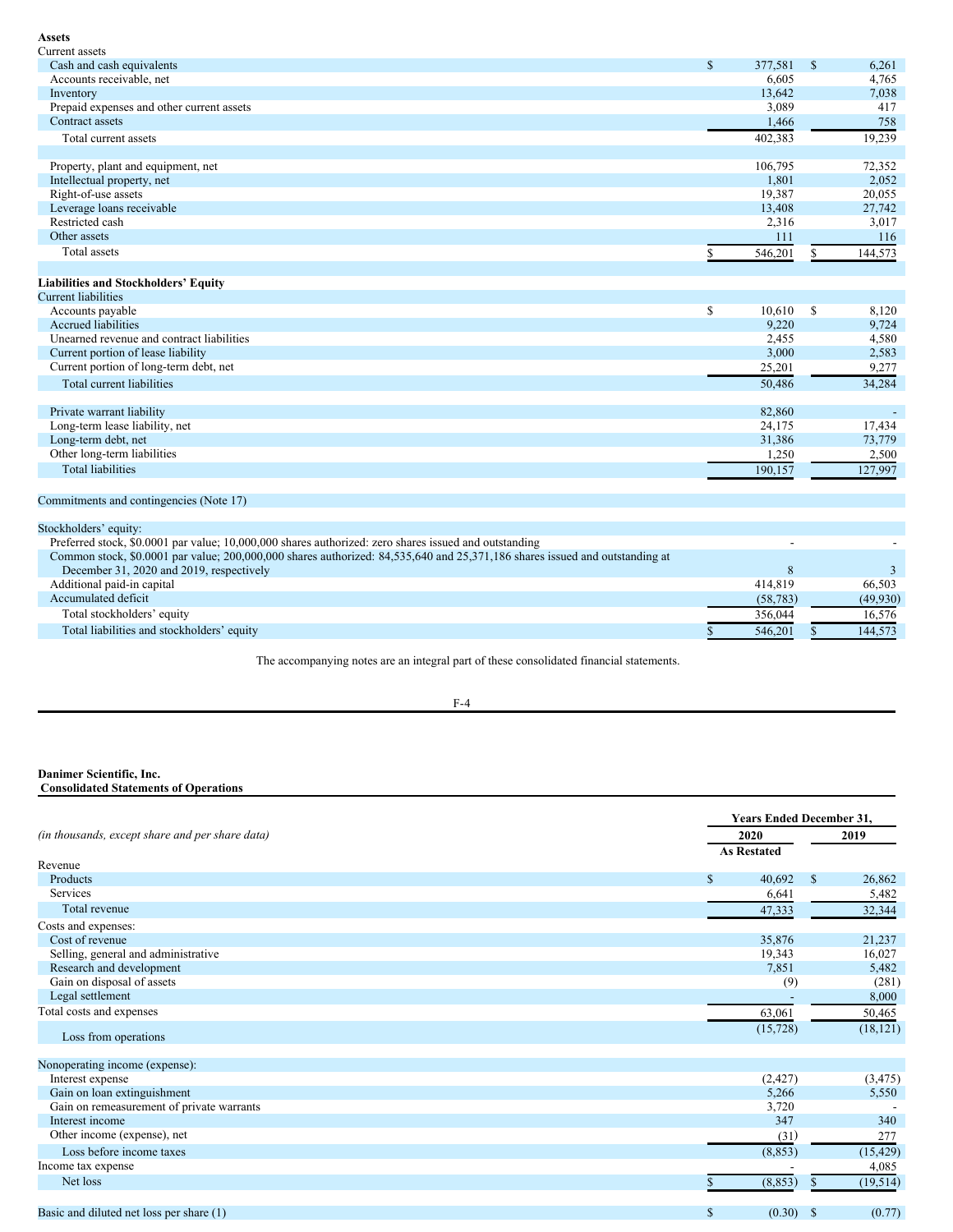(1) - Retroactively restated to give effect to reverse acquisition.

F-5

## <span id="page-41-0"></span>**Danimer Scientific, Inc.**

**Consolidated Statements of Stockholders' Equity**

|                                                                                              | <b>Common Stock</b> |    |                          | <b>Additional</b><br>Paid-in |          | Accumulated    |           | Total<br>Stockholders' |           |
|----------------------------------------------------------------------------------------------|---------------------|----|--------------------------|------------------------------|----------|----------------|-----------|------------------------|-----------|
| (in thousands, except share amounts)                                                         | <b>Shares</b>       |    | Amount                   | Capital                      |          | <b>Deficit</b> |           | <b>Equity</b>          |           |
| <b>Balances at December 31, 2018</b>                                                         | 2,670,481           | \$ | 3                        | <sup>\$</sup>                | 56,751   | \$             | (30, 416) | \$                     | 26,338    |
| Retroactive application of recapitalization                                                  | 21,785,784          |    |                          |                              |          |                |           |                        |           |
| Balances at December 31, 2018, after effect of reverse acquisition (Note 3)                  | 24,456,265          | S. | 3                        | $\mathbb{S}$                 | 56,751   | $\mathcal{S}$  | (30, 416) | $\mathbb{S}$           | 26,338    |
| Stock-based compensation                                                                     |                     |    |                          |                              | 5,271    |                |           |                        | 5,271     |
| Issuance of common stock, net of issuance costs (1)                                          | 1,427,448           |    |                          |                              | 8,752    |                |           |                        | 8,752     |
| Beneficial conversion feature on convertible notes                                           |                     |    |                          |                              | 331      |                |           |                        | 331       |
| Repurchase and retirement of common stock $(1)$                                              | (512, 527)          |    | $\overline{\phantom{a}}$ |                              | (4,602)  |                |           |                        | (4,602)   |
| Net loss                                                                                     |                     |    |                          |                              |          |                | (19, 514) |                        | (19, 514) |
| <b>Balances at December 31, 2019</b>                                                         | 25,371,186          |    | 3                        |                              | 66,503   |                | (49,930)  | S                      | 16,576    |
| Stock-based compensation                                                                     |                     |    |                          |                              | 3,645    |                |           |                        | 3,645     |
| Issuance of common stock, net of issuance costs (1)                                          | 4,732,516           |    |                          |                              | 32,517   |                |           |                        | 32,518    |
| Conversion of debt to common stock $(1)$                                                     | 99.932              |    |                          |                              | 655      |                |           |                        | 655       |
| Exercises of stock options $(1)$                                                             | 1,690,268           |    |                          |                              | 5,540    |                |           |                        | 5,540     |
| Beneficial conversion feature on convertible notes                                           |                     |    |                          |                              | 93       |                |           |                        | 93        |
| Convertible debt converted at date of reverse acquisition $(1)$                              | 1,686,507           |    |                          |                              | 11,068   |                |           |                        | 11,068    |
| Recapitalization proceeds from sale of common stock, net of transaction costs of<br>\$22,844 | 24,998,000          |    | 2                        |                              | 171,380  |                |           |                        | 171,382   |
| Sale of common shares to private investors                                                   | 21,000,000          |    | $\overline{2}$           |                              | 209,998  |                |           |                        | 210,000   |
| Exercise of executive stock options <sup>(1)</sup>                                           | 4,957,231           |    | $\overline{\phantom{a}}$ |                              |          |                |           |                        |           |
| Private warrant liability assumed in Business Combination                                    |                     |    | $\overline{\phantom{a}}$ |                              | (86,580) |                |           |                        | (86, 580) |
| Net loss                                                                                     |                     |    |                          |                              |          |                | (8, 853)  |                        | (8, 853)  |
| <b>Balances at December 31, 2020 As Restated</b>                                             | 84,535,640          |    | 8                        |                              | 414,819  |                | (58, 783) |                        | 356,044   |

(1) - Retroactively restated to give effect to reverse acquisition.

The accompanying notes are an integral part of these consolidated financial statements.

F-6

## <span id="page-41-1"></span>**Danimer Scientific, Inc. Consolidated Statements of Cash Flows**

|                                                                            | <b>Years Ended December 31,</b> |                    |  |           |  |  |  |
|----------------------------------------------------------------------------|---------------------------------|--------------------|--|-----------|--|--|--|
| (in thousands)                                                             |                                 | 2020               |  | 2019      |  |  |  |
|                                                                            |                                 | <b>As Restated</b> |  |           |  |  |  |
| Cash flows from operating activities                                       |                                 |                    |  |           |  |  |  |
| Net loss                                                                   | \$                              | (8, 853)<br>- \$   |  | (19, 514) |  |  |  |
| Adjustments to reconcile net loss to net cash used in operating activities |                                 |                    |  |           |  |  |  |
| Gain on remeasurement of private warrants                                  |                                 | 3,720              |  |           |  |  |  |
| Depreciation and amortization                                              |                                 | 4,609              |  | 3,507     |  |  |  |
| Amortization of right-of-use assets and lease liability                    |                                 | 514                |  | 562       |  |  |  |
| Amortization of debt issuance costs and debt discounts                     |                                 | 1,655              |  | 1,511     |  |  |  |
| Stock-based compensation                                                   |                                 | 3,645              |  | 5,271     |  |  |  |
| Deferred income taxes                                                      |                                 |                    |  | 4,137     |  |  |  |
| Gain on loan extinguishment                                                |                                 | (5,266)            |  | (5,550)   |  |  |  |
| Gain on disposal of fixed assets                                           |                                 | (9)                |  | (281)     |  |  |  |
| Interest incurred but not paid                                             |                                 | 809                |  |           |  |  |  |
| Changes in operating assets and liabilities:                               |                                 |                    |  |           |  |  |  |
| Accounts receivable                                                        |                                 | (1,600)            |  | 2,195     |  |  |  |
| Inventories                                                                |                                 | (6,604)            |  | (2,993)   |  |  |  |
| Prepaid expenses and other current assets                                  |                                 | (2,392)            |  | (263)     |  |  |  |
| Contract assets                                                            |                                 | (708)              |  | (757)     |  |  |  |
| Other assets                                                               |                                 |                    |  | (73)      |  |  |  |
| Accounts payable                                                           |                                 | 993                |  | 3,635     |  |  |  |
| Accrued and other long-term liabilities                                    |                                 | 5,250              |  | 7,360     |  |  |  |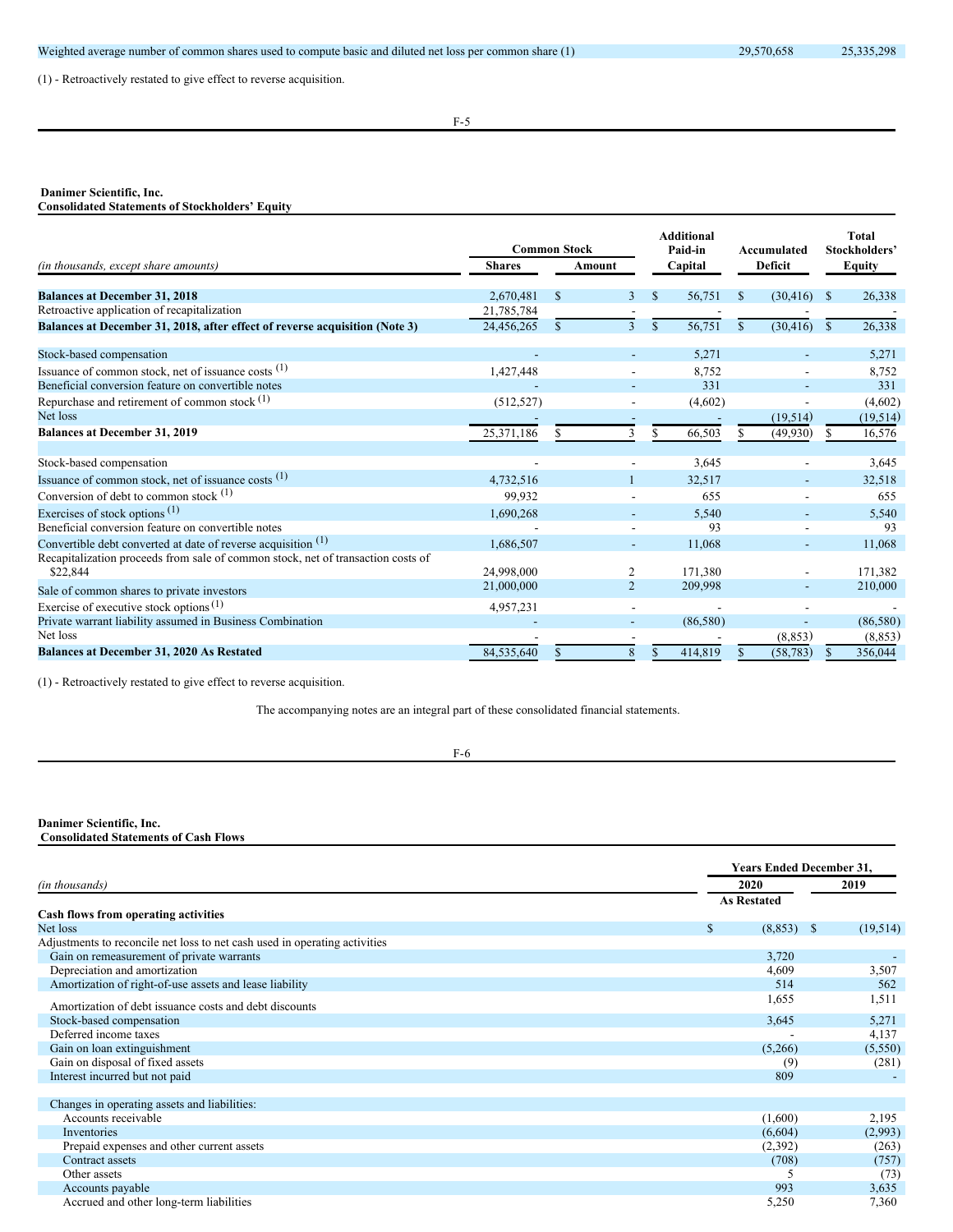| Unearned revenue and contract liabilities                                                               |     | (2,125)   | (420)       |
|---------------------------------------------------------------------------------------------------------|-----|-----------|-------------|
| Net cash used in operating activities                                                                   |     | (13,797)  | (1.673)     |
|                                                                                                         |     |           |             |
| Cash flows from investing activities                                                                    |     |           |             |
| Purchases of property, plant and equipment                                                              |     | (38, 268) | (36, 560)   |
| Investment in leverage loans receivable related to NMTC financing                                       |     |           | (13, 408)   |
| Proceeds from sales of property, plant and equipment                                                    |     | 9         | 875         |
| Net cash used in investing activities                                                                   |     | (38, 259) | (49,093)    |
|                                                                                                         |     |           |             |
| Cash flows from financing activities                                                                    |     |           |             |
| Proceeds from Business Combination and PIPE offering                                                    |     | 403,702   |             |
| Transaction costs related to Business Combination and PIPE offering                                     |     | (21, 556) |             |
| Proceeds from long-term debt                                                                            |     | 4,547     | 48,251      |
| Proceeds from NMTC financing                                                                            |     |           | 21,000      |
| Principal payments on long-term debt                                                                    |     | (1,941)   | (15,222)    |
| Proceeds from issuance of common stock, net of issuance costs                                           |     | 32,518    | 8,752       |
| Proceeds from exercise of stock options                                                                 |     | 5,540     |             |
| Repurchase and retirement of common stock                                                               |     |           | (4,602)     |
| Cash paid for debt issuance costs                                                                       |     | (135)     | (4,681)     |
| Net cash provided by financing activities                                                               |     | 422,675   | 53,498      |
| Net increase in cash and cash equivalents and restricted cash                                           |     | 370,619   | 2,732       |
| Cash and cash equivalents and restricted cash                                                           |     |           |             |
| Beginning of year                                                                                       |     | 9,278     | 6,546       |
| End of year                                                                                             | \$. | 379,897   | \$<br>9,278 |
|                                                                                                         |     |           |             |
| <b>Supplemental cash flow information</b>                                                               |     |           |             |
| Cash paid for interest, net of interest capitalized                                                     | \$  | 1,450     | \$<br>1,964 |
| Cash paid for income taxes                                                                              |     | 24        |             |
| Supplemental schedule of noncash transactions                                                           |     |           |             |
| Changes in accounts payable and accrued expenses for capital additions to property, plant and equipment | \$  | 533       | \$<br>6,318 |
| Extinguishment of NMTC leverage loan receivable                                                         |     | 14,334    | 20,478      |
| Extinguishment of NMTC debt                                                                             |     | 20,000    | 26,069      |
| Conversion of convertible debt to common stock                                                          |     | 11,723    |             |
| Transaction costs in accounts payable and accrued expenses                                              |     | 1,288     |             |
| Accounts payable settled directly by landlord                                                           |     | 1,082     |             |
| Net assets acquired from Live Oak in Business Combination                                               |     | 524       |             |
| Private warrant liability assumed from Live Oak in Business Combination                                 |     | 86,580    |             |

The accompanying notes are an integral part of these consolidated financial statements.

F-7

<span id="page-42-0"></span>**Danimer Scientific, Inc. Notes to Consolidated Financial Statements December 31, 2020 and 2019**

## **1. Description of Business and Basis of Presentation**

## **Description of Business**

Danimer Scientific, Inc. ("Danimer") together with its subsidiaries (collectively referred to as the "Company") is a performance polymer company specializing in bioplastic replacements for traditional petroleum-based plastics.

The Company (formerly Live Oak Acquisition Corp. ("Live Oak")), was originally incorporated in the State of Delaware on May 24, 2019 as a special purpose acquisition company formed for the purpose of effecting a merger, capital stock exchange, asset acquisition, stock purchase, recapitalization, reorganization, or similar business combination with one or more businesses. Live Oak completed its initial public offering in May 2020. On December 29, 2020 (the "Closing Date"), Live Oak consummated a business combination (the "Business Combination") pursuant to an Agreement and Plan of Merger, dated as of October 3, 2020, (as amended by Amendment No. 1, dated as of October 8, 2020, and Amendment No. 2, dated as of December 11, 2020, (collectively the "Merger Agreement"), by and among Live Oak, Green Merger Corp., ("Merger Sub.") and Meredian Holdings Group, Inc. ("MHG" or "Legacy Danimer"). Immediately upon consummation of the Business Combination, Merger Sub. merged with and into Legacy Danimer, with Legacy Danimer surviving the merger as a wholly owned subsidiary of Live Oak. In connection with the Business Combination, Live Oak changed its name to Danimer Scientific, Inc.

The Company's common stock and public warrants are listed on the New York Stock Exchange under the symbols "DNMR" and "DNMR WS", respectively. Unless the context otherwise requires, "we", "us", "our", "Danimer", "Danimer Scientific", and the "Company" refer to Danimer Scientific, Inc., the combined company and its subsidiaries following the Business Combination. Refer to Note 3 for further discussion of the Business Combination.

## **Basis of Presentation**

The Business Combination was accounted for as a reverse recapitalization because Legacy Danimer was determined to be the accounting acquirer. The determination is primarily based on the evaluation of the following facts and circumstances:

- the equity holders of Legacy Danimer have a plurality of the voting interest in the Company;
- the board of directors of Legacy Danimer represent a majority of the board of directors of the Company;
- the senior management of Legacy Danimer became the senior management of the Company; and
- the operations of Legacy Danimer comprise the ongoing operations of the Company.

In connection with the Business Combination, the outstanding capital stock of Legacy Danimer was converted into common stock of the Live Oak, par value \$0.0001 per share,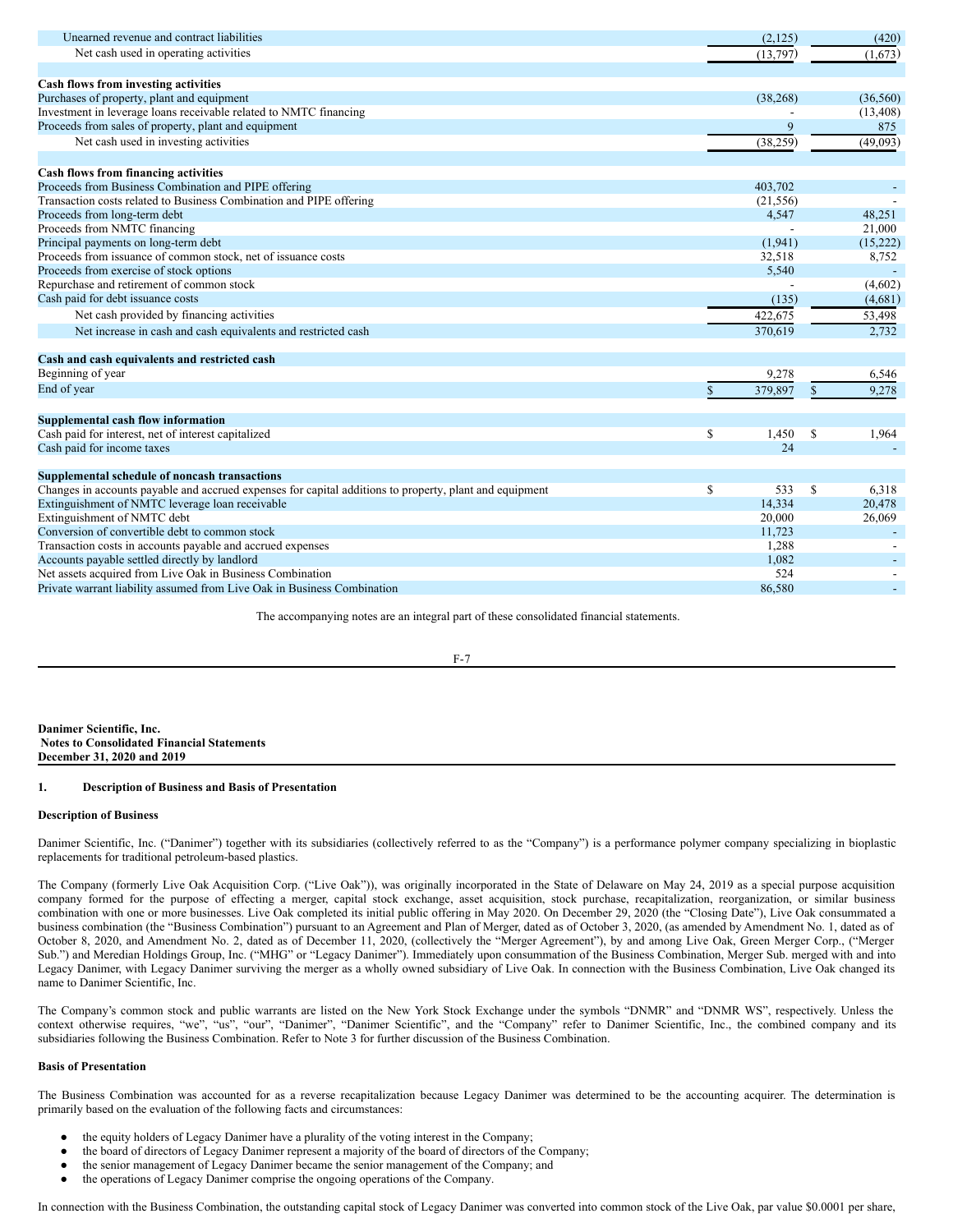representing a recapitalization, and the net assets of the Company were acquired at historical cost, with no goodwill or intangible assets recorded. Legacy Danimer was deemed to be the predecessor of the Company, and the consolidated assets and liabilities and results of operations prior to the Closing Date are those of Legacy Danimer. The shares and corresponding capital amounts and net loss per share available to common stockholders, prior to the Business Combination, have been retroactively restated to reflect the exchange ratio established in the Merger Agreement as of the earliest period presented. Please refer to Note 3 for additional discussion of the Business Combination consideration and related equity transactions.

The accompanying Consolidated Financial Statements are prepared in accordance with accounting principles generally accepted in the United States ("U.S. GAAP") and consolidate all assets and liabilities of the Company and its wholly owned subsidiaries. All material intercompany transactions and balances have been eliminated.

We do not have any items of other comprehensive income (loss), accordingly, there is no difference between net loss and comprehensive (loss) income for the years ended December 31, 2020 and 2019, so a separate Statement of Comprehensive Income (Loss) that would otherwise be required under Accounting Standards Update ("ASU") 2011- 05, *Presentation of Comprehensive Income*, is not presented.

### **Danimer Scientific, Inc. Notes to Consolidated Financial Statements December 31, 2020 and 2019**

## **Restatement of Previously Issued Financial Statements**

On April 12, 2021, subsequent to filing our Form 10-K on March 30, 2021, the Division of Corporation Finance and the Office of the Chief Accountant of the Securities and Exchange Commission (the "SEC") released a public statement ("Staff Statement") entitled, Staff Statement on Accounting and Reporting Considerations for Warrants Issued *by Special Purpose Acquisition Companies ("SPACs")* . In response to the Staff Statement, we reevaluated the accounting treatment for our warrants. We had previously classified our private warrants ("Private Warrants"), which were issued in 2020, as equity. The warrant agreement governing the Private Warrants includes a provision which, when applied, could result in different settlement values for the Private Warrants depending on their holder. Because the holder of an instrument is not an input into the pricing of a fixed-for-fixed option on our common stock, the Private Warrants could not be considered as "indexed to the Company's own stock" under Accounting Standards Codification Subtopic 815-40, *Derivatives and Hedging: Contracts in Entity's Own Equity*. While the terms of the Private Warrants have not changed, we concluded that the Private Warrants do not meet the conditions to be classified in equity and should instead be classified as liabilities in the Consolidated Balance Sheet due to this settlement provision. Accordingly, the fair value of the Private Warrants should be reflected as a liability and the change in the fair value of such liability in each period should be recognized as a non-cash charge or gain in the Consolidated Statements of Operations. As a result, we have restated our Consolidated Financial Statements as of and for the year ended December 31, 2020. We recorded an \$86.6 million private warrant liability as a reduction to additional paid-in capital at December 29, 2020. Subsequent changes in fair value of the Private Warrants were recorded as a gain on remeasurement of private warrants of \$3.7 million within the Consolidated Statement of Operations for the year ended December 31, 2020 and the private warrant liability was \$82.9 million as of December 31, 2020.

The table below sets forth the effects of the restatement by Consolidated Balance Sheet caption at December 31, 2020:

|                            | <b>December 31, 2020</b>        |                 |  |
|----------------------------|---------------------------------|-----------------|--|
|                            | Reported                        | <b>Restated</b> |  |
| Private warrant liability  | $\hspace{0.1mm}-\hspace{0.1mm}$ | 82,860          |  |
| Total liabilities          | 107.297                         | 190.157         |  |
| Additional paid-in capital | 501,399                         | 414,819         |  |
| Accumulated deficit        | (62, 503)                       | (58, 783)       |  |
| Total stockholders' equity | 438,904                         | 356,044         |  |

The table below sets forth the effects of the restatement by Consolidated Statements of Operations caption for the year ended December 31, 2020.

|                                           | Year ended<br><b>December 31, 2020</b> |                 |
|-------------------------------------------|----------------------------------------|-----------------|
|                                           | Reported                               | <b>Restated</b> |
| Total revenue                             | 47,333                                 | 47,333          |
| Loss from operations                      | (15, 728)                              | (15,728)        |
| Gain on remeasurement of private warrants |                                        | 3,720           |
| Net loss                                  | (12, 573)                              | (8, 853)        |
| Loss per share, basic and diluted         | (0.43)                                 | (0.30)          |

The table below sets forth the effects of the restatement on the Consolidated Statement of Cash Flows for the year ended December 31, 2020.

|                                           |  | <b>Year ended</b><br><b>December 31, 2020</b> |                 |
|-------------------------------------------|--|-----------------------------------------------|-----------------|
|                                           |  | Reported                                      | <b>Restated</b> |
| Net loss                                  |  | (12, 573)                                     | (8, 853)        |
| Gain on remeasurement of private warrants |  | $\overline{\phantom{a}}$                      | (3,720)         |

**Danimer Scientific, Inc. Notes to Consolidated Financial Statements December 31, 2020 and 2019**

In addition to the restatement of the Consolidated Financial Statements, we also restated the following Notes for the year ended December 31, 2020 to reflect the error corrections noted above.

Note 2. Significant Accounting Policies

Note 10. Private Warrant Liability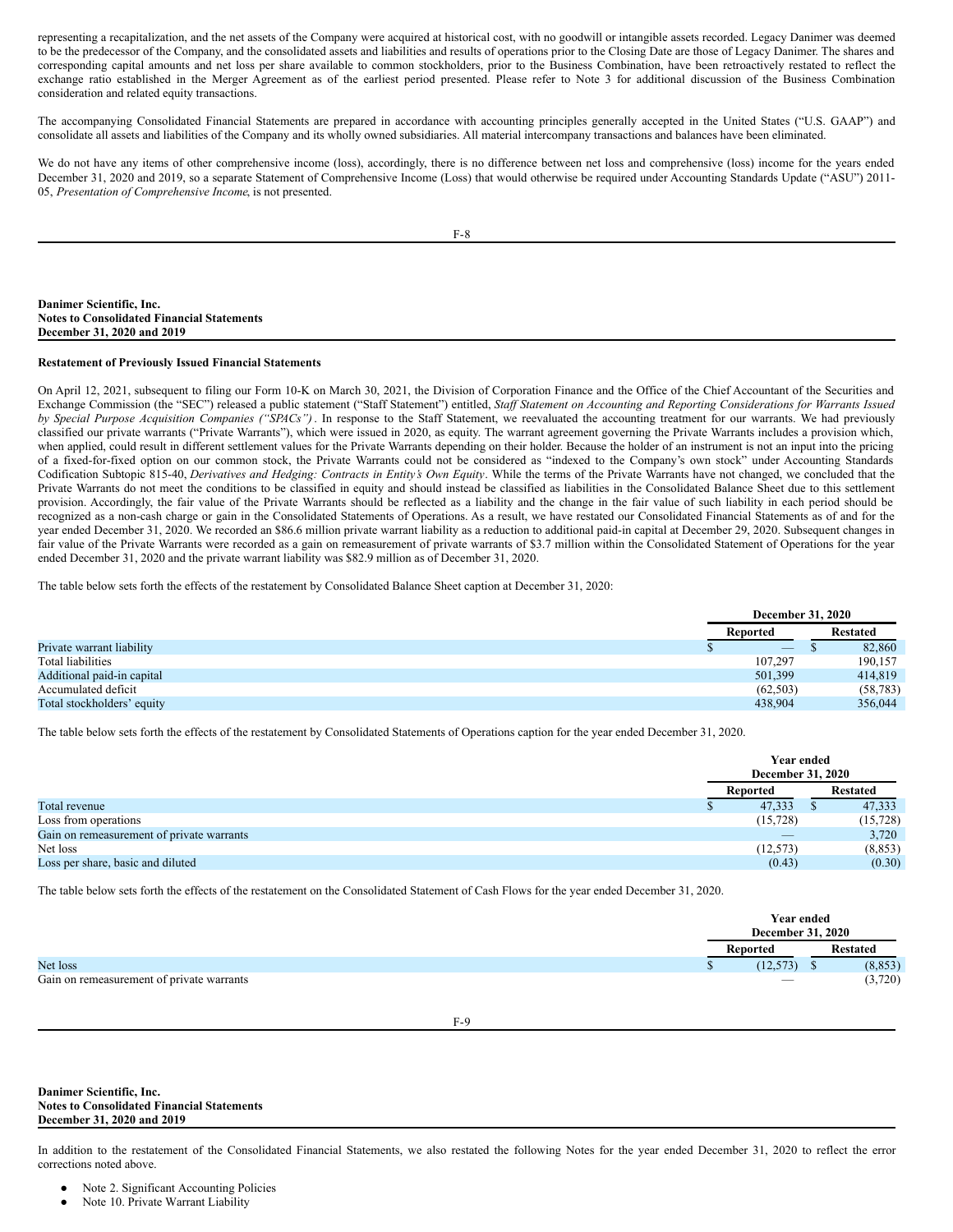- Note 11. Stockholders' Equity
- Note 14. Income Taxes

## *Immaterial Corrections to Prior Periods*

We have identified immaterial corrections to prior periods related to certain asset impairments that originated in a prior period not presented herein. We evaluated the effects of these corrections on our previously-issued Consolidated Financial Statements, individually and in the aggregate, in accordance with the guidance in ASC Topic 250, *Accounting* Changes and Error Corrections, ASC Topic 250-10-S99-1, Assessing Materiality, and ASC Topic 250-10-S99-2, Considering the Effects of Prior Year Misstatements when *Quantifying Misstatements in Current Year Financial Statements*, and concluded that no prior period is materially misstated. Accordingly, we have revised our Consolidated Financial Statements for the prior periods presented herein. The revision reduced property, plant and equipment, net and increased accumulated deficit by \$850 thousand and decreased our deferred tax liability and increased our deferred tax asset valuation allowance by \$216 thousand as of December 31, 2018. A second revision increased deferred tax assets and deferred tax liabilities by \$5.1 million as of December 31, 2019.

A summary of the effect of the correction on the Consolidated Balance Sheet is as follows:

|                                               | December 31, 2019 Balance Sheet |             |         |                   |           |
|-----------------------------------------------|---------------------------------|-------------|---------|-------------------|-----------|
| (in thousands)                                |                                 | As reported |         | <b>As Revised</b> |           |
| <b>Assets</b>                                 |                                 |             |         |                   |           |
| Property, plant and equipment, net            |                                 | 73,202      | (850)   |                   | 72,352    |
| Deferred income tax asset, gross              |                                 | 16,704      | 5,098   |                   | 21,802    |
| Deferred income tax liability                 |                                 | (467)       | (4,882) |                   | (5,349)   |
| Deferred income tax asset valuation allowance |                                 | (16, 237)   | (216)   |                   | (16, 453) |
| Net impact on deferred income taxes           |                                 |             |         |                   |           |
| Total assets                                  |                                 | 145,423     | (850)   |                   | 144,573   |
|                                               |                                 |             |         |                   |           |
| <b>Stockholders' Equity</b>                   |                                 |             |         |                   |           |
| Accumulated deficit                           |                                 | (49,080)    | (850)   |                   | (49, 930) |
| Total stockholders' equity                    |                                 | 17.426      | (850)   |                   | 16,576    |
| Total liabilities and stockholders' equity    |                                 | 145,423     | (850)   |                   | 144,573   |

There were no changes to the previously reported Consolidated Statement of Operations or Consolidated Statement of Cash Flows for the year ended December 31, 2019.

## **COVID-19**

In late 2019, a novel strain of coronavirus was reported in Wuhan, Hubei, China. In March 2020, the World Health Organization determined the resulting outbreak of COVID-19, the disease caused by this novel coronavirus, to be a pandemic. The pandemic is disrupting supply chains worldwide as national and local governments implement measures intended to slow the spread of COVID-19, with production and sales across a range of industries impacted in different ways. The extent of future impacts of COVID-19 on our operations and our financial performance will depend on developments outside of our control, including the duration and spread of the outbreak; its impact on customers, employees, and vendors; and broader economic conditions, all of which remain uncertain and cannot be predicted at this time.

During the year ended December 31, 2020, the President of the United States signed and enacted into law the*Coronavirus Aid, Relief and Economic Security Act* ("CARES Act") and the Consolidated Appropriations Act, 2021 ("CAA"). Among other provisions, the CARES Act and the CAA provide relief to U.S. federal corporate taxpayers through temporary adjustments to net operating loss rules, changes to limitations on interest expense deductibility, and the acceleration of available refunds for minimum tax credit carryforwards. The CARES Act and the CAA did not have a material effect on our Consolidated Financial Statements.

## F-10

## **Danimer Scientific, Inc. Notes to Consolidated Financial Statements December 31, 2020 and 2019**

In April 2020, we received a loan in the amount of approximately \$1.8 million pursuant to the Paycheck Protection Program ("PPP") established by the CARES Act. Under terms of the PPP, certain amounts of the loan may be forgiven if they are used for qualifying expenses as described in the CARES Act. In connection with the Business Combination, we deposited a portion of the closing proceeds into an escrow account to fully fund repayment of this loan to the extent any portion is not forgiven (See Note 9).

## **Emerging Growth Company**

At December 31, 2020, we qualified as an "emerging growth company," as defined in Section 2(a) of the Securities Act, as modified by the Jumpstart Our Business Startups Act of 2012 (the "JOBS Act"), and we have taken and may take advantage of certain exemptions from various reporting requirements that are applicable to other public companies that are not emerging growth companies including, but not limited to, not being required to comply with the auditor attestation requirements of Section 404 of the Sarbanes-Oxley Act of 2002, reduced disclosure obligations regarding executive compensation in our periodic reports and proxy statements, and exemptions from the requirements of holding a nonbinding advisory vote on executive compensation and shareholder approval of any golden parachute payments not previously approved.

Further, Section 102(b)(1) of the JOBS Act exempts emerging growth companies from being required to comply with new or revised financial accounting standards until private companies are required to comply with the new or revised financial accounting standards. The JOBS Act provides that an emerging growth company can elect to opt out of the extended transition period and comply with the requirements that apply to non-emerging growth companies but any such election to opt out is irrevocable. We have opted to take advantage of such extended transition period available to emerging growth companies which means that when a standard is issued or revised and it has different application dates for public or private companies, we can adopt the new or revised standard at the time private companies adopt the new or revised standard.

#### **2. Significant Accounting Policies**

#### **Use of Estimates**

The preparation of consolidated financial statements in conformity with U.S. GAAP requires management to make estimates and assumptions that affect the reported amounts of assets and liabilities and disclosure of contingent assets and liabilities at the date of the consolidated financial statements and reported amounts of revenues and expenses during the reporting period. Actual results could differ from those estimates.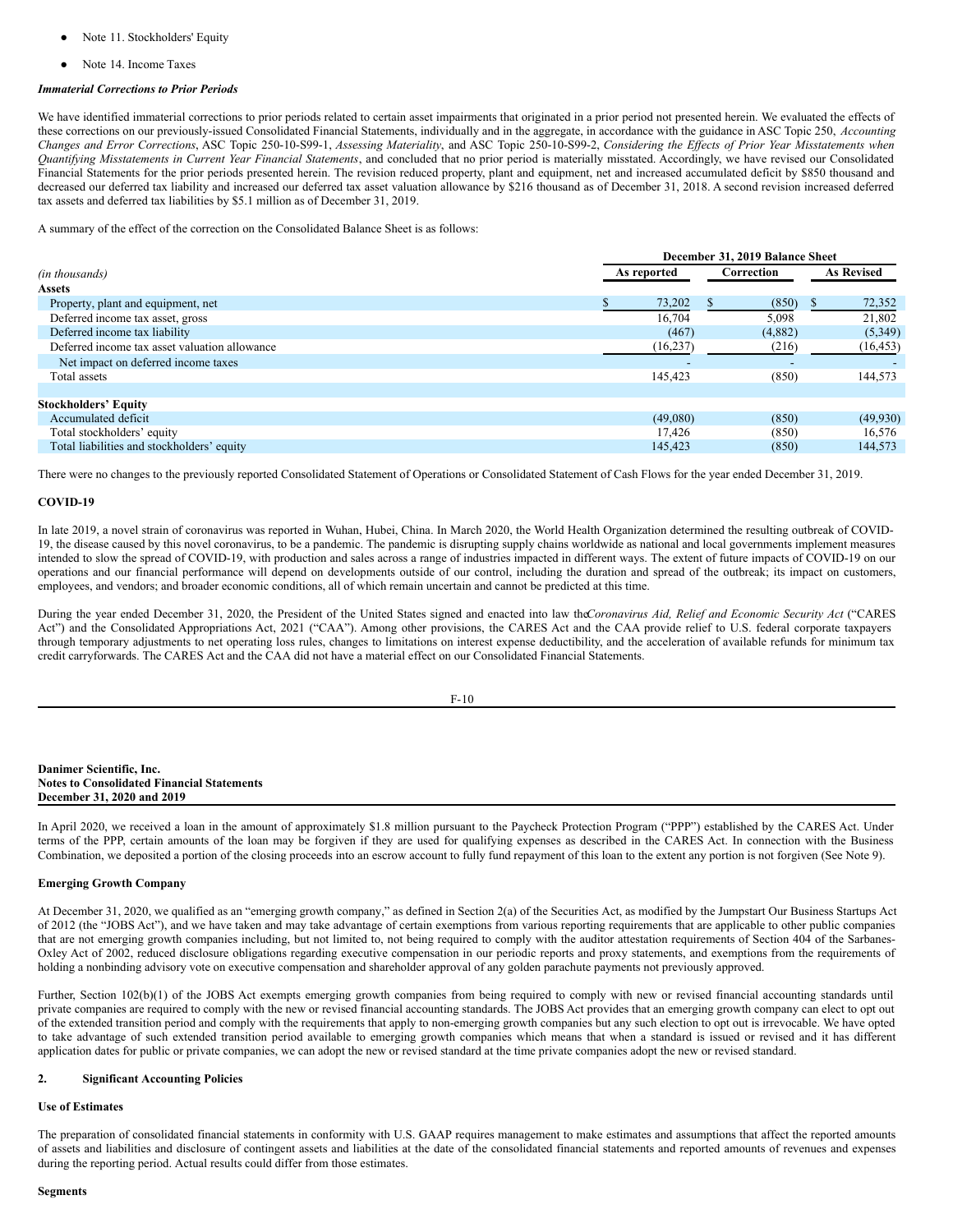Our chief operating decision maker ("CODM") is the Chief Executive Officer. The CODM reviews financial information presented on a consolidated basis for purposes of allocating resources and evaluating financial performance. We have one primary business activity and there are no segment managers who are held accountable for operating results at a level below the consolidated unit level. Accordingly, we have determined that we have one operating and reportable segment.

#### **Danimer Scientific, Inc. Notes to Consolidated Financial Statements December 31, 2020 and 2019**

Revenue by geographic areas is based on the location of the customer. Long-lived assets held outside the United States are immaterial. The following is a summary of revenue information by major geographic area:

|                     | Year Ended December 31, |        |   |        |
|---------------------|-------------------------|--------|---|--------|
| (in thousands)      |                         | 2020   |   | 2019   |
| Domestic            |                         | 24,964 | D | 16,987 |
| Germany             |                         | 12,157 |   | 6,696  |
| Belgium             |                         | 4,916  |   | 4,152  |
| Switzerland         |                         | 4.423  |   | 4,000  |
| All other countries |                         | 873    |   | 509    |
| Total revenue       |                         | 47,333 |   | 32.344 |

## **Cash and Cash Equivalents and Restricted Cash**

We consider all highly liquid investments with a maturity of three months or less when purchased to be cash equivalents. Cash and cash equivalents include cash or deposits with financial institutions and deposits in highly liquid money market securities. Deposits with financial institutions are insured by the Federal Deposit Insurance Corporation up to \$250,000. Bank deposits at times may exceed federally insured limits.

At December 31, 2020, amounts included in restricted cash were \$1.8 million paid into an escrow account in connection with the Business Combination to fund repayment, if required, of the PPP loan (see Note 9) and \$0.5 million related to amounts required under New Markets Tax Credit ("NMTC") debt agreements with various lenders. These amounts are classified as long-term as the restrictions will lapse when the related debt instruments are extinguished.

The following table provides a reconciliation of cash and cash equivalents and restricted cash reported within the Consolidated Balance Sheets that sum to the total of the same such amounts shown in the Consolidated Statements of Cash Flows.

|                                                     | December 31. |         |  |       |  |  |
|-----------------------------------------------------|--------------|---------|--|-------|--|--|
| (in thousands)                                      |              | 2020    |  | 2019  |  |  |
|                                                     |              |         |  |       |  |  |
| Cash and cash equivalents                           |              | 377,581 |  | 6,261 |  |  |
| Restricted cash                                     |              | 2.316   |  | 3.017 |  |  |
| Total cash and cash equivalents and restricted cash |              | 379,897 |  | 9.278 |  |  |

#### **Accounts Receivable**

We record accounts receivable at the stated amount of the transactions with our customers and we do not charge interest. The allowance for doubtful accounts is our best estimate of the amount of probable credit losses associated with our accounts receivable. We determine the allowance based on historical writeoff experience. Past-due balances are reviewed individually for collectibility. We charge off account balances against the allowance after we have exhausted all means of collection and we consider the potential for recovery to be remote. At December 31, 2020 and 2019, the allowance for doubtful accounts was not material.

| - |  |
|---|--|
|   |  |

**Danimer Scientific, Inc. Notes to Consolidated Financial Statements December 31, 2020 and 2019**

#### **Concentration of Risk**

Our accounts receivable at December 31, 2020 are concentrated with respect to five customers. Combined, these five customers collectively represent approximately 80% of total accounts receivable reflected in the accompanying Consolidated Balance Sheets as of December 31, 2020. Our accounts receivable at December 31, 2019 are concentrated with respect to three customers. These three customers collectively represent approximately 57% of total accounts receivable in the accompanying Consolidated Balance Sheet as of December 31, 2019.

For the year ended December 31, 2020, we had three customers that each individually accounted for more than 10% of revenue, representing 58% of total revenue. For the year ended December 31, 2019, four customers each individually accounted for more than 10% of revenue, representing 65% of total revenue.

## **Fair Value of Financial Instruments**

Fair value is defined as the price we would receive to sell an asset in a timely transaction or pay to transfer a liability in a timely transaction with an independent buyer in the principal market, or in the absence of a principal market, the most advantageous market for the investment or liability. A framework is used for measuring fair value utilizing a three-tier hierarchy that prioritizes the inputs to valuation techniques used to measure fair value. The hierarchy gives the highest priority to unadjusted quoted prices in active markets for identical assets or liabilities (Level 1) and the lowest priority to unobservable inputs (Level 3).

The three levels of the fair value hierarchy are as follows:

Level 1 Unadjusted quoted prices in active markets that are accessible at the measurement date for identical assets and liabilities;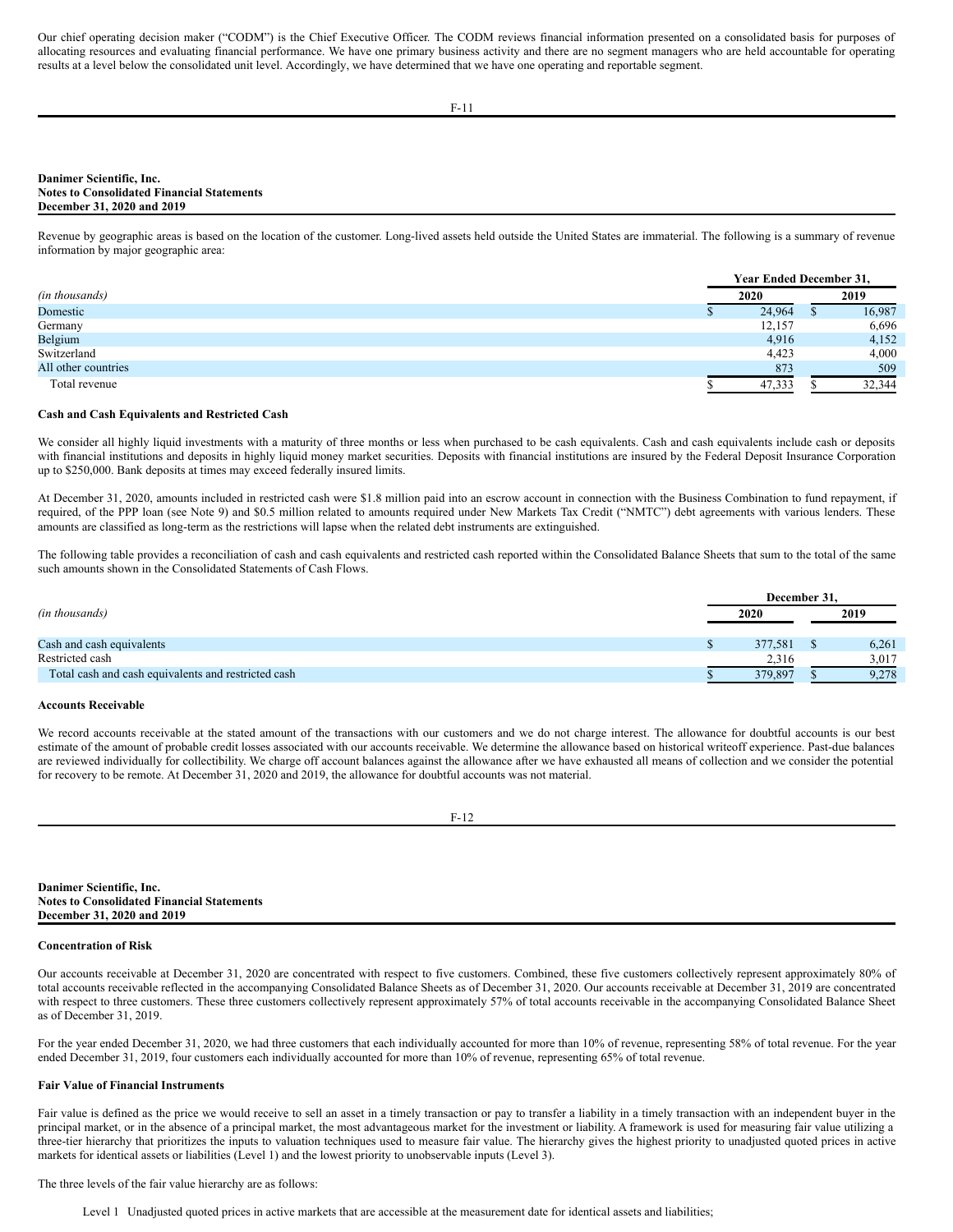- Level 2 Observable inputs other than quoted prices in active markets, such as quoted prices for similar assets and liabilities in active markets, quoted prices for identical or similar assets and liabilities in markets that are not active, or other inputs that are observable or can be corroborated by observable market data;
- Level 3 Unobservable inputs reflecting management's assumptions, consistent with reasonably available assumptions made by other market participants. These valuations require significant judgment.

The carrying amounts of our cash and cash equivalents and restricted cash were measured using quoted market prices in active markets and represent Level 1 investments. Our other financial instruments such as accounts receivable, accounts payable and accrued expenses, approximate their fair values due to their short maturities. The carrying value of our long-term debt instruments also approximates fair value due to their floating interest rates and/or short-term maturities (see Note 9). Our Private Warrants are classified as Level 3 financial instruments (see Note 10).

## **Inventories**

Inventories primarily consist of raw materials and finished products and are valued at the lower of cost or net realizable value. We determine cost using the average cost method. We review the carrying value of inventory on a periodic basis for excess or obsolete items based on historical turnover and assumptions about future product demand, and by analyzing the current selling price for purposes of accounting for inventory at the lower of cost or net realizable value. If we determine the quantities exceed the estimated forecast, that an item is obsolete, or the expected net realizable value upon sale is lower than the currently recorded cost, we record a write-down, charged to cost of revenue, to reduce the value of the inventory to its net realizable value and establish a new cost basis.

F-13

**Danimer Scientific, Inc. Notes to Consolidated Financial Statements December 31, 2020 and 2019**

## **Property, Plant and Equipment**

Property, plant and equipment are stated at cost, net of accumulated depreciation and amortization. Property, plant and equipment are depreciated using the straight-line method over the estimated useful lives of the assets, which range from three to forty years. Leasehold improvements are amortized over the shorter of their estimated useful lives or the related lease term of twenty years. Major property additions, replacements, and improvements that extend useful life are capitalized, while maintenance and repairs which do not extend the useful lives of the assets are expensed. Net gains or losses on equipment sales and other property dispositions are reflected in the Consolidated Statements of Operations as operating income or expense.

## **Intellectual Property**

Intellectual property represents patents initially measured at cost. The majority of the patents were purchased from another commercial corporation. Patent costs are amortized on a straight-line basis over the estimated remaining useful lives at acquisition of the applicable patents which range from 13 to 16 years. At both December 31, 2020 and 2019, the gross carrying value of intellectual property subject to amortization was approximately \$7.8 million. Accumulated amortization was approximately \$6.5 and \$6.0 million at December 31, 2020 and 2019, respectively. Amortization expense was \$0.5 million for each of the years ended December 31, 2020 and 2019 and is included in research and development costs in the Consolidated Statements of Operations. At December 31, 2020 and 2019, the intellectual property balance also includes \$0.5 and \$0.2 million, respectively, of costs deferred pending resolution of patent acceptance.

We expect amortization expense to be approximately \$0.5 million for each of the years ending December 31, 2021 and 2022 and \$0.3 million for the year ending December 31, 2023.

## **Impairment of Long-Lived Assets**

We evaluate long-lived assets, including property, plant and equipment and finite-lived intangibles, for impairment if events and circumstances indicate that the carrying amount of the assets may not be recoverable. If we determine that the carrying value of a long-lived asset may not be recoverable, we determine recoverability by comparing the carrying amount of the asset to the net future undiscounted cash flows that we expect the asset to generate. If the asset's carrying value exceeds undiscounted cash flows, we recognize an impairment charge equal to the amount by which the carrying amount exceeds the fair market value of the asset. There were no impairments recognized during the years ended December 31, 2020 and 2019.

## **Debt Financing Costs**

Debt financing costs related to long-term debt are reported as a direct deduction from that debt. Debt financing costs are amortized using the straight-line method which approximates the effective interest rate method over the term of the related debt. Amortization of debt financing costs is included in interest expense in the Consolidated Statements of Operations and was \$1.0 and \$1.3 million, respectively, for the years ended December 31, 2020 and 2019.

F-14

**Danimer Scientific, Inc. Notes to Consolidated Financial Statements December 31, 2020 and 2019**

#### **Revenue Recognition**

We recognize revenue from product sales and services in accordance with Financial Accounting Standards Board ("FASB") Accounting Standards Codification ("ASC") Topic 606, *Revenue from Contracts with Customers* ("ASC 606"). This standard applies to all contracts with customers, except for contracts that are within the scope of other standards, such as leases, insurance, collaboration arrangements and financial instruments. Under ASC 606, we recognize revenue when our customer obtains control of promised goods or services, in an amount that reflects the consideration that we expect to receive in exchange for those goods or services. To assess and determine when and how to recognize revenue, we perform the following five steps: (i) identify the contract(s) with a customer; (ii) identify the performance obligations in the contract; (iii) determine the transaction price; (iv) allocate the transaction price to the performance obligations in the contract; and (v) recognize revenue when (or as) the entity satisfies a performance obligation. We only apply the five-step model to contracts when it is probable that we will collect the consideration we are entitled to in exchange for the goods or services we transfer to the customer. At contract inception, once we determine that the contract is within the scope of ASC 606, we assess the goods or services promised within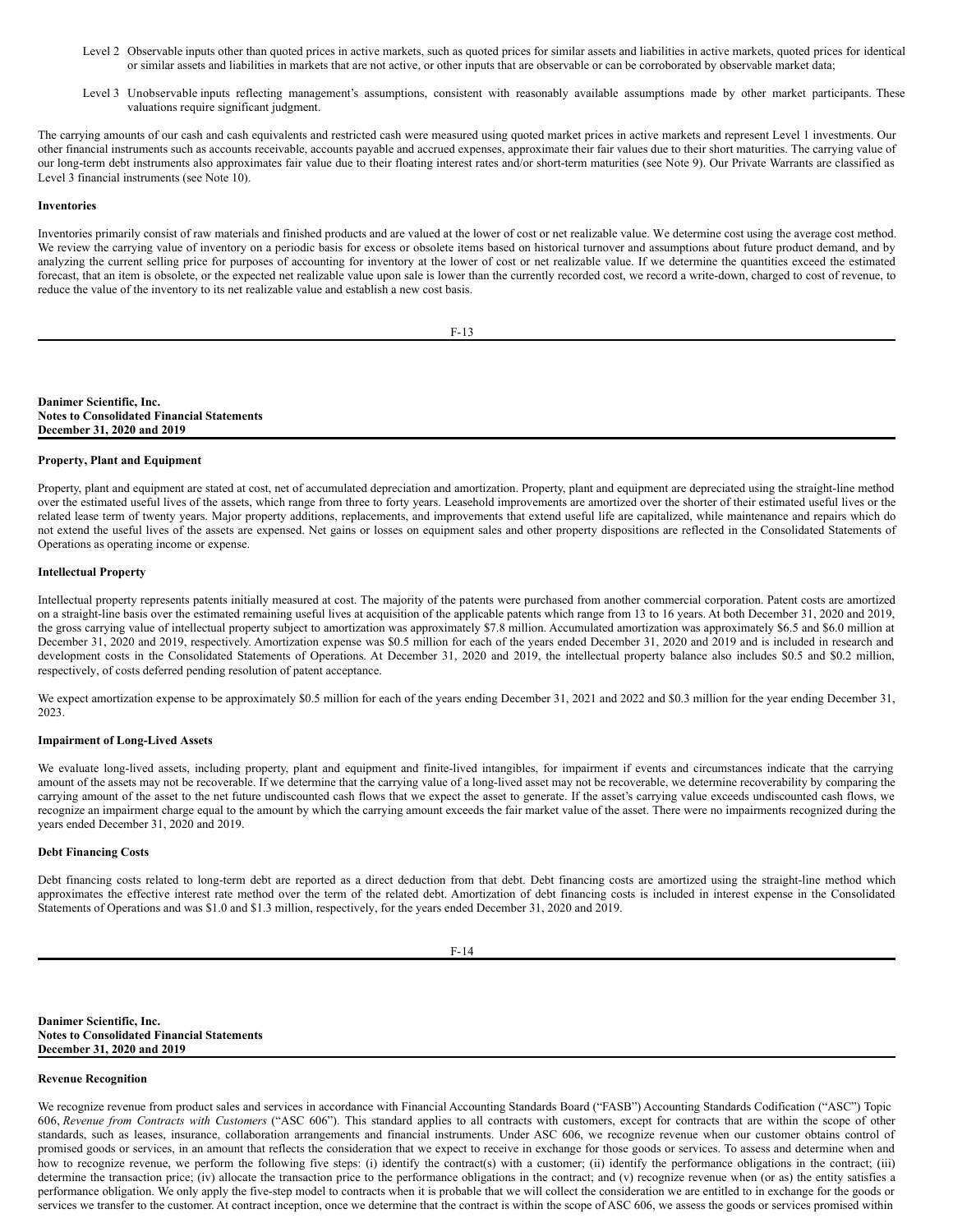each contract and determine which are performance obligations and assess whether each promised good or service is distinct. We then recognize as revenue the amount of the transaction price that is allocated to the respective performance obligation when (or as) the performance obligation is satisfied.

We derive our revenues primarily from: 1) product sales of developed compostable resins based on polylactic acid ("PLA"), polyhydroxyalkanoates ("PHA"), and other renewable materials; and 2) research and development ("R&D") services related to developing customized formulations of biodegradable resins based on PHA.

We generally produce and sell finished products, for which we recognize revenue upon shipment, which is typically when control of the underlying product is transferred to the customer and all other revenue recognition criteria have been met. Due to the highly specialized nature of our products, returns are infrequent, and therefore we do not estimate amounts for sales returns and allowances. We offer a standard quality assurance warranty related to the fitness of our finished goods. There are no forms of variable consideration such as discounts, rebates, or volume discounts that we estimate to reduce our transaction price.

R&D service revenues generally involve milestone-based contracts under which we work with a customer to develop a PHA-based specific solution designed to the customer's specifications, which may involve a single or multiple performance obligations. When an R&D contract has multiple performance obligations, we allocate the transaction price to the performance obligations utilizing a cost-plus approach to estimate the stand-alone selling price, which contemplates the level of effort to satisfy the performance obligations, and then allocate the transaction price to each of the performance obligations based on the relative percentage of the stand-alone selling price. We recognize revenue for these R&D services over time with progress measured utilizing an input method based on personnel costs incurred to date as a percentage of total estimated personnel costs for each performance obligation identified within the contract. Upon completion of the R&D services, the customers have an option to enter into long-term supply agreements with us for the product(s) that were developed within the respective contracts. We concluded these customer options were marketing offers, not separate performance obligations, since the options did not provide a material right to any of our customers.

We incur certain fulfillment costs that meet the criteria for capitalization in accordance with ASC 340. These costs are amortized to cost of revenue on a per pound basis as products are sold. For the year ended December 31, 2020, we charged \$0.2 million of fulfillment costs to cost of revenue. At December 31, 2020 and 2019, we had \$1.5 and \$0.8 million, respectively, of contract assets recorded related to these fulfillment costs.

F-15

**Danimer Scientific, Inc. Notes to Consolidated Financial Statements December 31, 2020 and 2019**

We recognize a contract liability if we receive consideration (or have the conditional right to receive consideration) in advance of performance, which only occurs with our R&D services contracts. At the inception of our R&D services contracts, customers generally pay consideration at the commencement of the agreement and at milestones as outlined in the contracts. The following table shows the significant changes in the contract liability balance for the years ended December 31, 2020 and 2019:

|                                 | December 31, |  |       |  |  |  |
|---------------------------------|--------------|--|-------|--|--|--|
| (in thousands)                  | 2020         |  | 2019  |  |  |  |
| Beginning balance               | 4,580        |  | 5,000 |  |  |  |
| Revenue recognized              | (4,405)      |  | (760) |  |  |  |
| Unearned consideration received | 2,280        |  | 340   |  |  |  |
| Ending balance                  | 2,455        |  | 4,580 |  |  |  |

Our accounts receivable generally have net 30 to net 60-day payment terms and we usually receive consideration in accordance with the payment terms of the contract. Accordingly, we do not provide customers significant financing as defined in ASC 606. As of December 31, 2020 and 2019, accounts receivable related to sales were \$6.3 and \$4.5 million, respectively.

We evaluate financial performance and make resource allocation decisions based upon the results of our single operating and reportable segment; however, we believe revenues by our primary revenue streams best depicts how the nature, amount, timing and certainty of our net sales and cash flows are affected by economic factors.

|                |      | <b>Years Ended December 31,</b> |    |        |  |  |  |  |  |      |
|----------------|------|---------------------------------|----|--------|--|--|--|--|--|------|
| (in thousands) |      | 2020                            |    |        |  |  |  |  |  | 2019 |
| Products       | - 13 | 40,692                          | ٨D | 26,862 |  |  |  |  |  |      |
| Services       |      | 6.641                           |    | 5.482  |  |  |  |  |  |      |
| Total revenue  |      | 47,333                          |    | 32,344 |  |  |  |  |  |      |

## **Cost of Revenue**

Direct costs of production and delivery (including raw materials, inbound and outbound freight, production and warehouse salaries and stock-based compensation, plant utilities, plant rent, depreciation, and other production-related expenditures) are charged to cost of revenue in the same period as the related revenue is recognized. Other direct incremental third-party costs related to our R&D contracts are charged to cost of revenue.

## **Stock-Based Compensation**

Awards to employees have been granted with both service-based only and market-based and service-based conditions that affect vesting. Service-based only awards have graded vesting features, usually over three-year periods. Expense associated with service-based only condition awards with graded vesting features is recognized on a straightline basis over the requisite service period. Expense associated with market-based and service-based vesting conditions is recognized on a straight-line basis over the longest of the explicit, implicit or derived service period term of the award. Stock-based compensation expense is recorded in the Consolidated Statements of Operations as follows:

|                                     |       | <b>Years Ended December 31.</b> |                  |  |  |  |  |
|-------------------------------------|-------|---------------------------------|------------------|--|--|--|--|
| (in thousands)                      | 2020  |                                 | 2019             |  |  |  |  |
| Cost of revenue                     | 126   |                                 | 76               |  |  |  |  |
| Selling, general and administrative | 3,313 |                                 | 5,036            |  |  |  |  |
| Research and development            | 206   |                                 | 159              |  |  |  |  |
| Total stock-based compensation      | 3.645 |                                 | 5.771<br>ا ہے ۔د |  |  |  |  |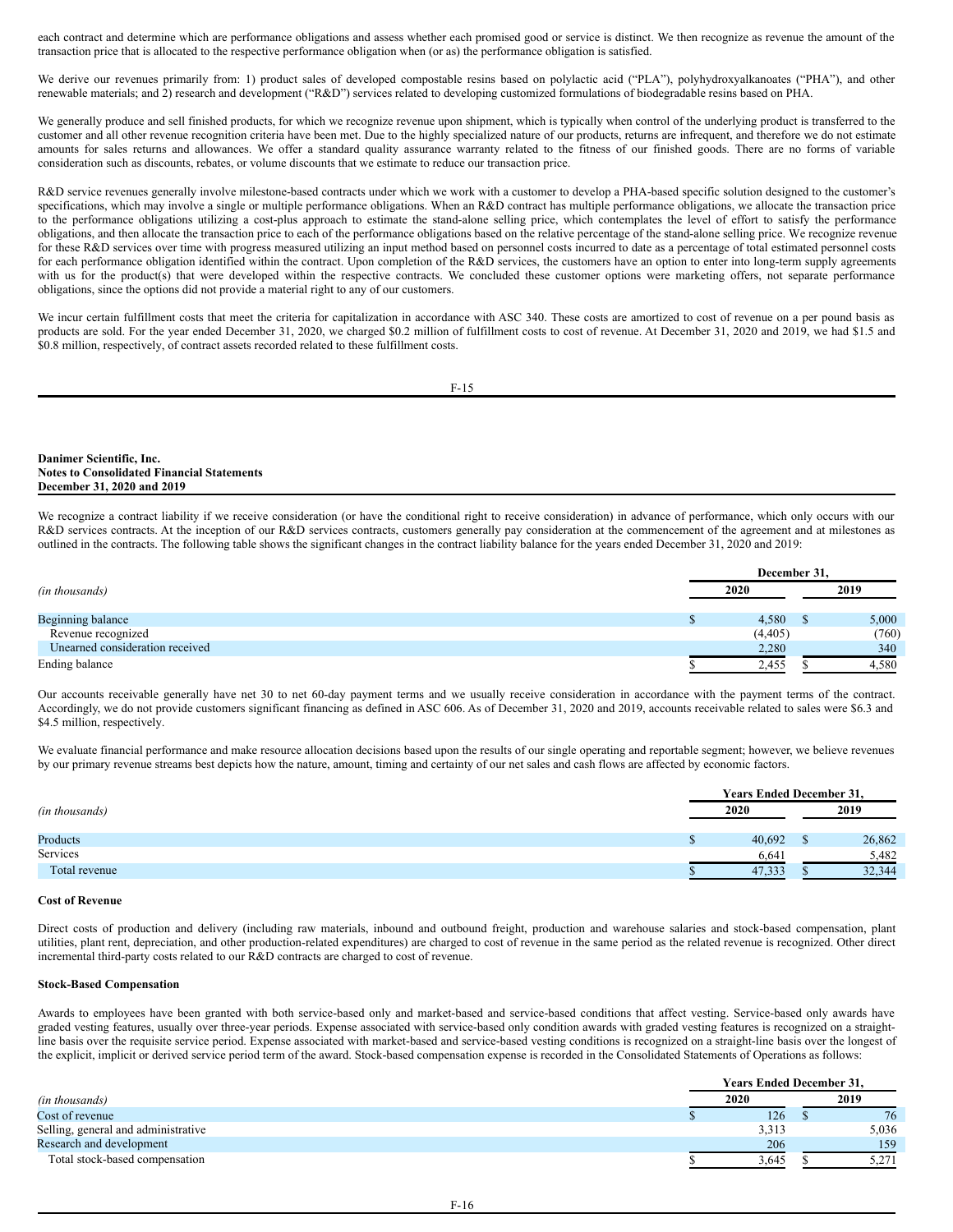### **Danimer Scientific, Inc. Notes to Consolidated Financial Statements December 31, 2020 and 2019**

Stock-based compensation awards have a contractual life that ranges from less than one year to ten years and are recognized in the Consolidated Financial Statements based on their grant date fair value. We estimate the fair value of each stock option award using an appropriate valuation method. We use a Black-Scholes option pricing model to value our service-based only option awards and a Monte Carlo simulation to value our market-based and service-based option awards. We use the resulting fair values for financial reporting purposes.

We estimate forfeitures and record compensation expense based on this estimate over the vesting periods of our equity compensation awards. If actual pre-vesting forfeitures differ from our estimated forfeitures, we record a true-up to ensure that expense is fully recognized for awards that have vested.

## **Advertising Costs**

We charge advertising costs to selling, general and administrative expense as incurred. Advertising costs were not material for the years ended December 31, 2020 and 2019, respectively, and are included as a component of selling, general and administrative expenses in the Consolidated Statements of Operations.

## **Research and Development Costs**

We charge research and development costs to expense as incurred. Research and development costs include salaries, depreciation, stock-based compensation, consulting and other external fees, and facility costs directly attributable to research and development activities and were \$7.9 and \$5.5 million for the years ended December 31, 2020 and 2019, respectively.

## **Income Taxes**

We are taxed as a corporation and as such use the asset and liability method of accounting for income taxes. We file consolidated income tax returns that include our subsidiary legal entities.

Under the asset and liability method, deferred tax assets and liabilities are recognized for the estimated future tax consequences attributable to differences between the financial statement carrying amounts of existing assets and liabilities and their respective tax bases. This method also requires the recognition of future tax benefits such as net operating loss carryforwards to the extent that realization of such benefits is more likely than not.

Deferred tax assets and liabilities are measured using enacted tax rates expected to apply to taxable income in the years in which those temporary differences are expected to be recovered or settled. The effect on deferred tax assets and liabilities of a change in tax rates is recognized in the period that includes the enactment date.

In the ordinary course of business, there may be transactions for which the ultimate tax outcome is uncertain. We assess uncertain tax positions in each of the tax jurisdictions in which we operate and account for the related financial statement implications. Unrecognized tax benefits are reported using the two-step approach, under which tax effects of a position are recognized only if it is more likely than not to be sustained and the amount of the tax benefit recognized is equal to the largest tax benefit that is greater than fifty percent likely of being realized upon ultimate settlement of the tax position.

F-17

**Danimer Scientific, Inc. Notes to Consolidated Financial Statements December 31, 2020 and 2019**

Determining the appropriate level of unrecognized tax benefits requires us to exercise judgment regarding the uncertain application of tax law. We would adjust the amount of unrecognized tax benefits when information became available or when an event occurred indicating a change would be appropriate. We would include interest and penalties related to any uncertain tax positions as part of income tax expense. We did not have any material uncertain tax positions or related interest or penalties for the years ended December 31, 2020 or 2019.

#### **Leases**

Operating leases are included in right of use assets and lease liabilities on the Consolidated Balance Sheets. The right of use assets and lease liabilities are recognized as the present value of the future lease payments over the lease term at commencement date, adjusted for lease incentives, prepaid or accrued rent, and unamortized initial direct costs, as applicable. Since most of the leases do not provide a readily determinable rate implicit in the lease, we use our incremental borrowing rate based on the information available at commencement date in determining the present value of future payments. Our incremental borrowing rate for a lease is the rate of interest we would have to pay on a collateralized basis to borrow an amount equal to the lease payments under similar terms. Our lease terms may include options to extend or terminate the lease, typically at our own discretion. We evaluate the renewal options at commencement and if they are reasonably certain of exercise, we include the renewal period in the lease term.

Lease costs associated with operating leases consist of both fixed and variable components. Expense related to fixed lease payments are recognized on a straight-line basis over the lease term. Variable payments, such as insurance and property taxes, are recorded as incurred and are not included in the initial lease liability. Lease costs are recorded in cost of revenue, research and development, and selling, general and administrative expenses based on the underlying use of the right of use assets.

### **Net (Loss) Earnings per Share**

We compute basic net loss per share by dividing net loss by the weighted-average number of common shares outstanding during the period.In accordance with the Amended and Restated Certificate of Incorporation and as a result of the Business Combination and reverse acquisition, we have retrospectively adjusted the weighted average shares outstanding prior to December 29, 2020 to give effect to the exchange ratio used to determine the number of shares of common stock into which Legacy Danimer common stock converted.

We compute diluted loss per share by dividing net loss by the weighted-average number of common shares outstanding during the period, including potentially dilutive ordinary shares from option exercises, employee share awards, and other dilutive instruments that have been issued. For periods where we have presented a net loss, such securities are excluded from the computation of diluted net loss per share as they would be anti-dilutive.

We excluded 13,332,661 and 6,812,762, respectively, of potentially dilutive shares from the computation of earnings per share for 2020 and 2019 as their effect would be antidilutive.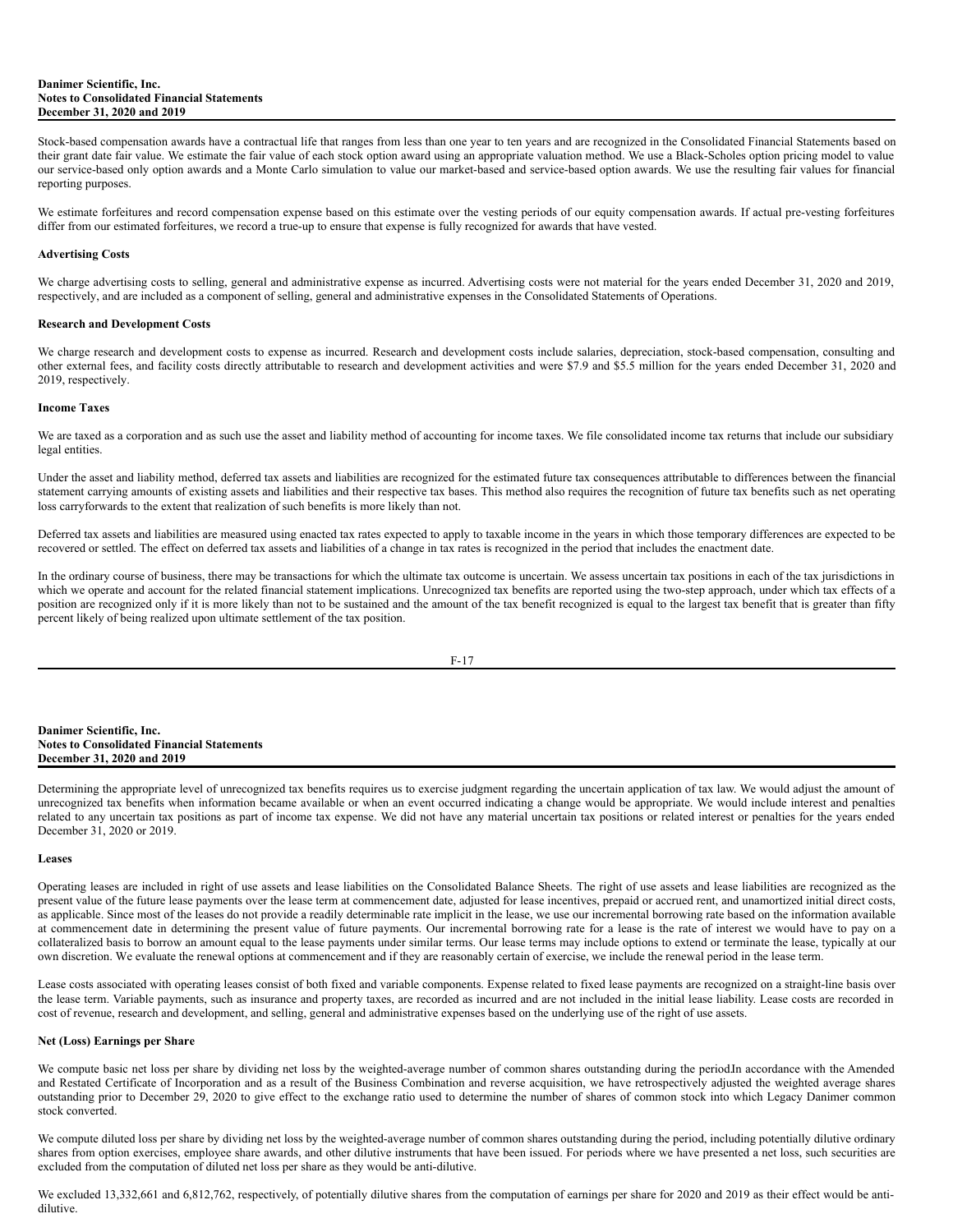#### **Recently Adopted Accounting Pronouncements**

Stock-Based Compensation - In November 2019, the FASB issued ASU 2019-08, Stock Compensation ("Topic 718") and Revenue from Contracts with Customers ("Topic *606").* ASU 2019-08 requires that an entity measure and classify share-based payment awards granted to a customer by applying the guidance in Topic 718. The amount recorded as a reduction of the transaction price is required to be measured on the basis of the grant-date fair value of the share-based payment award in accordance with Topic 718. The amendments in this update are effective for all entities for fiscal years beginning after December 15, 2019. There was no material impact on our Consolidated Financial Statements as a result of adopting this guidance.

*Stock-Based Compensation —* In June 2018, the FASB issued ASU 2018-07, *Improvements to Non-employee Share-Based Payment Accounting*. ASU 2018-07 expands the scope of Topic 718, *Compensation-Stock Compensation*, to include share-based payments issued to nonemployees for goods or services. Consequently, the accounting for sharebased payments to nonemployees and employees will be substantially aligned. ASU 2018-07 supersedes Subtopic 505-50, *Equity-Equity-Based Payments to Non-Employees*. The amendments in this update are effective for all entities for fiscal years beginning after December 15, 2019. There was no material impact on our Consolidated Financial Statements as a result of adopting this guidance.

F-18

**Danimer Scientific, Inc. Notes to Consolidated Financial Statements December 31, 2020 and 2019**

### **Recently Issued Accounting Pronouncements**

Financial Instruments - Credit Losses - In June 2016, the FASB issued ASU 2016-13, Financial Instruments - Credit Losses ("ASU 2016-13"). ASU 2016-13 requires entities to report "expected" credit losses on financial instruments and other commitments to extend credit rather than the current "incurred loss" model. These expected credit losses for financial assets held at the reporting date are to be based on historical experience, current conditions, and reasonable and supportable forecasts. This ASU will also require enhanced disclosures relating to significant estimates and judgments used in estimating credit losses, as well as the credit quality. ASU 2016-13 is effective for annual reporting periods beginning after December 15, 2022. We are currently evaluating the impact that this standard will have on the Consolidated Financial Statements.

Accounting for Income Taxes - In December 2019, the FASB issued ASU 2019-12, Income Taxes ("Topic 740"), to simplify the accounting for income taxes. The new guidance changes various subtopics of accounting for income taxes including, but not limited to, accounting for "hybrid" tax regimes, tax basis step-up in goodwill obtained in a transaction that is not a business combination, intraperiod tax allocation exception to incremental approach, ownership changes in investments, interim-period accounting for enacted changes in tax law, and year-to-date loss limitation in interim-period tax accounting. The guidance is effective for fiscal years beginning on or after December 15, 2021, with early adoption permitted. We are currently evaluating this new guidance to determine the impact it may have on the Consolidated Financial Statements.

#### **3. Business Combination**

On December 29, 2020, we consummated a business combination with Legacy Danimer pursuant to the Merger Agreement. Pursuant to ASC 805, for financial accounting and reporting purposes, Legacy Danimer was deemed the accounting acquirer, we were treated as the accounting acquiree, and the Business Combination was accounted for as a reverse recapitalization. Effectively, the Business Combination was treated as the equivalent of Legacy Danimer issuing stock for the net assets of Live Oak, accompanied by a recapitalization. Under this method of accounting, the historical financial statements of Legacy Danimer are our historical Consolidated Financial Statements. The net assets of Live Oak are stated at historical costs, with no goodwill or other intangible assets recorded in accordance with U.S. GAAP and are consolidated with Legacy Danimer's financial statements on the Closing Date. The shares and net loss per share available to holders of the Company's common stock prior to the Business Combination have been retroactively restated as shares and net loss per share, respectively, reflecting the exchange ratio established in the Merger Agreement as of the earliest period presented.

In connection with the Business Combination, Live Oak entered into subscription agreements with certain investors (the "PIPE Investors"), whereby it issued 21,000,000 shares of common stock at \$10.00 per share (the "Private Placement Shares") for an aggregate purchase price of \$210.0 million (the "Private Placement"), which closed simultaneously with the consummation of the Business Combination. Upon the closing of the Business Combination, the Private Placement Shares were automatically converted into shares of our common stock on a one-for-one basis.

The aggregate value of the consideration paid by Live Oak in the Business Combination was \$397.3 million, consisting of 39,726,570 shares of Live Oak Class A common stock valued at \$10.00 per share. In addition, pursuant to the Merger Agreement, we assumed all vested or unvested outstanding options to purchase common shares of Legacy Danimer under its 2016 Director and Executive Officer Stock Incentive Plan and 2016 Omnibus Plan along with options and warrants issued under Non-Plan Legacy Danimer Options and Warrants arrangements (see Notes 10, 11 and 12) and these instruments converted into options and warrants to purchase 6,315,924 shares of our common stock with no changes to the terms of the awards. We realized net proceeds after transaction costs of \$381.4 million from the Business Combination.

In connection with the Business Combination, we incurred direct and incremental costs of \$22.8 million related to the equity issuance, consisting primarily of investment banking, legal, accounting, and other professional fees, which were recorded against additional paid-in capital as a reduction of proceeds. We incurred additional financial advisory fees and compensation costs related to the Business Combination of \$4.3 million that have been included in selling, general and administrative expenses within the Consolidated Statements of Operations for the year ended December 31, 2020. Transaction costs of \$6.7 million were previously recorded in the legal acquirer's results and therefore are not reflected in the amounts discussed above.

F-19

**Danimer Scientific, Inc. Notes to Consolidated Financial Statements December 31, 2020 and 2019**

## *Earnout Shares*

The Legacy Danimer shareholders are entitled to receive up to an additional 6,000,000 shares of our common stock (the "Earnout Shares") if the volume-weighted average price ("VWAP") of our shares equals or exceeds the following prices for any 20 trading days within any 30 trading-day period (the "Trading Period") beginning on the six-month anniversary of the Closing Date of the Business Combination:

- During any Trading Period prior to December 29, 2023, 2,500,000 Earnout Shares upon the achievement of a VWAP price of at least \$15.00,
- During any Trading Period prior to December 29, 2025, 2,500,000 Earnout Shares upon the achievement of a VWAP price of at least \$20.00, and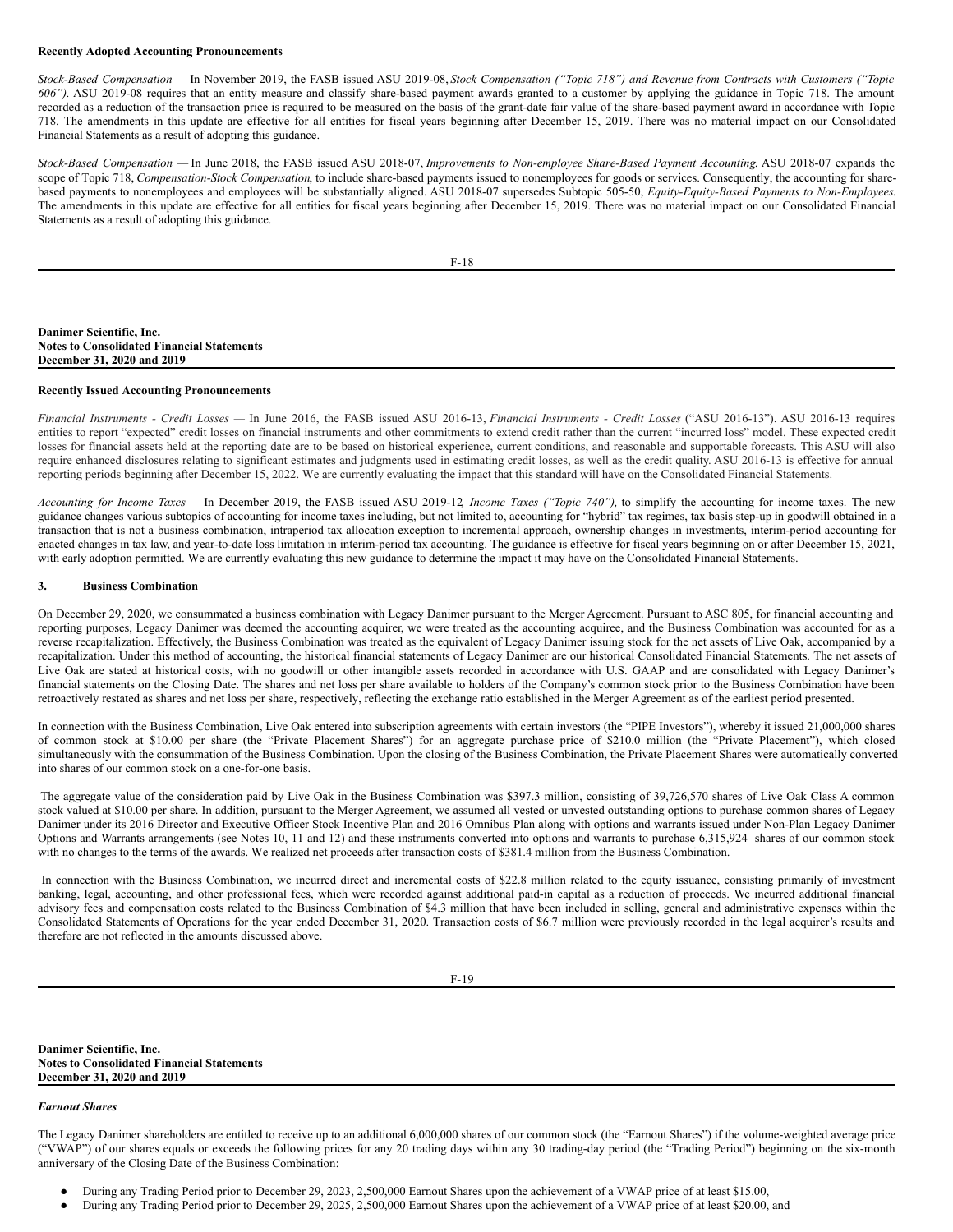● During any Trading Period prior to December 29, 2025, 1,000,000 Earnout Shares upon the achievement of a VWAP price of at least \$25.00.

The Earnout Shares are indexed to our equity and meet the criteria for equity classification. On the Closing Date, the fair value of the 6,000,000 Earnout Shares was \$140.9 million. We reflected the Earnout Shares in the Consolidated Balance Sheet at December 31, 2020 as a stock dividend by reducing additional paid-in capital, which was offset by the increase in additional paid-in capital associated with the Business Combination.

## **4. Inventories**

Inventories consisted of the following at December 31, 2020 and 2019:

|                                  |  |        | December 31, |                          |  |
|----------------------------------|--|--------|--------------|--------------------------|--|
| (in thousands)                   |  | 2020   |              | 2019                     |  |
|                                  |  |        |              |                          |  |
| Raw materials                    |  | 6,825  |              | 5,921                    |  |
| Work in progress                 |  | 133    |              | $\overline{\phantom{0}}$ |  |
| Finished goods and related items |  | 6,684  |              | 1,117                    |  |
| Total inventories                |  | 13,642 |              | 7,038                    |  |

## **5. Property, Plant and Equipment, net**

Property, plant and equipment, net, consisted of the following:

|                                           | <b>Estimated</b><br><b>Useful Life</b> |              | December 31, |    |           |
|-------------------------------------------|----------------------------------------|--------------|--------------|----|-----------|
| (in thousands)                            | (Years)                                |              | 2020         |    | 2019      |
| Land and improvements                     | 20                                     | $\mathbb{S}$ | 92           | -S | 77        |
| Leasehold improvements                    | Shorter of useful                      |              |              |    |           |
|                                           | life or lease term                     |              | 20,932       |    |           |
| <b>Buildings</b>                          | $15 - 40$                              |              | 2,089        |    | 1,812     |
| Machinery and equipment                   | $5 - 20$                               |              | 64,164       |    | 31,959    |
| Motor vehicles                            | $7-10$                                 |              | 693          |    | 675       |
| Furniture and fixtures                    | $7 - 10$                               |              | 221          |    | 196       |
| Office equipment                          | $3-10$                                 |              | 2,089        |    | 773       |
| Construction in progress                  | N/A                                    |              | 36,146       |    | 52,403    |
|                                           |                                        |              | 126,426      |    | 87,895    |
|                                           |                                        |              |              |    |           |
| Accumulated depreciation and amortization |                                        |              | (19,631)     |    | (15, 543) |
| Property, plant and equipment, net        |                                        |              | 106,795      |    | 72,352    |

F-20

**Danimer Scientific, Inc. Notes to Consolidated Financial Statements December 31, 2020 and 2019**

We reported depreciation and amortization expense within the Consolidated Statements of Operations as follows:

|                                     | <b>Years Ended December 31.</b> |       |  |       |
|-------------------------------------|---------------------------------|-------|--|-------|
| (in thousands)                      |                                 | 2020  |  | 2019  |
| Cost of revenue                     |                                 | 3,646 |  | 2,433 |
| Selling, general and administrative |                                 | 308   |  | 459   |
| Research and development            |                                 | 154   |  | 117   |
| Total depreciation expense          |                                 | 4.108 |  | 3.009 |

Construction in progress consists primarily of the conversion and build-out of our new facility in Winchester, Kentucky. Property, plant and equipment includes capitalized interest of \$5.1 and \$1.4 million as of December 31, 2020 and 2019, respectively. For the years ended December 31, 2020 and 2019, interest costs of \$3.7 and \$1.4 million, respectively, were capitalized to property, plant and equipment. At December 31, 2020, prepaid expenses and other current assets included \$0.8 million of equipment that we have classified as held for sale.

## **6. New Markets Tax Credit Transactions**

We have entered into financing arrangements under the New Markets Tax Credit ("NMTC") program with various unrelated third-party financial institutions (individually and collectively referred to as "Investors") during 2012, 2013 and 2019. The NMTC program was provided for in the Community Renewal Tax Relief Act of 2000 (the "Act") to induce capital investment in qualified lower income communities. The Act permits taxpayers to claim credits against their federal income taxes for up to 39% of qualified investment in the equity of the community development entities ("CDEs"). CDEs are privately managed investment institutions that are certified to make qualified low-income community investments.

These financing arrangements were structured with the Investors, their wholly owned investment funds ("Investment Funds") and their wholly owned CDEs in connection with our participation in qualified transactions under the NMTC program. In each of the financing arrangements, we loaned money (in the form of leverage loans) to the Investment Funds and the Investors invested in the Investment Funds. Each Investment Fund then contributed the funds from our loan and the Investor's investment to a CDE. Each CDE then loaned the contributed funds to a wholly owned subsidiary of the Company.

The Investors are entitled to substantially all of the benefits derived from the tax credits. The NMTC tax credits are subject to recapture for a compliance period of seven years. During the compliance period, we are required to comply with various regulations and contractual provisions that apply to the NMTC arrangements. We have agreed to indemnify the Investors for any losses or recaptures of the NMTCs until such time as our obligations to deliver tax benefits are relieved. We do not expect the maximum potential amount of future payments under this indemnification to exceed the face amount of the related debt, net of leverage loans receivable (see Note 7), totaling \$7.6 million at December 31, 2020**.** We believe that the likelihood of a required payment under this indemnification is remote. We do not anticipate any credit recaptures will be required in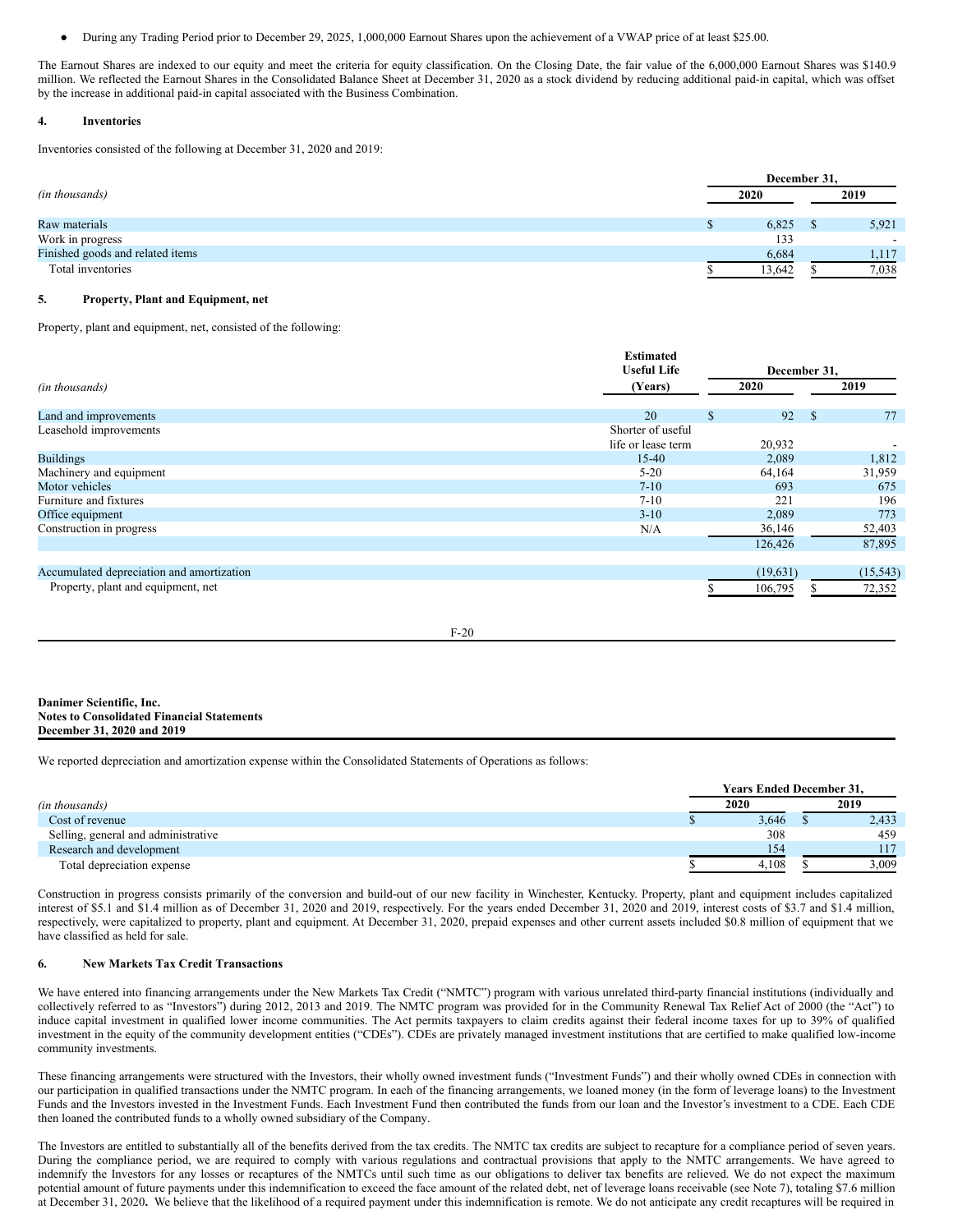connection with the financing arrangements. There have been no credit recaptures as of December 31, 2020. The arrangements also include a put/call feature which becomes enforceable at the end of the compliance periods whereby we may be obligated or entitled to repurchase the Investor's interests in each of the Investment Funds for a nominal amount or fair value. We believe the Investors will exercise their put options at the end of the compliance periods for each of the transactions for nominal amounts. The value attributed to the puts/calls is nominal.

We have determined that each NMTC financing arrangement contains a variable interest entity ("VIE"). The ongoing activities of the Investment Funds consist of collecting and remitting interest and fees and maintaining continued compliance with the NMTC program. The responsibility for performing these ongoing activities resides with the Investors. The Investors were also integral during the initial designs of the Investment Funds and created the structures that allow the Investors to monetize the tax credits available through the NMTC programs.

**Danimer Scientific, Inc. Notes to Consolidated Financial Statements December 31, 2020 and 2019**

Based on these circumstances, we concluded that we were not the primary beneficiary of each VIE and therefore we do not consolidate the VIEs. We record the loans we provided to the Investment Funds as leveraged loan receivables on the Consolidated Balance Sheets. (See Note 7). We include the loans we received from the CDEs within long-term debt in the Consolidated Balance Sheets (See Note 9).

We entered into a NMTC arrangement on July 23, 2012. The CDE related to this transaction loaned us \$27.0 million. For the first seven years after execution, we made interestonly payments on a quarterly basis with interest calculated annually at a weighted average interest rate of approximately 1.33%. A portion of the loans totaling \$1.0 million was paid in full on December 14, 2018. On July 31, 2019, after the seven-year recapture period had passed, we entered into a simultaneous transaction whereby the loans from the CDE were purchased for a nominal amount and the leverage loan receivable was extinguished, resulting in a net gain of \$5.6 million. We recorded this gain as nonoperating income in the Consolidated Statements of Operations.

We entered into a NMTC arrangement on September 30, 2013. The CDE related to this transaction loaned us \$20.0 million with a maturity date of September 30, 2037. We made interest only payments on a quarterly basis with interest calculated annually at 1.31%. In order to obtain the CDE's consent for the 2019 Term Loan, we placed \$0.4 million into an escrow account in March 2019 to fund principal payments coming due to the CDE in September 2020. On October 2, 2020, after the seven-year recapture period had passed, we entered into a simultaneous transaction whereby the loans from the CDE were purchased for a nominal amount and the leverage loan receivable was extinguished, resulting in a net gain of \$5.3 million. We recorded this gain as nonoperating income in the Consolidated Statements of Operations.

We entered into a NMTC arrangement on April 25, 2019. The CDE related to this transaction loaned us \$9.0 million with a maturity date of September 30, 2048. We make interest only payments on a quarterly basis with interest calculated annually at 1.96%.

We entered into a NMTC arrangement on November 7, 2019. The CDE related to this transaction loaned us \$12.0 million with a maturity date of November 7, 2039. We make interest only payments on a quarterly basis with interest calculated annually at 1.06%.

Certain funds related to these NMTC arrangement are restricted for specific use during the compliance periods and these funds are reflected as restricted cash in the Consolidated Balance Sheets.

## **7. Leverage Loans Receivable**

As part of our NMTC transactions (see Note 6), we have made leverage loans as follows:

- Leverage loan receivable from Meredian Bioplastics Investment Fund, LLC for \$20.5 million; the loan was scheduled to mature July 22, 2042. Payments of interest were due quarterly, with interest calculated at 1%, from inception through July 23, 2019. Principal payments were to begin after July 23, 2019, if certain NMTC compliance requirements had not been met and the loan remained outstanding. This leverage loan was extinguished on July 31, 2019 (see Note 6).
- Leverage loan receivable from Danimer Bioplastics Investment Fund, for \$14.3 million; the loan matures September 30, 2037. Payments of interest were due quarterly, with interest calculated at 1%, from December 31, 2013, through September 30, 2020. Principal payments were to begin after October 1, 2020, if certain NMTC compliance requirements had not been met and the loan remained outstanding. This leverage loan was extinguished on October 2, 2020 (see Note 6).
- Leverage loan receivable from Danimer Bainbridge Investment Fund, LLC for \$6.3 million; the loan matures September 30, 2048. Payments of interest are due quarterly, with interest calculated at 2%, from inception through April 25, 2026. Principal payments will begin after April 25, 2026 if certain NMTC compliance requirements are not met and the loan remains outstanding.
- Leverage loan receivable from Twain Investment Fund 427, LLC for \$5.6 million; the loan matures on November 7, 2039. Payments of interest are due quarterly, with interest calculated at 1.08% from inception through November 7, 2026. Principal payments will begin after November 7, 2026 if certain NMTC compliance requirements are not met and the loan remains outstanding.
- Leverage loan receivable from Twain Investment Fund 428, LLC for \$1.6 million; the loan matures on November 7, 2039. Payments of interest are due quarterly, with interest calculated at 1.08% from inception through November 7, 2026. Principal payments will begin after November 7, 2026 if certain NMTC compliance requirements are not met and the loan remains outstanding.

If NMTC compliance requirements are met, the balance of each outstanding leverage loan will be forgiven upon extinguishment of each debt instrument related to the respective NMTC agreements.

**Danimer Scientific, Inc. Notes to Consolidated Financial Statements December 31, 2020 and 2019**

## **8. Accrued Liabilities**

The components of accrued liabilities were as follows:

|                | December | - -<br>J., |
|----------------|----------|------------|
| (in thousands) | 2020     | 2019       |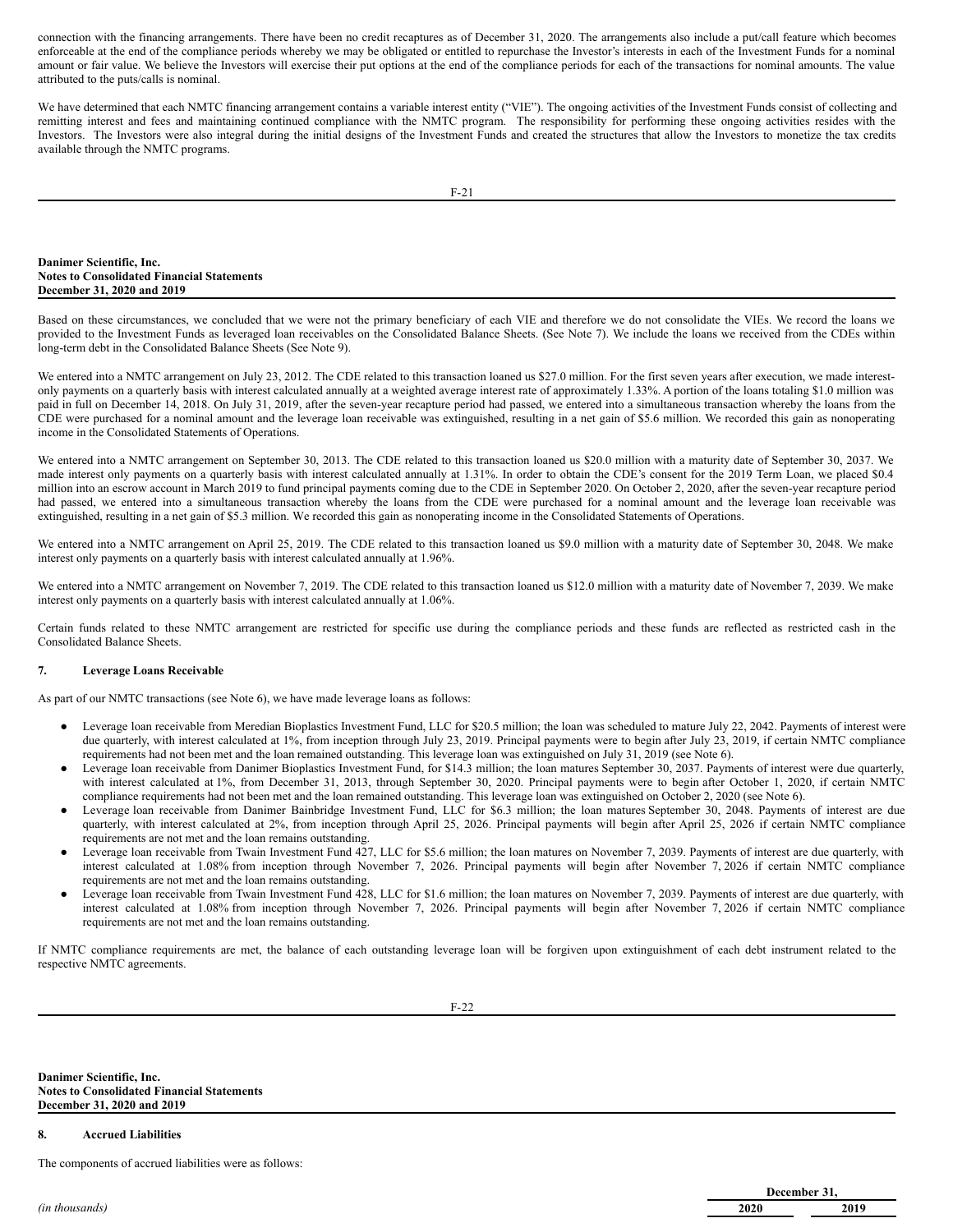| Compensation and related expenses      | 5.395 | 1,023 |
|----------------------------------------|-------|-------|
| Legal settlement                       | 1,250 | 5,500 |
| Transaction costs and other legal fees | 1,293 | 181   |
| Construction in progress expenditures  | 53    | 2.774 |
| Other                                  | 751   | 246   |
| Total accrued liabilities              | 9.220 | 9.724 |

## **9. Long-Term Debt**

The components of long-term debt were as follows:

|                                                                                                  |          | December 31. |         |  |
|--------------------------------------------------------------------------------------------------|----------|--------------|---------|--|
| (in thousands)                                                                                   | 2020     |              | 2019    |  |
| 2019 Term Loan                                                                                   | 27,000   |              | 28,500  |  |
| 2019 Subordinated Term Loan                                                                      | 10.171   |              | 10,000  |  |
| <b>NMTC</b> Notes                                                                                | 21,000   |              | 41,000  |  |
| Paycheck Protection Program loan                                                                 | 1,776    |              |         |  |
| Convertible Debt                                                                                 |          |              | 8,267   |  |
| Vehicle and Equipment Notes                                                                      | 329      |              | 395     |  |
| Mortgage Notes                                                                                   | 266      |              | 289     |  |
| Total                                                                                            | 60.542   |              | 88,451  |  |
| Less: Total unamortized debt issuance costs                                                      | (3.955)  |              | (4,779) |  |
| Less: Unamortized debt discount                                                                  |          |              | (616)   |  |
| Less: Current cash maturities of \$27,140, net of current portion of debt issuance costs in 2020 | (25,201) |              | (9,277) |  |
| Total long-term debt                                                                             | 31,386   |              | 73,779  |  |

## **2019 Term Loan**

In March 2019, we entered into a credit agreement ("2019 Term Loan") for a \$30 million term loan maturing on October 13, 2023. Principal payments are due in quarterly payments of \$375,000 beginning April 1, 2019 with the outstanding principal balance due at maturity. Annual payments of principal are also due if we generate "excess cash flow", as defined in the agreement. The 2019 Term Loan is secured by all real and personal property of Danimer Scientific Holdings, LLC ("DSH") and its subsidiaries. The 2019 Term Loan provides for financial covenants including a maximum capital expenditures limit, leverage ratio and fixed charge coverage ratio, each of which becomes more restrictive over time.

F-23

**Danimer Scientific, Inc. Notes to Consolidated Financial Statements December 31, 2020 and 2019**

In July 2020, we modified the 2019 Term Loan such that the applicable margin in the interest rate formula (formerly calculated as the greater of (a) 2.25% or (b) Three month LIBOR, plus 4.5%) changed from 4.5% to a five-level tiered amount ranging from 4.5% if the consolidated senior leverage ratio, as defined in the Term Loan, is less than 1.5, to as high as 6.35% if the consolidated senior leverage ratio is greater than 2.25. When the amendment was executed, the applicable margin was 6.35% and will remain at 6.35% until the first day of the first full fiscal quarter after the delivery of the annual audited financial statements for the year ending December 31, 2020. Thereafter, the applicable margin will be adjusted on a quarterly basis.

On December 31, 2020, we delivered noticed to lender that the 2019 Term Loan would be voluntarily prepaid in the total amount of \$27.7 million including the outstanding principal amount of \$27.0 million, a prepayment fee of \$0.5 million along with \$0.2 million in accrued unpaid interest. Since we repaid the 2019 Term Loan before the due date of the 2020 fourth quarter compliance certificate, we were not required to assess financial covenant compliance as of December 31, 2020.

## **2019 Subordinated Term Loan**

In March 2019, we entered into a subordinated second credit agreement ("Subordinated Term Loan") for \$10 million in term loans consisting of two loans in the amounts of \$5.5 million and \$4.5 million. The terms of the two loans are essentially the same. The term loans mature on February 13, 2024 and require monthly interest only payments, with the outstanding principal balance due at maturity. The base interest rate is the "Prime Rate" as quoted by the Wall Street Journal (adjusted each calendar quarter; 3.25% and 4.75% at December 31, 2020 and 2019, respectively) plus 2.75%. We have the option to pay up to two percent  $(2%)$  in any interest payable in any fiscal quarter by adding such interest payment to the principal balance of the related note ("PIK Interest"). During the year ended December 31, 2020, we used the PIK Interest option and an additional \$171,000 was included in the principal balance at December 31, 2020. The Subordinated Term Loan is secured by all real and personal property of DSH and its subsidiaries but is subordinated to all other existing lenders.

The Subordinated Term Loan provides for financial covenants including a maximum capital expenditures limit, leverage ratio, fixed charge coverage ratio and adjusted EBITDA, certain of which become more restrictive over time. At December 31, 2020, we were in compliance with all financial covenants.

In connection with the terms of the Subordinated Term Loan, the lender purchased 16,667 shares of Legacy Danimer common stock for approximately \$1.0 million. The lender had the option to require us to repurchase the shares at the original issue price at the earlier of 1) repayment in full of the outstanding balance of the loan, 2) March 14, 2025 or 3) a change in control of the Company, as defined. On December 29, 2020, as part of the Business Combination, the lender's shares were exchanged for our shares based on the exchange ratio established in the Merger Agreement.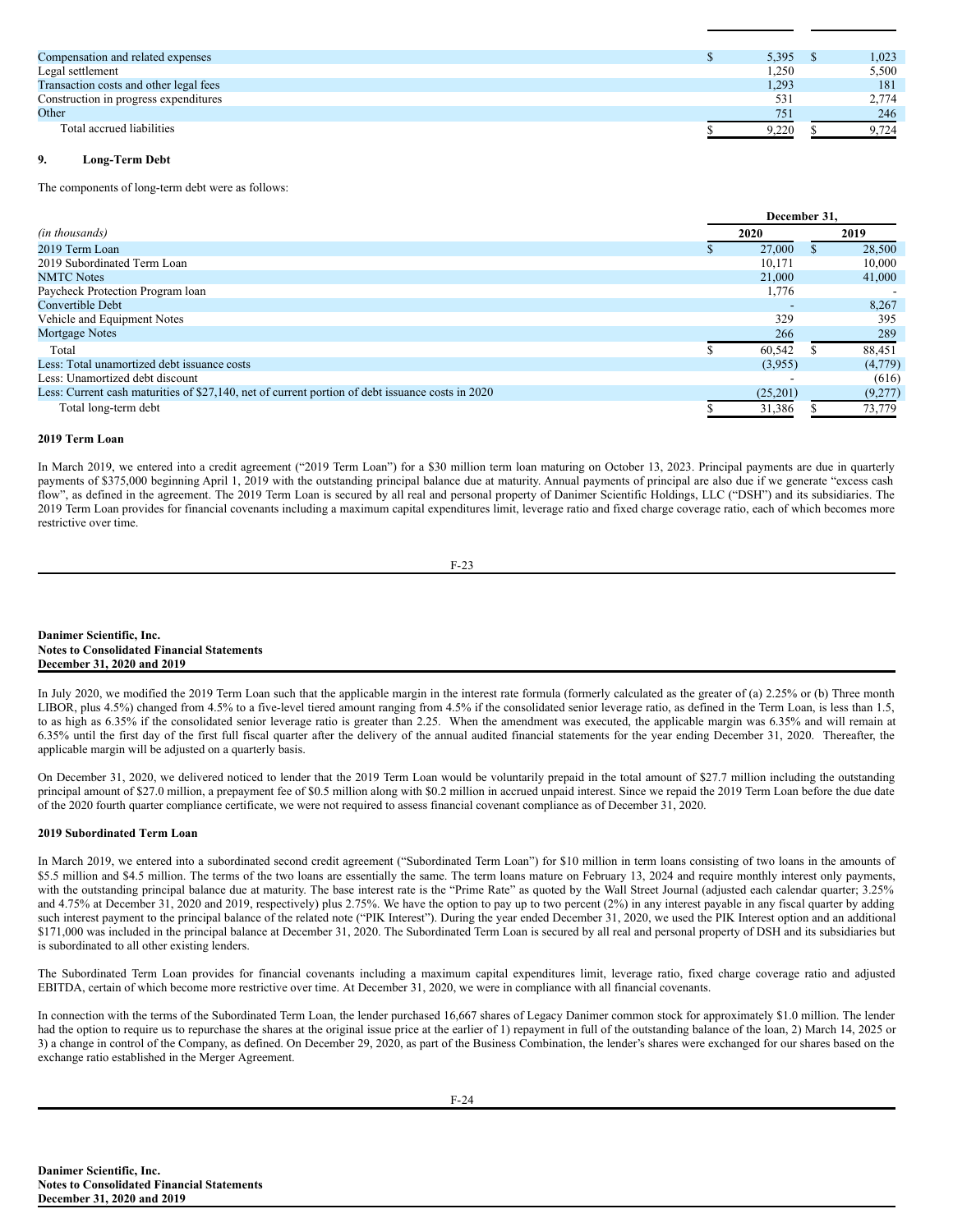## **NMTC Notes**

NMTC Notes were comprised of the following and are discussed further in Note 6:

|                                 |                      | December 31.             |        |
|---------------------------------|----------------------|--------------------------|--------|
| (in thousands)                  | <b>Issuance Date</b> | 2020                     | 2019   |
| AmCREF Fund 51 notes            | November 7, 2019     | 12,000                   | 12,000 |
| Carver Development CDE VI notes | April 25, 2019       | 7.000                    | 7,000  |
| ST CDE LXII note                | April 25, 2019       | 2,000                    | 2,000  |
| OLICI Note A note               | September 30, 2013   | $\overline{\phantom{a}}$ | 14.734 |
| <b>OLICI</b> Note B note        | September 30, $2013$ | $\overline{\phantom{0}}$ | 5,266  |
| Total NMTC notes                |                      | 21,000                   | 41,000 |

## **Convertible Debt**

In January 2020, we issued convertible notes payable with an aggregate principal amount of \$2.3 million and in November and December 2019, we issued convertible notes payable with an aggregate principal amount of \$8.3 million. We used the net proceeds from the issuances primarily for general corporate purposes. These convertible notes were issued at a 4% discount and bear an annual interest rate of 8%, payable monthly. The notes contained an option for us to capitalize and add any interest payments to the principal amount of the notes as PIK Interest. Such PIK Interest bore the same interest rate as the original principal of the notes. Each convertible note matured on the later of the one-year anniversary of the issuance date and the date on which we received an equity investment in an amount sufficient to effectuate the payment in full of all unpaid principal and unpaid accrued interest on all of the convertible notes. The convertible notes were convertible into shares of Legacy Danimer common stock at the option of the holder by dividing the amount of principal and accrued interest due under the note by the lesser of (i) \$60 and (ii) the price per share at which shares of equity securities were offered in the then most recent stock offering. The convertible notes were subordinated to the 2019 Term Loan and 2019 Subordinated Term Loan and any other bank financing. The value of the debt discount associated with the conversion features was calculated to be \$0.4 million and was being amortized to interest expense over the life of the notes. We recognized interest expense relating to the discount of \$0.4 million for the year ended December 31, 2020.

Our convertible debt included accounting conversion prices that create an embedded beneficial conversion feature ("BCF") pursuant to the guidelines established by ASC Subtopic 470-20, *Debt with Conversion and Other Options*. The BCF of a convertible security is normally characterized as the convertible portion or feature of the security that provides a rate of conversion that is in-the-money at the commitment date. We recorded a BCF related to the issuance of a convertible security at issuance.

The BCF of a convertible note is measured based on the intrinsic value of the stated conversion price compared to the accounting conversion price. That amount is allocated to the BCF as a reduction to the carrying amount of the convertible note and is credited to additional paid-in-capital. The debt discount created is amortized to interest expense over the life of the note using the straight-line method, which approximates the effective interest method. The intrinsic value of the beneficial conversion feature resulting from the market price of our common stock in excess of the conversion price was approximately \$0.4 million on the date of issuance for all convertible debt issuances. We recognized interest expense relating to the BCF of \$0.4 million for the year ended December 31, 2020.

$$
F-25
$$

## **Danimer Scientific, Inc. Notes to Consolidated Financial Statements December 31, 2020 and 2019**

In August 2020, we issued an additional \$0.4 million of convertible notes under terms similar to those discussed above; however, these notes were not issued at a discount. These notes were convertible into shares of Legacy Danimer common stock at the option of the holder by dividing the amount of principal and accrued interest due under the note by the lesser of (i) \$63 and (ii) the price per share at which shares of equity securities were offered in the then most recent stock offering.

In September 2020, a noteholder converted its note with a principal plus accrued interest balance of \$0.7 million into 10,912 shares of Legacy Danimer common stock (99,932 shares of Live Oak stock as retroactively restated) based on a conversion price of \$60 per share as defined in the applicable debt agreement.

Immediately prior to the closing of the Business Combination, all noteholders converted their outstanding debt into 184,157 shares of Legacy Danimer common stock based on the terms described above. The Legacy Danimer shares were then exchanged for 1,686,507 shares of Live Oak Class A common stock based on the exchange ratio established in the Merger Agreement.

## **Paycheck Protection Program Loan**

In April 2020, we received \$1.8 million under the Paycheck Protection Program (the "PPP Loan"). The PPP Loan has a two-year term and bears interest at a rate of 1.0% per annum. Monthly principal and interest payments were deferred for six months after the date of disbursement. The promissory note issued in connection with the PPP Loan contains events of default and other provisions customary for a loan of this type. The PPP Loan was used to retain employees, as well as for other permitted uses under the terms and conditions of the PPP Loan. Under the CARES Act, we were eligible to apply for forgiveness of certain amounts of the loan proceeds under the conditions of the PPP loan program. On December 11, 2020, we submitted an application for forgiveness of the PPP loan and the lender is reviewing such application for submission to the Small Business Administration ("SBA") for final approval. However, we cannot provide assurance that we will be eligible for loan forgiveness or that any amount of the PPP loan will ultimately be forgiven.

In connection with the Business Combination, we entered into an Escrow Agreement with the PPP lender and on the Closing Date deposited \$1.8 million in escrow representing the principal, accrued interest, and escrow fee to pay the loan in full. Should the SBA ultimately determine that any amounts are forgivable, such funds would be returned to the Company by the escrow agent. We have classified amounts in escrow as restricted cash in the 2020 Consolidated Balance Sheet.

## **Vehicle and Equipment Notes**

We have thirteen vehicle and equipment notes outstanding at December 31, 2020 primarily relating to motor vehicles and warehouse equipment. The notes bear interest at rates ranging from 5.11% to 8.49% and monthly payments ranging from \$361 to \$1,253.

### **Mortgage Notes**

We have two mortgage notes secured by residential property with monthly payments ranging from \$1,474 to \$1,841. The notes bear interest at 6.5% and 5.99% with maturity dates of March 2022 and October 2023, respectively, when any outstanding principal balances are due.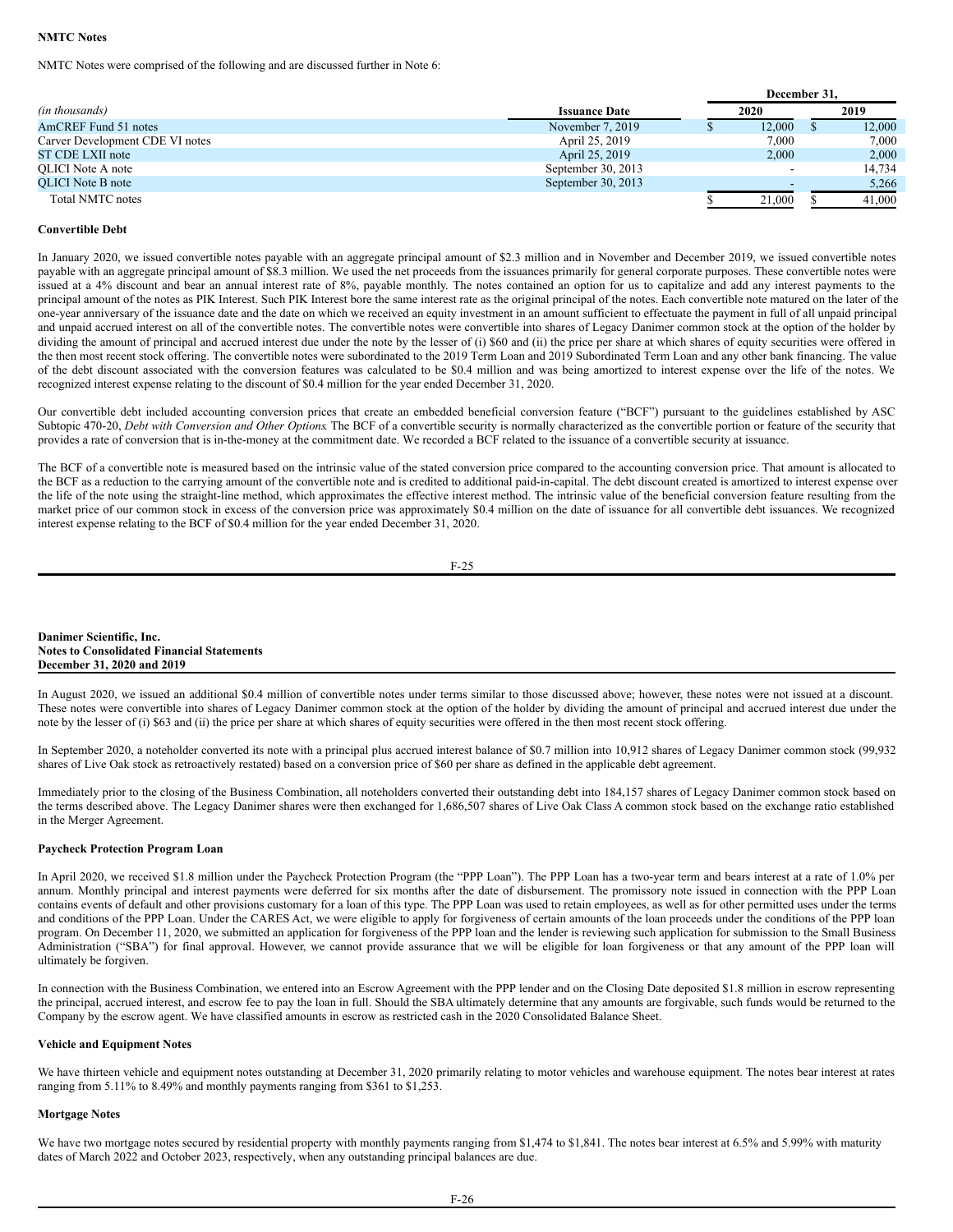### **Original Term Loan**

We had previously entered into a credit agreement for a term loan with an original principal balance of \$9.0 million that matured October 2027. The agreement required monthly principal and interest payments with interest calculated based on the Wall Street Journal prime rate (adjusted each calendar quarter) plus 1.75%. The note was secured by substantially all business assets of Legacy Danimer as well as the partial guaranty of the U.S. Department of Agriculture. This term loan was paid off in March 2019 with proceeds from the 2019 Term Loan in the amount of \$6.1 million. In connection with the extinguishment of the Original Term Loan, we wrote off \$0.3 million of debt issuance costs, which was included in interest expense in the 2019 Consolidated Statement of Operations.

## **Note Payable – Other**

At December 31, 2018, we had a note payable outstanding in the amount of \$4.5 million to an entity that was due in April 2020. The note bore interest at 12% and was secured by certain cash and equipment. This note was paid off in March 2019 with proceeds from the 2019 Term Loan in the amount of \$4.4 million.

#### **Notes Payable – Stockholders**

At December 31, 2018, we had seven notes to various of our stockholders with interest rates on the notes ranging from 5% to 10%. Interest on the notes was payable monthly with the principal balance due in various months in 2019 and 2020. These notes were paid off in March 2019 with proceeds from the 2019 Term Loan in the amount of \$3.1 million.

As of December 31, 2020, the future cash maturities of long-term debt are as follows:

#### *(in thousands)* **Amount**

| <b>Year Ended December 31,</b> |        |
|--------------------------------|--------|
| 2021                           | 27,140 |
| 2022                           | 2,116  |
| 2023                           | 73     |
| 2024                           | 10,207 |
| 2025                           | 6      |
| Thereafter                     | 21,000 |
| Total future maturities        | 60,542 |

Since continued compliance through the seven-year period is necessary, the NMTC notes (see Note 7) are included in the "thereafter" category of the debt maturity schedule shown above. In addition, on December 31, 2020, we entered into an agreement with our lender to prepay the outstanding balance of the 2019 Term Loan in January 2021. Accordingly, the outstanding principal relating to this indebtedness in the amount of \$27.0 million has been classified as a current maturity in the accompanying Consolidated Balance Sheet at December 31, 2020.

F-27

**Danimer Scientific, Inc. Notes to Consolidated Financial Statements December 31, 2020 and 2019**

### **10. Private Warrant Liability**

At the Closing Date, there were 6,000,000 outstanding Private Warrants to purchase shares of our common stock that were issued by Live Oak in connection with our initial public offering. Each Private Warrant entitles the holder to purchase one share of our common stock at a price of \$11.50 per share, subject to adjustments. The Private Warrants are exercisable at any time after May 7, 2021, and we do not have any right to compel the exercise or redemption of the Private Warrants. The Private Warrants are not transferable, assignable, or saleable until after January 28, 2021. If the Private Warrants are transferred, assigned, or sold to other than the Sponsor or its permitted transferee, they become Public Warrants (as defined in Note 11). On December 28, 2025, any remaining outstanding Private Warrants will expire.

The Private Warrants meet the definition of a derivative instrument under ASC Subtopic 815-40 and are reported as liabilities in the Consolidated Balance Sheet at December 31, 2020 since the warrants do not meet the criteria for equity classification. Therefore, we report these Private Warrants at their fair value on our Consolidated Balance Sheets with changes in the fair value of the Private Warrants recorded as a non-cash charge or gain in our Consolidated Statements of Operations. The Private Warrants are Level 3 financial instruments. A rollforward of the private warrant liability is below, in thousands:

| Balance at December 31, 2019              |           |
|-------------------------------------------|-----------|
| Initial valuation on December 29, 2020    | (86, 580) |
| Gain on remeasurement of private warrants | 3.720     |
| Balance at December 31, 2020              | (82, 860) |

The table below sets forth the inputs to our Black-Scholes models and the fair values of the Private Warrants we calculated.

|                                    |  | December 31,<br>2020 |  | December 29, |  |
|------------------------------------|--|----------------------|--|--------------|--|
|                                    |  |                      |  | 2020         |  |
| Fair value determined per warrant  |  | 13.81                |  | 14.43        |  |
| Share price of our common stock    |  | 23.51                |  | 24.20        |  |
| Expected annual dividend yield (1) |  | $0.0\%$              |  | $0.0\%$      |  |
| Expected volatility (2)            |  | 40%                  |  | 40%          |  |
| $Risk-free rate (3)$               |  | $0.36\%$             |  | 0.37%        |  |
| Expected terms (years) (4)         |  | 4.99                 |  | 5.00         |  |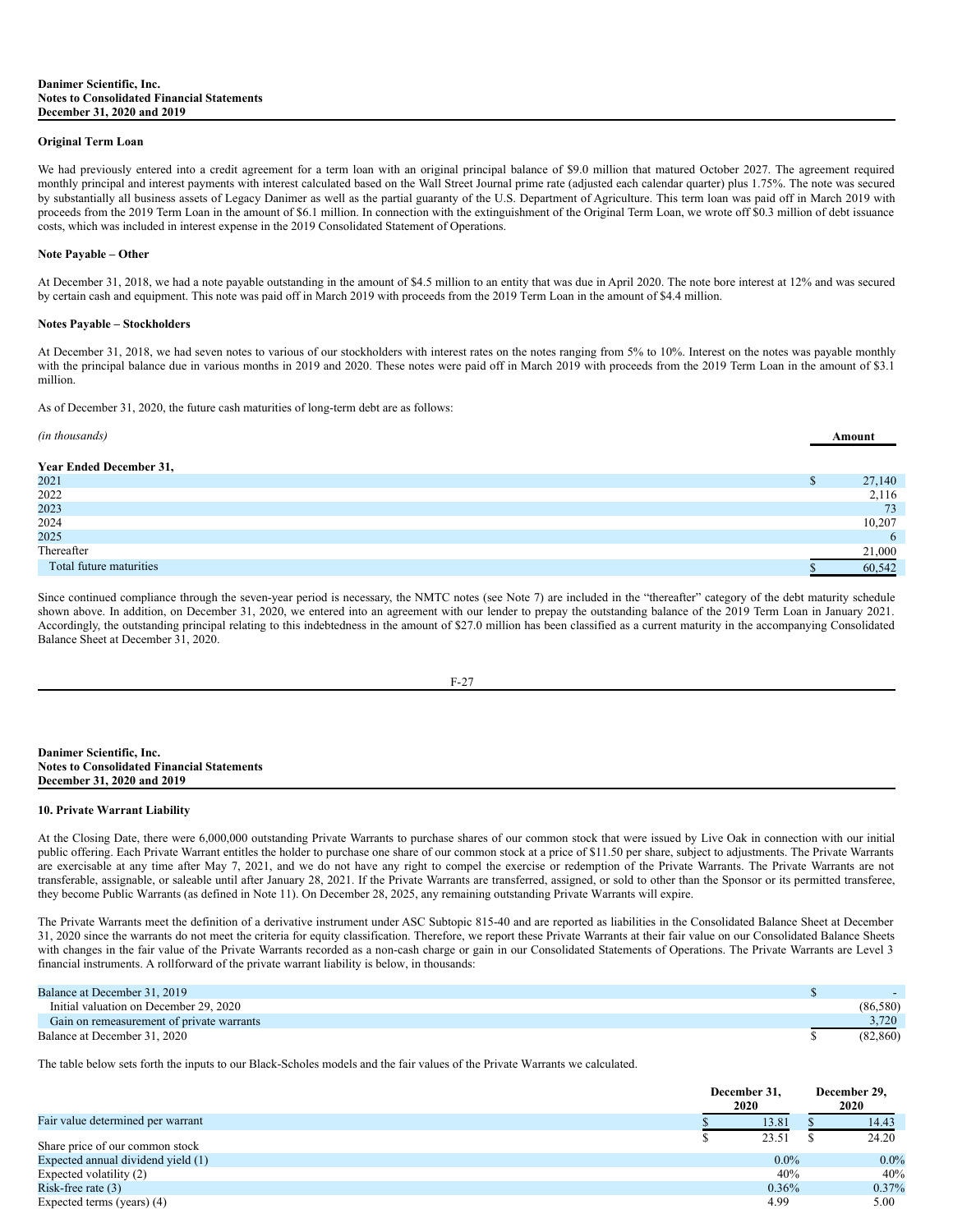(1) We have not paid and do not currently anticipate paying a cash dividend on our common stock.

- (2) We estimated expected volatilities using stock data for select peer public companies over a timeframe similar to the expected terms. We selected peer companies using our judgement and as such, expected volatility is a Level 3 input.
- (3) We estimated the risk-free rates based on the expected terms using the U.S. Treasury yield curve in effect as of the valuation dates.
- (4) The expected terms are equal to the remaining contractual life of the Private Warrants at each measurement date.

F-28

**Danimer Scientific, Inc. Notes to Consolidated Financial Statements December 31, 2020 and 2019**

### **11. Stockholders' Equity**

## *Common Stock*

On December 30, 2020, our common stock and public warrants began trading on the New York Stock Exchange under the symbol "DNMR" and "DNMR WS", respectively. Pursuant to the terms of the Amended and Restated Certificate of Incorporation, we are authorized and have available for issuance the following shares and classes of capital stock, each with a par value of \$0.0001 per share: (i) 200,000,000 shares of common stock and (ii) 10,000,000 shares of preferred stock. Immediately following the Business Combination, there were 84,535,640 shares of common stock with a par value of \$0.0001, and 16,000,000 warrants outstanding.

As discussed in Note 3, we have retroactively adjusted the shares issued and outstanding prior to December 29, 2020 to give effect to the exchange ratio established in the Merger Agreement to determine the number of shares of common stock into which they were converted.

As discussed in Note 9, certain outstanding indebtedness was convertible into shares of Legacy Danimer common stock. Immediately prior to closing of the Business Combination, all noteholders converted their outstanding debt into shares of Legacy Danimer common stock based on the terms of the note agreements, primarily at \$60 per share. Upon the Closing, the Legacy Danimer shares were exchanged for 1,686,507 shares of Live Oak Class A common stock based on the exchange ratio established in the Merger Agreement.

We had previously recorded various notes receivable totaling \$28.8 million immediately prior to the Business Combination and \$27.7 million as of December 31, 2019, respectively. These notes related to the exercise of stock options by two officers of the Company. These notes were recorded as an offset to equity and bore interest at between 1.18% and 2.72%. In accordance with ASC 718, the total common shares outstanding in the Consolidated Financial Statements at December 31, 2019 did not include 671,124 shares of Legacy Danimer that were issued pursuant to the exercises of employee option grants for which the exercise price was remitted by the officers through the issuance of the nonrecourse notes to the Company. In connection with the Business Combination, the officers entered into Note Payoff and Termination Agreements ("Payoff Agreements") whereby these nonrecourse notes were settled in exchange for shares of our common stock based on the closing per share price of our common stock on the Closing Date. The transaction resulted in the surrender of 1,188,930 shares of our common stock by the officers and, accordingly, 4,957,231 options are considered exercised and the shares are outstanding.

In conjunction with the Business Combination, Live Oak obtained commitments from certain PIPE Investors to purchase shares of Live Oak Class A common stock, which were automatically converted into 21,000,000 shares of Live Oak's Class A common stock for a purchase price of \$10.00 per share, which were automatically converted into shares of our common stock on a one-for-one basis upon the closing of the Business Combination.

As of December 31, 2020, we had 84,535,640 shares of common stock outstanding. The following summarizes our common stock outstanding as of December 31, 2020:

|                                                  | <b>Shares</b> | $\frac{0}{0}$ |
|--------------------------------------------------|---------------|---------------|
|                                                  |               |               |
| Legacy Danimer common stock outstanding          | 31,893,902    | 37.7%         |
| Convertible debt converted                       | 1,686,507     | $2.0\%$       |
| Exercise of executive stock options              | 4,957,231     | 5.9%          |
| Live Oak public stockholders, net of redemptions | 19,998,000    | 23.7%         |
| Live Oak Founder shares                          | 5,000,000     | 5.9%          |
| PIPE shares                                      | 21,000,000    | 24.8%         |
| Total common stock outstanding                   | 84,535,640    | 100.0%        |

F-29

## **Danimer Scientific, Inc. Notes to Consolidated Financial Statements December 31, 2020 and 2019**

## *Preferred Stock*

We are authorized to issue up to 10,000,000 shares of preferred stock, each with a par value of \$0.0001 per share. As of December 31, 2020 and 2019, no shares of preferred stock were issued or outstanding.

#### *Public Warrants*

Upon the Closing, there were 10,000,000 outstanding Public Warrants to purchase shares of our common stock that were issued by Live Oak prior to the Business Combination. Each whole warrant entitles the holder to purchase one share of our common stock at a price of \$11.50 per share, subject to adjustments. The warrants are exercisable at any time after May 7, 2021. Once the Public Warrants become exercisable, we may redeem the outstanding warrants in whole at a price of \$0.01 per warrant upon a minimum of 30 days' prior written notice of redemption, if and only if the last sale price of our common stock equals or exceeds \$18.00 per share for any 20-trading days within a 30-trading day period ending three business days before we send the notice of redemption to the warrant holders. The Public Warrants will expire on December 28, 2025 or earlier upon redemption or liquidation. These warrants qualify for equity classification since they meet the criteria to be considered as "indexed to the Company's own stock" under ASC Subtopic 815-40 and we have included them in additional paid-in capital in the Consolidated Balance Sheet at December 31, 2020.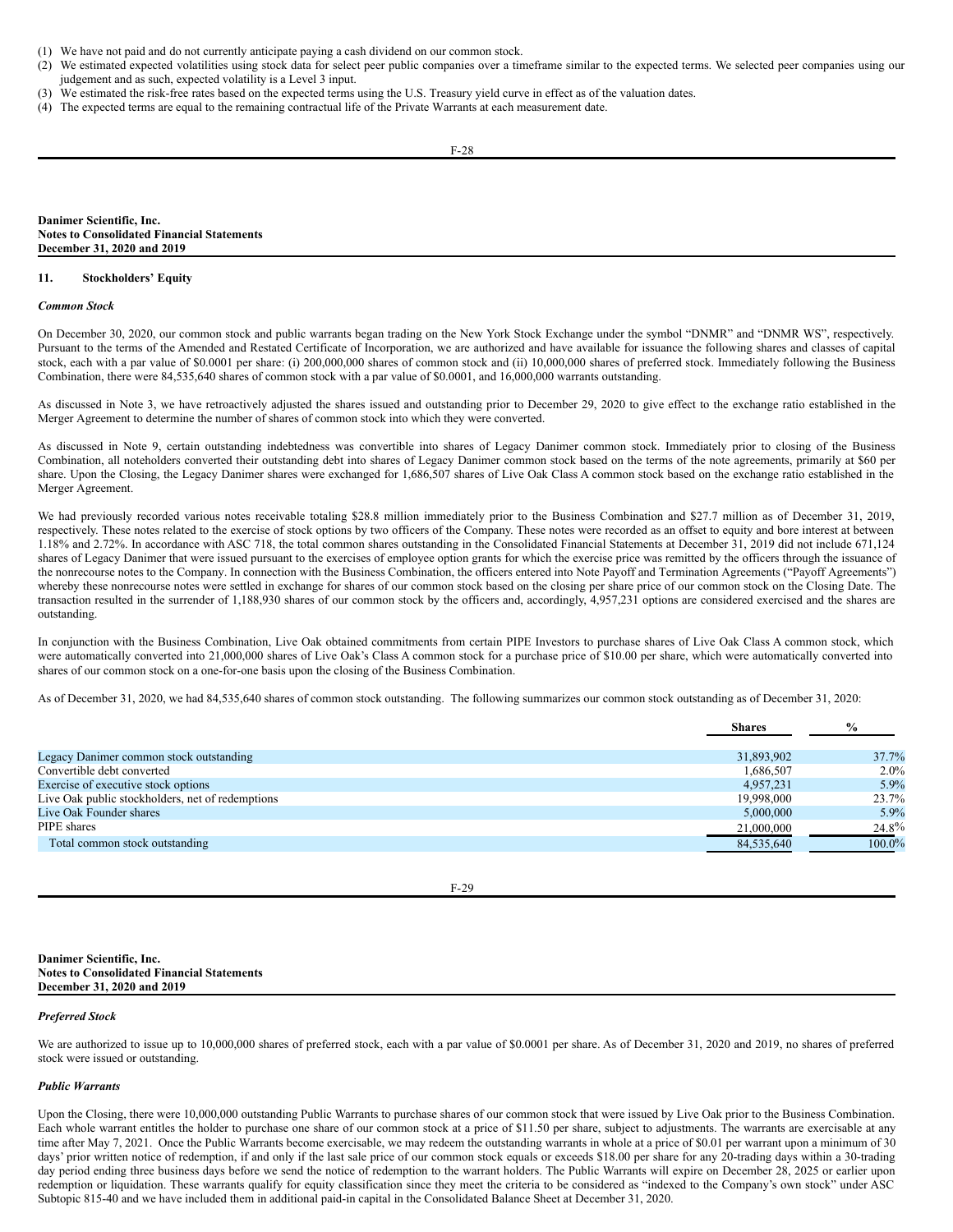### *Dividends*

We have not paid any cash dividends on the common stock to date. We may retain future earnings, if any, for future operations, expansion and debt repayment and have no plans to pay cash dividends for the foreseeable future. Any decision to declare and pay dividends in the future will be made at the discretion of the Board of Directors of the Company and will depend on, among other things, our results of operations, financial condition, cash requirements, contractual restrictions, and other factors that the Board may deem relevant. In addition, our ability to pay dividends may be limited by covenants of any existing and future outstanding indebtedness we may incur.

## **12. Stock-Based Compensation**

### *Legacy Danimer Stock Incentive Plans*

Prior to the Business Combination, the Board of Directors of Legacy Danimer approved the 2016 Director and Executive Officer Stock Incentive Plan (the "2016 Executive Plan") and the 2016 Omnibus Stock Incentive Plan (the "2016 Omnibus Plan"). The 2016 Executive Plan provided for the granting of stock options to directors and executive officers of Legacy Danimer. The 2016 Omnibus Plan provided for the grant of stock options to employees and consultants. In addition, Legacy Danimer had issued stock options and warrants ("Non-Plan Legacy Danimer Options and Warrants") that were not subject to the above option plans.

As a result of the Business Combination, our stockholders approved the Danimer Scientific, Inc. 2020 Long-Term Equity Incentive Plan (the "2020 Incentive Plan"). In accordance with the Merger Agreement, the Board also approved assuming all outstanding equity-based awards granted under the 2016 Executive Plan and 2016 Omnibus Plan and converting those awards into equity-based awards in our common stock effective upon the consummation of the Business Combination, based on exchange ratios established in the Merger Agreement, and with the same general terms and conditions corresponding to the original awards.

We rolled forward all outstanding options granted under the 2016 Executive Plan and 2016 Omnibus Plan into the same type of equity-based awards under the 2020 Incentive Plan effective upon the consummation of the Business Combination. The awards under the 2016 Executive Plan and 2016 Omnibus Plan have been retroactively restated as awards reflecting the exchange ratio established in the Merger Agreement.

F-30

**Danimer Scientific, Inc. Notes to Consolidated Financial Statements December 31, 2020 and 2019**

## *2020 Equity Incentive Plans*

In connection with the Business Combination, on December 29, 2020, our stockholders approved the 2020 Incentive Plan and the 2020 Employee Stock Purchase Plan (the "2020 ESPP").

The 2020 Incentive Plan provides for the grant of stock options, stock appreciation rights, and full value awards. Full value awards include restricted stock, restricted stock units, deferred stock units, performance stock and performance stock units. 3,093,984 shares of our common stock are available to be issued with respect to awards under the 2020 Incentive Plan. This limit is subject to adjustment in the event of a stock split, stock dividend or other change in our capitalization.

Under the 2020 ESPP, there are 2,571,737 authorized but unissued or reacquired shares of common stock reserved for issuance, and as of December 31, 2020 we have not begun offering the 2020 ESPP to our employees.

#### *Non-Plan Legacy Danimer Options and Warrants*

Prior to 2017, Legacy Danimer had issued 208,183 stock options that were not a part of either the 2016 Executive Plan or the 2016 Omnibus Plan described above. These options have a Weighted Average Exercise Price of \$30 per share. As of the Business Combination Closing Date, 30,493 of these options were vested, exercisable and remained outstanding as 177,688 options were exercised during the year ended December 31, 2020 prior to the Business Combination for aggregate proceeds of \$5.3 million. In connection with the Business Combination, these options were converted to options to purchase 279,253 shares of our common stock based on the ratio established in the Merger Agreement.

As of the Business Combination Closing Date, Legacy Danimer had 55,139 warrants outstanding with an exercise price of \$30 per share. In connection with the Business Combination, these options were converted to options to purchase 506,611 shares of our common stock based on the ratio established in the Merger Agreement.

#### *Stock Options*

A summary of stock option activity under our equity plans for the year ended December 31, 2020 follows:

|                                                                | Number of<br><b>Shares</b> |    | Weighted<br>Average<br><b>Exercise</b><br>Price | Weighted<br>Average<br>Remaining<br>Contractual<br>Term<br>(Years) |    | Aggregate<br>Intrinsic<br>Value |
|----------------------------------------------------------------|----------------------------|----|-------------------------------------------------|--------------------------------------------------------------------|----|---------------------------------|
| Balance, December 31, 2019, as previously reported             | 1,216,586                  | S. | 36.57                                           | 6.91                                                               | S. | 28,500,630                      |
| Retrospective application of reverse acquisition               | 9,924,905                  |    |                                                 |                                                                    |    |                                 |
| Balance, December 31, 2019 after effect of reverse acquisition | 11,141,491                 |    | 4.00                                            | 6.91                                                               |    | 28,500,630                      |
| Granted                                                        | 6,089,669                  |    | 22.46                                           |                                                                    |    |                                 |
| Exercised                                                      | (6,209,331)                |    | 4.48                                            |                                                                    |    |                                 |
| Forfeited                                                      | (13,296)                   |    | 3.28                                            |                                                                    |    |                                 |
| <b>Balance, December 31, 2020</b>                              | 11,008,533                 |    | 13.94                                           | 8.38                                                               |    | 105,341,482                     |
| December 31, 2020:                                             |                            |    |                                                 |                                                                    |    |                                 |
| Exercisable                                                    | 5,040,397                  | S  | 4.58                                            | 6.20                                                               | S. | 95,419,427                      |
| Vested and expected to vest                                    | 11,008,533                 | S  | 13.94                                           | 8.38                                                               |    | 105,341,482                     |

The weighted average grant-date fair values of options granted during 2020 and 2019 were \$8.91 and \$2.13, respectively. The total aggregate intrinsic value of stock options exercised during 2020 was \$121.3 million. There were no stock options exercised during 2019.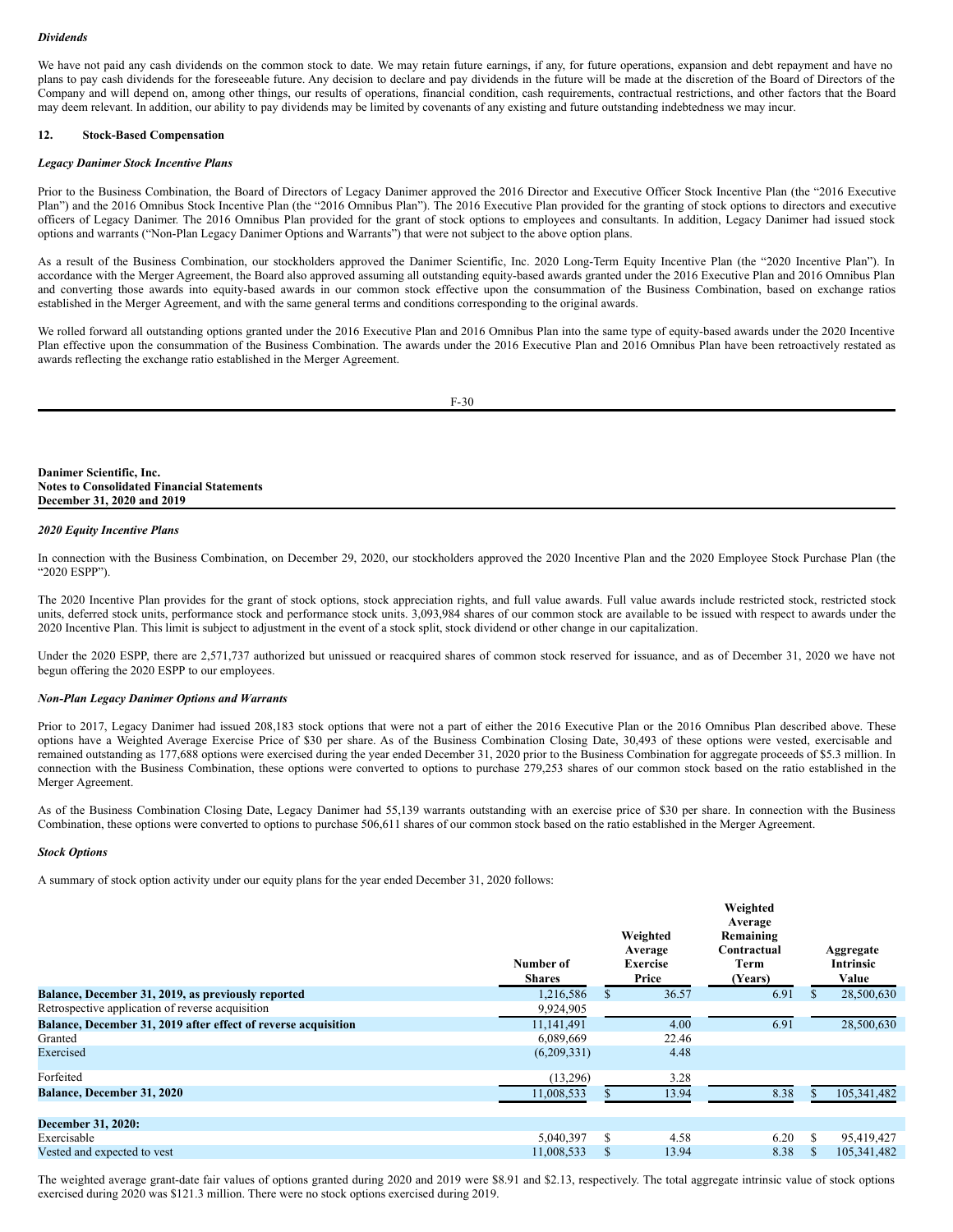In the table above, the options expected to vest are the result of applying the prevesting forfeiture rate assumption to total outstanding options. We have estimated the prevesting forfeiture rate to be zero. The aggregate intrinsic value is calculated as the difference between the exercise price of all outstanding and exercisable stock options and the fair value of our common stock at December 31, 2020.

### **Danimer Scientific, Inc. Notes to Consolidated Financial Statements December 31, 2020 and 2019**

Not included in the table above were additional awards that were communicated to recipients, but for which an accounting grant date has not occurred, as follows:

- 3,000,000 shares of restricted stock for which the grant date is dependent on a Registration Statement on Form S-8 to register the shares being declared effective by the Securities and Exchange Commission. This occurred subsequent to December 31, 2020, therefore these awards are not reflected in these Consolidated Financial Statements.
- 1,466,874 stock options that require an increase in the number of shares issuable under the 2020 Incentive Plan to allow for exercise. The increase in shares requires shareholder approval which has not occurred and which we determined is not a perfunctory exercise, therefore no accounting grant date was established. As a result, these awards are not reflected in these Consolidated Financial Statements.

During the year ended December 31, 2020, we granted certain option awards with market-vesting conditions. These options will vest in equal tranches based on the following thresholds:

- 1. On or after the first anniversary of the grant date the closing price per share of our common stock equals or exceeds \$14.00 for any 20 trading dates within a 30 day trading period beginning on the first anniversary of the grant date.
- 2. On or after the second anniversary of the grant date the closing price per share of our common stock equals or exceeds \$17.00 for any 20 trading dates within a 30-day trading period beginning on the first anniversary of the grant date.
- 3. On or after the third anniversary of the grant date the closing price per share of our common stock equals or exceeds \$20.00 for any 20 trading dates within a 30-day trading period beginning on the first anniversary of the grant date.

Due to the presence of a market condition, these awards were valued using a Monte Carlo simulation, which takes into account a large number of potential stock price scenarios over time and incorporates varied assumptions about volatility and exercise behavior for those various scenarios. A fair value is determined for each potential outcome. The grant date fair value of the award is the average of the fair values calculated for each potential outcome.

We have estimated the fair values of all other option awards on the dates of grant using the Black-Scholes option pricing model with the following ranges of assumptions:

|                                    | 2020              | 2019              |
|------------------------------------|-------------------|-------------------|
| Expected annual dividend yield (1) | $0.0\%$           | $0.0\%$           |
| Expected volatility (2)            | $38.0\% - 43.4\%$ | $37.2\% - 38.1\%$ |
| Risk-free rate of return (3)       | $0.23\% - 0.88\%$ | $1.53\% - 2.37\%$ |
| Expected option term (years) (4)   | $5.5 - 6.5$       | $4.5 - 6.0$       |

(1) We have not paid and do not currently anticipate paying a cash dividend on our common stock.

- (2) We estimated expected volatilities using the mean stock price for peer public companies over a historic timeframe similar to the expected term, with adjustments for differences in size and capital structure.
- (3) We estimated risk-free rates of return using the U.S. Treasury yield curve in effect as of the valuation date.
- (4) We estimated the expected term using the "simplified" method described in SEC Staff Accounting Bulletin 14.

As of December 31, 2020, there was \$53.2 million of unrecognized compensation cost related to nonvested stock options granted under the 2020 Incentive Plan. That cost is expected to be recognized over a weighted-average period of 3.0 years. The total fair value of options vested during the years ended December 31, 2020 and 2019 were \$3.5 million and \$5.2 million, respectively.

F-32

**Danimer Scientific, Inc. Notes to Consolidated Financial Statements December 31, 2020 and 2019**

## **13. Operating Leases**

In August 2018, we signed a definitive agreement for the purchase of a fermentation facility in Winchester, Kentucky (the Kentucky Facility), including the equipment, machinery, and other personal property located at such facility, for a purchase price of \$23.0 million. In December 2018, we consummated the acquisition of the Kentucky Facility and simultaneously entered into a sale and leaseback transaction with a large, diversified commercial property REIT pursuant to which we sold the Kentucky Facility and certain of our facilities located in Bainbridge, Georgia to the REIT for \$30.0 million and leased back the same properties from the REIT under a net lease for an initial term of 20 years with renewal terms up to an additional 20 years at our option.

During the first year of the lease, the base annual rent was \$2.4 million with \$0.2 million being payable monthly. The rent is subject to an adjustment of the lesser of (i) 2.0% or (ii) 1.25 times the change in the Consumer Price Index on January 1, 2020, and annually on every January 1st thereafter during the lease term, including any extension terms. We have determined that the 2.0% increase represents an in-substance fixed lease payment and has included such amount in the measurement of lease payments. The renewal terms have not been recognized as part of the right of use asset and lease liability since we have not determined that their exercise is reasonably certain. We used our estimated 2018 incremental borrowing rate of 12.89% when determining the discount rate for the lease.

In May 2020, we entered into a disbursement agreement with the same commercial property REIT referenced above. In accordance with this disbursement agreement, the landlord reimbursed us for \$7.3 million in leasehold improvements. Of this total, \$6.2 million was paid directly to us and \$1.1 million was paid directly to our general contractor to settle outstanding invoices. We accounted for these payments as lease incentives and continue to include these improvements in property, plant and equipment. This additional transaction was executed as an amendment to the existing master lease with the lease term and all other provisions of the original lease, other than the monthly rent, remaining unchanged. This transaction increased the annual base rent for the master lease agreement to \$3.1 million in the initial year of the amendment and continued the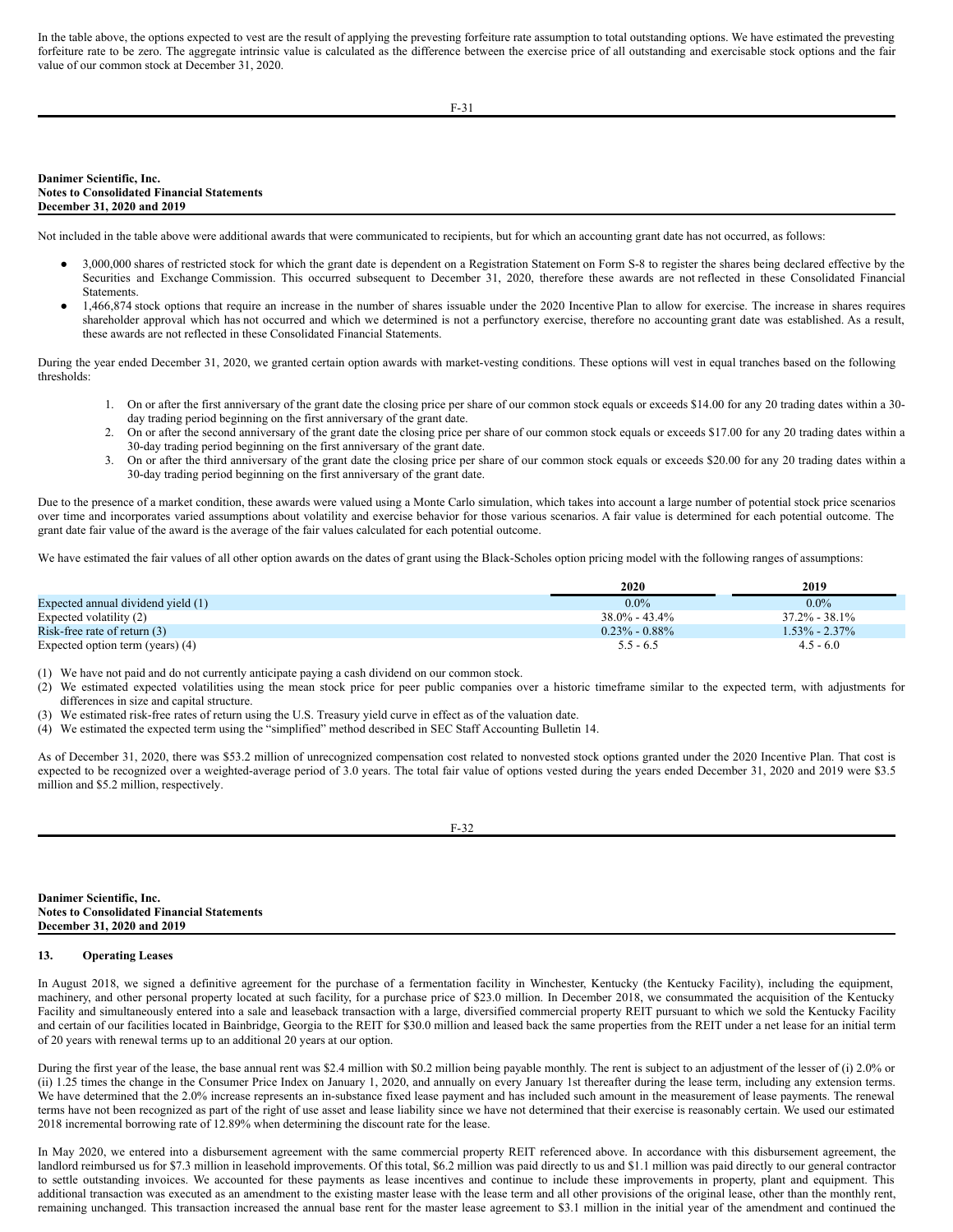annual adjustment as discussed above. We evaluated the present value of the revised payments using our estimated incremental borrowing rate of 11.5% as of the date of the amendment which increased the lease liability by \$7.1 million. As of December 31, 2020, the lease, as amended, had a remaining term of 18 years.

The following table sets forth our operating lease costs:

| 2020<br>1,402<br>1,683<br>535<br>3,620 | <sup>S</sup>  | 2019<br>358<br>2,334<br>443 |  |
|----------------------------------------|---------------|-----------------------------|--|
|                                        |               |                             |  |
|                                        |               |                             |  |
|                                        |               |                             |  |
|                                        |               |                             |  |
|                                        |               | 3,135                       |  |
|                                        |               |                             |  |
| <b>Years Ended December 31,</b>        |               |                             |  |
| 2020                                   |               | 2019                        |  |
|                                        |               |                             |  |
|                                        | <sup>\$</sup> | 2,875                       |  |
| 2,950                                  |               |                             |  |
|                                        |               |                             |  |
|                                        |               |                             |  |

## **Danimer Scientific, Inc. Notes to Consolidated Financial Statements December 31, 2020 and 2019**

The following table reconciles the undiscounted future lease payments for operating leases to the operating lease liabilities recorded in the Consolidated Balance Sheet at December 31, 2020, in thousands:

#### *(in thousands)*

Undiscounted future operating lease cash flows

| 2021                             | 3,190     |
|----------------------------------|-----------|
| 2022                             | 3,254     |
| 2023                             | 3,319     |
| 2024                             | 3,386     |
| 2025                             | 3,453     |
| Thereafter                       | 51,710    |
|                                  | 68,312    |
| Less interest                    | (41, 137) |
| Present value of lease liability | 27,175    |

## **14. Income Taxes**

The significant components of our income tax (benefit) expense were as follows:

|                                 |                          | <b>Years Ended December 31,</b> |  |  |  |  |  |
|---------------------------------|--------------------------|---------------------------------|--|--|--|--|--|
| (in thousands)                  | 2020                     | 2019                            |  |  |  |  |  |
| Current tax expense (benefit)   |                          |                                 |  |  |  |  |  |
| Federal                         | S.<br>$\sim$             | (52)<br>-S                      |  |  |  |  |  |
| State                           |                          |                                 |  |  |  |  |  |
| Total current expense (benefit) |                          | (52)                            |  |  |  |  |  |
| Deferred tax expense (benefit)  |                          |                                 |  |  |  |  |  |
| Federal                         | (2,134)                  |                                 |  |  |  |  |  |
| Federal valuation allowance     | 2,134                    | 3,218                           |  |  |  |  |  |
| <b>State</b>                    | (463)                    |                                 |  |  |  |  |  |
| State valuation allowance       | 463                      | 919                             |  |  |  |  |  |
| Total deferred expense          |                          | 4,137                           |  |  |  |  |  |
| Total income tax expense        | $\overline{\phantom{a}}$ | 4,085                           |  |  |  |  |  |

A reconciliation of the income tax provision to that computed by applying the statutory federal income tax rate to the income before the provision for income taxes is as follows:

|                                                                                | <b>Years Ended December 31,</b> |         |      |         |  |  |
|--------------------------------------------------------------------------------|---------------------------------|---------|------|---------|--|--|
| (in thousands)                                                                 |                                 | 2020    | 2019 |         |  |  |
| Federal income tax benefit at statutory federal rate                           |                                 | (1,859) |      | (3,211) |  |  |
| Permanent difference associated with gain on remeasurement of private warrants |                                 | (781)   |      |         |  |  |
| State income tax benefit, net of federal taxes                                 |                                 | (573)   |      | (725)   |  |  |
| Transaction costs associated with the Business Combination                     |                                 | (220)   |      |         |  |  |
| Revisions to prior years' estimates                                            |                                 | 662     |      | (1,003) |  |  |
| Stock-based compensation                                                       |                                 | 157     |      |         |  |  |
| Other permanent differences                                                    |                                 |         |      | 18      |  |  |
| Other                                                                          |                                 |         |      |         |  |  |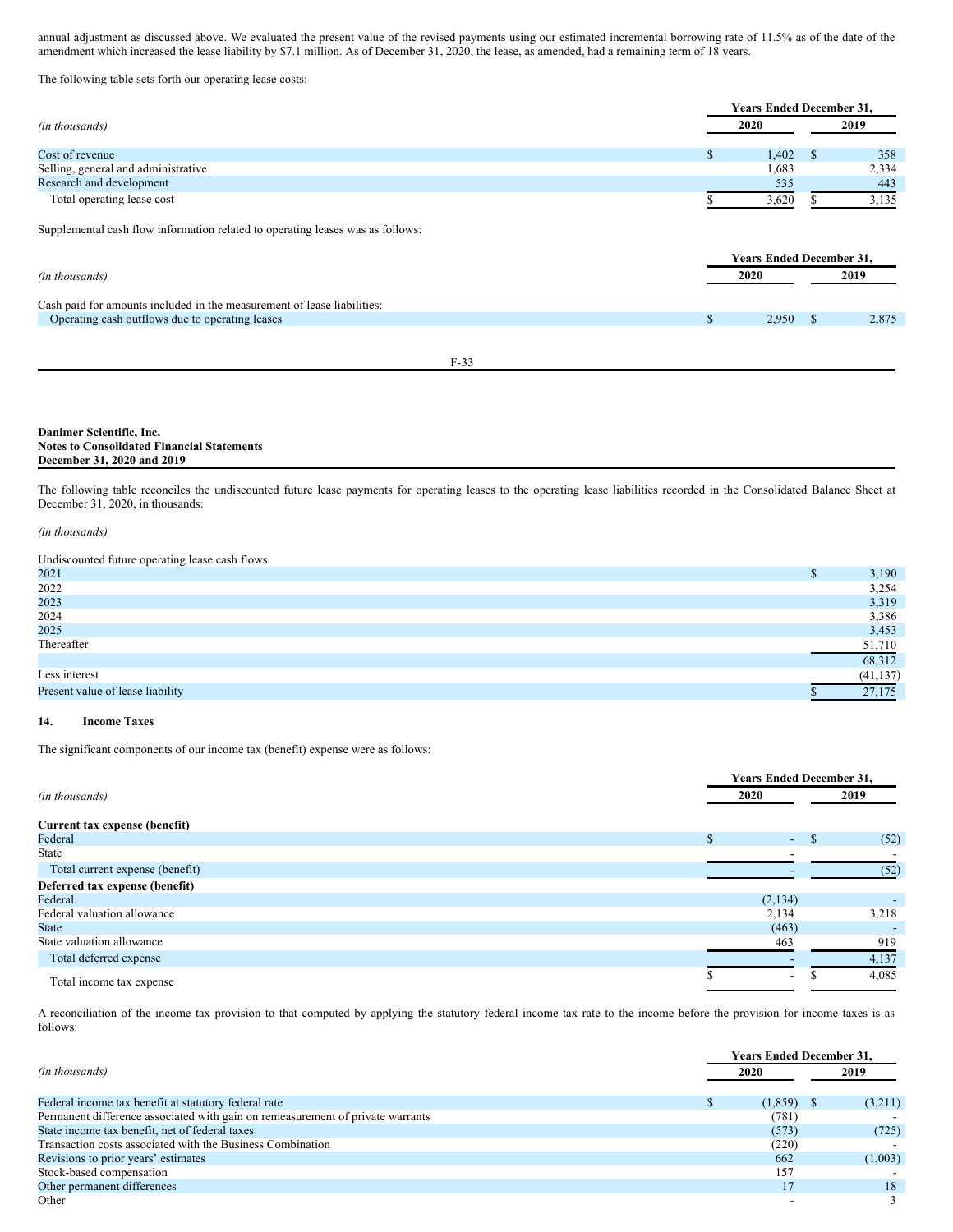| $ -$<br>Valuation.<br>allowance                                                     | $\sim$<br>50.<br>سمد |     |
|-------------------------------------------------------------------------------------|----------------------|-----|
| $\sim$<br>Fota<br>  income<br>expense<br>+^*<br><b>LCLA</b><br>$\sim$ $\sim$ $\sim$ | -                    | 005 |
|                                                                                     |                      |     |

F-34

## **Danimer Scientific, Inc. Notes to Consolidated Financial Statements December 31, 2020 and 2019**

Deferred income tax amounts result from temporary differences between financial statements and income tax reporting.

Components of our net deferred tax assets and liabilities were as follows:

|                                                              |    |          | December 31,  |           |  |  |  |  |
|--------------------------------------------------------------|----|----------|---------------|-----------|--|--|--|--|
| (in thousands)                                               |    | 2020     |               | 2019      |  |  |  |  |
| Deferred income tax assets                                   |    |          |               |           |  |  |  |  |
| Net operating loss carryforwards                             | \$ | 16,614   | <sup>\$</sup> | 11,357    |  |  |  |  |
| Lease liability                                              |    | 6,921    |               | 5,098     |  |  |  |  |
| Stock-based compensation                                     |    | 1,061    |               | 1,493     |  |  |  |  |
| Deferred loan costs                                          |    |          |               | 760       |  |  |  |  |
| Contribution carryforwards                                   |    | 89       |               | 77        |  |  |  |  |
| Legal settlement accrual                                     |    | 637      |               | 2,038     |  |  |  |  |
| Deferred revenue                                             |    | 625      |               | 825       |  |  |  |  |
| Allowance for doubtful accounts                              |    | 33       |               | 31        |  |  |  |  |
| <b>Accrued bonus</b>                                         |    |          |               | 85        |  |  |  |  |
| Interest expense limitation                                  |    |          |               | 38        |  |  |  |  |
| Other                                                        |    | 143      |               |           |  |  |  |  |
| Total deferred income tax assets                             |    | 26,123   |               | 21,802    |  |  |  |  |
| Valuation allowance                                          |    | (19,050) |               | (16, 453) |  |  |  |  |
| Total deferred income tax assets, net of valuation allowance |    | 7,073    |               | 5,349     |  |  |  |  |
| <b>Deferred income tax liabilities</b>                       |    |          |               |           |  |  |  |  |
| Right-of-use assets                                          |    | (4,938)  |               | (5,098)   |  |  |  |  |
| Depreciation and amortization                                |    | (2,135)  |               | (251)     |  |  |  |  |
| Total deferred income tax liabilities                        |    | (7,073)  |               | (5,349)   |  |  |  |  |
| Net deferred income tax asset                                |    |          |               |           |  |  |  |  |

In assessing the realizability of deferred income tax assets, we consider whether it is more likely than not that some portion or all of the deferred income tax assets will not be realized. The ultimate realization of deferred income tax assets is dependent upon the generation of future taxable income during the periods at which time those temporary differences become deductible. In making valuation allowance determinations, we consider all available evidence, positive and negative, affecting specific deferred tax assets, including the scheduled reversal of deferred income tax liabilities, projected future taxable income, the length of carry-back and carry-forward periods, and tax planning strategies in making this assessment. The following details the activity in the valuation allowance for the years ended December 31, 2020 and 2019:

|                              | <b>Beginning</b> |                |  |       |  | Amounts   |                          |                 |        |                |  |
|------------------------------|------------------|----------------|--|-------|--|-----------|--------------------------|-----------------|--------|----------------|--|
| (in thousands)               |                  | <b>Balance</b> |  |       |  | Additions |                          | <b>Utilized</b> |        | Ending Balance |  |
| Year ended December 31, 2019 |                  | 7.450          |  | 9.003 |  |           | $\overline{\phantom{0}}$ |                 | 16.453 |                |  |
| Year ended December 31, 2020 |                  | 16.453         |  | 2.597 |  |           | $\overline{\phantom{0}}$ |                 | 19.050 |                |  |

F-35

## **Danimer Scientific, Inc. Notes to Consolidated Financial Statements December 31, 2020 and 2019**

Certain of our deferred tax assets relate to federal and state net operating losses and credits. As of December 31, 2020 and 2019, we had net operating loss carryforwards of \$65 million and approximately \$48 million, respectively, available and no capital loss carryforwards available to offset future taxable income. A substantial portion of the net operating loss carryforwards were generated prior to June 2, 2014. Our federal and state net operating loss carryforwards generated before 2018 expire at various times during the tax years from 2028 through 2036, while net operating loss carryforwards generated 2018 and after will have an indefinite life carryforward.

We recognize interest and penalties related to unrecognized tax liabilities as a component of income tax expense, if any. We recognized no material interest and penalties during the years ended December 31, 2020 and 2019, and we had no accrued interest or penalties as of December 31, 2020 and 2019.

During the year ended December 31, 2020, the President of the United States signed and enacted into law the CARES Act and the CAA. Among other provisions, the CARES Act and the CAA provide relief to U.S. federal corporate taxpayers through temporary adjustments to net operating loss rules, changes to limitations on interest expense deductibility, and the acceleration of available refunds for minimum tax credit carryforwards. We evaluated the impact of the CARES Act as part of ASC 740 consideration and do not expect the provisions of the CARES Act would result in a material impact to the Consolidated Financial Statements. We continue to monitor the impact the CARES Act may have on our business.

We file U.S. federal income tax returns and state income tax returns for Georgia and Kentucky. We are no longer subject to examinations by major tax jurisdictions for years ended December 31, 2016 and prior.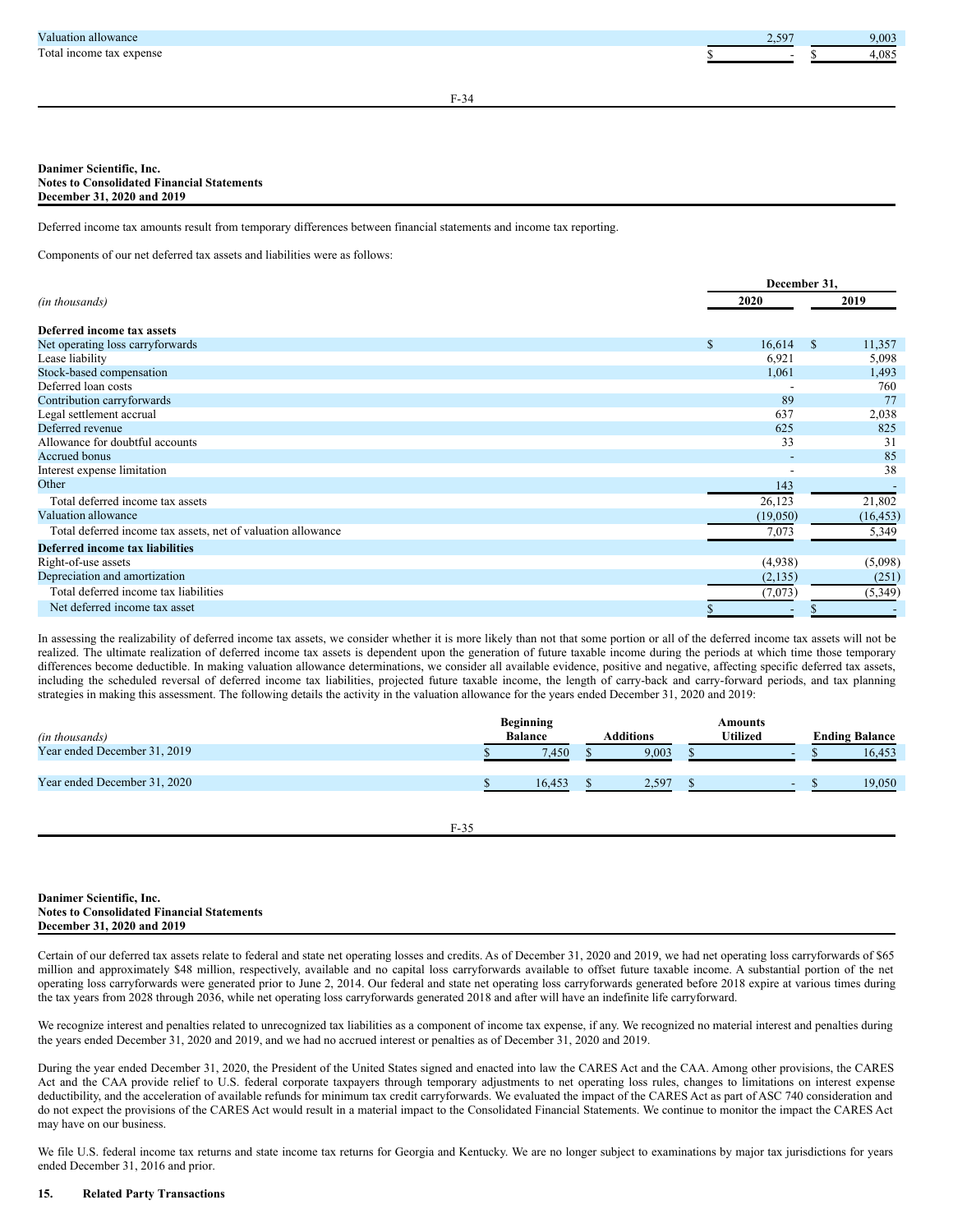Notes payable totaling \$2.6 million were owed by Legacy Danimer to various stockholders at December 31, 2019. At December 31, 2019, these amounts were included in convertible debt within long-term debt (see Note 9). As discussed in Note 9, these notes were converted immediately prior to the Business Combination and then exchanged for shares our common stock based upon the ratio specified in the Merger Agreement.

In connection with the terms of the 2019 Subordinated Term Loan, the lender purchased 16,667 shares of Legacy Danimer common stock for \$1.0 million. In connection with the Business Combination, these shares were exchanged for Live Oak Class A common stock based upon the ratio specified in the Merger Agreement.

**Danimer Scientific, Inc. Notes to Consolidated Financial Statements December 31, 2020 and 2019**

### **16. Retirement Plan**

We maintain a defined contribution retirement plan (the "Plan") for the benefit of employees who meet certain age and employment criteria. Contributions to the Plan include both a match of 100% of employee contributions up to 4% of each eligible employee's compensation and, from time to time, a discretionary amount. Total Company matching expense was \$0.3 and \$0.2 million for the years ended December 31, 2020 and 2019, respectively; there were no discretionary contributions during the years ended December 31, 2020 and 2019.

### **17. Commitments and Contingencies**

In connection with our 2007 acquisition of certain intellectual property, we agreed to pay royalties upon production and sale of PHAs. The royalty is \$0.05 per pound for the first 500 million pounds of PHA sold and decreases to \$0.025 per pound for cumulative sales in excess of that amount until the underlying patents expire. We incurred approximately \$0.1 million in royalties during the year ended December 31, 2020. There were no royalties owed for the year ended December 31, 2019.

In November 2015, we terminated a former executive and terminated our contract with an advisory firm (the "Advisory Contract"), pursuant to which we, through the advisory firm, engaged the individual as an executive of the Company. In December 2015, we deemed the Advisory Contract, together with all related arrangements in connection therewith, void, including any share issuances in connection with such arrangements. We filed suit against the former executive and the advisory firm during 2016, and various counterclaims were filed by the former executive and the advisory firm. During the third quarter of 2020, this matter was settled and we agreed to pay \$8 million to resolve all outstanding claims, the executive agreed to the cancellation of any shares issued to such executive pursuant to the Advisory Contract and related arrangements, and the exchange of mutual releases among the parties. The liability is included in Accrued expenses (\$1.3 and \$5.5 million) and other long-term liabilities (\$1.2 and \$2.5 million) in the Consolidated Balance Sheets at December 31, 2020 and 2019, respectively. The \$8 million expense has been recorded in operating expenses in the Consolidated Statement of Operations for the year ended December 31, 2019.

In conjunction with our planned expansion of our Winchester, Kentucky production facility, we had outstanding noncancellable purchase orders of \$4.3 million at December 31, 2020. It is our expectations that these commitments will be satisfied during fiscal 2021.

#### **18. Subsequent Events**

## **Subsequent Events**

On January 29, 2021, we paid off and terminated our 2019 Term Loan. All related liens and security interests in our assets and guarantees were terminated and released. We settled the 2019 Term Loan for \$27.7 million including the outstanding principal amount of \$27.0 million, a prepayment fee of \$0.5 million along with \$0.2 million in accrued unpaid interest. We recognized a loss of \$2.6 million upon extinguishment due to the prepayment fee, the write off of unamortized debt issuance costs, and related fees.

On April 12, 2021, we received notice that our PPP Loan has been forgiven. We expect that \$1.8 million, representing principal and interest earned on the balance in escrow, and net of associated fees, will be released to us from escrow during the quarter ending June 30, 2021.

On April 29, 2021, we entered into a \$21.0 million asset-based revolver arrangement with Truist Bank, which bears a variable interest rate and is subject to customary terms and conditions. The arrangement matures April 29, 2026.

F-37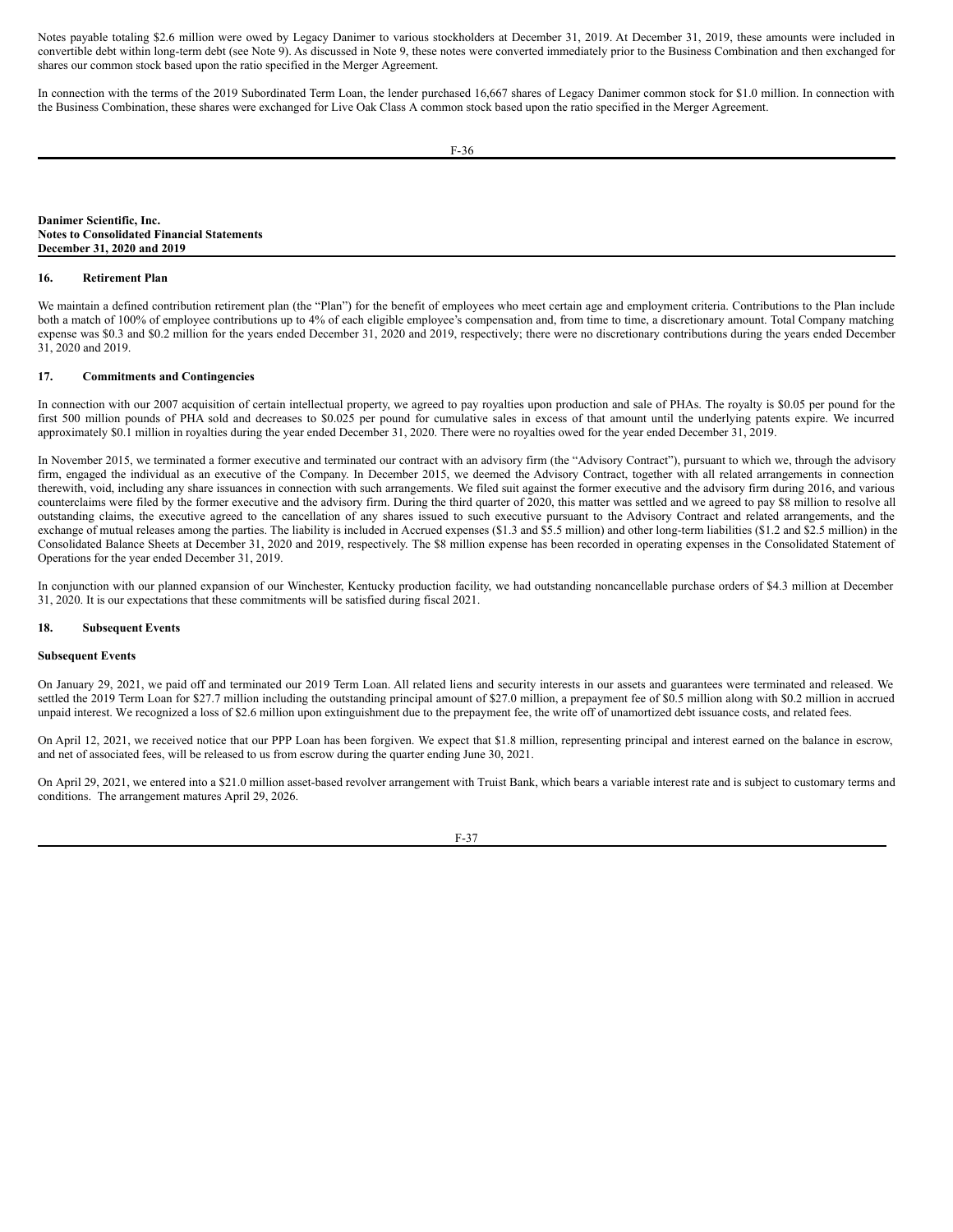## **Consent of Independent Registered Public Accounting Firm**

<span id="page-61-0"></span>We consent to the incorporation by reference in the Registration Statement on Form S-1/A (No. 333-252515) and Form S-8 (No. 333-254085) of Danimer Scientific, Inc. (the Company) of our report dated October 15, 2020, except for the effects of the revision discussed in Note 1 to the consolidated 2020 financial statements as to which the date is March 29, 2021, relating to the consolidated financial statements, of Meredian Holdings Group, Inc., which appears in this Annual Report on Form 10-K/A (Amendment No. 1) of the Company.

/s/ Thomas Howell Ferguson P.A.

Tallahassee, Florida May 14, 2021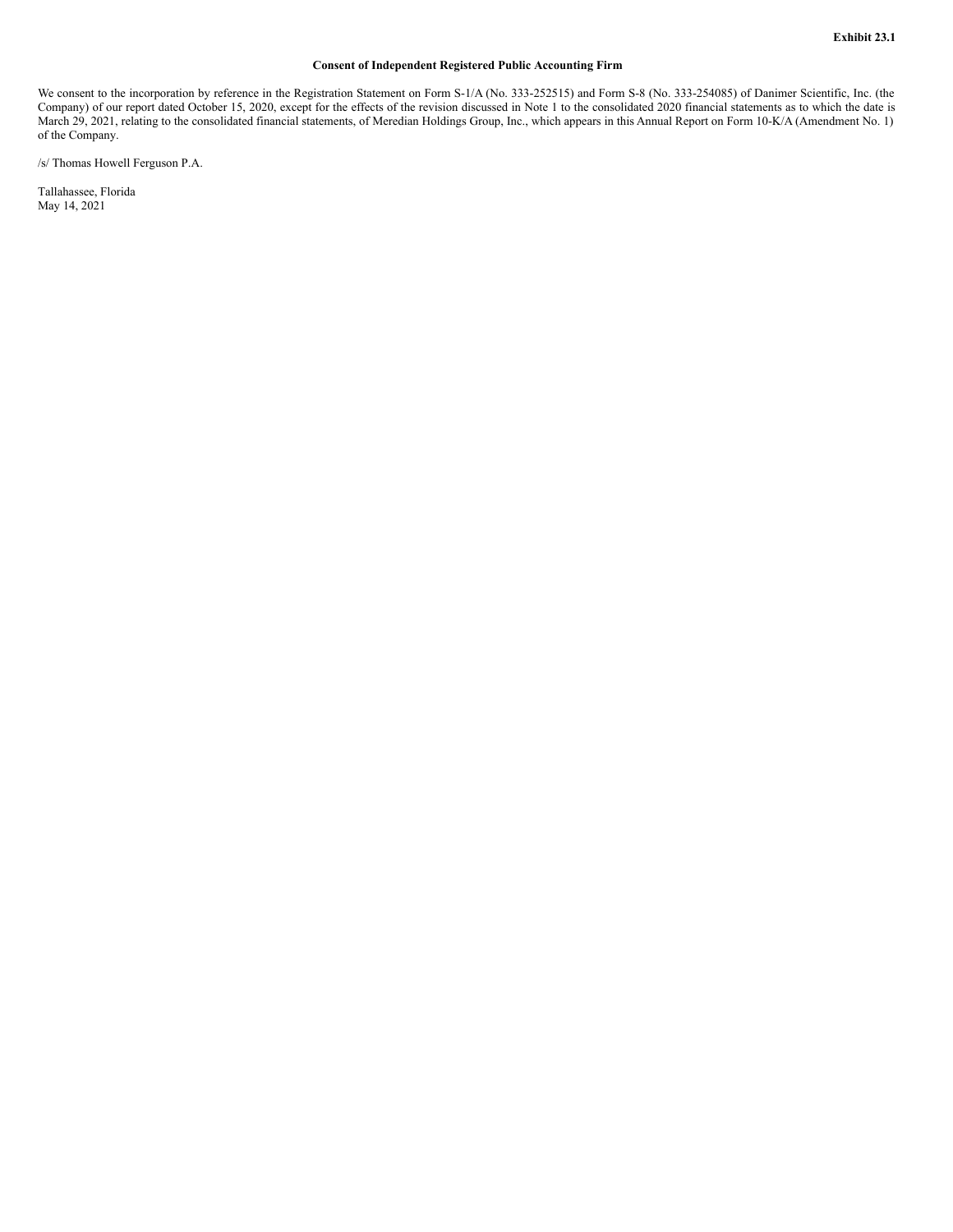## **Consent of Independent Registered Public Accounting Firm**

<span id="page-62-0"></span>The Board of Directors Danimer Scientific, Inc.:

We consent to the incorporation by reference in the registration statement (No. 333- 254085) on Form S-8 of Danimer Scientific, Inc. of our report dated March 29, 2021, except as to Notes 1, 2, 10, 11, 14, and 18, which is as of May 14, 2021, with respect to the consolidated balance sheet of Danimer Scientific, Inc. as of December 31, 2020, the related consolidated statements of operations, stockholders' equity, and cash flows for the year ended December 31, 2020, and the related notes, which report appears in the December 31, 2020 annual report on Form 10-K/A of Danimer Scientific, Inc.

Our report refers to a restatement of the 2020 consolidated financial statements.

/s/ KPMG LLP

Atlanta, Georgia May 14, 2021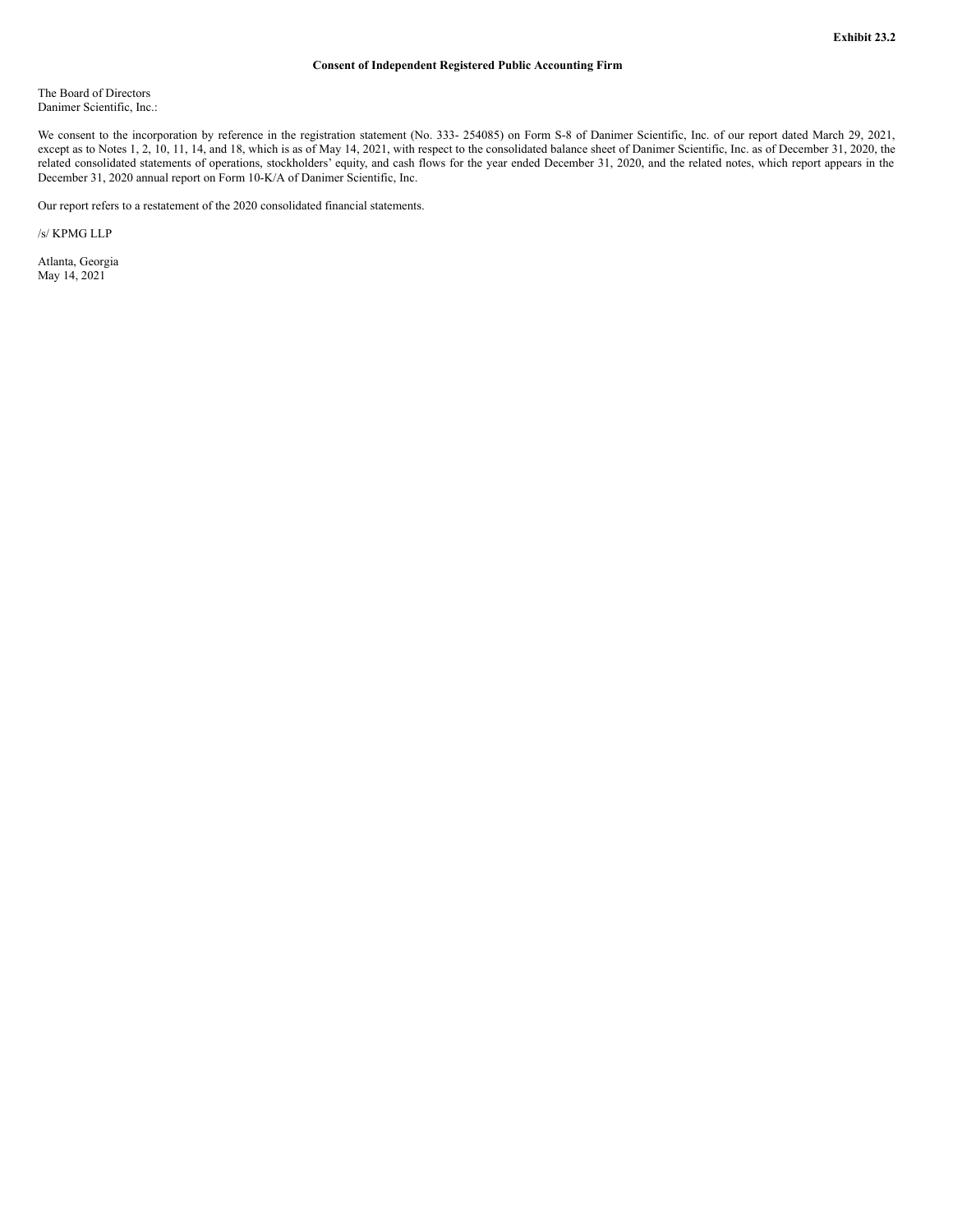## **CERTIFICATION OF CHIEF EXECUTIVE OFFICER PURSUANT TO RULES 13A-14(A) AND 15D-14(A) UNDER THE SECURITIES EXCHANGE ACT OF 1934, AS ADOPTED PURSUANT TO SECTION 302 OF THE SARBANES-OXLEY ACT OF 2002**

<span id="page-63-0"></span>I, Stephen E. Croskrey, certify that:

- 1. I have reviewed this Amendment 1 to the Annual Report on Form 10-K of Danimer Scientific, Inc.;
- 2. Based on my knowledge, this report does not contain any untrue statement of a material fact or omit to state a material fact necessary to make the statements made, in light of the circumstances under which such statements were made, not misleading with respect to the period covered by this report;
- 3. Based on my knowledge, the financial statements, and other financial information included in this report, fairly present in all material respects the financial condition, results of operations and cash flows of the registrant as of, and for, the periods presented in this report;
- 4. The registrant's other certifying officer and I are responsible for establishing and maintaining disclosure controls and procedures (as defined in Exchange Act Rules 13a-15(e) and 15d-15(e)) and internal control over financial reporting (as defined in Exchange Act Rules 13a-15(f) and 15d-15(f)) for the registrant and have:
	- (a) Designed such disclosure controls and procedures, or caused such disclosure controls and procedures to be designed under our supervision, to ensure that material information relating to the registrant, including its consolidated subsidiaries, is made known to us by others within those entities, particularly during the period in which this report is being prepared;
	- (b) Designed such internal control over financial reporting, or caused such internal control over financial reporting to be designed under our supervision, to provide reasonable assurance regarding the reliability of financial reporting and the preparation of financial statements for external purposes in accordance with generally accepted accounting principles;
	- (c) Evaluated the effectiveness of the registrant's disclosure controls and procedures and presented in this report our conclusions about the effectiveness of the disclosure controls and procedures, as of the end of the period covered by this report based on such evaluation; and
	- (d) Disclosed in this report any change in the registrant's internal control over financial reporting that occurred during the registrant's most recent fiscal quarter (the registrant's fourth fiscal quarter in the case of an annual report) that has materially affected, or is reasonably likely to materially affect, the registrant's internal control over financial reporting; and
- 5. The registrant's other certifying officer(s) and I have disclosed, based on our most recent evaluation of internal control over financial reporting, to the registrant's auditors and the audit committee of the registrant's board of directors (or persons performing the equivalent functions):
	- (a) All significant deficiencies and material weaknesses in the design or operation of internal control over financial reporting which are reasonably likely to adversely affect the registrant's ability to record, process, summarize, and report financial information; and
	- (b) Any fraud, whether or not material, that involves management or other employees who have a significant role in the registrant's internal control over financial reporting.

Date: May 14, 2021 By: /s/ Stephen E. Croskrey

Stephen E. Croskrey Chief Executive Officer (Principal Executive Officer)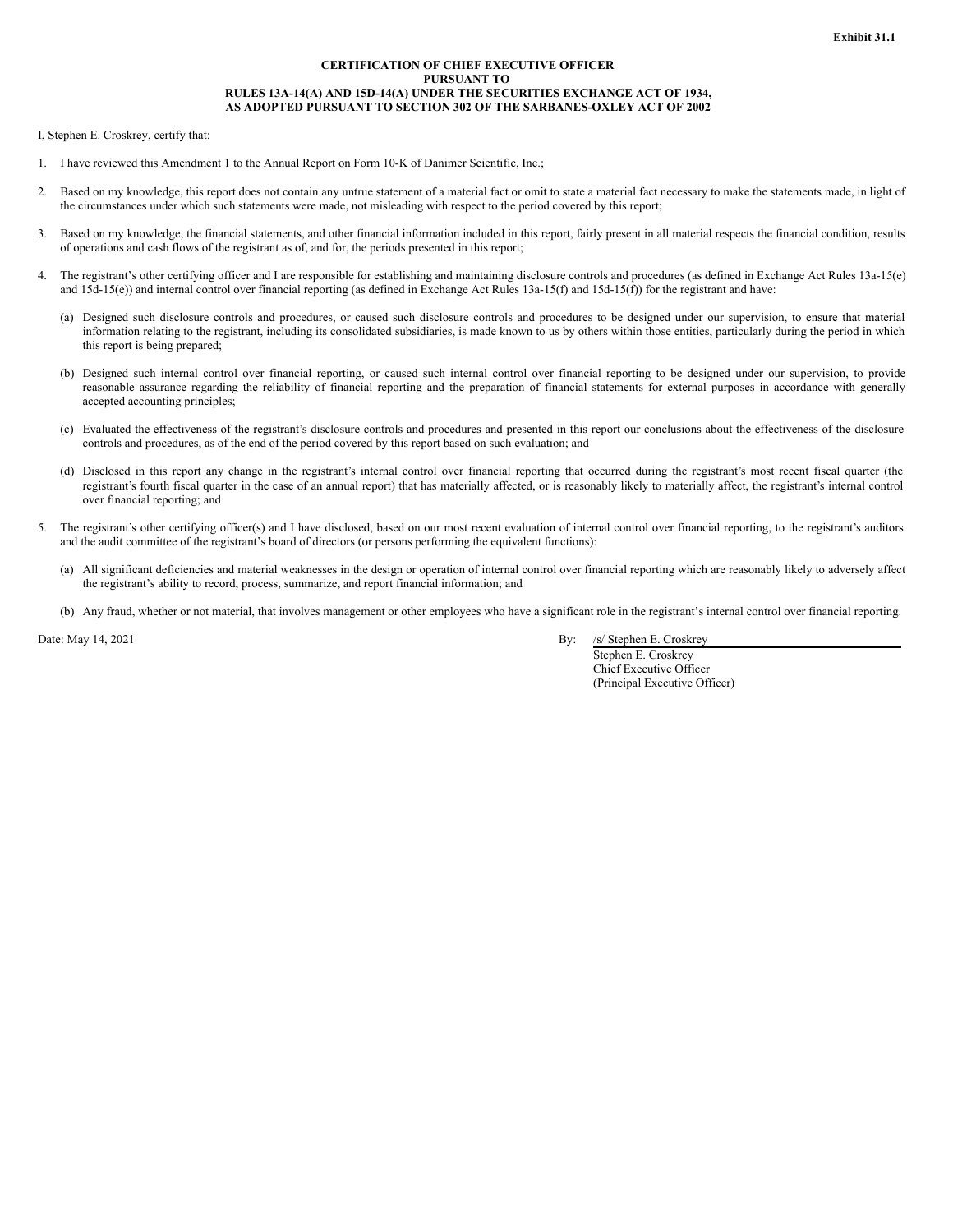## **CERTIFICATION OF CHIEF FINANCIAL OFFICER PURSUANT TO RULES 13A-14(A) AND 15D-14(A) UNDER THE SECURITIES EXCHANGE ACT OF 1934, AS ADOPTED PURSUANT TO SECTION 302 OF THE SARBANES-OXLEY ACT OF 2002**

<span id="page-64-0"></span>I, John A. Dowdy, III, certify that:

- 1. I have reviewed this Amendment 1 to the Annual Report on Form 10-K of Danimer Scientific, Inc.;
- 2. Based on my knowledge, this report does not contain any untrue statement of a material fact or omit to state a material fact necessary to make the statements made, in light of the circumstances under which such statements were made, not misleading with respect to the period covered by this report;
- 3. Based on my knowledge, the financial statements, and other financial information included in this report, fairly present in all material respects the financial condition, results of operations and cash flows of the registrant as of, and for, the periods presented in this report;
- 4. The registrant's other certifying officer and I are responsible for establishing and maintaining disclosure controls and procedures (as defined in Exchange Act Rules 13a-15(e) and 15d-15(e)) and internal control over financial reporting (as defined in Exchange Act Rules 13a-15(f) and 15d-15(f)) for the registrant and have:
	- (a) Designed such disclosure controls and procedures, or caused such disclosure controls and procedures to be designed under our supervision, to ensure that material information relating to the registrant, including its consolidated subsidiaries, is made known to us by others within those entities, particularly during the period in which this report is being prepared;
	- (b) Designed such internal control over financial reporting, or caused such internal control over financial reporting to be designed under our supervision, to provide reasonable assurance regarding the reliability of financial reporting and the preparation of financial statements for external purposes in accordance with generally accepted accounting principles;
	- (c) Evaluated the effectiveness of the registrant's disclosure controls and procedures and presented in this report our conclusions about the effectiveness of the disclosure controls and procedures, as of the end of the period covered by this report based on such evaluation; and
	- (d) Disclosed in this report any change in the registrant's internal control over financial reporting that occurred during the registrant's most recent fiscal quarter (the registrant's fourth fiscal quarter in the case of an annual report) that has materially affected, or is reasonably likely to materially affect, the registrant's internal control over financial reporting; and
- 5. The registrant's other certifying officer(s) and I have disclosed, based on our most recent evaluation of internal control over financial reporting, to the registrant's auditors and the audit committee of the registrant's board of directors (or persons performing the equivalent functions):
	- (a) All significant deficiencies and material weaknesses in the design or operation of internal control over financial reporting which are reasonably likely to adversely affect the registrant's ability to record, process, summarize, and report financial information; and
	- (b) Any fraud, whether or not material, that involves management or other employees who have a significant role in the registrant's internal control over financial reporting.

Date: May 14, 2021 By: /s/ John A. Dowdy, III

John A. Dowdy, III Chief Financial Officer (Principal Financial Officer)